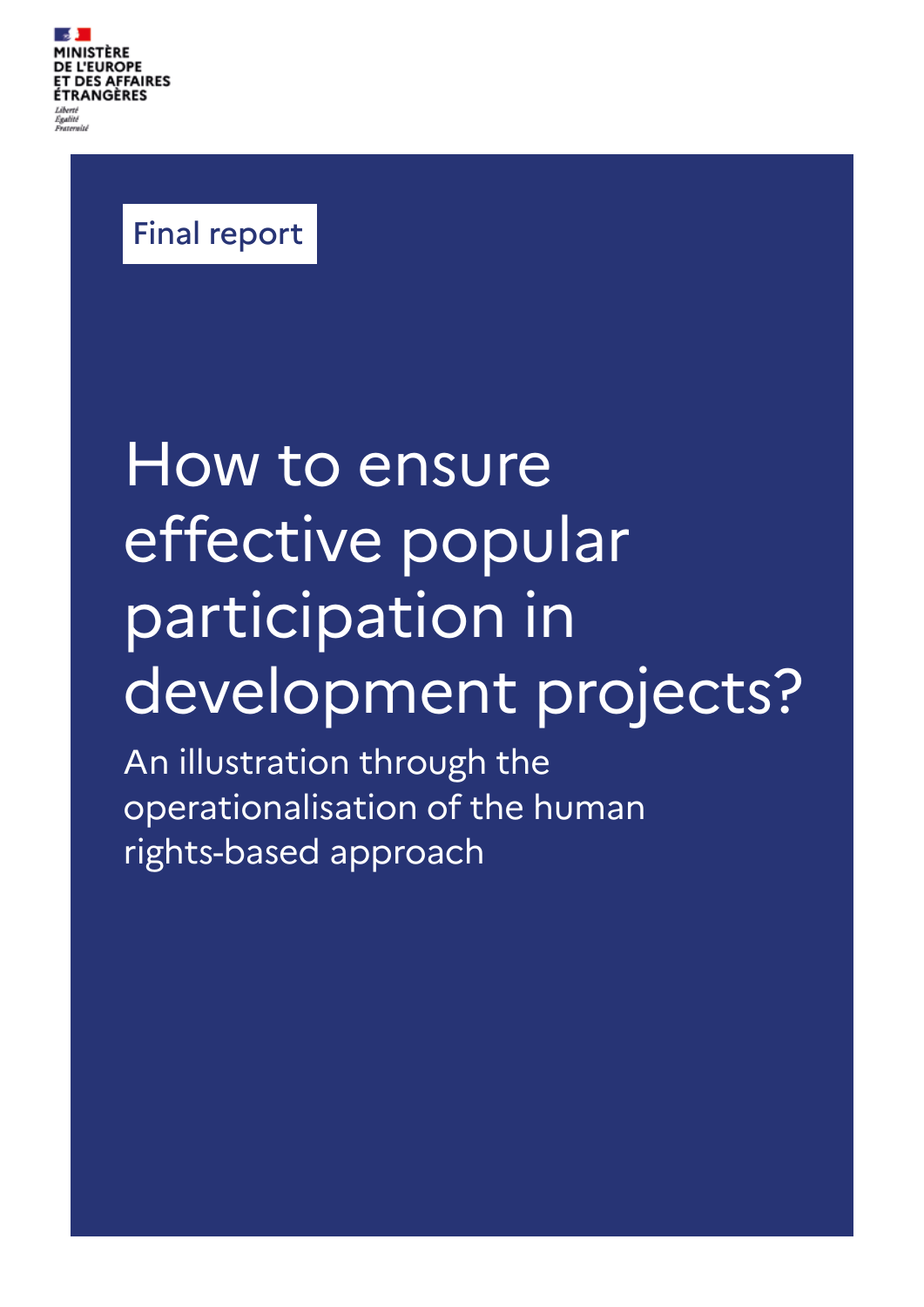## This report is available on the France Diplomatie website:

www.diplomatie.gouv.fr/en

All adaptation, translation and reproduction rights by any means, including photocopy and microfilm, are reserved for all countries.

#### Production :

Clémence Brosse Pascale Vincent Aurore Mansion Charline Rangé



Campus du Jardin d'agronomie tropicale de Paris 45 bis, avenue de la Belle-Gabrielle 94736 Nogent-sur-Marne Cedex, France Tel: 33 (0)1 70 91 92 00 Fax: 33 (0)1 70 91 92 01 e-mail: gret@gret.org www.gret.org



10, place des Archives – 69288 Lyon Cedex 02 Tel: 33 (0)4 72 77 87 50 e-mail: ciedel@univ-catholyon.fr www.ciedel.org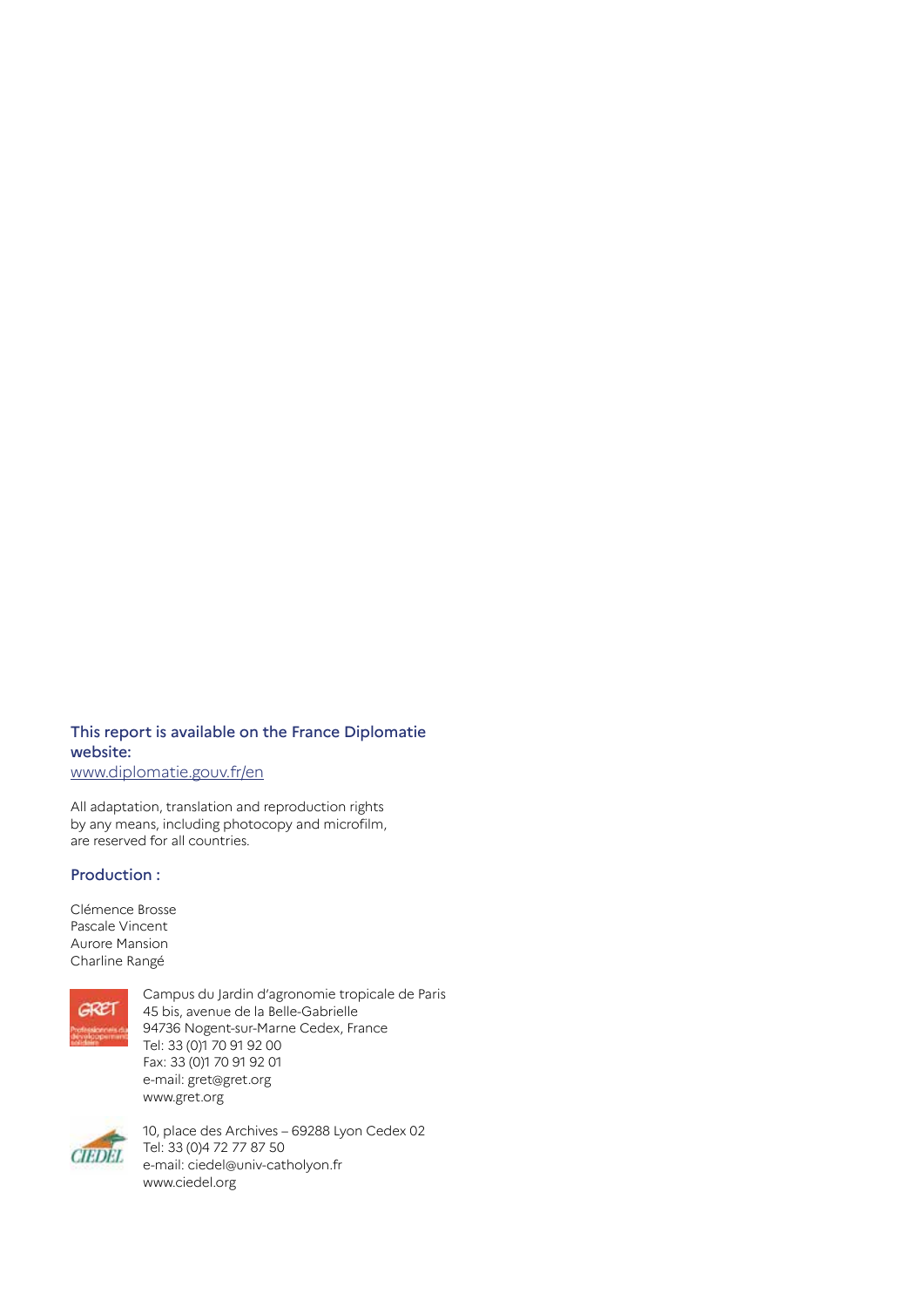# Final report

# How to ensure effective popular participation in development projects?

An illustration through the operationalisation of the human rights-based approach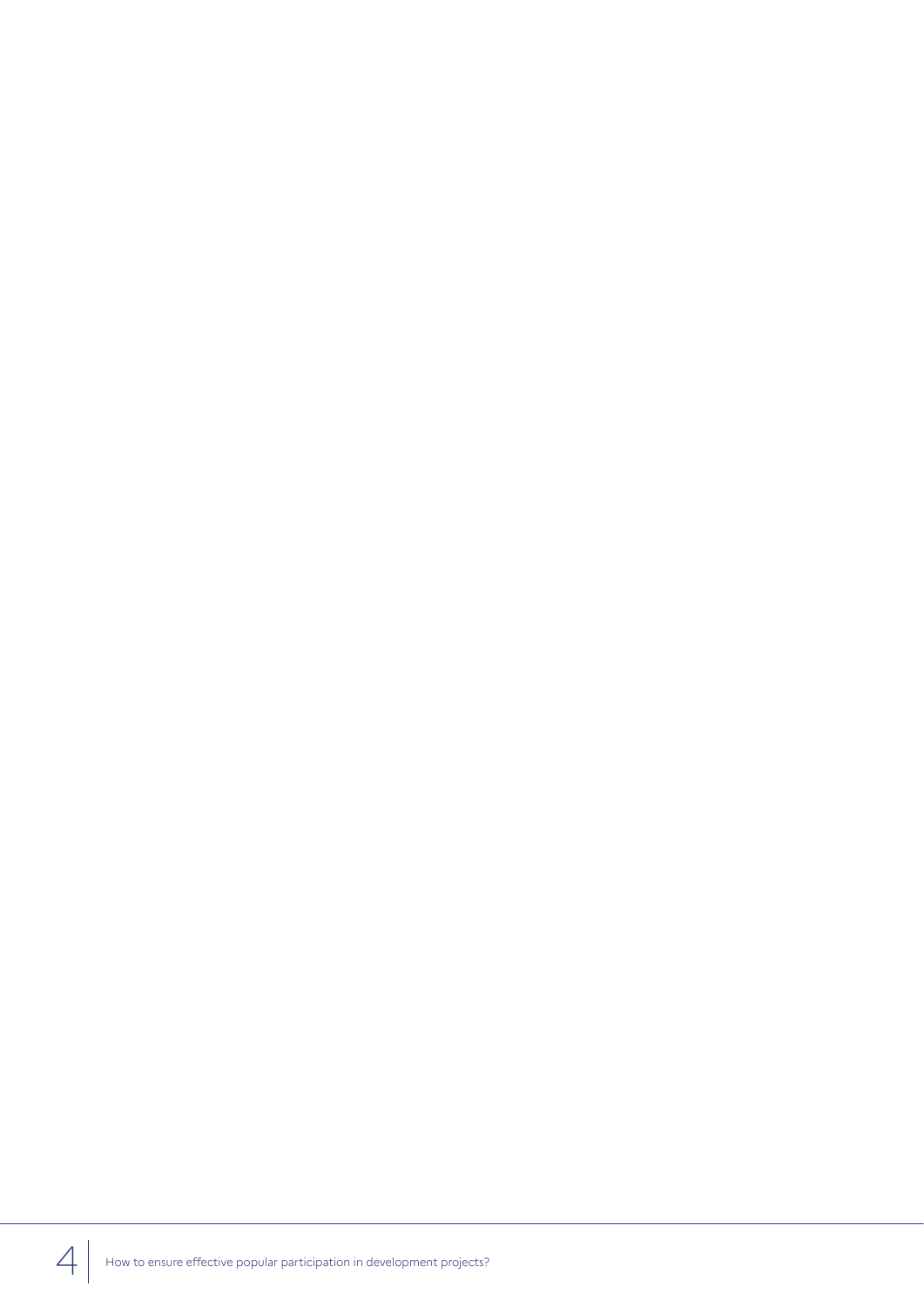# Contents

# Part 2 Focus on the approaches promoted by the development cooperation agencies..... 19

|  |  | 1. The main HRBA operationalisation strategies adopted by the development cooperation agencies 19     |      |
|--|--|-------------------------------------------------------------------------------------------------------|------|
|  |  |                                                                                                       |      |
|  |  |                                                                                                       | - 20 |
|  |  |                                                                                                       |      |
|  |  |                                                                                                       | - 23 |
|  |  |                                                                                                       |      |
|  |  | 3. Pointers to improve participation in the hrbas promoted by the development cooperation agencies 26 |      |

|  | <b>Part 3</b> Focus on the methods and tools used in support of the HRBA integration | 28 |
|--|--------------------------------------------------------------------------------------|----|
|  |                                                                                      |    |
|  |                                                                                      |    |
|  |                                                                                      |    |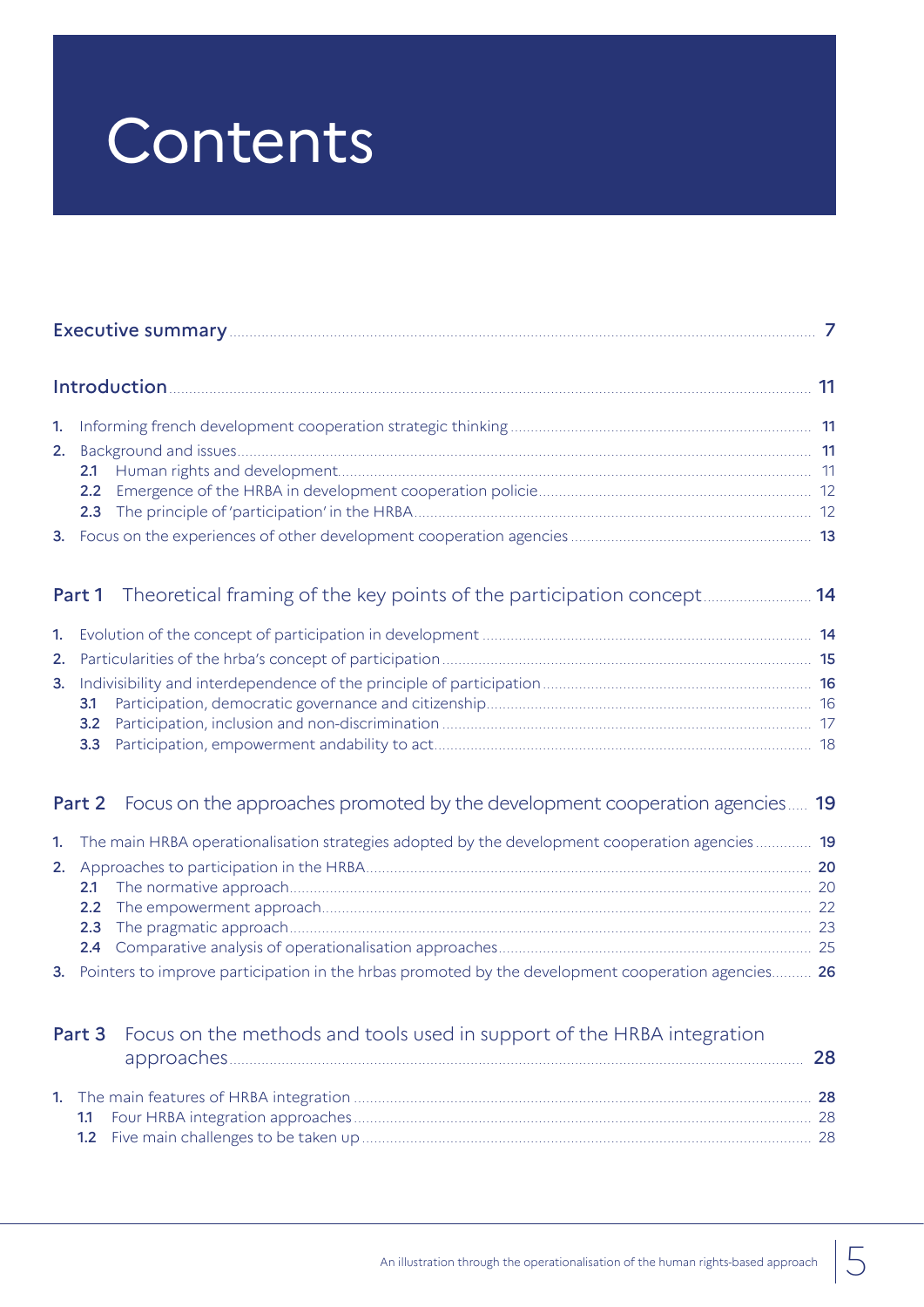| 3.1 |    |  |
|-----|----|--|
|     |    |  |
|     |    |  |
| 4.1 |    |  |
|     |    |  |
|     |    |  |
|     | 57 |  |
|     | 59 |  |
|     | 64 |  |
|     | 65 |  |

6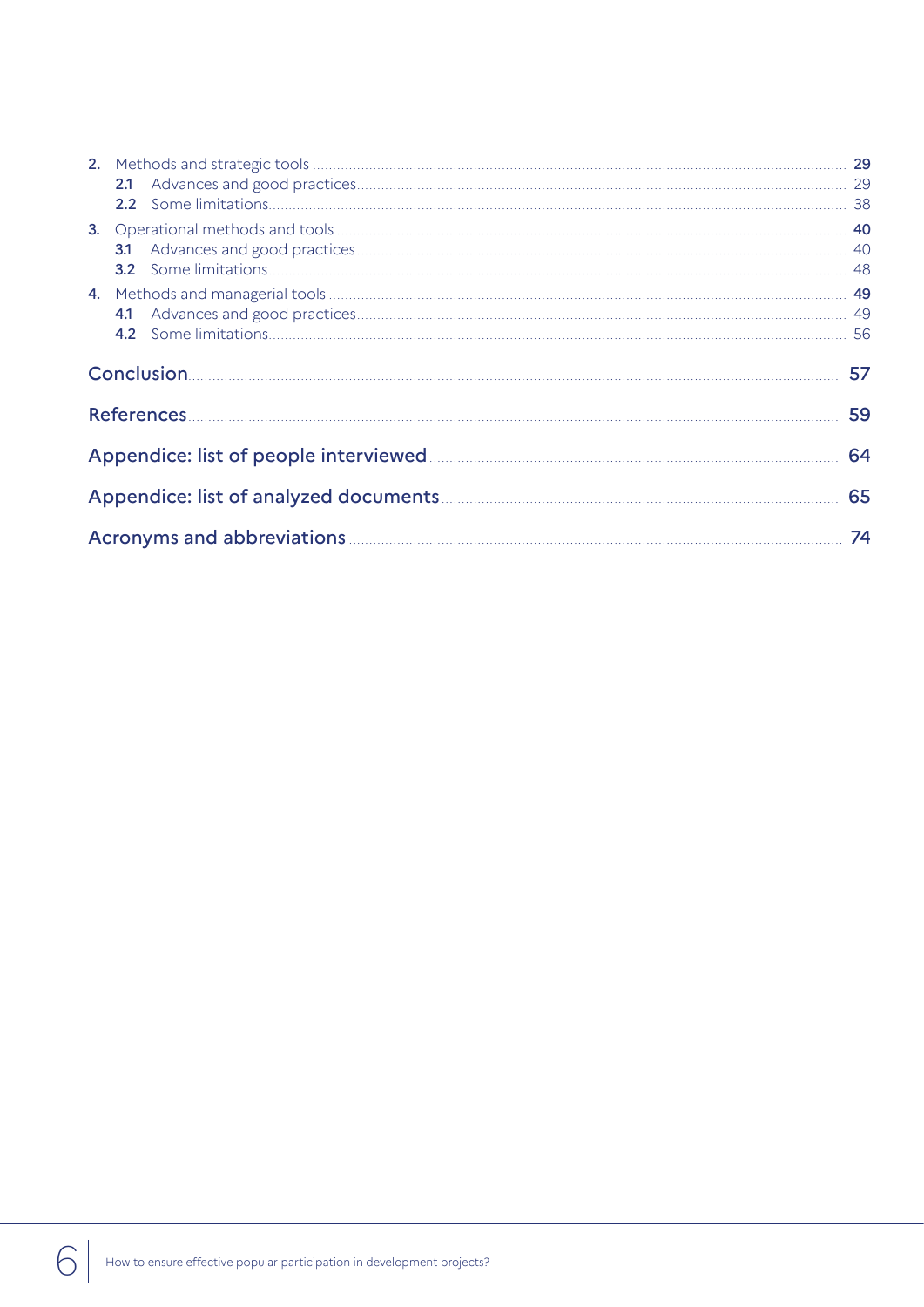# Executive summary

In 2018, the French government undertook to align its development programmes and projects with a human rights-based approach (HRBA). In 2019, it adopted its Human Rights and Development Strategy, and is now developing a multiannual action plan. This study is designed to inform the formulation of its action plan by focusing on the issues and implications of one of the key principles of the HRBA: participation. For decades, development cooperation actors have recognised popular participation in development actions as a key principle due to its capacity to drive effectiveness and sustainability. The HRBA takes up this principle, focusing in particular on the quality of the participatory processes and considering project 'beneficiaries' as players and fully-fledged partners. It reaches beyond making popular participation instrumental in the development project to make it as much an end in itself as a means to realise human rights. The ultimate goal is the institutionalisation of participatory processes in existing country mechanisms and institutional and governance frameworks. The HRBA brings a normative dimension to participation. Although the international human rights standards do not define methods for participation, they do identify the prerequisites and minimum standards for participation to be considered as effective. In practice, participation should play a role as an element of government accountability to citizens and a factor for the empowerment of vulnerable populations. It should enable the voice and interests of the most vulnerable to be heard and addressed, and enable them to hold decision-makers to account and actively participate in development processes and their governance.

This study focuses on the methods and tools used by multilateral and bilateral development cooperation agencies (Danish, English, European Union, Finnish, German, Norwegian, Swedish, Swiss, United Nations Population Fund (UNPFA) and United Nations Development Programme (UNDP)), especially on those that are the most promising for the French development cooperation action plan in view of the HRBA strategy that it has defined. The study was conducted based on a scientific and practical literature review, a comparative analysis of the methods and tools used by the development cooperation agencies at macro level, and a discussion of the results and analyses with the main agencies of French development cooperation.

#### It presents and explains three major HRBA

operationalisation approaches that guide and determine the methods used by the development cooperation agencies studied:

**•** The normative approach, based on the respect and fulfilment of the standards contained in the international human rights treaties. This approach places the emphasis on leveraging human rights defence organisations, the media, human rights defenders, etc., since participation is closely associated with increasing government accountability. Supporting these players' actions helps develop more effective legal and institutional mechanisms and measures, providing a predictable and transparent framework for public affairs and holding leaders to account.

**•** The empowerment approach, based on the dignity of vulnerable and discriminated individuals and groups. This approach directly targets vulnerable persons, since participation is closely associated with the empowerment of these people to enable them to become actors of their own development. Actions work on developing critical consciousness, active citizenship and a capacity to act and commit.

**•** The pragmatic approach, based on improving project effectiveness. This approach places the emphasis on securing uptake by key populations to conduct the actions. Their participation by means of consultative processes strengthens the credibility, legitimacy, relevance, effectiveness and efficiency of the development programmes and projects. Participation here is more a means than an end in itself.

None of these approaches defines standard participatory methods. Each participatory approach relates to specific contexts and goals. However, they do provide information on the objectives of the HRBA and the types of priority actions funded to guide the definition of the strategies and programmes and projects supported and/or implemented.

These three approaches are complementary: the normative approach puts in place the institutional conditions conducive to the participation of vulnerable populations in the decisions that concern them. The empowerment approach makes this participation active, free and meaningful. The pragmatic approach addresses the challenge of programme and project effectiveness.

A comparative analysis of these approaches identifies key pointers to improve the operationalisation of participation in the HRBA, including:

**•** Clarifying the normative foundation of the principle of participation;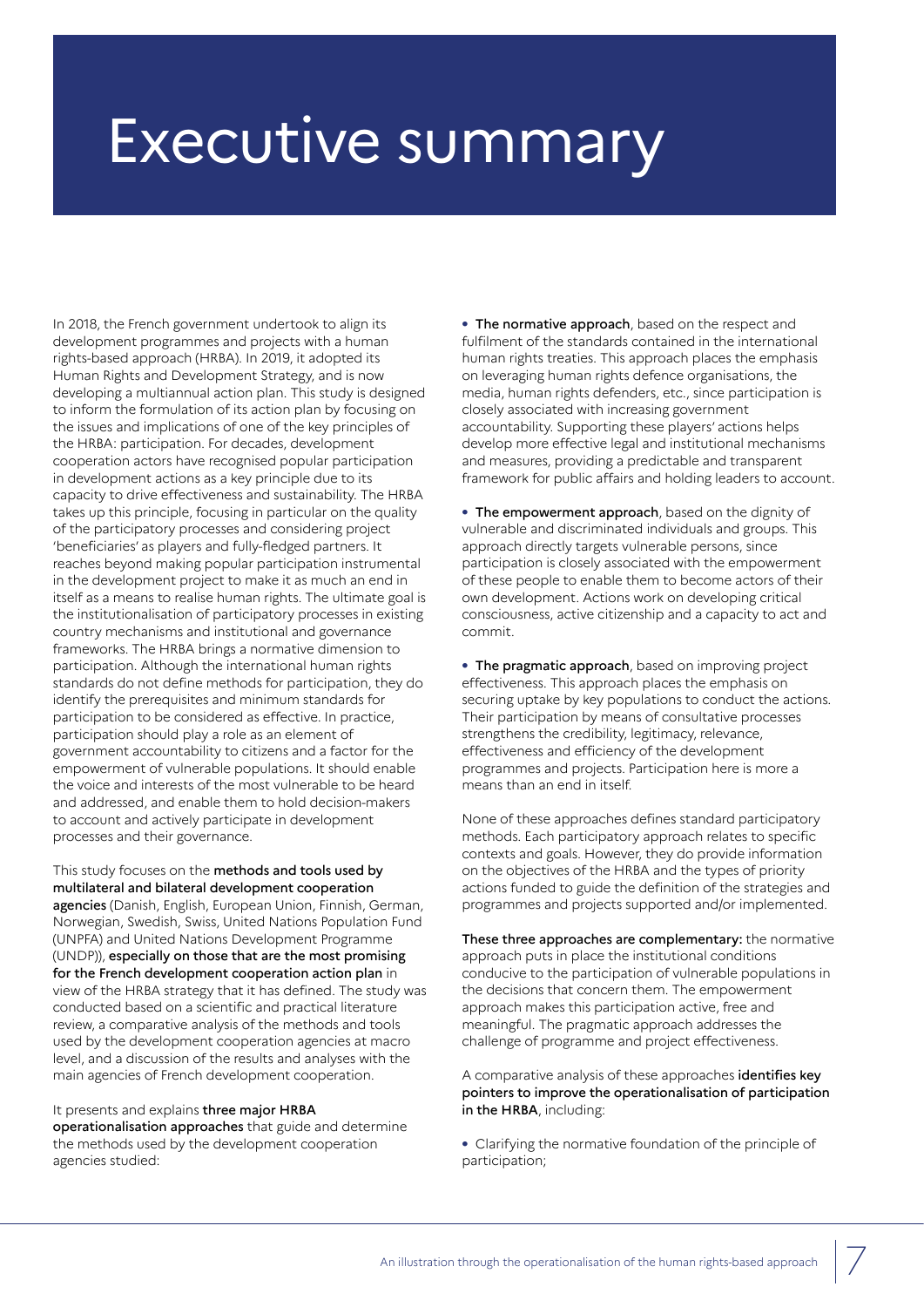**•** Merging normative and empowerment approaches into one comprehensive strategy;

**•** Developing strategies and programmes that interface and integrate the economic and political forms of citizen action;

**•** Envisaging popular participation as a long-term process;

**•** Systematically considering and analysing power relations and asymmetries;

**•** Clarifying the purposes of the changes to be made at strategic and operational levels;

**•** Honing the understanding of 'vulnerable populations';

**•** Lifting obstacles to participation by working on different types of obstacles and scales;

**•** Systematically incorporating the institutionalisation of participatory processes as an end in itself;

**•** Scaling up the participation of social institutions (religious, customary and cultural actors) in the fulfilment of human rights;

**•** Supporting the collaboration and networking of different types of actors;

**•** Transcending a technical vision of capacity-building to build citizens' capacities.

The study also highlights four main HRBA integration approaches, which impact on the type and nature of the tools produced and disseminated by the development cooperation agency:

**•** Holistic integration, which influences and feeds into all the mechanisms and tools based on which the international organisations take their action;

**•** Instrumental integration, which prioritises the production of operational tools for the programmes and projects;

**•** Normative integration, which prioritises the production of a set of normative principles for the strategic frameworks and goals;

**•** Programmatic implementation, which targets the launch of specific human rights projects and the integration of human rights components into programmes and projects.

A comparative analysis of the integration approaches and associated methods and tools developed highlights five main challenges to be taken up:

**•** Create an overarching framework defining a clear strategic horizon shared by all players;

**•** Combine different types of strategic, operational and

managerial tools to effectively operationalise the HRBA and the principle of participation;

**•** Set up impact measurement and capitalisation systems at the level of development cooperation and its different agencies;

**•** The need to tie in the HRBA and the principle of participation with the other cross-cutting issues;

**•** The importance of producing simple tools on good practices.

A comparison of the methods and tools identifies good practices and limitations of the methods and tools already used by certain multilateral and bilateral development cooperation agencies to promote participation in project appraisal and implementation.

#### In terms of strategic methods and tools, good practices are identified

**•** Clearly defining the principle of participation and its implications in the strategic steering papers and general policy documents to develop a common definition of and common policy framework for the principle of participation right from the adoption of the HRBA;

**•** Rolling out the HRBA and the principle of participation in sector and regional strategies to define the issues specific to the given context or sector;

**•** Establishing mechanisms and spaces to ensure effective consideration of the populations' voices in the formulation of strategies;

**•** Multiannual ring-fencing of programming and funding commitments to set strategies in a long-term frame, thereby strengthening the participation of programme and project partners (through increased visibility) and the outcomes of the participatory approaches implemented (since strengthening participation implies complex changes);

**•** Setting up dedicated funding tools with due diligence to ensure that the most vulnerable are really targeted by the programmes and projects;

**•** Revising the role and funding tools of the civil society organisations (CSOs) to achieve the goals of the HRBA, particularly representation of the voices and interests of the most vulnerable, their empowerment, increasing government accountability, and transitioning them from a role of service provider to a role of strategic partner;

**•** Developing strategic partnerships with research players to test innovative strategies that link rights with development, integrate rights into the field of social justice, contextualise citizenship and democratic governance issues, develop participatory human rights-based empowerment strategies,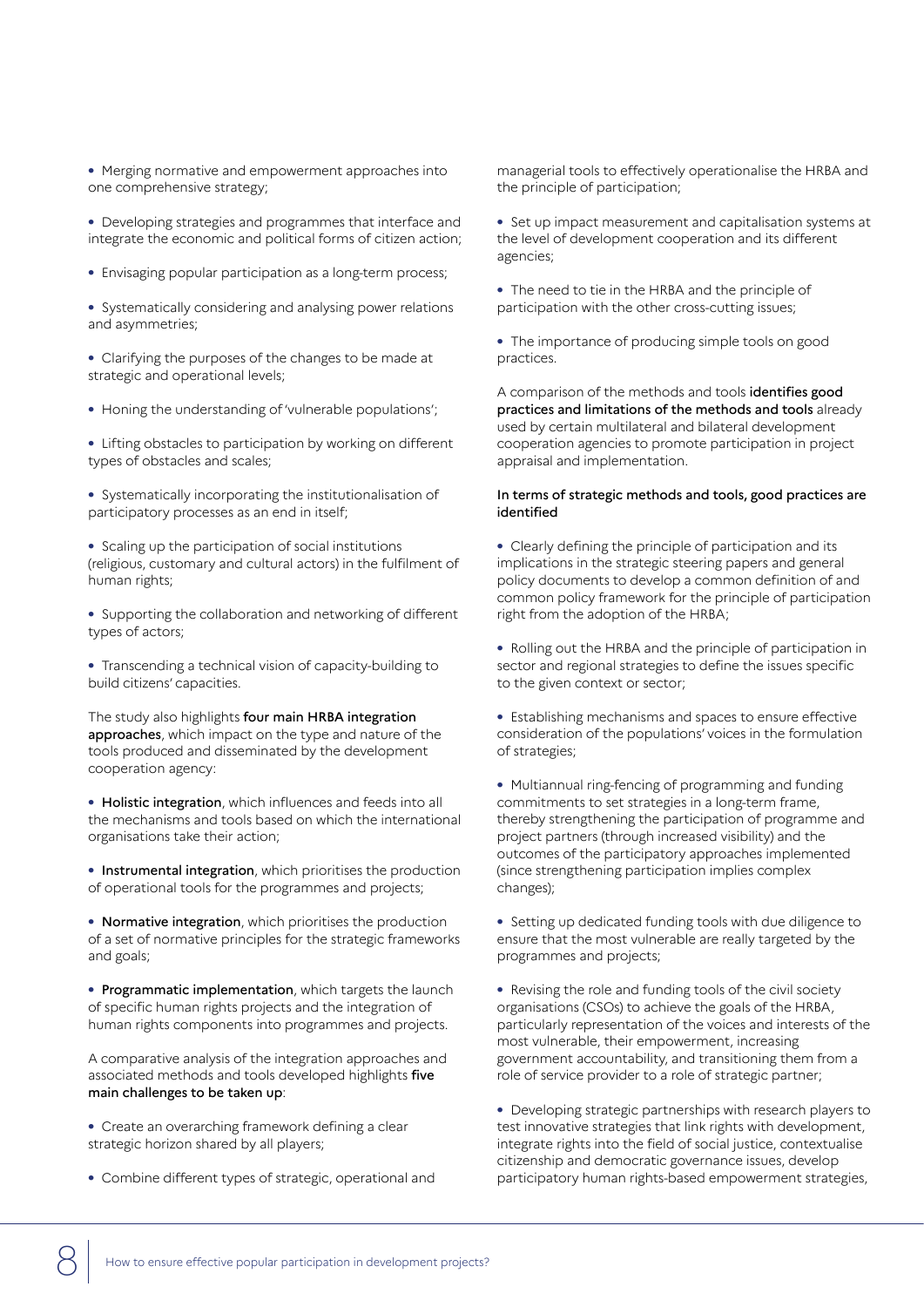and develop monitoring and evaluation methods geared to monitoring social and political change.

#### In terms of operational methods and tools, good practices are identified as follow:

**•** Establishing cross-cutting methods and tools in the analysis phase to guide staff in the identification of vulnerable populations and their constraints in order to inform the definition of the strategic and programming agendas;

**•** Formalising a holistic framework for participation, combined with methods and tools, applicable to the different stages of the programme and project management cycle, defining minimum standards at the different stages to make participation and inclusion effective;

**•** Revising funding management procedures at the different stages (appraisal, contracting, monitoring and evaluation) to integrate the HRBA and the principle of participation. This revision can range from the inclusion of specific questions at the appraisal stage to more structural changes.

**•** Revising risk management procedures to curb adverse impacts on human rights and the populations' right to participate. Participation can become one of the central components of this analysis;

**•** Revising evaluation procedures to integrate the HRBA, and especially the principle of participation, by defining standards/methods to ensure inclusion of the HRBA and the principle of participation in the evaluative questions and the participation of the populations at the different evaluation stages;

**•** Setting up knowledge management processes to inform the operationalisation of participatory processes and the HRBA by capitalising on actions taken, identifying learnings, and sharing and identifying the reproducibility of these experiences.

#### Lastly, in terms of managerial methods and tools, good practices are identified as follow:

**•** Developing an overarching strategy to build staff HRBA capacities, geared to the targets' particularities and the development cooperation agency's internal organisation in keeping with its levels of decentralisation;

**•** Diversifying training mechanisms and tools, both theoretical and operational (training, training in action, exchange of experiences, practice analysis, coaching, provision of resources, return on experience, capitalisation, etc.);

**•** Building both collective and individual responsibility for HRBA integration, with a clear definition of roles and responsibilities and provision for tutoring and/or mentoring mechanisms;

**•** Integrating the HRBA and participation into job targets and annual assessments to incentivise staff to take up the HRBA;

- **•** Developing HRBA guides and handbooks to help the understanding of the conceptual and operational aspects of the HRBA, in both its specific and related dimensions;
- **•** Producing outline briefs on key HRBA implications and questions for priority sectors and regions;

**•** Setting up approaches to encourage capitalisation on experiences and the dissemination of their learnings in short, accessible formats.

#### The main limitations observed from the experiences are as follow:

**•** Confusion, at strategic and programming level, between projects that have adopted an HRBA and projects originating from sector-based human rights strategies. These two human rights integration methods have different premises and implications, particularly as regards participatory approaches;

**•** Partial integration of the HRBA into sector and country strategies resulting in a limited operationalisation of the HRBA and the principle of participation, which is not understood as a change in terms of human rights;

**•** Rare institutionalisation of the concrete implications of the principle of participation by the populations at the different stages of the programme and project management cycle;

**•** Integration of the HRBA and the principle of participation in grant management manuals often restricted to the appraisal stage and reduced to a list of general questions that do not always reflect the implications and objectives of participation defined in the strategy papers;

**•** Poor operationalisation of the strategic commitments made;

**•** Difficulties with evaluating the impact of the participatory processes, especially in terms of individual empowerment, and with developing shareable methods and tools for this;

**•** Skills to conduct and monitor participatory processes still limited and poorly defined in the organisations.

To conclude, in order to promote the integration of the principle of participation into its HRBA strategy, French development cooperation would benefit from launching in-depth thinking with its agencies on the advisability of:

**•** Developing strategic steering documents on participation;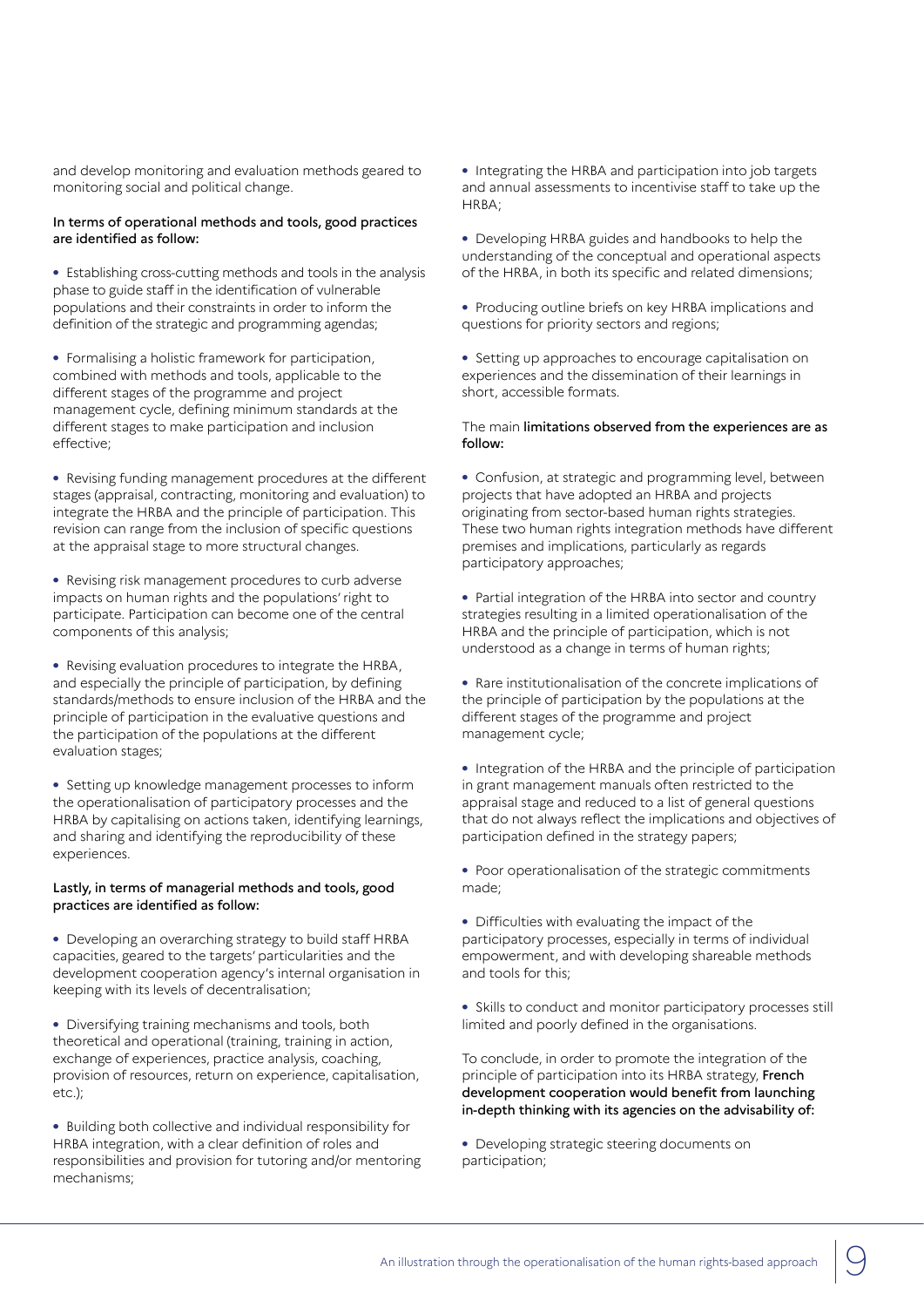**•** Adapting the HRBA and the principle of participation by key agency priority sectors and regions;

**•** Integrating specific due diligence into agencies' identification, monitoring, evaluation and risk management procedures, combined with operational guides;

**•** Developing methods and tools to facilitate the identification of vulnerable populations in the analysis phase and appropriate related participatory strategies;

**•** Setting up dedicated funding streams for CSOs within long cycles to build sustainable close partnerships with strategic CSOs for the French Development Cooperation (CSOs play a central role in building up the free and meaningful participation of the most vulnerable and in ensuring popular representation in the processes);

**•** Scaling up the role of evaluation and learnings and good practice dissemination mechanisms;

**•** Working on agencies' in-house organisation by means of thinking on building HRBA skills and functions targeting participation challenges, and by developing training and support tools and cycles at different organisation levels (exchange-of-practices cycles, theoretical training, tutoring/ mentoring system, etc.);

**•** Formalising partnerships with research to: test innovative initiatives and methodologies combining participation, empowerment and accountability; develop evaluation processes to measure the empowerment of vulnerable persons and government accountability; capitalise on and disseminate knowledge and learnings; support staff training; and inform strategic thinking.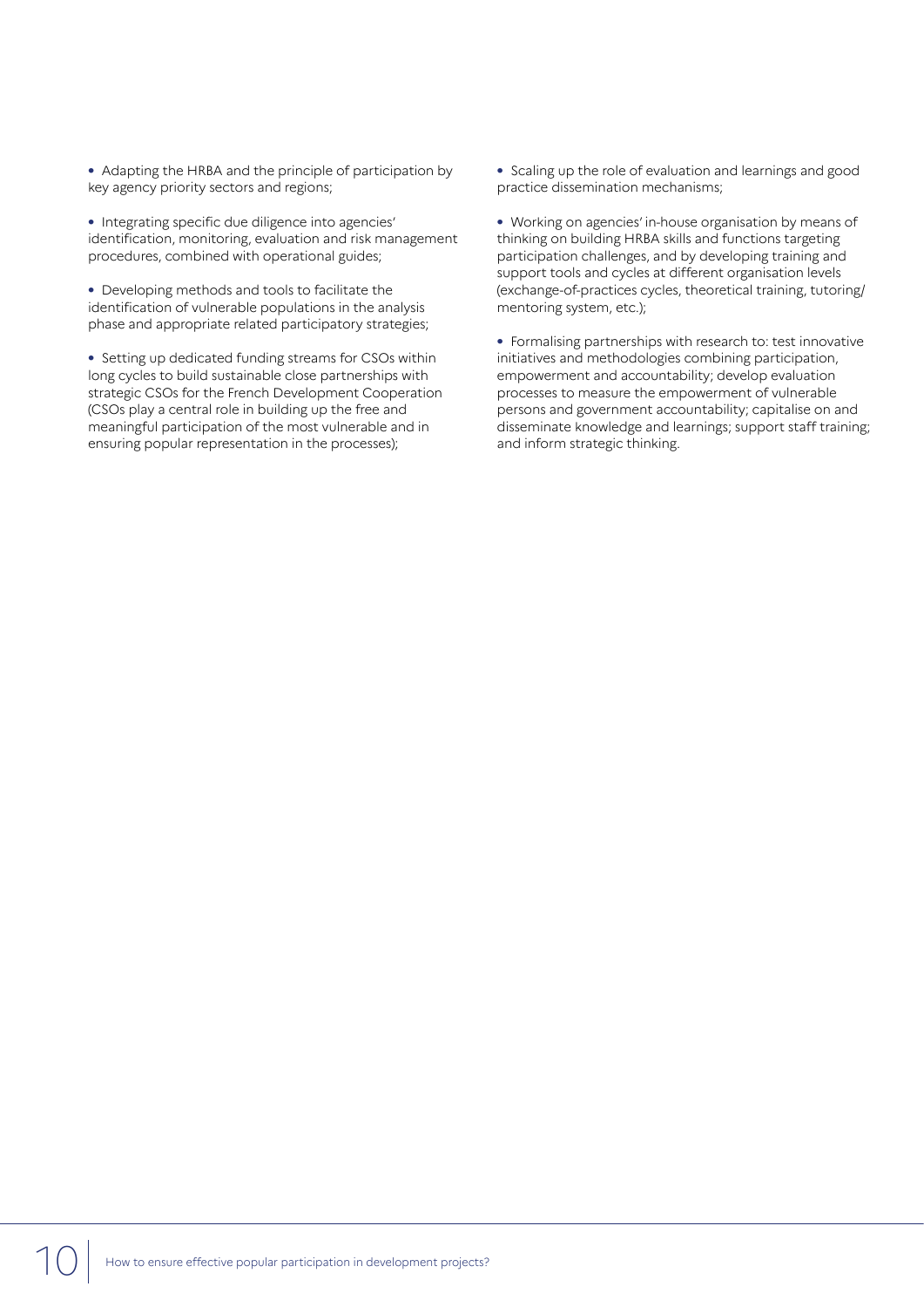# **Introduction**

# **1.** Informing french development cooperation strategic thinking

In the conclusions of the Interministerial Committee for International Cooperation and Development (CICID) on 8 February 2018, the French government undertook to develop a Human Rights and Development Strategy to align French development cooperation with a human-rights based approach (HRBA). This commitment followed the adoption of the new European Consensus on Development in June 2017, which established the "rights-based approach to development cooperation, encompassing all human rights" among the principles and values guiding the EU and its Member States in their development action (European Union, 2018). This strategy is also designed to meet agencies' democratic governance policy framing needs, the bilateral operational responsibility for which was transferred to the Agence Française de Développement (AFD) in 2016. The French approach to 'democratic governance' regards governance as a decision-making and implementing process within which stakeholder participation is key to the promotion of the rule of law and the protection and defence of individual freedoms (French Ministry for Europe and Foreign Affairs, 2010).

The strategy was developed by a two-step process. The first step drafted a strategic steering document adopted in 2019. The second step defined a multiannual action plan detailing the tools, timeframe and performance indicators required to implement the commitments made by France.

One of the HRBA's principles, shared by all the stakeholders who have mainstreamed this approach and upheld by the French approach, is popular participation. Participation in the HRBA is both a means and a goal (OHCHR, 2006). In order to develop its practices to meet its commitments, the French Ministry for Europe and Foreign Affairs (MEAE) commissioned a study to examine the beneficiary inclusion and participation mechanisms

used by multilateral and bilateral development cooperation agencies already applying an HRBA and to identify good practices.

This study is designed to inform the multiannual action plan regarding the principle of participation contained in the HRBA. Its brief is more specifically to:

**•** Define the role and place of popular participation in the development cooperation agencies' HRBA integration approaches;

**•** Document the practices (tools and methods) used by the development cooperation agencies that have adopted an HRBA to operationalise the principle of participation;

**•** Analyse the challenges, learnings and good practices;

**•** Make recommendations to inform the multiannual action plan for the implementation of the French Human Rights and Development Strategy's popular participation track.

# **2.** Background and issues

# 2.1 Human rights and development

The link between human rights and development was first recognised by the international community with the adoption of the United Nations Charter in 1945, setting the stage for peacebuilding. This link was reaffirmed at the first International Conference on Human Rights held in Tehran in 1968.

However, rights and development were regarded as separate fields until the 1990s (Cornwall and Nyamu-Musembi, 2004; Uvin, 2004). During the Cold War, human rights were politicised, dividing states between those that prioritised civil and political rights and those that focused on economic, social and cultural rights (ESCRs),<sup>1</sup> with the UN Human Rights Committee referring

1. The right to work (freely chosen or accepted, to fair and equal pay for work of equal value, to leisure and the reasonable limitation of working hours, and to safe and healthy working conditions), the right to form and join trade unions, the right to strike, the right to an adequate standard of living (including food, adequate housing, water and clothing); the right to social security and social protection; the right to family protection and assistance (including the right to marriage by free consent, to maternity and paternity protection, and to protection of children from economic and social exploitation), the right to health (including access to health facilities, goods and services, the right to healthy occupational and environmental conditions, the right to protection against epidemic diseases, and rights relevant to sexual and reproductive health), the right to education (including the right to free and compulsory primary education and to secondary and higher education available for all, progressively made free of charge; and the liberty of parents to choose schools for their children), and cultural rights (including the right to participate in cultural life and to share in and benefit from scientific advancement, and protection of authors' rights).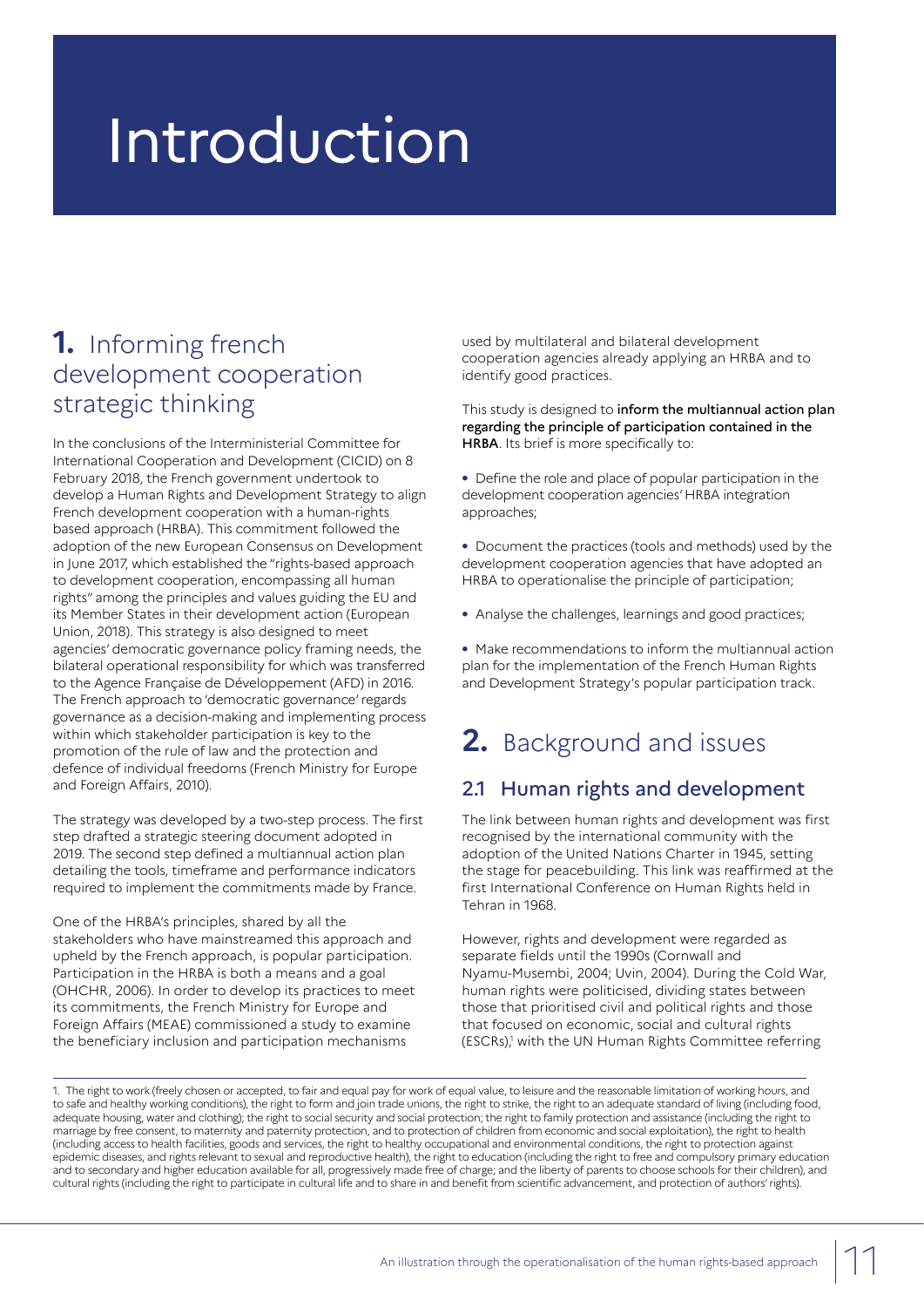essentially to civil and political rights<sup>2</sup> (Donnelly, 1988). At the time, economic, social and cultural rights were associated with communism (Cornwall and Nyamu-Musembi, 2004; Hamm, 2001). And the development field was dominated by economic theories (Sano, 2000).

The 1993 Vienna World Conference on Human Rights reaffirmed the indivisibility and interdependence of human rights as well as the links between human rights and development (UN, 1994). The connection between rights and development was made by the UN organisations, which incorporated human rights into their approaches and actions (UNICEF, 1998; UNDP, 1998), and by human rights defence non-governmental organisations (NGOs), which gradually included economic and social issues in their actions (Cornwall and Nyamu-Musembi, 2004). These two fields were recognised as sharing common ideals of justice and dignity, and a shared interest in regulating power and promoting participation (OHCHR, 2004; Sano, 2000).

There were five main reasons for this connection:

**•** The end of the Cold War, conducive to a growing consensus on the importance of ESCRs;

**•** The failure of the structural adjustment programmes, ascribed in particular to a lack of government accountability;

**•** The Amartya Sen-inspired broadening of the concept of poverty, no longer defined as a lack of access to goods, but as the absence of capabilities to realise certain basic freedoms for minimal human dignity (OHCHR, 2004);

**•** The emergence of the human development concept;

**•** Institutional changes at the United Nations (UN), driving the inclusion of human rights as a cross-cutting theme (UN, 1997).

## 2.2 Emergence of the HRBA in development cooperation policies

Integration of human rights into the bilateral and multilateral development cooperation agencies' policies and actions has been variable: implicit work on human rights; specific human rights projects; human rights dialogue assistance; incorporation of human rights via sector points of entry; and the HRBA. The human rights-based approach is regarded as the most accomplished form of integration of the human rights concept into development cooperation

and assistance policies (OECD/WB, 2016; Piron and O'Neil, 2005; Uvin, 2004).

Development cooperation agencies and practitioners rarely differentiate between "integration of human rights" and the HRBA, even though some experts point up their differences in approach and method. Whereas in the integration of human rights, actions often focus on delivering on specific rights (the rights of children, women, persons with disabilities, indigenous peoples, etc.), the HRBA analyses the context to determine the areas in which progress with human rights is needed (Piron and O'Neil, 2005; OECD/WB, 2013; D'Hollander, Marx and Wouters, 2014). It takes a more holistic view of the integration of human rights into cooperation and development actions based on a theory of change guided by rights (D'Hollander, Marx and Wouters, 2014).

A key aim of the HRBA is the "de-linking of human rights from conditionality, for the priorities for assistance to be set within the human rights obligations of governments, and for an emphasis on genuine and meaningful participation," (Frankovits, 2006). The resulting actions place the emphasis on the integration of rights as much in the objectives and outcomes as in the means and processes of change to be promoted. They are guided as much by the standards contained in the treaties as by the main principles that govern them (Miller and Redhead, 2019): universality and inalienability; indivisibility; interdependence and inter-relatedness; non-discrimination and equality; participation and inclusion; and the accountability of all duty-bearers and the rule of law (UN, 2003). Although the integration of each of these principles differs across development cooperation agencies and adopted strategies, they all focus on the principles of non-discrimination and participation (Broberg and Sano, 2017).

### 2.3 The principle of 'participation' in the HRBA

The concept of participation is nothing new in the development field. In the second half of the 20th century, both academic and civil society studies reviewed this concept in depth, bestowing a transformative social and political role on it. Many authors regarded it as a way of repoliticising the concept of participation, and development in general (Darrow and Tomas, 2005; Cornwall and Nyamu-Musembi, 2004; Uvin, 2004; VeneKlasen, Miller, Clark and Reilly, 2004; Sano, 2000; Gaventa and Valderrama 1999). However, the aid institutions' operationalisation of this concept was more managerial than transformative (Cantelli, 2013; Calvès, 2009; Cornwall, 2008; Cornwall, 2006), since the institutions dissociated participation as a

2. The right to legal status, the right to a public hearing, the right to equality before the law, the right to be presumed innocent, the right to a fair trial, the prohibition of arbitrary detention, the right to liberty of movement, the right to own property, the right to marry and found a family, the right to a nationality, the right to a private life, freedom of thought and religion, freedom of assembly and association, freedom of opinion and expression, the right to take part in the conduct of public affairs and equal access to public service, the right to vote and to be elected, and prohibition on slavery and servitude.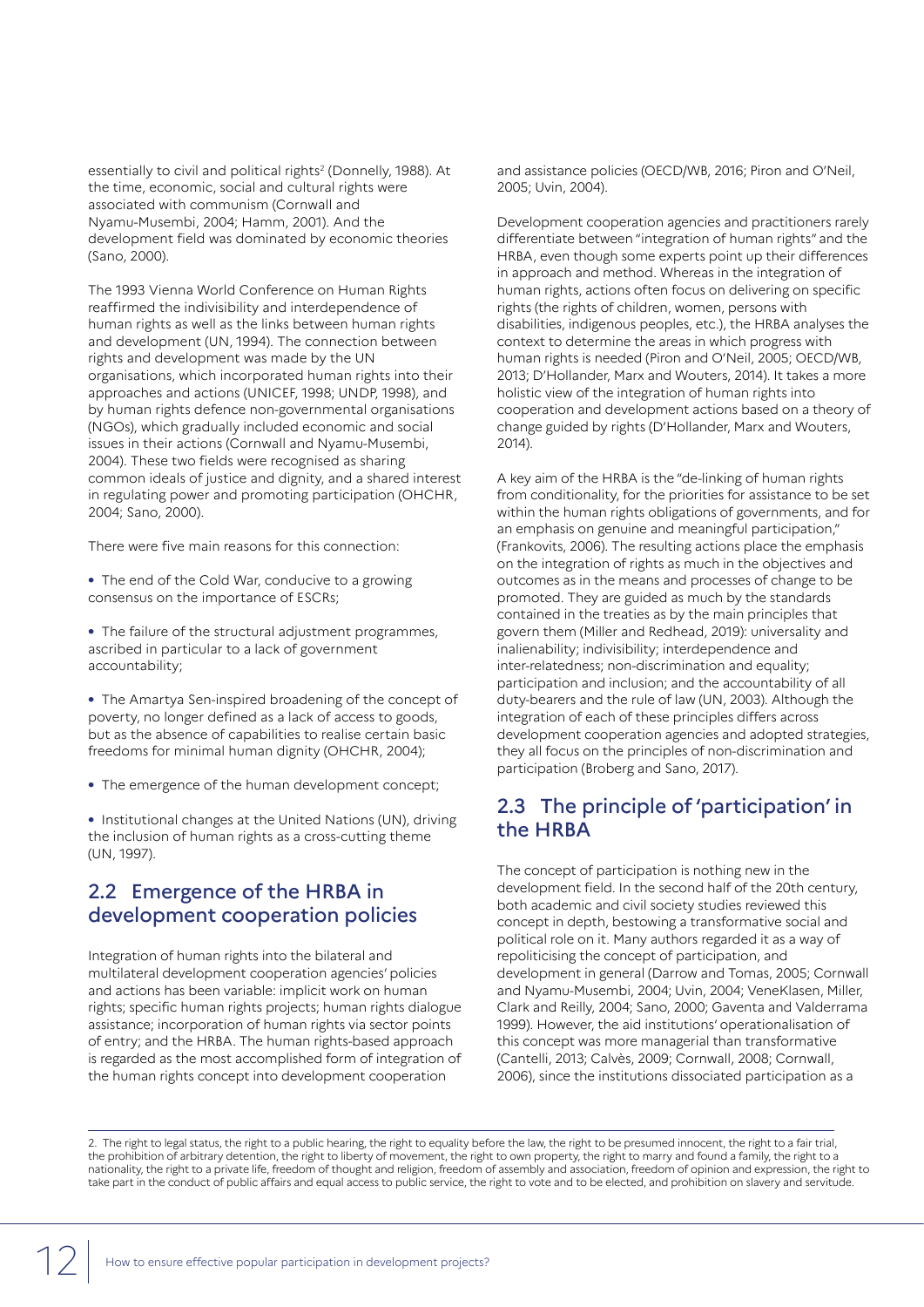means of rights advocacy and fulfilment from participation as a means of project and programme implementation.

In practice, there is no one way of integrating the HRBA (OECD/WB, 2016; Piron and O'Neil, 2005). Integration methods vary depending on the, "thematic focus, disciplinary bias, agency profile, and the external political, social, and cultural environment," (Darrow and Tomas, 2005). Some authors refer to a "broad umbrella concept of RBAs" (Miller, 2010). And indeed, the international rules give no concrete instructions as to how to operationalise human rights, but define general standards for consideration (OHCHR, 2006). HRBA principles are operationalised differently depending on the integration methods used.

Nevertheless, there is a consensus regarding the importance of interconnecting the HRBA principles. For example, the principle of participation as an operational concept is linked to the principles of empowerment and accountability (Darrow and Tomas, 2005). Popular participation needs to be a factor of inclusion. It is therefore inextricably linked with the principle of non-discrimination (McMurry, 2019). Consequently, all HRBA studies address participation together with a broader-based analysis of the other principles of this approach and its implications. None of the development cooperation agencies studied has conducted a specific study or assessment of the implementation of the principle of participation, with the exception of the Norwegian development cooperation agency, which has conducted a study on the subject albeit without relating it to HRBA operationalisation efforts (NORAD, 2013).

However, all the experts agree that participation under the HRBA goes beyond the implementation of projects involving participatory processes. It is regarded as a real "process of fostering critical consciousness and decision making as the basis for active citizenship;" (Darrow and Tomas, 2005), an undertaking in its own right. Participation is both a means of advocacy for all rights and a source of legitimacy for public action, which prompts some authors to say that it is the, "right of rights" (Waldron, 1998). The point here is not solely to ensure, "that the populations receiving assistance and local civil society organisations participate in designing and conducting the projects that it finances," (MEAE, 2019) but to make more profound social changes.

# **3.** Focus on the experiences of other development cooperation agencies

This study focuses on how multilateral and bilateral development cooperation agencies take on board these issues in their policies and strategic thinking. The study did not have the means to specifically examine their

operationalisation in actual development projects. The choice was therefore made to analyse development cooperation agencies that have long since adopted a HRBA and are representative of the diversity of approaches: the German development cooperation agency (GIZ), the Norwegian development cooperation agency (NORAD), the Swedish development cooperation agency (SIDA), the Swiss agency for development and cooperation (SDC), the Finnish development cooperation agency (Formin), UNDP and UNFPA. This entailed:

**•** A documentary analysis (research, grey literature, documents produced by the development cooperation agencies);

**•** Interviews with people working in human rights and/or governance departments at these organisations' headquarters.

The analysis and interviews produced:

**•** An analytical framework on the key challenges and questions raised by the uptake of these approaches by the development cooperation agencies;

**•** Summaries of each cooperation agency studied, highlighting and analysing the visions, methods and tools promoted and used by the agencies studied to operationalise the participation concept in their development cooperation policy.

The analyses and learnings were then presented to and discussed at a workshop with MEAE representatives and agencies (AFD, Expertise France (French international technical cooperation agency), Canal France International (media development cooperation agency) and Justice Coopération Internationale public interest group (GIP-JCI)), which identified recommendations for France and its agencies for optimal integration of the HRBA's principle of participation.

This report covers the key elements of the analyses and recommendations produced by this study. It is structured in three main parts:

- **•** The first part takes a historical angle to propose a theoretical framing of the principle of participation in terms of its goals, its related concepts and its normative basis;
- **•** The second part analyses the different HRBA operationalisation approaches taken by the development cooperation agencies and their impacts on the principle of participation;

**•** The third part identifies good practices in terms of the methods and tools used by the development cooperation agencies that have adopted an HRBA, and which have enabled them to operationalise the principle of participation in their actions.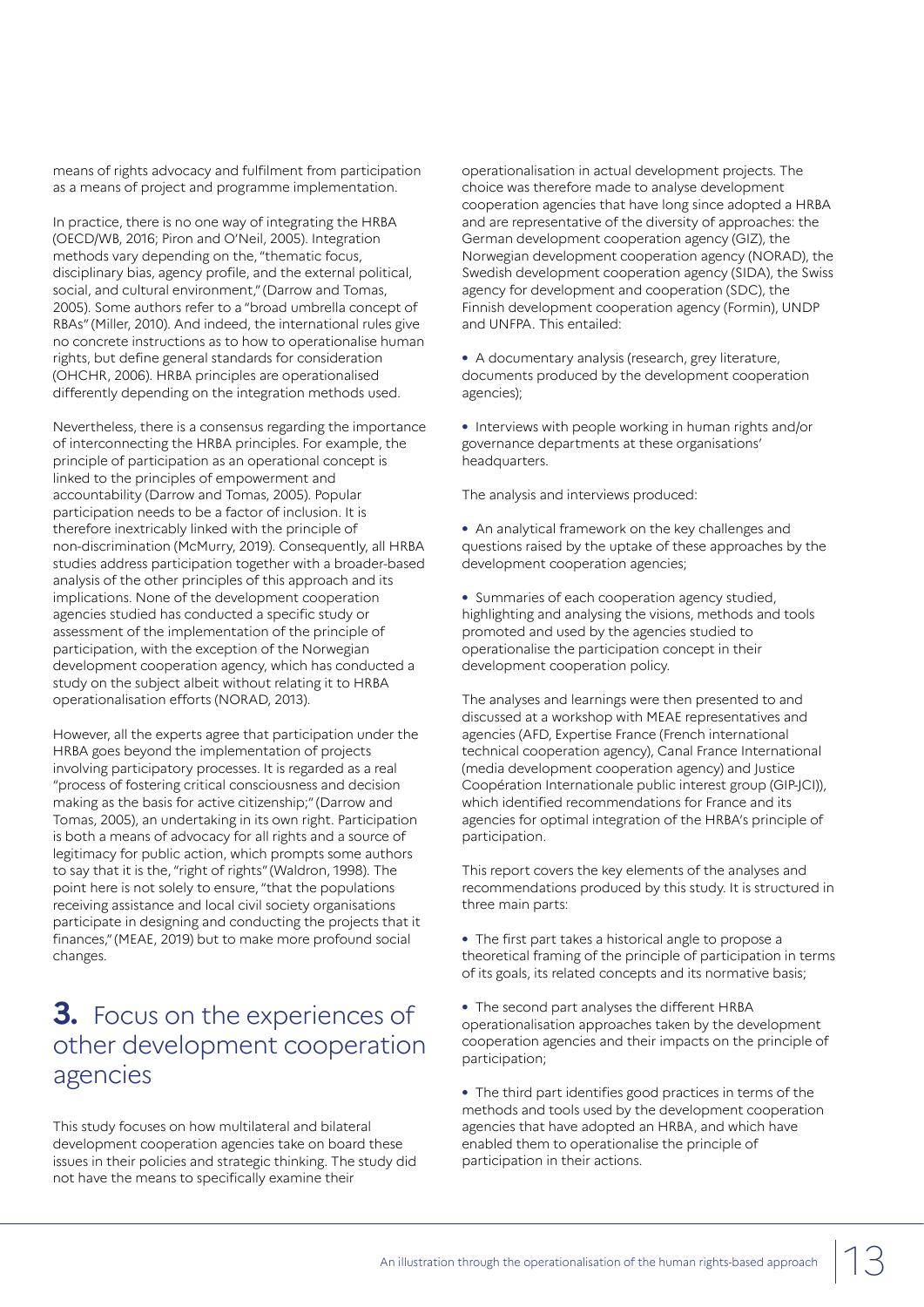# Part 1

Theoretical framing of the key points of the participation concept

# **1.** Evolution of the concept of participation in development

Participation is not a new concept in development. It has been called in turn 'beneficiary participation', 'community participation', 'stakeholder participation', 'user/consumer participation' and 'citizen participation' (Cornwall, 2006).

In the 1970s, many UN reports, studies and programmes included the principle of participation as a key element of their actions. Participation was defined as, "(a) contributing to the development effort (b) sharing equitably in the benefits derived there from and (c) decision-making in respect of setting goals, formulating policies and planning and implementing economic and social development programs," (Midgley, 1988).

The importance placed on participation by the aid institutions (bilateral and multilateral development cooperation agencies) needs to be analysed in the light of the revival of the principle of participation in civil society in the 1960s-1970s. The emergence of the 'new social movements' in the United States, Latin American, Europe and Asia profoundly challenged the role of participatory processes and how they were put into practice. Civil society actors took up this notion to speak out against and challenge inequalities in the balance of power and, more broadly, defend a political voice for dominated groups. They were part of a collective movement to transform the individual, social and political spheres using bottom-up approaches (Cantelli, 2013). This movement challenged the dominant ideologies, advocated changes to the ways resources were accessed and controlled, and called for a transformation of institutions and structures (family, state, the market, education and the media) (Calvès, 2009). These approaches were theorised and re-appropriated under the term of 'empowerment'. Its operationalisation therefore took more of a managerial approach to managing poverty and inequalities than a transformative,

civil-based approach (Calvès, 2009; Cornwall, 2008; Bacqué and Biewener, 2013). The participatory processes promoted were top-down and organised by the states and/or aid institutions, with populations merely invited to participate. Participation was just one means among others to improve the effectiveness and efficiency of development policies and programmes (Cornwall, 2008; Cornwall, 2006). Empowerment strategies were based on individually enabling poor individuals to find the means to break out of situations of poverty, leaving aside the collective transformative approach to the individual, social and political spheres (Calvès, 2009).

In the 1980s-1990s and following the structural adjustment plans, participatory approaches became guided more by economic than social and political goals and issues. They were seen, "as ways of 'participating' people in activities that were formerly the responsibility of the state, and shifting to them the burdens associated with delivery," (Cornwall, 2008). In this environment, the aid institutions assigned an important service delivery and access role to civil society, seen as more cost-effective and capable of reaching the poor who were beyond the reach of the markets (Fowler, 1988).

The late 1990s saw the return of the state and the re-emergence of the aid paradigm based on the concept of 'good governance', tied in with the notion of democracy. Research, such as the studies conducted by Habermas, Rawls and Foucault, questioned the bases and ways of exercising democracy in contemporary societies. This research described citizen participation and inclusion as ways of building and sustaining the legitimacy of a public intervention and, more broadly, the links between the rule of law, democracy and human rights.

Three main purposes gradually shaped up for participation: social, democratic and managerial (Bacqué, Sintomer, 2001). The normative dimension of the HRBA would in turn take issue with and stipulate them.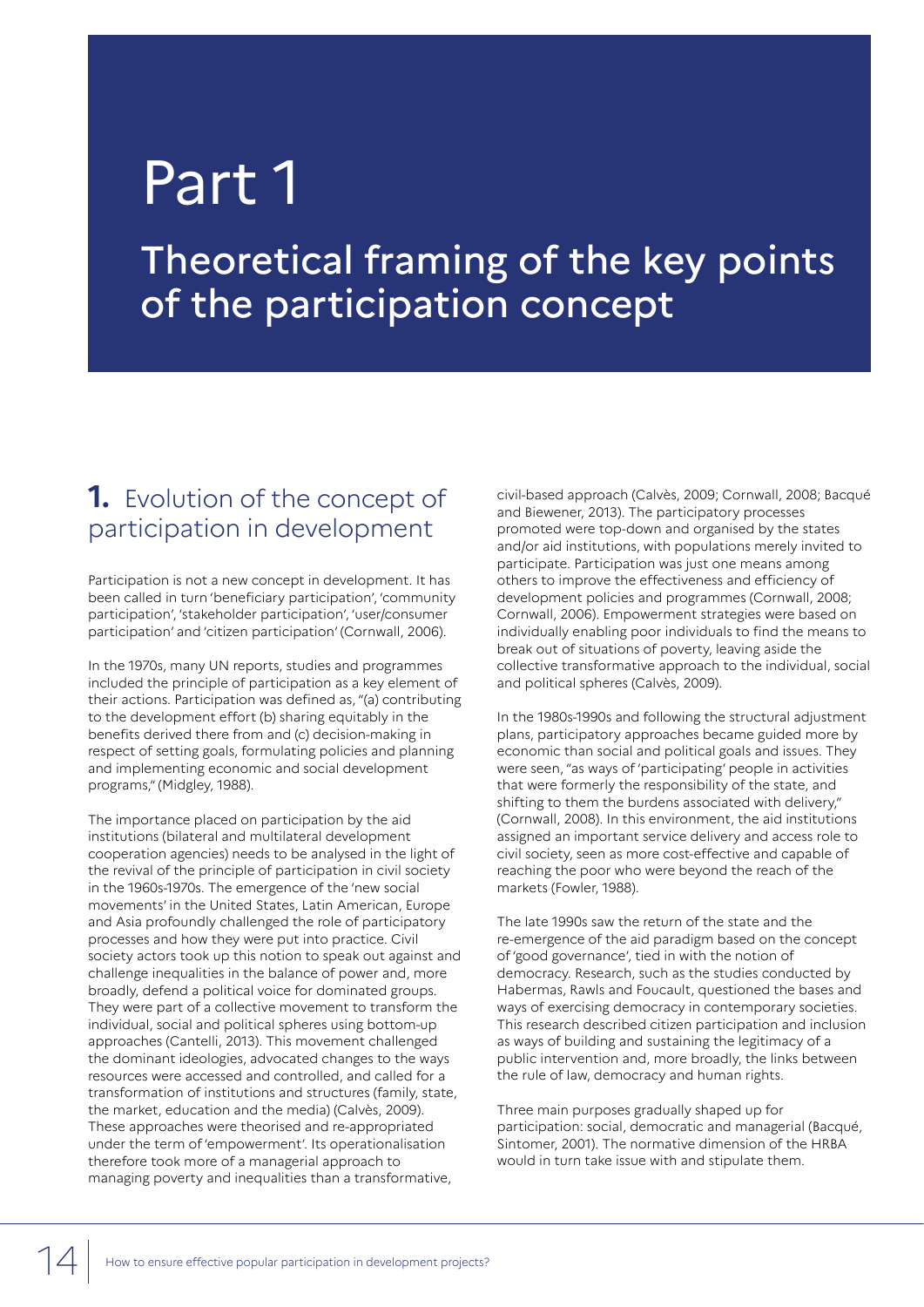# **2.** Particularities of the HRBA's concept of participation

The HRBA places human rights at the centre of all development actions: they have to be at the heart of the problems to be solved and actions must aim to deliver on these rights. These rights are defined in the international and regional human rights texts and honed by decisions and case law made by international and regional human rights defence and protection bodies and courts. Participation here therefore needs to be considered in connection with international human rights standards.

The standards do not provide methods to conduct participatory processes. However, they do outline prerequisites and minimum standards (Darrow and Tomas, 2005). As with all the other founding principles of the HRBA (with the exception of empowerment), the principle of participation cross-cuts all the major international human rights texts. The International Covenant on Civil and Political Rights (ICCPR) guarantees citizens the right to take part in the conduct of public affairs, directly or through freely chosen representatives (Art. 25). The UN Human Rights Committee3 states that the conduct of public affairs is to be understood in the broad sense, relating to the exercise of legislative, executive and administrative power, but that this does not mean that it grants an "'unconditional right' of any directly affected group, large or small, to choose the precise modalities of participation," (Darrow and Tomas, 2005). The UN Convention on the Rights of the Child assures to the child the right to express his or her views freely in all matters affecting the child (Art. 12). The UN Convention on the Elimination of All Forms of Discrimination Against Women (CEDAW) ensures women the right to participate on equal terms with men in political, public and cultural life, including the right of rural women to take part in development planning (Art. 7, 8, 11 & 14). The International Convention on the Elimination of All Forms of Racial Discrimination reaffirms the right to take part in political and public affairs on an equal footing. The UN Declaration on the Right to Development recognises the right to participate, stating explicitly that national development policies must be formulated on the basis of "active, free and meaningful participation". This participation requirement is based on the fact that, "The human person is the central subject of the development process," and that "popular participation […] is an important factor in development and in the full realisation of all human rights," (Art. 1, 2 & 8). The "active, free and meaningful" criterion in the UN Declaration on the Right to Development provides binding guidance on the operational parameters for participation in countries where the normative nature of this declaration has been recognised (Darrow and Tomas, 2005).

In addition to these specific provisions, the right to participate is conditioned by the realisation of a certain number of related rights:

- **•** Rights to the freedom of expression, opinion and conscience guaranteed by the ICCPR (McMurry, 2019);
- **•** The right to freedom of association and to form unions, the right of self-determination, and the right to enjoy cultural rights, but also the right to vote and to be elected as defined in the ICCPR and/or the International Covenant on Economic, Social and Cultural Rights (ICESCR) (Darrow and Tomas, 2005);
- **•** The principle of non-discrimination contained in the main international charters and conventions on human rights (McMurry, 2019);
- **•** The right to education, included in particular in the ICESCR (Darrow and Tomas, 2005; Sano, 2000). The right to participate is a reciprocal right, entailing duties and responsibilities. Its content is dense. Its operational transcription differs depending on each context. Its implementation is subject to the states' ratification of the international human rights texts containing the abovementioned provisions. Nevertheless, the majority of the states have ratified these texts (173 states are party to the ICCPR, 170 states to the ICESCR, 189 states to CEDAW, 196 states to the UN Convention on the Rights of the Child, and 182 states to the International Convention on the Elimination of All Forms of Racial Discrimination). In the event of a state not having ratified one of the abovementioned texts, the programmes and projects have the possibility to support advocacy to encourage the state to ratify them.

Development actions based on a context analysis are supposed to lift obstacles to the realisation of these rights. There are various possible points of entry for this, depending on the context:

- **•** Registration of births, marriages and deaths;
- **•** The potential for a state's citizens to express their opinions and influence decisions in everyday life;
- **•** Access to information for informed participation;
- **•** Existence of a grievance mechanism and access to justice;
- **•** Development and exercise of active citizenship;
- **•** Ability to form associations;
- **•** Creation of new channels and mechanisms to enable participation in development and/or public affairs;
- **•** Capacity building for people to participate in public affairs;
- **•** Advocacy for the ratification of human rights texts, etc.

In addition to guiding the objectives and ultimate goal of the development actions, human rights standards guide all the

<sup>3.</sup> The UN Human Rights Committee is a body of independent experts that monitors implementation of the ICCPR by its State Parties.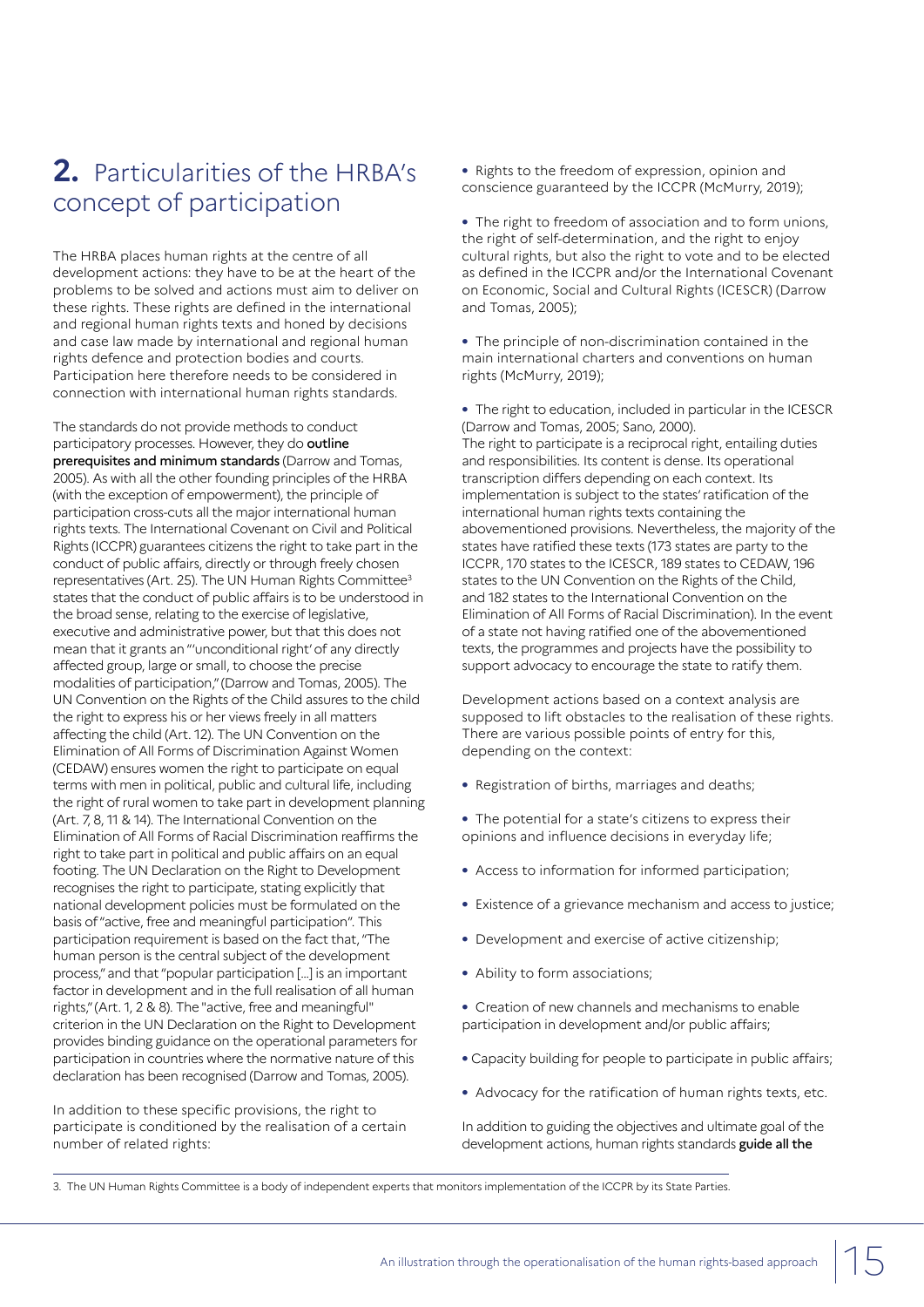stages in the implementation of the development actions: prior assessment and analysis; planning and design; implementation and delivery, and monitoring and evaluation. The human rights principles provide the foundation on which all processes are to be operationalised. These principles are: universality and inalienability; indivisibility; interdependence and inter-relatedness; non-discrimination and equality; participation and inclusion; and accountability and the rule of law. They strengthen and deepen the situation analysis in order to advance the realisation of human rights, steering the design of programmes and projects, guiding the way they are conducted, influencing the choice of monitoring indicators, etc. (Miller and Redhead, 2019). With respect to participation, the HRBA "argues that any process of change that is being promoted through development assistance ought to be 'participatory, accountable, and transparent, with equity in decision-making and sharing of the fruits or outcome of the process'," (Uvin, 2007). For the principle of participation, they must be centred around the people whose rights are being violated (Miller and Redhead, 2019). This means:

**•** Identifying obstacles to the participation of vulnerable groups;

**•** Acting on the identified obstacles, whether structural or individual (people's capabilities to participate);

**•** Adapting the processes to people's capabilities;

**•** Setting up participatory processes that reach beyond mere consultation (Darrow and Tomas, 2005);

- **•** Providing all relevant information to those concerned;
- **•** Meeting all the costs that participation may cause (Uvin, 2007);

**•** Guaranteeing the inclusiveness and transparency of the participatory processes (Darrow and Tomas, 2005).

Participation is regarded as effective if it has a real capacity to influence the programmes and policies (Darrow and Tomas, 2005). It cannot be restricted to instrumental participation, but must give people the opportunity to really influence and take part in decisions. The point is to create "active citizens" (Cornwall, 2004), in particular by building people's capacities to analyse their situation and find the means to improve it (Molyneux and Lazar, 2003). This effectively gives participation two key dimensions in the HRBA:

**•** Participation, as a process to lay claim to all rights, is a "right of rights".4 Accordingly, participatory processes play a role in calling duty-bearers to account (states, business, etc.). So the operationalisation of the principle of participation is closely linked to accountability (Darrow and Tomas, 2005).

**•** Participation implies supporting the empowerment of the people, i.e. whereby each individual or group acquires the capacity to think and act freely, make decisions and realise their potential as fully fledged, equal members of society, and to actively participate in matters relating to their livelihoods and the defence of their rights (Broberg and Sano, 2017; Cornwall and Nyamu-Musembi, 2004). This aspect of participation implies challenging discrimination and power imbalances, which leads many authors to say that one of the purposes of the HRBA is to challenge and transform power relations (Broberg and Sano, 2018; Crawford and Andreassen, 2015; Vandenhole and Gready, 2014; Piron, 2005; VeneKlasen, Miller, Clark and Reilly, 2004; Uvin, 2004; Eyben, 2003; Sano, 2000). In this way, the HRBA constitutes a way to repoliticise the concept of participation in development (VeneKlasen, Miller, Clark and Reilly, 2004; Eyben, 2003).

# **3.** Indivisibility and interdependence of the principle of participation

### 3.1 Participation, democratic governance and citizenship

Given that the notion of governance is central to the HRBA and ties in with the concept of participation, it is hardly surprising to find that many development cooperation agencies have operationalised the HRBA in governance programmes. Nevertheless, this operationalisation has been marked by a change in the concept and role of governance (improving management, changing social relations and spreading democracy), with significant implications for the place and role of popular participation in the supported processes.

In public action, the concept of governance emerged in response to crises of the welfare state<sup>5</sup> (Castel, 2003; Rosenvallon, 1981). Its emergence is related to a challenge

<sup>4.</sup> Expression taken from Jeremy Waldron (1998). This idea was developed by Nicholas McMurry (2017; 2018; 2019).

<sup>5.</sup> The concept of the 'welfare state' followed the concept of the 'modern state'. The modern state is based on the theory of the general will and the idea that it is possible to rationally achieve the common good. The state's legitimacy to govern is based on the sovereignty of the people. The state acts on behalf of the people and its decisions reflect the public interest. Its main features are the separation of powers, the rule of the majority and the rule of rights. Human rights are an essential element of this. They enable citizens to see themselves as politically equal and independent. The people are perceived as a naturally uniform entity. The law, due to its general, abstract nature, keeps citizens equal before power. This concept of the state is based on the idea of normative rationality: the law is in the hands of the legislator; it is defined by its formalism; and the institutions and mechanisms put in place ensure its actual implementation. The concept of the welfare state appeared at the end of the 19th century when social relations were becoming more complex and asymmetric and social rights were emerging. The people are perceived as full of social tensions and conflicts. This makes it hard to define what the general will covers. The law gradually becomes a tool of the social forces. The rationality of the law is now justified by two dimensions: its technical dimension and the emergence of social movements. Elections are no longer a system of elite selection, but a way to hold up a mirror to society by forming parties (Olivier, 2014; Pitseys, 2010).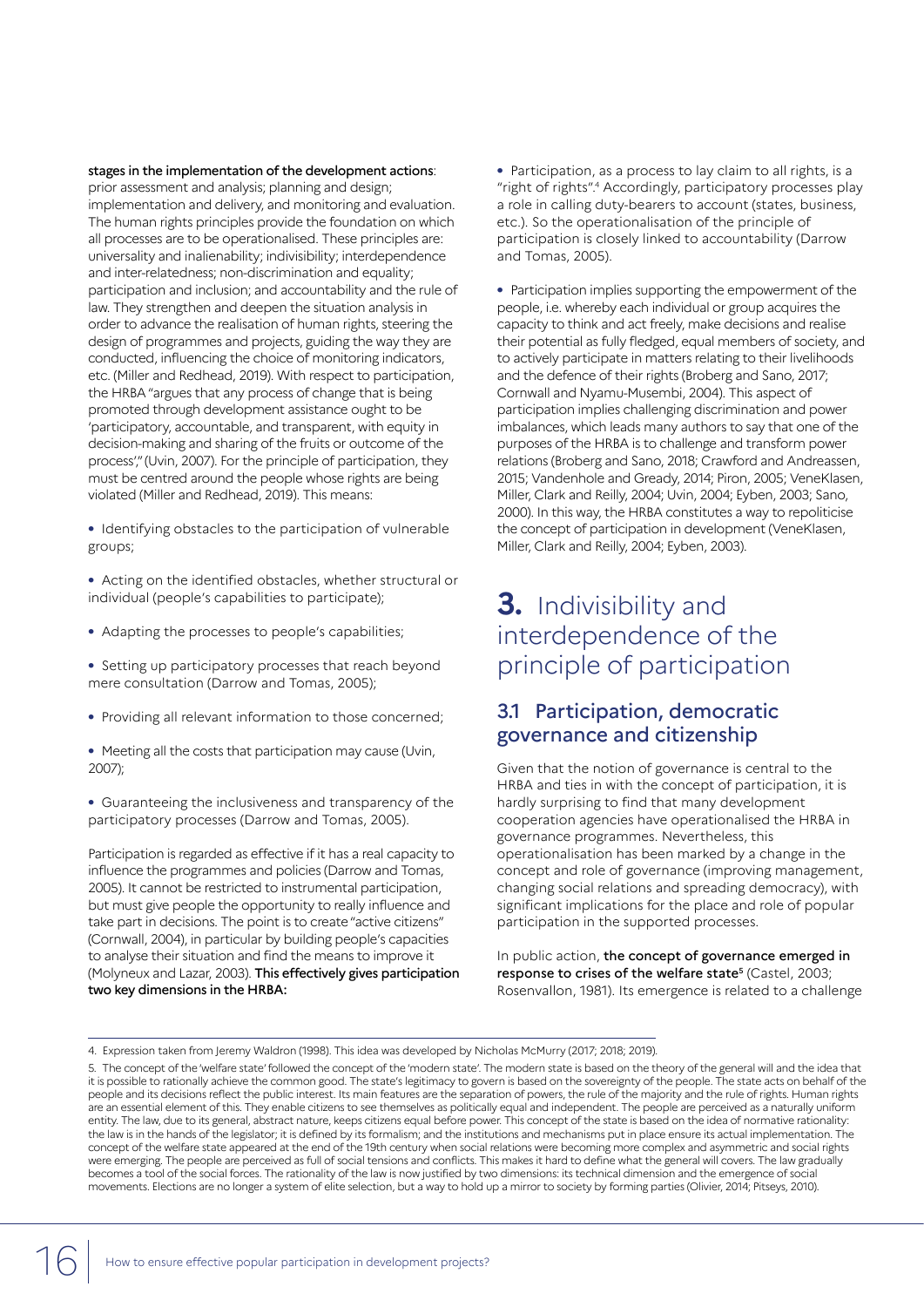to the traditional forms of government in terms of their capacities to work in the public interest, unify and represent everyone's interests. Its roots are found in different kinds of crises (political, economic, environmental and social) no longer able to be settled by the political parties and social movements (Olivier, 2014; Pitseys, 2010).

The notion of governance was introduced into the aid discourses by the international financial institutions in the 1990s. It found expression in the reform of developing countries' institutions to improve their effectiveness, marked by a reduction in the role of the state. This concept of governance had its limitations, especially in terms of effectiveness, impact on poverty reduction, ownership and social impacts (Bellina, Magro and Villemeur, 2008).

Thinking on aid effectiveness led to a rehabilitation of public action, marked by a return of the state. Governance then became about the proper functioning of institutions based on the establishment of standards and institutions that provided a predictable and transparent framework for public affairs and held leaders to account. It promoted the rule of law, good administration, government accountability, transparency and participation by non-governmental players, especially private business and civil society (Bellina, Magro and Villemeur, 2008). Civil society shifted from acting as a counterbalance to the public authority to a role of mediator between state, market and citizens, with varying implications depending on the importance placed on social justice and the market (Pitseys, 2010). The emphasis was primarily on improving the management of the administrations and on considerations of greater efficiency in the exercise of power (Pitseys, 2010).

Driven by studies on democracy and democratic legitimacy, and the limitations encountered with operationalising standardised, managerial governance models, the concept evolved to become associated with the quality of public institutions' actions in the social arena and then gradually with the development of new government techniques supportive of a more consensual, pluralist way of formulating standards. The governance narrative morphed from a dynamic of representation into a dynamic of political inclusion via the involvement of stakeholders in decision-making and the formulation of standards. It was based on deliberative or participatory theories of democracy. In this context, human rights were key as they set the rules whereby citizens agreed to participate (Hausermann, 1997).

These developments were encapsulated in the 'democratic governance' concept, which established the importance of differentiating between approaches depending on the context, shifting from management-centric rationales with the introduction of more citizen-based approaches, and working on a long-term basis. Governance was then associated with the notions of partnership, dialogue,

legitimacy and process (Bellina, Magro and Villemeur, 2008). Civil society became an integral part of political representation and the decision-making process aimed at reforging trust between the state and its citizens. The challenge was to reinvent the practices. Participation in governance bodies reshaped the question of representation and, by extension, legitimacy (Duchastel, 2005), as it did the question of accessibility and transparency (Pitseys, 2010).

Governance has gradually become "more a way of conceiving public action than a specific mechanism" (Pitseys, 2010), aimed at strengthening the social contract between the state and its citizens. It situates power in an arena of exchange at the junction of the economic, public and associative spheres (Pitseys, 2010). Production of the standard transcends the legal sphere in order to propose more operational and more democratic decisions. It builds on social science theories and analytical methods to meet the challenges of balancing environmental, social and ecological risks (Pitseys, 2010). Participatory processes play a key role in this normative democratisation undertaking by:

**•** Building the legitimacy of the decision and its implementation by setting up dialogue processes and citizen watch actions;

**•** Guaranteeing the definition of collective projects in the public interest;

- **•** Supporting the gearing of processes to local realities;
- **•** Factoring in all the pillars of sustainable human development;
- **•** Promoting learning and exercise of citizenship;
- **•** Actively working on social cohesion and regulation.

## 3.2 Participation, inclusion and non-discrimination

Human rights recognise the importance of balancing the rights of individuals and groups to guarantee equality for all by addressing the root causes of direct and indirect discrimination. Equality in the HRBA is not restricted to formal equality, but takes the shape of seeking solutions geared to the characteristics of the different individuals and groups. This is called substantive equality and it refers to the notion of equity. Human rights therefore promote work on power asymmetries by identifying discrimination and taking appropriate action. This can be done by programmes taking a specific approach (only discriminated persons are concerned by the action), an integrated approach (specific actions designed for discriminated persons in a cross-cutting programme and integrated into the programmes) or an inclusive approach (discriminated persons' particularities are taken into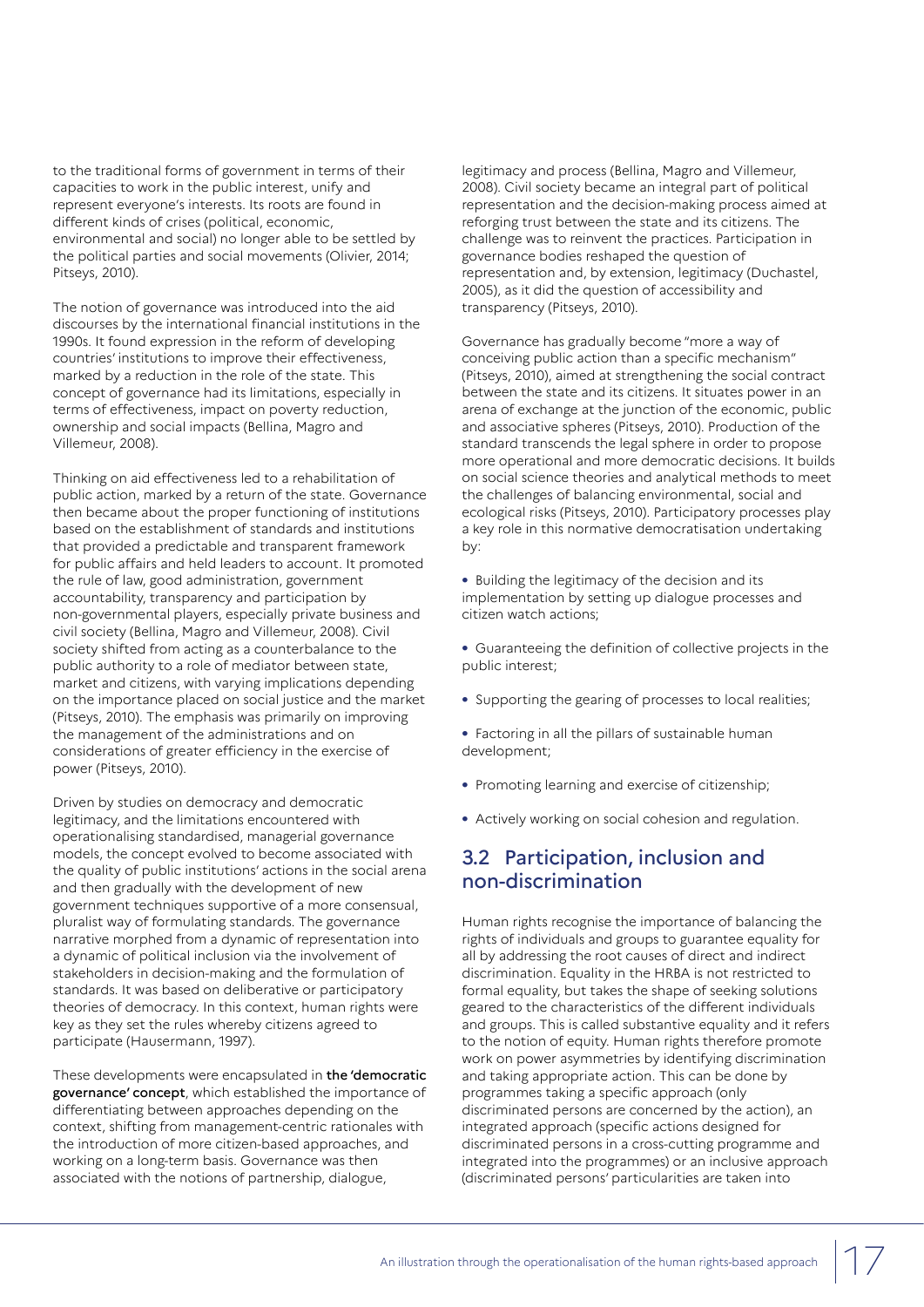consideration and the programme is adapted to their needs and expectations).

Participation in the HRBA needs to be analysed and operationalised in conjunction with the principles of non-discrimination and inclusion. It needs to be able to level the playing field in terms of access to the participatory process and to be a factor of representativeness, enabling the voice and interests of the poor and/or discriminated persons to be heard and addressed.

### 3.3 Participation, empowerment and ability to act

Empowerment and participation are two inextricably linked dimensions of the HRBA. Empowerment enables individuals to participate in policies and programmes in a free and meaningful manner, while participation empowers individuals and groups by transforming the power imbalances and discrimination that are part of the root causes of poverty (OHCHR, 2006). Participation in the HRBA is therefore as much an end in itself as a means of measuring people's empowerment (Darrow and Tomas, 2005).

In the HRBA, empowerment largely covers the concept of agency. People's capacities to 'choose-decide-act' (self-respect, critical consciousness and skills) are built up to influence the change. This is a means of emancipation where it is associated with a dynamic of building awareness and political thinking (Chaillou and Mullenheim, 2018). It refers to, "principles, such as the capacity of individuals and communities to take action to ensure their well-being and their right to participate in decisions that concern them, which have guided research on and social interventions for the marginalised and poor in the United States for decades," (Calvès, 2009). These capacities are of three orders: 'power to', 'power with' and 'power over'.

Participation is both a means and an end with respect to building these capacities: it is a means to acquire new skills, move a situation forward, etc. It is an end since action and voice are in themselves a victory over the feeling of impotence (Chaillou and Mullenheim, 2018). As an empowering process, participation sets out to change the social relations of exploitation and oppression in political terms, and not just in terms of the power to act, since dominated groups' inability to 'have the power to' is the consequence of their domination and not the cause. The role of the group and solidarity bonds is therefore vital to forge solidarity networks and thereby combat the oppression that perpetuates the violation of rights (VeneKlasen, Miller, Clark and Reilly, 2004; Calvès, 2009).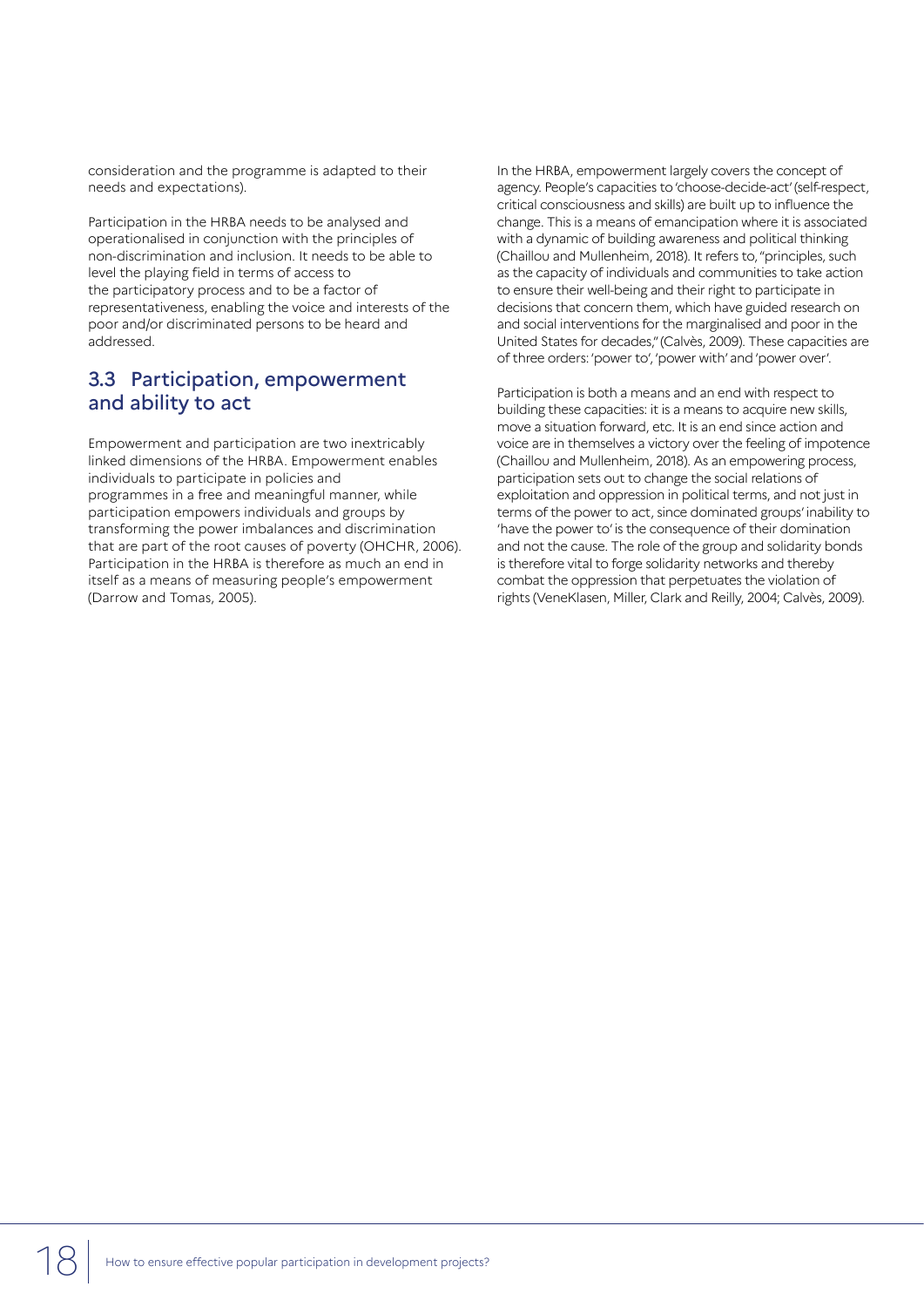# Part 2

Focus on the approaches promoted by the development cooperation agencies

# **1.** The main HRBA operationalisation strategies adopted by the development cooperation agencies

The reasons underlying the adoption of an HRBA may be intrinsic and/or instrumental. Among the intrinsic reasons, development cooperation agencies may adopt an HRBA because they recognise that they are bound by legal obligations in international law with respect to conducting their development actions (OECD/WB, 2016; Piron and O'Neil, 2005). Nevertheless, not all states recognise these legal obligations, and this situation has been harshly criticised (Uvin, 2004 and 2007; Cornwall and Nyamu-Musembi, 2004). Development cooperation agencies may also choose to adopt an HRBA to advance the concept of human dignity (OECD/WB, 2016; Piron and O'Neil, 2005). Lastly, states may adopt an HRBA to meet the sustainable development goals or take a multidimensional approach to poverty. Among the instrumental reasons, the HRBA can be a way to improve development outcomes (OECD/WB, 2016; Piron and O'Neil, 2005).

Many development cooperation agencies have operationalised the HRBA in programmes and projects on governance, the rule of law and/or democracy (OECD/WB, 2016).

The main reasons are as follow:

**•** The HRBA brings a central focus back on the state and defines specific, objective obligations for states based on the content of human rights (Darrow and Tomas, 2005);

**•** Knowledge of human rights by individuals and groups gives them new means for action, defence and constraint with respect to the states, which are bound to account for these obligations (D'Hollander, Marx and Wouters, 2014; Ferguson, 1999; Hausermann, 1998);

**•** Through this dialogue between rights-holders and duty-bearers, the HRBA creates a platform to demand and increase accountability (Darrow and Tomas, 2005);

**•** Setting up democratic institutions is considered a precondition for the realisation of human rights (OECD/ WB, 2016).

Initially, programmes and projects prioritised support for the development of more effective legal and institutional instruments and mechanisms, providing a predictable, transparent framework for the conduct of public affairs and holding leaders to account (Pitseys, 2011). In practice, actions focused on building states' capacities to set up accessible, transparent institutions; building civil society's capacities to demand more accountability, less repression and better service performance from the state; support for legal and institutional reforms; support for rights defenders and the media, support to set up watch and monitoring mechanisms, support for popular participation in 'invited spaces', etc.

Deliberative or participatory theories of democracy were gradually incorporated into these programmes. Democratic governance made legitimacy, trust and transparency in institutional and legal decisions and processes of fundamental importance in the programmes and projects. The links were tightened between law and the social sphere to advance a structural change in relations between the state and society in order to "strengthen the social contract" (Pitseys, 2010; Piron, 2005). In practice, programmes and projects were to include new activities: institutionalisation of citizen participation; introduction of new mechanisms to effectively redistribute 'power to the people' by means of long-term participatory processes; political socialisation by means of understanding the issues and challenges of public action; rights awareness and education, etc.

Alongside these programmes, some development cooperation agencies operationalised the HRBA in approaches promoting more social than legalist justice for programmes focusing on dignity for people and vulnerable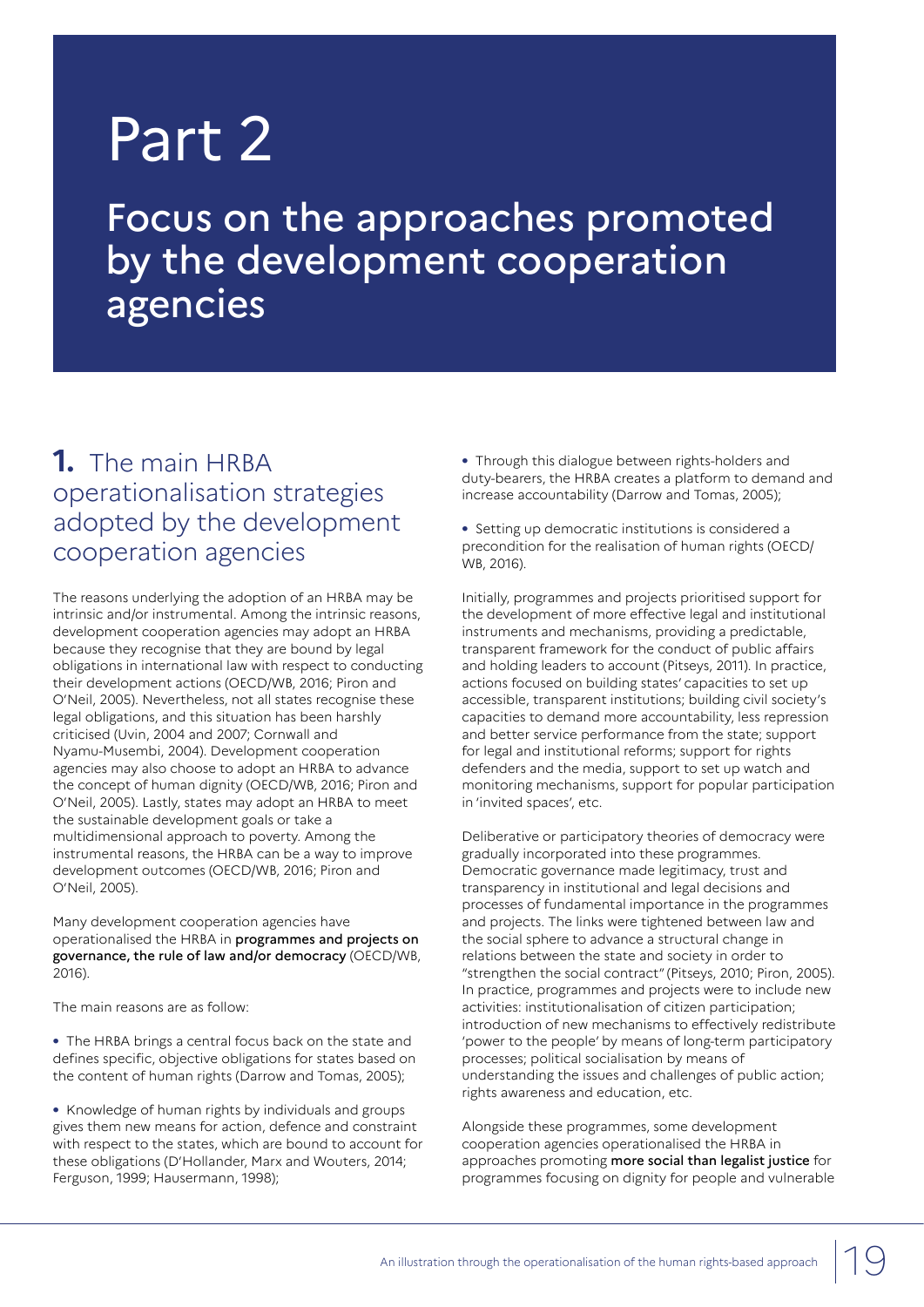groups and equity and promoting multidimensional poverty approaches. "Whereas this does not exclude the use of human rights legal tools and norms, it does introduce a different starting point (local struggles, not international norms), a different prioritisation (processes rather than outcomes) and a different end-goal (change in power relations rather than the implementation of international standards)," (Vandenhole and Gready, 2014). In this context, rights are not only dynamic instruments to leverage dissidence and collective action in support of political, economic and social reforms, but are also instruments intended to ramp up the individual and community empowerment processes (Huyghebaert and Alpha, 2011). The programmes and projects sought to change the relations between stakeholders at all levels based on a comprehensive understanding of the inclusion dynamics. The purpose of the HRBA was to give political, social and economic power to individuals and groups to enable everyone to take care of their own interests (D'Hollander, Marx and Wouters, 2014).

The programmes and projects focused on supporting the emergence of new rights at local level, without a systematic link with the international level; rights awareness and education; promoting a local-level understanding of human rights; capacity building with a view to the empowerment of vulnerable populations via community-based organisations; supporting participatory spaces created by the individuals and groups; supporting livelihoods for vulnerable people and groups to provide the minimal conditions to enable people to live decently, etc.

These different approaches reflect the two main functions of rights: "to facilitate access to a range of legal norms and enforcement mechanisms" and "to serve as a […] mobilising force" (Alston, in Piron, 2005).

The HRBA was then integrated in numerous sectors such as health, natural resource conservation, food security and education, which facilitated the simultaneous use of these two approaches in one and the same programme.

#### Despite the different approaches, a certain number of points can be identified that are common to all the HRBAs:

**•** Fulfilment of human rights that is not restricted to the application of the human rights legal framework stricto sensu. (D'Hollander, Marx and Wouters, 2014). This means placing an emphasis on rights awareness and discussions on rights (Gauri and Gloppen, 2012), on the idea of making rights real in political and social processes, and not just before the courts (Gready, 2008).

**•** Recognition of the political dimension of the HRBA, whereby human rights are subject to social and political power struggles and are operationalised in different political, cultural, social and institutional contexts (Crawford and Andreassen, 2015; Vandenhole and Gready, 2014; Hickey and Mitlin, 2009; Piron, 2005; Darrow and Tomas, 2005; Uvin, 2004; Cornwall and Nyamu-Musembi, 2004; Jonsson, 2003).

**•** The need to work both with the duty-bearers to build their capacities to respect, protect and fulfil human rights and to account for their actions; and with the rights-holders to build their civic capacities and give them empowerment possibilities (Cornwall and Nyamu-Musembi, 2004).

**•** A redefinition of the problems to be solved and the objectives in the light of human rights, with the explicit goal of delivering on the principles of human rights (participation, accountability, transparency, universality, non-discrimination, etc.) and the values conveyed by human rights (liberty, equality, solidarity, tolerance, shared responsibility, equity, democracy and human dignity), with or without an explicit connection with binding legal standards (Darrow and Tomas, 2005).

**•** The premise that the major causes of poverty are discrimination and power inequalities (OHCHR, 2006) and that they need to be acted on by documenting them and assisting excluded and marginalised individuals and groups. Human rights offer a normative, analytical framework to do this by, "setting objective limits on the phenomenon of elite capture, providing essential minimal human guarantees for the benefit of those suffering the consequences," (Darrow and Tomas, 2005).

**•** A shift from a service provision approach to a model of capacity building and defence of interests (OECD/WB, 2016; Mandel, 2005; Uvin, 2004). The state is encouraged to fulfil its duties and meet the needs of the populations. The populations' capacities are built to enable them to assert their rights, think and act freely, and take part in decisions as active citizens.

**•** The fundamental importance of the principles of participation, non-discrimination, accountability and inclusion (OHCHR, 2004) at all stages of the programming cycle. Participation must be meaningful, informed and exempt from any sanctions or threats. Accountability calls for a fair procedure and effective redress mechanisms in the event of human rights violations (Broberg and Sano, 2018).

# **2.** Approaches to participation in the HRBA

The three approaches discussed below are not mutually exclusive, but typify the main trends found today in development cooperation policies.

# 2.1 The normative approach

In this approach, participation refers essentially to:

- **•** A fundamental human right to defend and advance;
- **•** Leveraging human rights defence organisations, the media and human rights defenders;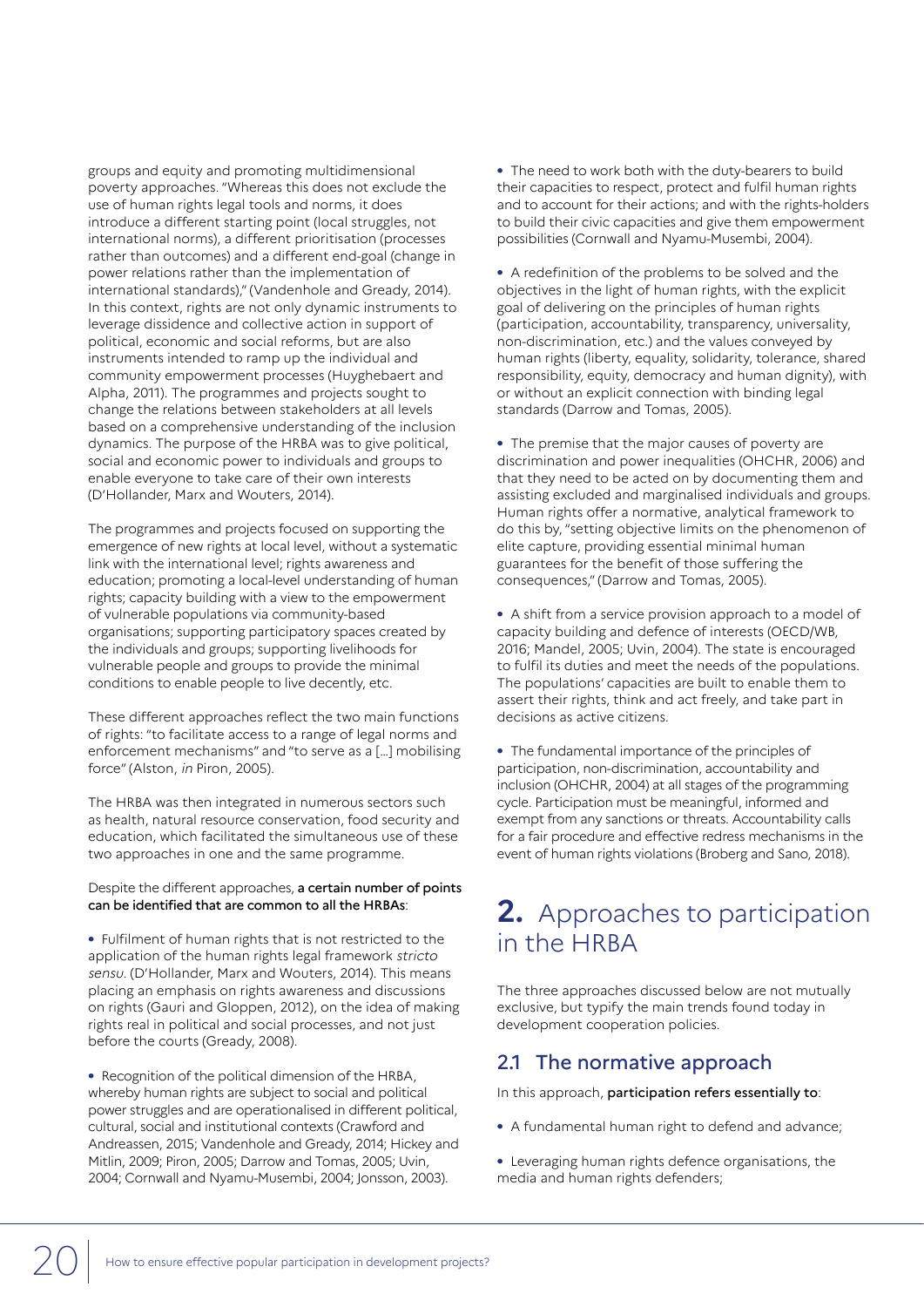**•** Strengthening organisations representing the voiceless, their legitimacy and their leadership;

- **•** Building organisations' capacities to handle power at macro level (from local to international level);
- **•** Engaging in political processes and public policies regarding participation, defence of interests, electoral policy, etc.

Participation here is closely associated with the opportunity for populations to have and use a legal and institutional framework based on the respect, protection and fulfilment of human rights. Normative approaches place the emphasis on a certain number of actors: CSOs

specialised in human rights, the media and the human rights institutions which, through their human rights remit or function, play a key role in strengthening the institutional and legal framework with respect to international standards.

The programmes conducted can cover a wide range of activities (citizen watch, advocacy, dissemination of information, information campaign on rights, legal education, etc.) structured around three main goals:

**•** Scale up the adoption and implementation of public policies, standards and institutional practices to protect, respect and fulfil human rights (economic and social rights

#### BOX 1

# **The german development cooperation agency: supporting the legal and institutional frameworks and knowledge of the international human rights standards**

The German development cooperation agency defines the HRBA as, ""the systematic integration of human rights obligations, standards, interpretations and principles" into development policy. Funding concentrates on the measures that contribute to the implementation of the rights enshrined in the human rights treaties. This includes:

- **•** Providing support to state institutions as duty-bearers;
- **•** Empowering rights-holders and civil society at local and regional level;
- **•** Institutional capacity-building;
- **•** Raising awareness of human rights.

The actions supported are:

**• Education, information and lobbying activities on human rights standards and principles**, with a focus on state actors and human rights defence groups;

**• Support for organisations, institutions and human rights defenders** who advocate for state transparency and accountability;

**• Support for legal and institutional frameworks** for effective state regulation and oversight of corporate activity with a focus on human rights compliance.

To increase their positive impact on human rights, **the projects and programmes target in particular**:

**• Capacity-building for public institutions to fulfil their obligations** to account for their actions to the population (for example by enacting charters on the rights of patients and duties of health service providers);

**• Scaling up CSOs** so that they can demand respect for human rights and oversee government policies (for example by promoting community-based media such as citizen radio stations);

- **• Increasing empowerment and rights education**, in particular for vulnerable and discriminated persons (for example by including human rights education in teaching and teacher training courses);
- **• Promoting participation**, in particular for discriminated groups and organisations defending their interests (especially children and young people, women, persons with disabilities, ethnic minorities, indigenous peoples and sexual minorities), for example by adhering to the principle of free, prior and informed consent with respect to infrastructure works that encroach on indigenous people's land or hinders their access to natural resources;

**• Supporting public institutions so that they can better conduct their oversight and regulatory functions** (for example by promoting groups of water users in poor regions, which systematically assess the availability, quality and accessibility of safe drinking water where it is supplied by private players);

**• Improving complaints and control mechanisms for the population** to make them accessible to particularly disadvantaged social groups (for example by setting up easily accessible low-threshold complaints mechanisms).

Source: BMZ (2011)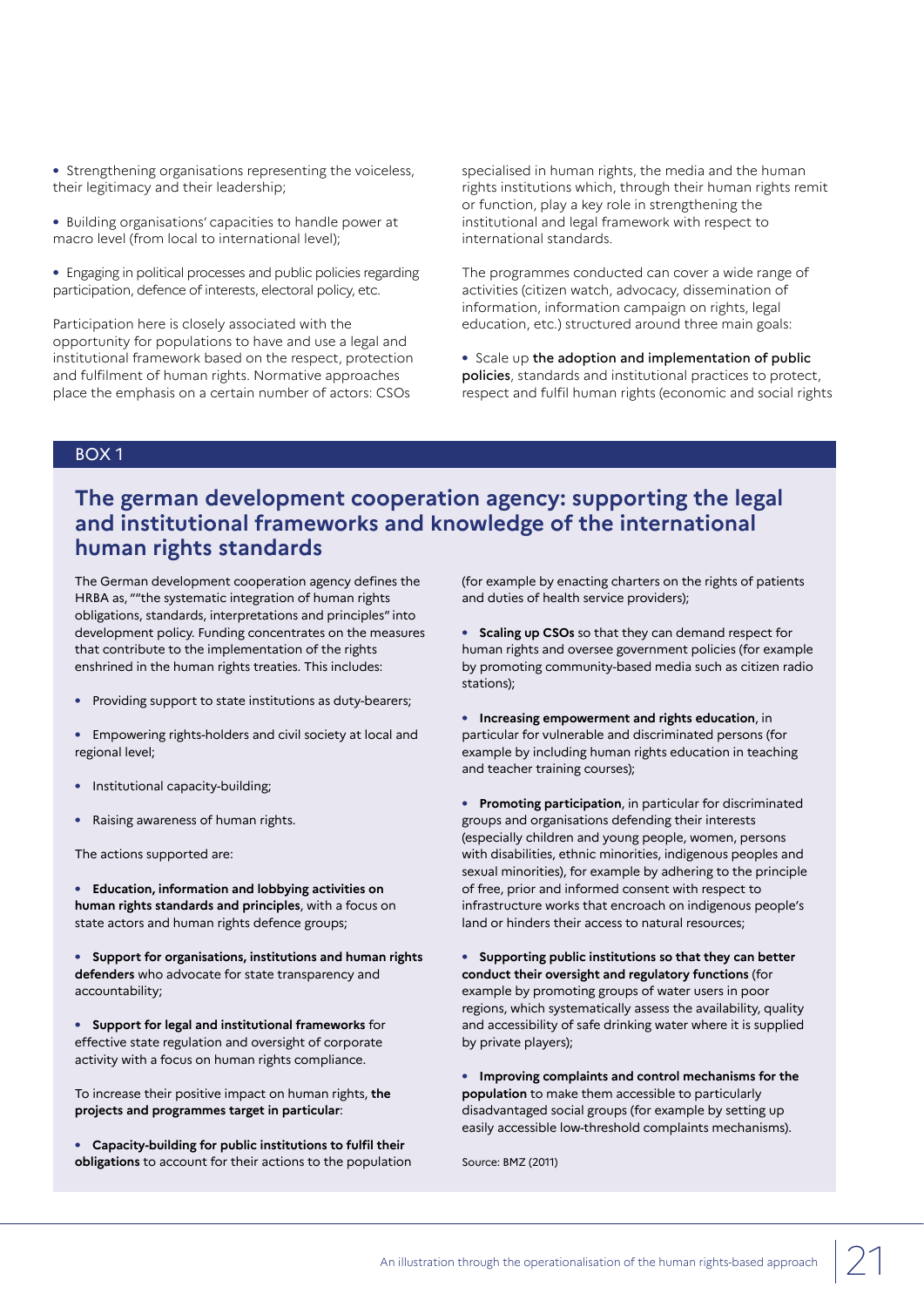actions work to mainstream and ensure compliance with the criteria of availability, accessibility, acceptability and adaptability on an equal footing in access to services such as water, healthcare and education);

**•** Strengthen dialogue mechanisms between the state and civil society, and the inclusion of citizens in governance (decision-making space);

**•** Improve the populations' knowledge and understanding of their rights and the institutional and legal framework. In this approach, vulnerable populations are indirect or direct beneficiaries of the programmes and activities. Their interests and concerns are represented by national or international organisations that speak and act on their behalf to secure them a better life (VeneKlasen, Miller, Clark and Reilly, 2004).

#### This approach bears three main risks in terms of popular participation:

**•** The messages and demands are developed without the active participation of the vulnerable populations, creating a disconnect with the problems of the vulnerable populations who do not identify with the messages. Ultimately, they gain few benefits from this action;6

**•** The vulnerable populations are reduced to the status of informant to build the advocacy programmes and information campaigns;

**•** Scale-up of citizen participation is restricted to CSOs specialised in human rights.

This approach also tends to consider popular participation solely through the lens of the formal legal and institutional framework (such as the legal complaint and redress mechanisms). Although the development of the legal and institutional framework protects rights by, "formally enshrining them as State norms, making them binding nationally, and providing a framework for their domestic enforcement," it does not systematically guarantee that practices will evolve (Fraser, 2019).

### 2.2 The empowerment approach

In this approach, participation refers essentially to:

**•** A process for the definition of strategies for action with, by and for the populations based on the expression of their needs and concerns;

**•** Dynamic, interactive participatory education and training methods based on the voices and views of vulnerable persons to enable them to make their voices heard in the long run;

**•** The development of intervention models designed to increase alternative forms of power by embedding vulnerable groups' problems in solutions that use and promote rights;

**•** Building dynamic learning processes where individuals and communities are associated as protagonists with decision-making to foster the development of agency, including building self-respect, solidarity links, the will to act and a better understanding of the mechanisms and power relations that drive exclusion;

**•** Support for protest initiatives designed to build critical consciousness and a will to translate popular struggles in political terms;

**•** Capacity-building for individuals and communities to manage power at micro level (personal, community and organisational).

This approach, based on the reality of people's lives and constraints, focuses on actions that develop critical consciousness, active citizenship and a capacity to act and commit. It entails aligning the efforts made to access rights with people's needs and daily struggles. In this approach, rights are not always the starting point either because their abstract nature prevents people from associating them with their everyday issues or because vulnerable persons are often not aware that they have rights.

#### This approach involves two main risks as regards popular participation:

**•** Reduction of the impact of the HRBA, in particular the normative force of rights. "Programming methodologies grounded on human rights principles or values alone risk obscuring the relevance and value of concrete human rights standards and obligations, subjugating a human rights-based approach to more readily contestable rhetoric," (Darrow and Tomas, 2005; Sano, 2000);

**•** A disconnect with states' actual capacities to respond to the interests and concerns of the populations supported. Additional work with states on their capacities and support for dialogue between the state and civil society remain essential activities.

6. See, for example, the work by Françoise Guillemaut (2006, 2007), Mathidle Darley (2006) and Louise Toupin (2006) who discuss in depth the disconnect between the 'woman as victim' narratives espoused by Western European countries' public policies and abolitionist NGOs regarding the phenomenon of the globalisation of prostitution and the motivations and dynamics found among Eastern European women who take pathways into prostitution, resulting in the ineffectiveness of information campaigns on human trafficking and prostitution in the countries of origin.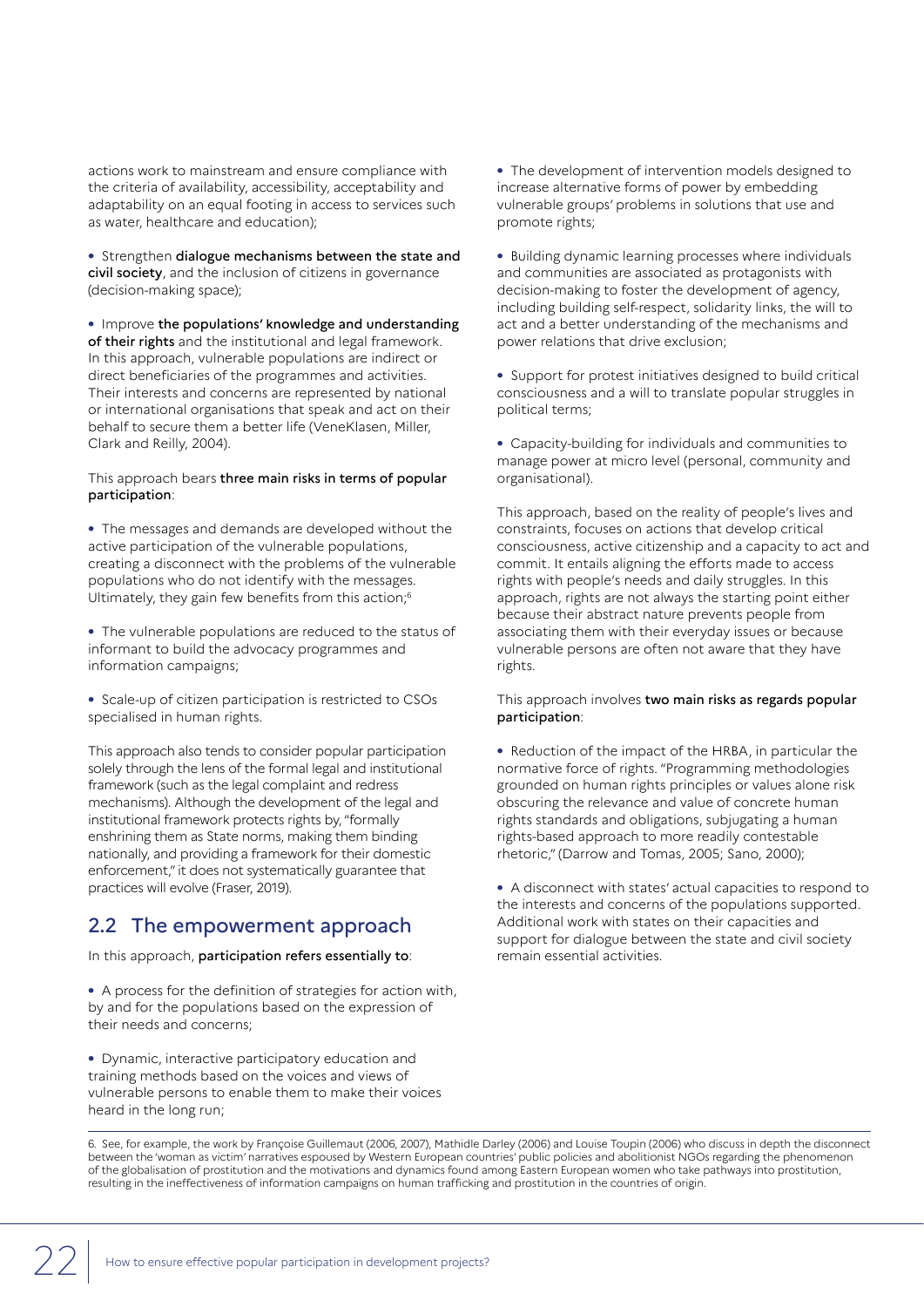# **The swedish development cooperation agency: supporting the empowerment of vulnerable persons and groups**

The **point of departure for Swedish aid is the needs and conditions of individual people living in poverty and under oppression**, not those of states or governments. Swedish aid consequently seeks to contribute towards long-term, concrete results for individual people living in poverty and under oppression. The Swedish development cooperation agency sees this goal as standing a better chance of achievement by working on democracy and human rights. The Swedish development cooperation agency speaks about "the perspective of poor people" and the "rights perspective". This approach conveys **particular 'values' to development cooperation by making the individual central**. It also increases the effectiveness of the development cooperation agency's actions by helping to identify people who are victims of discrimination and power structures that affect the lives of the poor. This approach makes for a better understanding of the living conditions of the poor.

The Swedish development cooperation agency's approach focused on democracy and human rights refers to:

**•** A **common core of values** based on the international human rights conventions;

**•** A **clear distribution of responsibilities based on states' duties and individuals' rights**;

**•** A **process in which participation is a fundamental principle**;

**•** A **holistic vision of individuals' problems and potential**, as well as society's power relations and power structures, which form the framework within which individuals act alone or as a group;

**•** An **analytical tool** for facilitate the identification of target groups, their issues, and the power relations and structures.

The Swedish government regards respect for human rights and the right to live a free life as crucial to achieving socially, economically and environmentally sustainable development. Its multidimensional approach to poverty encompasses not only a shortage of material assets but also a lack of power and influence over one's own situation, choices and safety and over respect for human rights. It conceives poverty as multidimensional, as the combined result of the deficiencies and limitations experienced by people who have fallen into poverty, deficiencies which are founded in an inequitable and gender unequal distribution of power, resources and opportunities.

Source: Government of Sweden, 2013; Government of Sweden, 2016a; SIDA, 2001.

# 2.3 The pragmatic approach

In this approach, participation refers essentially to:

**•** Having better information for more effective and efficient programmes;

**•** Securing the key populations' ownership of the actions taken;

**•** Strengthening the credibility, legitimacy, relevance, effectiveness and efficiency of the development programmes/projects by means of consultative processes.

This approach considers that the current aid architecture imposes new requirements in terms of the beneficiary states' accountability. In this context, speaking in terms of rights is a way to increase the accountability of government organisations to their citizens and consequently increase the probability that the policy measures will really be implemented. This approach also extends the notion of responsibility for rights to non-state players (businesses, but also the international community,

donors and intergovernmental organisations) and underscores states' extraterritorial responsibilities. Nevertheless, it does risk restricting the HRBA to an instrumental logic by failing to take into account the different changes induced by the HRBA.

In this type of approach, participation focuses essentially on the 'how' to the detriment of the 'why', 'with whom' and 'in what' to have the populations participate. It is typically implemented by a managerial approach to popular participation. There is little or no account taken of the normative value of the processes. Participation is perceived here as a means rather than an end in itself.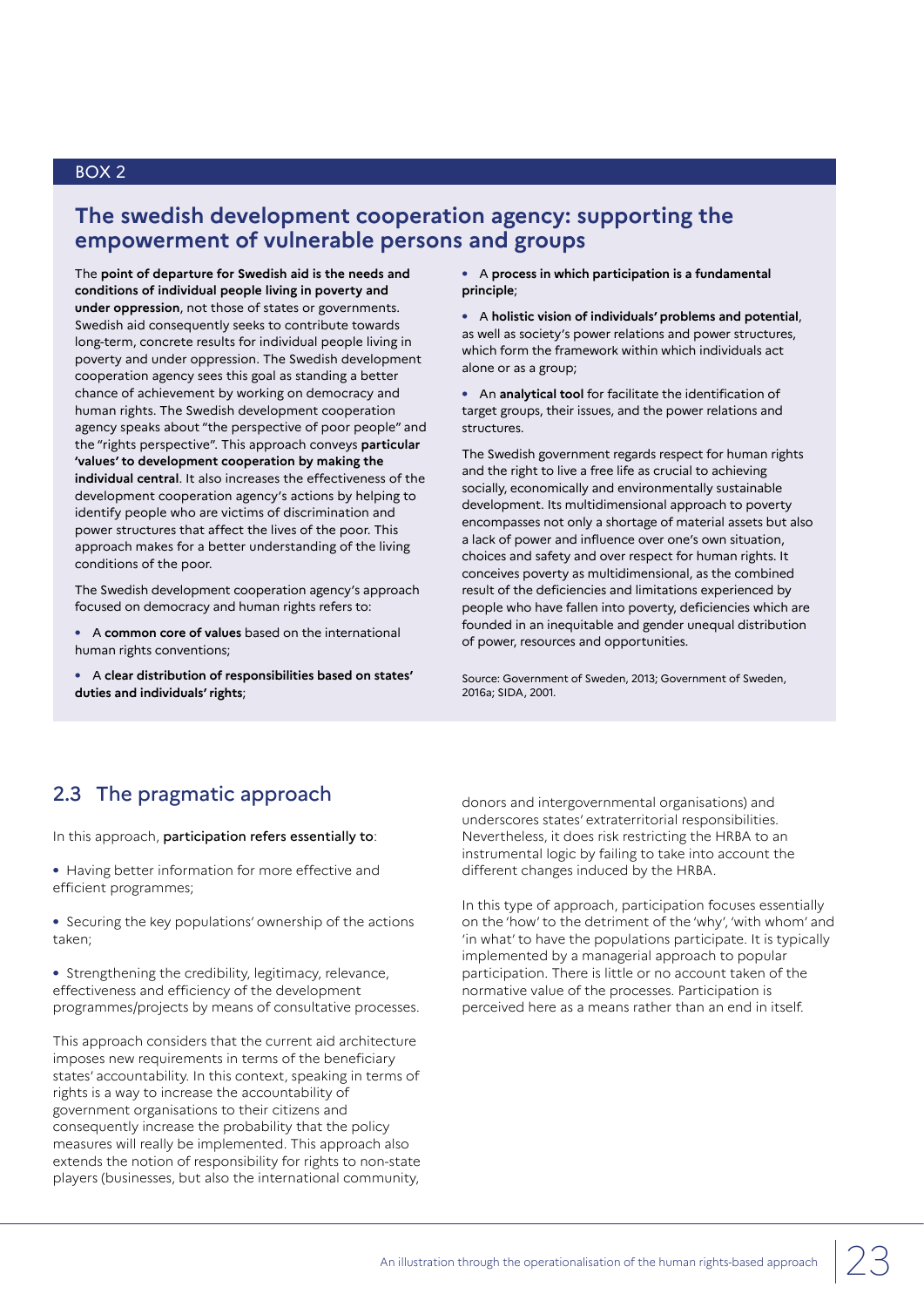### **The world bank's strategy: an instrumental logic to minimise the risks and maximise the impacts**

The World Bank's strategy is based on **environmental and social standards that it requires of borrowing states** in the projects and programmes that it finances. These standards are designed to **support borrowers in their goal to reduce poverty and increase prosperity** in a sustainable manner for the benefit of the environment and their citizens. The standards support the achievement of good international practice relating to environmental and social sustainability, the fulfilment of borrowers' national and international environmental and social obligations, and the enhancement of non-discrimination, transparency, participation, accountability and governance.

**Social development and social inclusion** form the core of the environmental and social standards. Inclusion is defined as "empowering all people to participate in, and benefit from, the development process." In practical terms, inclusion is achieved through:

**•** Policies to promote equality and non-discrimination by improving the access of all people to services (education, health, social protection, infrastructure, affordable energy, employment, financial services and productive assets);

**•** Actions for women, children and persons with disabilities.

At project level, these standards form part of a dual operational logic:

**•** Avoid or mitigate negative impacts on persons and the environment,

**•** Maximise 'development gains'.

This dual concern is can be seen at work in standards to:

**• Limit or mitigate adverse impacts to people** and the environment;

**•** Conserve and rehabilitate biodiversity and natural habitats, and promote the efficient and equitable use of natural resources and ecosystem services;

**•** Analyse project impacts on climate change at the different stages of the programming cycle (selection, siting, planning, technical design, implementation, etc.);

**•** Promote worker and community health and safety;

**• Analyse and put in place strategies to counter discrimination** toward project-affected individuals or communities, giving particular consideration to indigenous peoples, minority groups, and those who are disadvantaged or vulnerable;

**• Maximise stakeholder engagement through enhanced participation and accountability** aimed at having an open dialogue with all those who have an interest in a project's outcomes by means of **public consultation, timely and full access to information, and responsive grievance mechanisms**.

Source: World Bank (2017).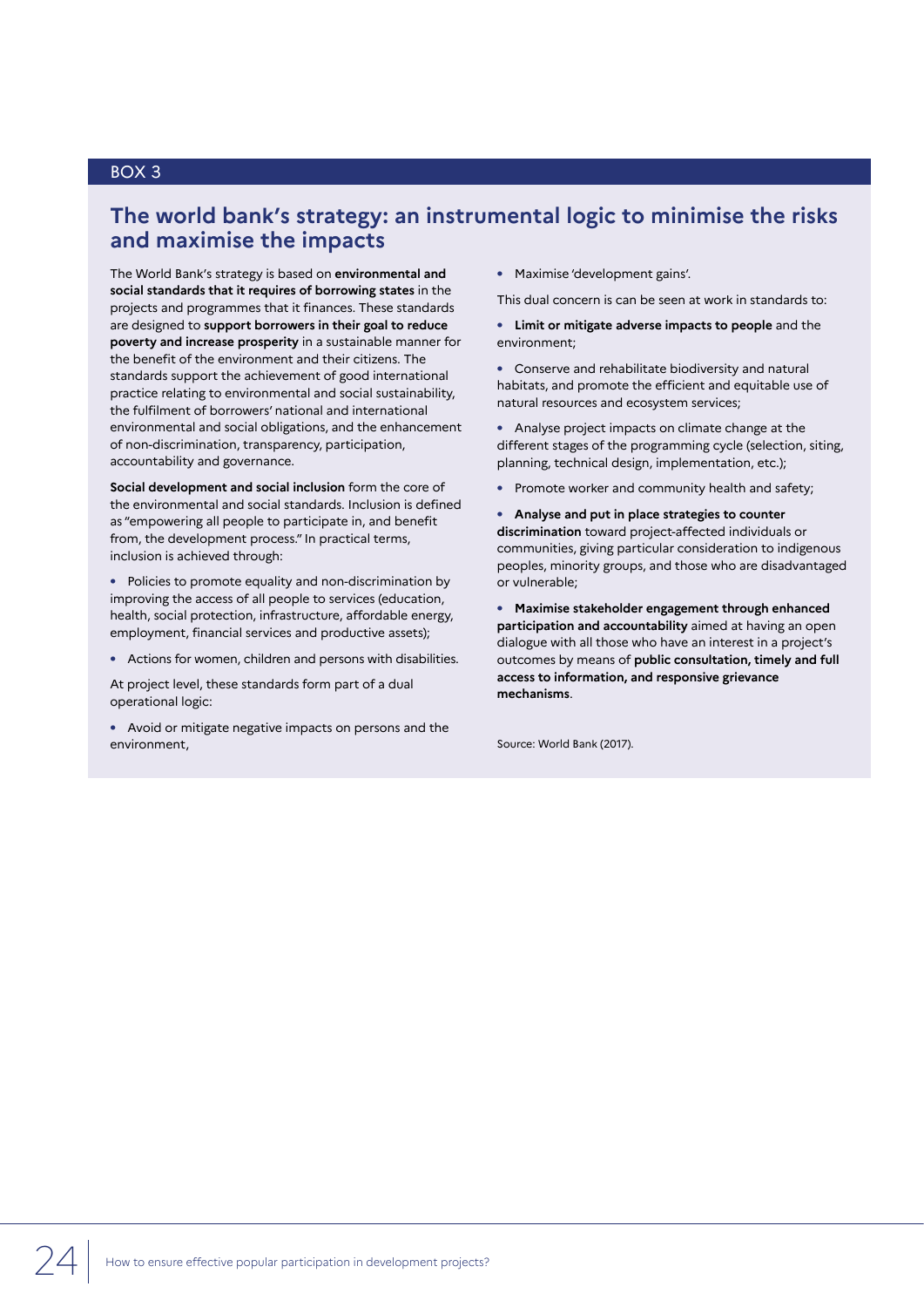# 2.4 Comparative analysis of operationalisation approaches

| <b>APPROACHES</b> | <b>FIELDS OF</b><br><b>ACTION</b>                                                                                                                                                               | <b>STRENGTHS</b>                                                                                                                                                                                                                    | <b>WEAKNESSES</b>                                                                                                                                                                                   | <b>CONCEPTION OF</b><br><b>PARTICIPATION</b>                                                                                                                                                                                                                                                                                                                                                                                                                                                                                                                       |
|-------------------|-------------------------------------------------------------------------------------------------------------------------------------------------------------------------------------------------|-------------------------------------------------------------------------------------------------------------------------------------------------------------------------------------------------------------------------------------|-----------------------------------------------------------------------------------------------------------------------------------------------------------------------------------------------------|--------------------------------------------------------------------------------------------------------------------------------------------------------------------------------------------------------------------------------------------------------------------------------------------------------------------------------------------------------------------------------------------------------------------------------------------------------------------------------------------------------------------------------------------------------------------|
| Normative         | • Support to<br>develop the legal<br>and institutional<br>framework<br>• Government<br>obligations<br>· Rights-holders'<br>capacity to act<br>to increase the<br>accountability of the<br>state | • Based on the<br>legal/legitimate<br>framework<br>. Builds the state's<br>capacities to fulfil<br>its obligations                                                                                                                  | • Abstract and<br>state-centric<br>• Top-down approach<br>• No consideration of<br>the interconnection of<br>the systems of rights<br>• Concentrates on<br>fulfilling civil and political<br>rights | • Participation associated<br>essentially with political spaces<br>• Transformative participation<br>of the political space via the<br>visibility of CSOs, media, etc.<br>• 'Representative' participation<br>(represented by human rights<br>CSOs and the media)<br>• Need to question the choice<br>of partnerships<br>• 'Technical' participation<br>• Considers popular<br>participation through the lens<br>of the legal and institutional<br>framework<br>• Assumes that the populations<br>have the possibility to take legal<br>action and file complaints |
| Empowerment       | • Citizens' demands<br>and voice<br>• Change to social<br>and political<br>relations via changes<br>to behaviour<br>and practices<br>that perpetuate<br>inequalities                            | • Overall<br>understanding of<br>inclusion dynamics<br>• Participative and<br>empowering<br>• Rights regarded as<br>catalysts for change<br>• Works explicitly<br>on changing<br>relations<br>• Change<br>incentivising<br>approach | • Disconnect with<br>government capacities<br>• Legal nature of human<br>rights can be spread out                                                                                                   | • Participation associated<br>essentially with social spaces<br>• Transformative participation<br>of the individual (means<br>to increase the individual's<br>choices, capacities to act, etc.),<br>resulting in impacts on the<br>social and political spheres<br>• Direct participation of<br>vulnerable populations<br>• Need to develop strategic<br>partnerships to reach the most<br>vulnerable<br>• Need to develop methods<br>and tools to support individual<br>participation                                                                             |
| Pragmatic         | · Mutual responsibility<br>(including private<br>players)<br>• Increase in<br>probability that the<br>policy measures will<br>be implemented                                                    | · Opts for 'realism'                                                                                                                                                                                                                | • Limited to the<br>principles contained<br>in 'good programming'<br>approaches<br>• Does not effect<br>'fundamental change'<br>• Loss of the 'political'<br>dimension                              | · Participation associated<br>essentially with the political<br>spaces<br>$\bullet$ Participation is not an end,<br>but a means (to improve good<br>governance, etc.)<br>. Top-down participation with<br>an instrumental purpose<br>• Participation not<br>accompanied by capacity-<br>building measures                                                                                                                                                                                                                                                          |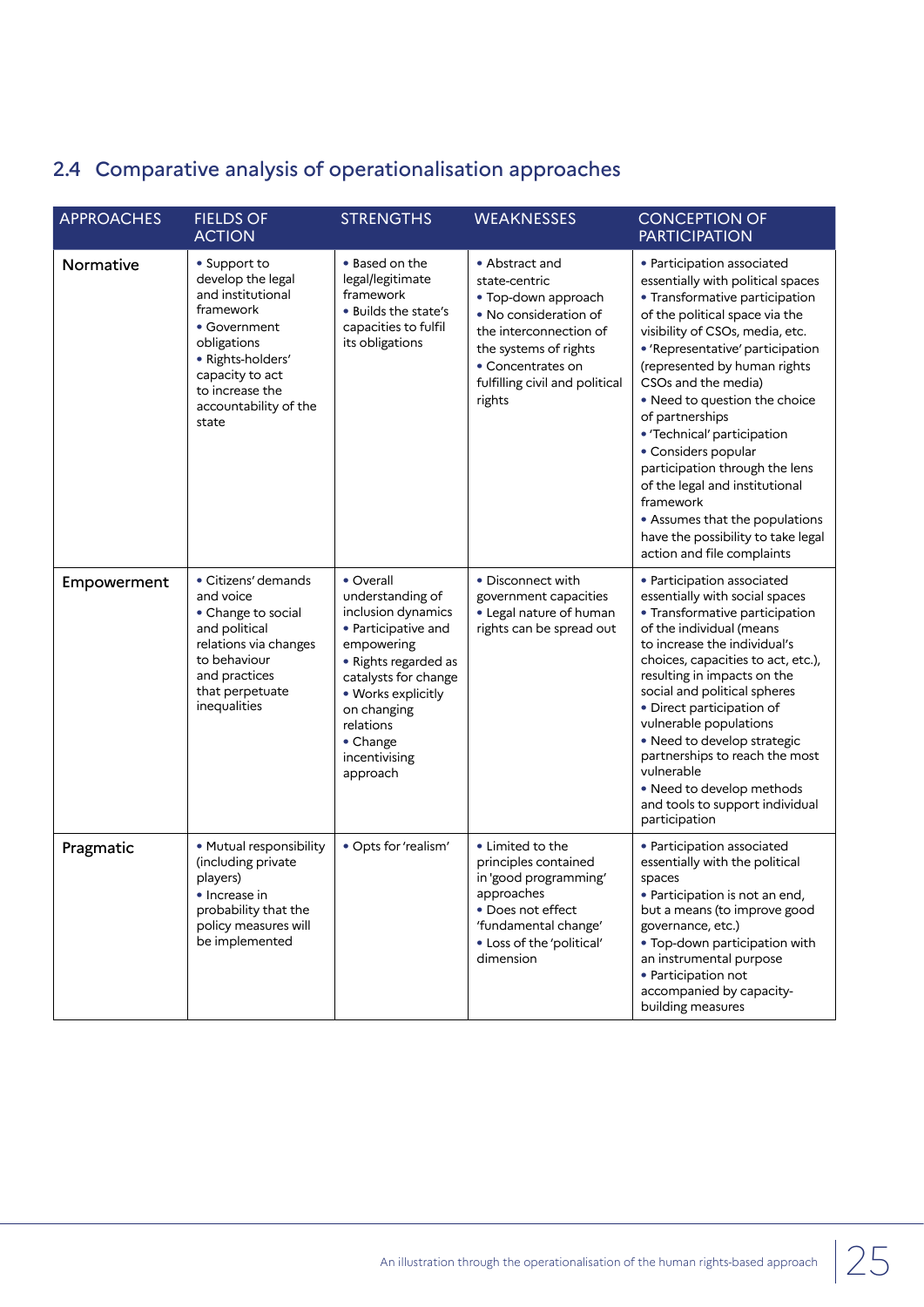# **3.** Pointers to improve participation in the HRBAS promoted by the development cooperation agencies

A number of learnings can be drawn to improve the operationalisation of participation in the HRBAs promoted by the development cooperation agencies:

**•** Merge the normative and empowerment approaches into one comprehensive strategy. Where the normative approaches act on the participation environment by putting in place legal and institutional frameworks to enable participation by vulnerable populations in the decisions that concern them, the empowerment approaches give them the means to make this participation active, free and meaningful. The operationalisation of these approaches might call for separate programmes and projects to be put in place, but these two approaches should be combined in a single strategy, which will work on capacity building for community-based organisations, capacity building for public institutions and support for civil society actor advocacy. The merger of these approaches will be facilitated by building strategic partnerships between human rights defence organisations and development players.

**•** Develop strategies and programmes that connect and integrate the economic and political forms of citizen action. The programmes and projects should be grounded in a broad vision of rights, tied in with local justice, equity and social change issues. Individuals and communities take up combats when they consider that the strategies meet urgent and/or everyday needs (Darrow and Tomas, 2005; Piron, 2005; VeneKlasen, Miller, Clark and Reilly, 2004).

**•** Clarify the normative foundation of the principle of participation. The HRBA has the particularity of integrating a rights analysis into a broader understanding and assessment of the problems. The standards on which it is based and the types of rights that it targets influence the forms to be given to participation, its targets and its deliverables. These standards need to be made clear in the strategies to guide the issues that the funded actions are intended to meet.

**•** Conceive popular participation as a long-term process. Participation in the HRBA is a process that is built over the long term. Vulnerable and excluded populations' effective access to their rights extends beyond reform timeframes and entails profound social changes that take time.

**•** Systematically take into account and analyse power relations and asymmetries. It is vital to be able to address the structural causes of the marginalisation of certain groups to first analyse their determinants. Power asymmetries are often rooted in a society's history. Some are visible, but others remain invisible without a thorough understanding of the economic, political, cultural and social relations and identities that underpin them. Anthropological and political science analytical frameworks can help reveal and document them. They hone the targeting of the types of rights involved, the spheres in which to act, the support needs, etc.

**•** Clarify the purposes of the changes to be made at the strategic and operational levels. The HRBA can have different goals (normative, ethical, etc.) with very different operational implications for participation (selfdetermination, protest or co-decision tool). Clarification of the aims of the targeted changes does more to guide the forms of participation to be adopted and the actors to bring on board.

**•** Lift the obstacles to participation. Obstacles to participatory processes targeting the most vulnerable can be varied, ranging from structural (political, legal, institutional and socioeconomic) to individual and collective (marginalised individuals and groups' actual capacity to act). Real popular participation calls for work simultaneously on the obstacles associated with the different natures and scales of intervention, and on the structures and processes.<sup>7</sup>

**•** Work on institutionalising participatory processes and making them an end in themselves. Participation is not just a means. It is also and above all an end. The institutionalisation of participatory processes in a given society's workings and structure can be delivered on by effective access to legal action or the guaranteed representation of vulnerable groups in the decision-making spaces. More often than not, it is achieved through legislation, but also through support in different areas (including economic and social) to make the practices effective.

**•** Scale up the participation of social institutions (religious, customary and cultural actors) in the fulfilment of human rights. In many settings, legislation often fails to be enforced, particularly when it contradicts cultural practices or standards. It is therefore vital for a standard to take into account cultural particularities. Social institutions and customary standards can increase support for human rights due to their legitimacy in a community; their capacity to harness and channel resources; their capacity to make or show rights to be culturally compatible; and their capacity to foster respect for the rules. The participation of social institutions in the dissemination and promotion of practices respectful of human rights

7. See Sepúlveda Carmona M. and Donald K. (2014) for an example of an analysis of the obstacles to an HRBA.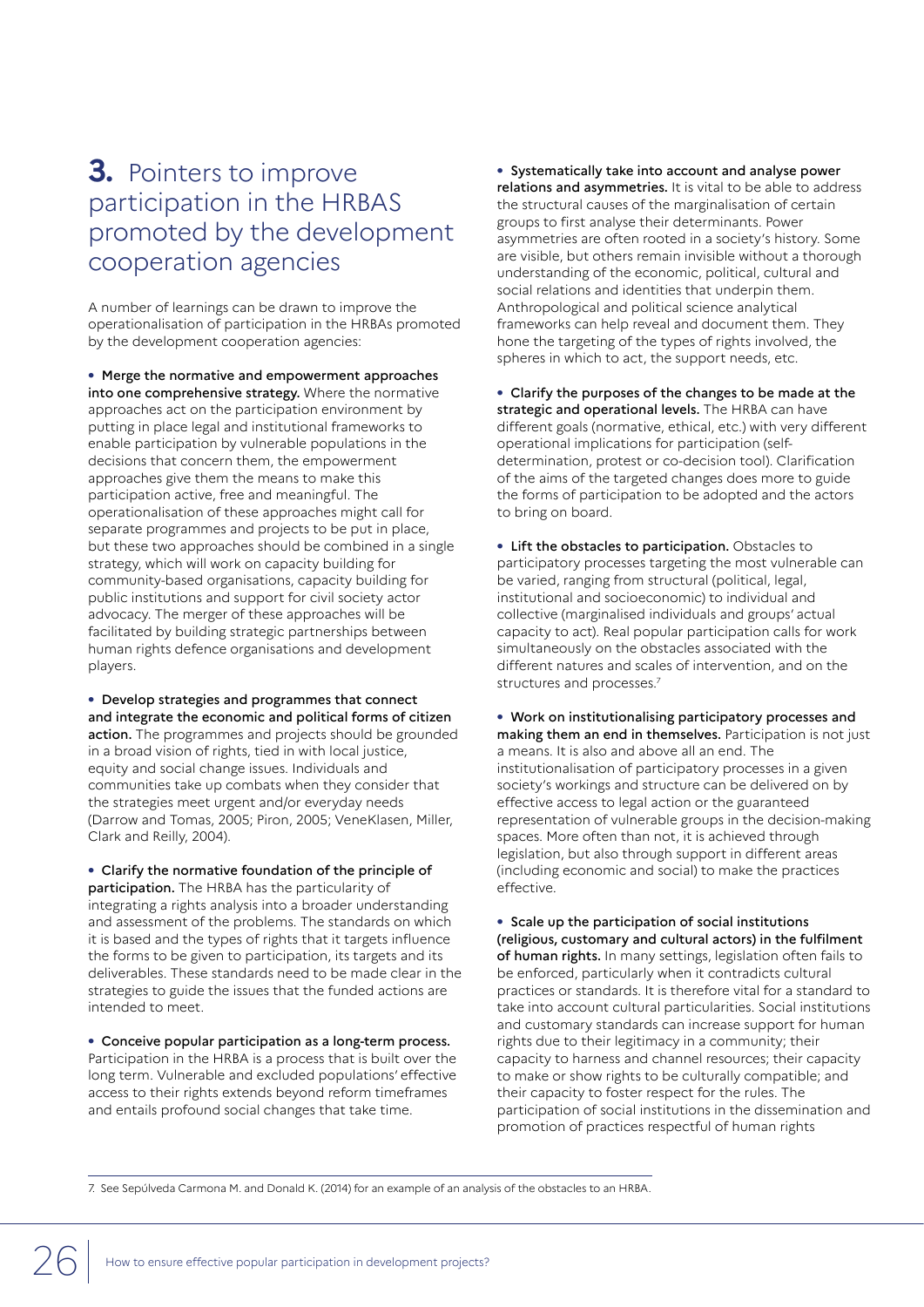promotes bottom-up change based on local practices and dynamics. This implies the identification and documentation of pre-existing local practices as a starting point for the advocacy of interpretations compliant with human rights. While these approaches remain within the framework of international law, they avoid legalism and state centralism in the operationalisation of human rights as well as the rejection of human rights that might be regarded as foreign impositions (Fraser, 2019).

#### **•** Hone the understanding of 'vulnerable populations'.

Programmes and projects need to transcend the tendency to see vulnerable populations as homogeneous to understand how their vulnerability is generally constructed in the light of multiple factors (power relations and economic, social, political, environmental, security and cultural dimensions). Thinking on values and identities forms a starting point to develop more inclusive groups (VeneKlasen, Miller, Clark and Reilly, 2004). Key steps in this are understanding the motivations to participate and matching participatory processes with people's capacities and resources.

#### **•** Support actor collaboration and networking.

Collaboration between the CSOs, the private sector and the public sector should foster the promotion of participation by vulnerable persons in public and private sector organisations and foster support for civil society dialogue platforms to raise their potential for collaboration with the private and public sectors.

#### **•** Transcend a technical visions of capacity-building to

build citizens' capacities. Capacity-building needs to go further than technical skills to include building critical consciousness and a capacity and will to act, which will include: knowledge and understanding of the legal instruments and mechanisms; self-respect and the feeling of legitimacy as a stakeholder in the decision-making processes; the capacity to face up to and handle conflict; building resource access and control capacities; building capacities to organise collectively, developing leadership; the transparency of the processes, putting in place participatory processes in the CSOs; engagement with state institutions and businesses and the related resources; analysis of the power relations and the underlying causes of a problem.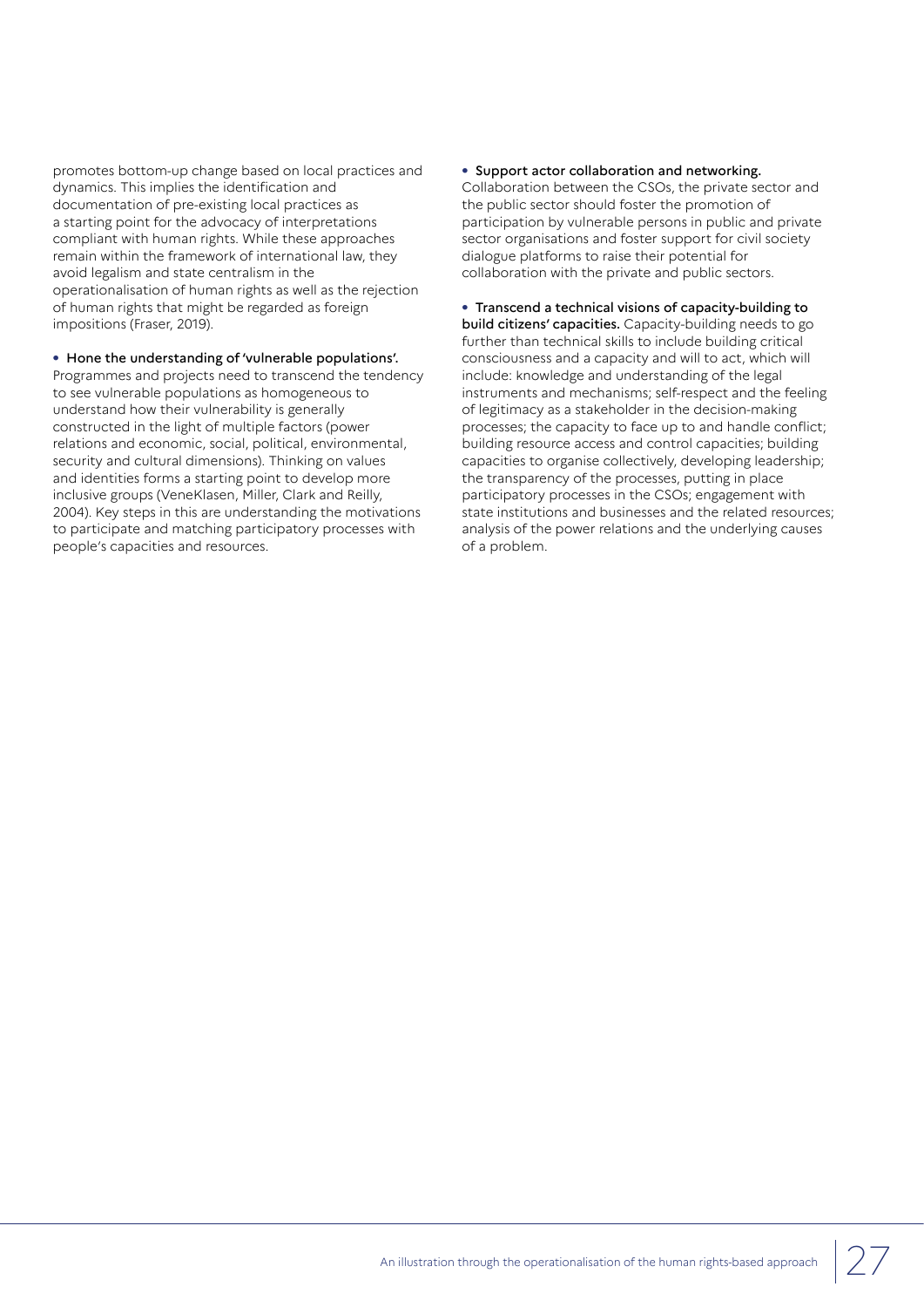# Part 3

Focus on the methods and tools used in support of the HRBA integration approaches

This last part presents the mechanisms and tools put in place by the development cooperation agencies that have adopted an HRBA to integrate and support the implementation of the principle of participation in their development cooperation strategies. Following a review of the general integration trends, it details the learnings drawn from the experience of the development cooperation agencies studied in terms of strategic, operational and management tools. It also makes recommendations for the French development cooperation.

# **1.** The main features of HRBA integration

# 1.1 Four HRBA integration approaches

The development cooperation agencies studied use four HRBA integration approaches.<sup>8</sup> These approaches condition the types of tools produced and used, as they determine the place and role assigned to the HRBA in development cooperation.

**•** Holistic integration, which influences and feeds into all the mechanisms and tools based on which the international organisations take their action (strategy papers, financial instruments and their conditionalities, programmes, dialogue with governments and implementing partners, etc.). The HRBA becomes the underlying justification for the interventions. It assumes quite a high level of maturity and internal ownership of the concept of participation as well as the creation of a real participation culture. It entails aligning sector, geographic and partnership strategies with the HRBA angle. It uses strategic, operational and managerial tools that institutionalise the approach throughout the organisation of the development cooperation agency and each of its

constituent actors/agencies. It extends to putting in place knowledge management and production systems to capitalise on practices and feed into the overall strategic steering and steering by each of the agencies.

**•** Instrumental integration, which prioritises the production of operational tools for the programmes and projects (evaluation grid, list of indicators and checks, etc.). Without a well-defined strategic framework or common operational benchmarks to assist each operation, the instruments can contribute to the eventual institutionalisation of the approaches, but cannot do so alone.

**•** Normative integration, which prioritises the production of a set of normative principles for the strategic frameworks and goals (strategic policy paper and budget programming) to guide how development is conducted. These principles are not necessarily replicated in generic grant management tools. Implementation of HRBA in programmes and projects is not obligatory and there is no specific operational toolbox for it in the development cooperation agencies' organisation. It can give rise to specific programmes and projects, but they are not systematic or coordinated at the level of the development cooperation agency and its implementing agencies.

**•** Programmatic implementation, which targets putting in place specific human rights projects or integrating human rights components into programmes and projects. Here, human rights are therefore more a component of the actions than a structural approach to the actions taken.

## 1.2 Five main challenges to be taken up

The comparative analysis of the trajectories of the development cooperation agencies studied brings to light five main challenges to be taken up to integrate the HRBA and operationalise the principle of participation:

8. Based on the classification developed by Cornwall and Nyamu-Musembi (2004).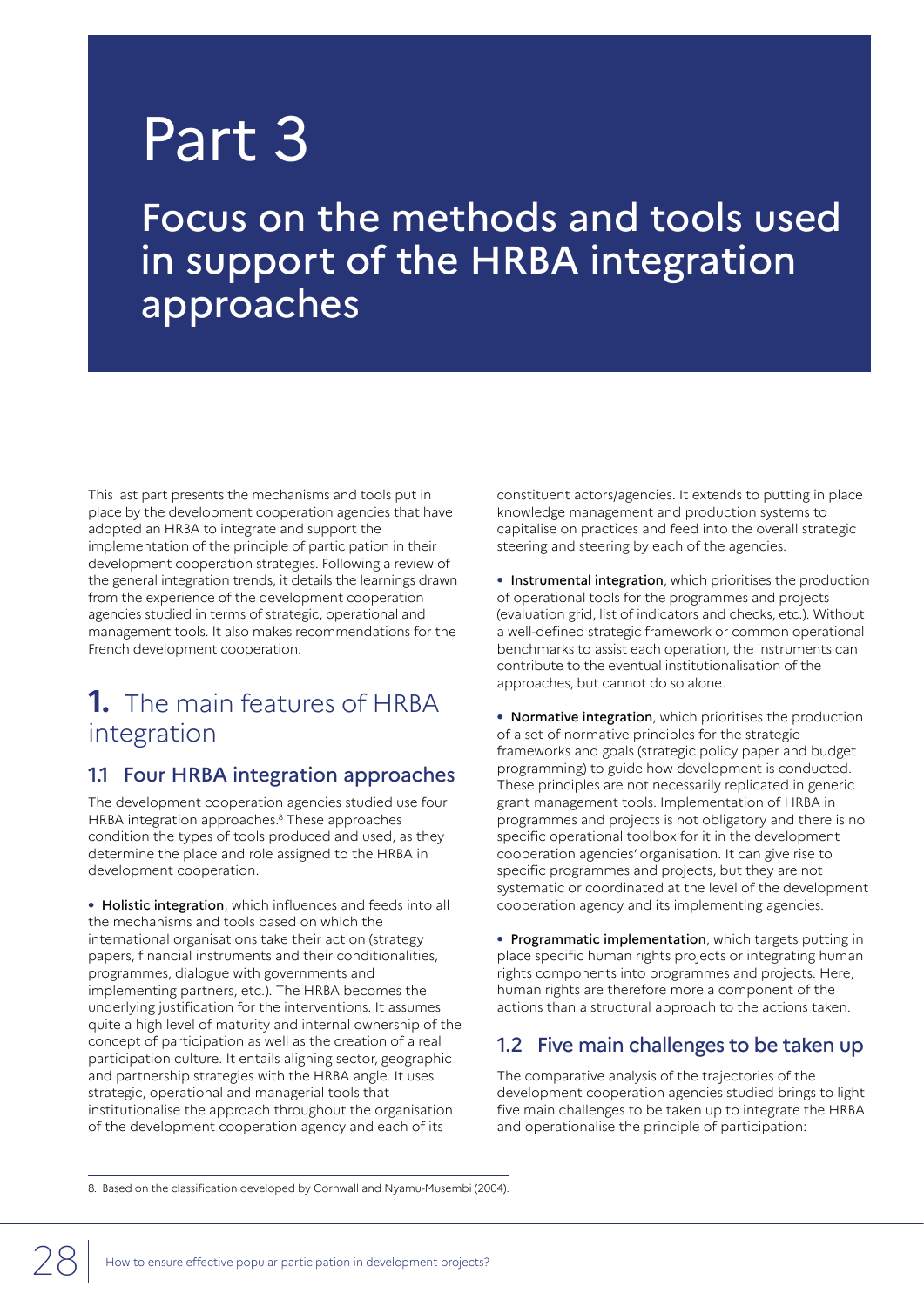**•** Create an overall framework defining a clear strategic horizon shared by all the actors. This framework needs to be defined collectively by all the actors concerned by implementation. It is not limited to standardised tools and mechanisms to be applied in all contexts, but formulates a shared vision of the issues and purposes of participation in states' development cooperation policies. These are frameworks that are often developed within dialogues and processes that can involve external partners, including civil society. They are meant to shape the goals, the target audience, the forms and scales of action, the types of partnership to be forged, and geographic coverage.

**•** Combine different types of strategic, operational and managerial tools. Experience has shown that the formulation of a strategic framework, even shared and developed collectively, is not enough to guarantee the operationalisation of the HRBA and its principle of participation. A certain number of strategic, operational and managerial methods and tools need to be put in place to effectively operationalise participation and the HRBA in general. And where it is vital to put in place operational procedures and guidelines across the entire production cycle, it is equally important to have staff support and capacity building mechanisms to firmly secure capacities and underpin the understanding and implementation of the necessarily concise operational tools. The complementarity of the implementation of these tools serves to overcome institutional resistance, meet service support needs and ground the operationalisation of the HRBA and the principle of participation in learning.

**•** Put in place impact measurement and capitalisation at the level of development cooperation and its different agencies. It is rare to find an in-depth measurement of the impact of a development cooperation policy in terms of the HRBA, the concept of participation and its actual effects on the capacity of the marginalised groups and populations to take part in decisions that concern them in an active, free and meaningful manner. At best, the development cooperation include measurements of government accountability. However, identification of the effects of participatory processes on the empowerment of vulnerable populations remains partial and there are no shared tools to conduct this task at the level of all development cooperation agencies.

**•** Tie in the HRBA and the principle of participation with the other cross-cutting issues. The HRBA is often just one of the many cross-cutting approaches to be integrated into and implemented by the programmes and projects. It is therefore vital for the tools developed to be defined in connection with, if not as part of the methods and tools common to all these approaches. The methods and tools must remain general and provide guidance and guidelines.

**•** Produce simple tools on good practices. All the development cooperation agencies stress the importance of producing simple tools to make the HRBA and the principle of participation understandable and concrete.

Ideally, these tools should be developed based on a need expressed by the development cooperation agency's staff. In any event, it is important not to complicate the HRBA with a theoretical approach, but to use practical cases and regular feedback to make the approach familiar.

# **2.** Methods and strategic tools

# 2.1 Advances and good practices

# Define a structural framework for participation in the strategy papers

The experiences of the development cooperation agencies studied show that defining the principle of participation in their strategy papers and frameworks facilitates:

**•** The development of a common definition of the concept of participation in the development cooperation agency (participation as a right, participation as a means, participation as an end in itself, etc.);

**•** The establishment of a common policy framework to facilitate its replication in more sectoral and geographic strategies;

**•** Dialogue with national counterparts and national and international partners to the funded programmes and projects, by making participation compulsory for their formulation and implementation.

This definition establishes a structural framework and clarifies the development cooperation agency's vision (purposes, targets and approaches). The clearer and more qualified the vision, the clearer the changes expected both for the staff in charge of appraising and monitoring funds and projects and the partners in charge of their implementation, irrespective of the sector in which they work.

The following boxes present a brief outline of the institutional framing employed by the development cooperation agencies.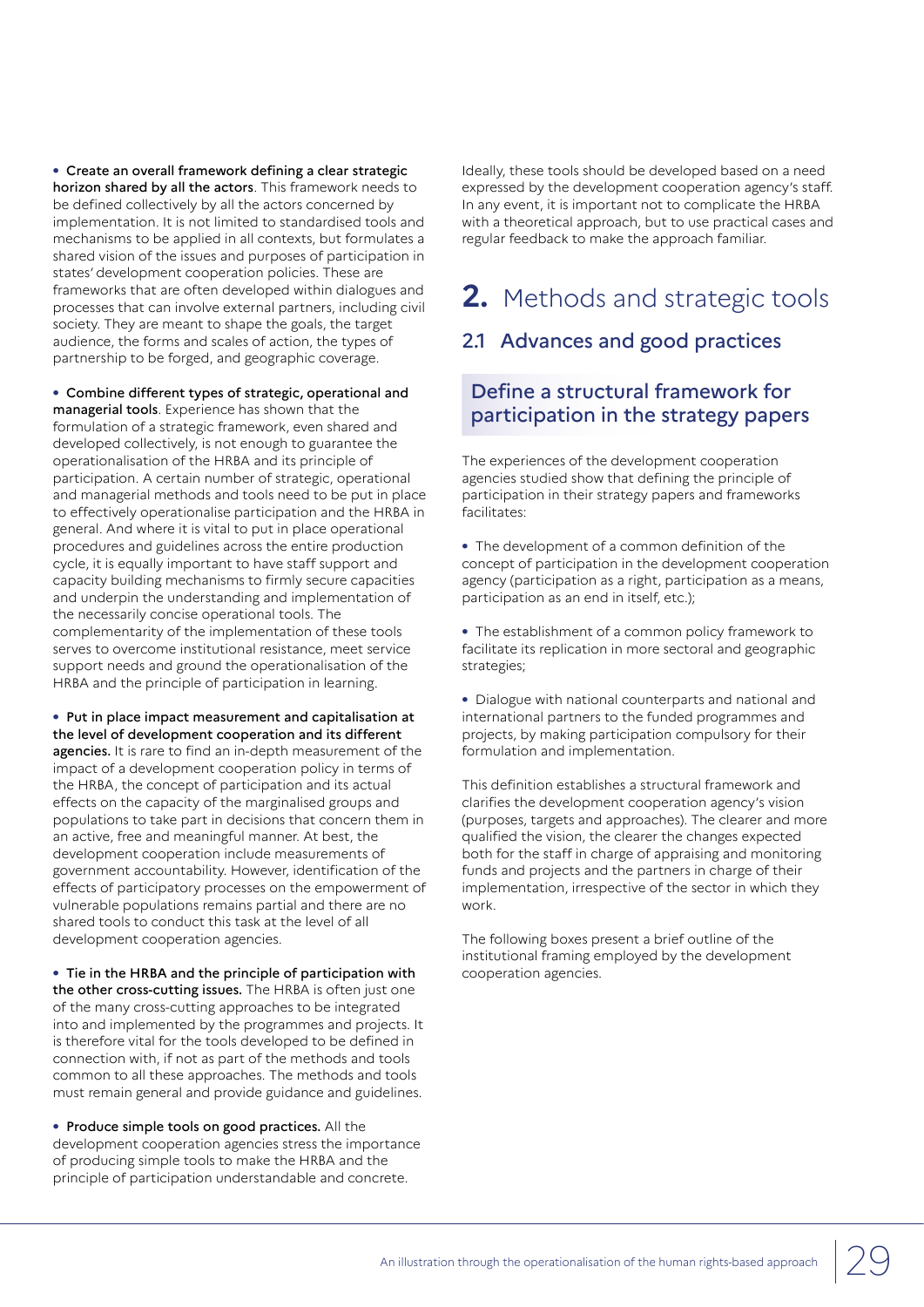## **The swiss development coooperation agency's general strategic framing of the principle of participation**

The Swiss development cooperation agency's response to inequalities is first and foremost institutional. Participation is defined hand in hand with empowerment as, "empower[ing] people to participate fully in decisionmaking processes that affect their lives – and to build[ing] the capacity of state institutions to meet their obligations." The HRBA strategy papers (SDC, 2019; SDC, 2006) state that:

**•** The empowerment of vulnerable rights-holders and their active, free and meaningful participation in development processes must **ensure that no one is left behind**. Education programmes are an important part of empowering vulnerable rights-holders. Key to empowerment is human rights-based and civic education.

**•** SDC pays **specific attention to root causes, discriminatory norms and practices** that exclude people on the basis of their sex and gender.

**• Vulnerable groups are at the centre of SDC's interventions.** Vulnerability to human rights violation can be multi-faceted and shifting and can involve multiple layers of

vulnerability. Invariably, it means exclusion from power and commonly poverty.

**• Groups and individuals that are vulnerable in human rights terms cannot be defined solely by that vulnerability.**  They can also be positive drivers of societal change, economic growth, empowerment, etc.

**•** The HRBA focus on process, **participation and accountability means governance and the HRBA are closely connected**.

**•** Human beings (not only citizens) are **"holders" of human rights**, individually and in certain contexts as groups. Thus, the HRBA addresses them not just as beneficiaries of development assistance, but as **recipients of services that are theirs – as of right**.

**•** They **must (as of right) be aware and empowered to advocate for respect, protection and fulfilment of their rights**. Enhancing this capacity, through empowered participation in development, is intrinsic to the HRBA.

**• Civil society actors, faith and community-based organisations, human rights defenders and media are key representatives of rights-holders.** Central in this regard are awareness raising, education and defence of rights; advocacy; supporting individuals and vulnerable groups in accessing justice, in participating in decision-making processes, and in holding duty-bearers accountable.

Further reading: SDC (2019, 2006).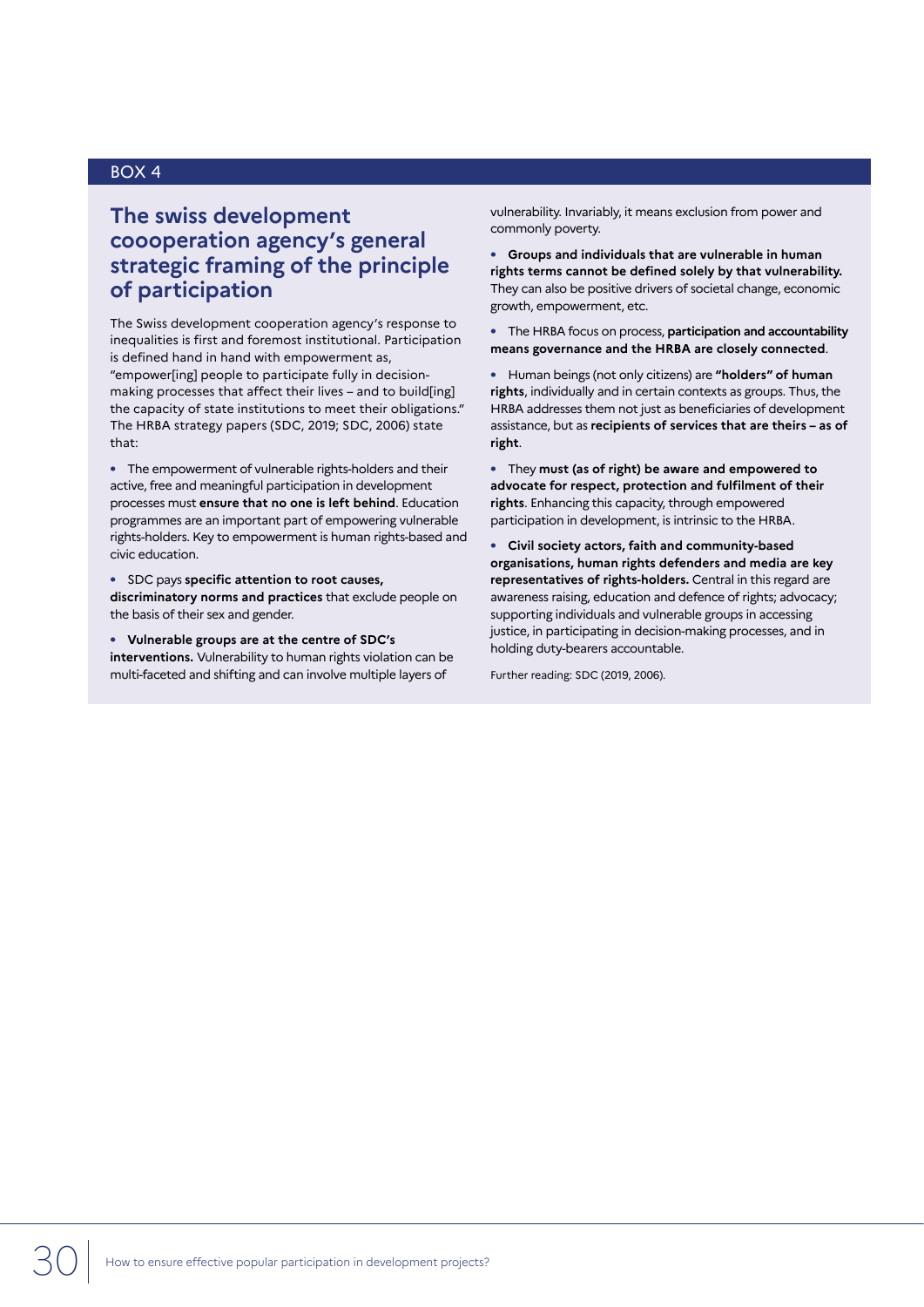# **UNDP's strategic framing of the principle of participation**

UNDP adopted social and environmental standards in 2014 (UNDP, 2014). These standards integrate human rights in a cross-cutting way. On the subject of the principle of participation, these standards state that:

**•** UNDP programmes and projects **empower** individuals and groups, **particularly the most marginalized, to realise their rights and to ensure that they fully participate throughout UNDP's programming cycle**.

**•** UNDP programmes and projects will ensure that both women and men are **able to participate meaningfully and equitably**, have **equitable access to programme and project resources**, and **receive comparable social and economic benefits**.

**• Specific provisions** guarantee the **equal participation of women and men**, respect for the free, informed consent of **indigenous peoples**, and the right to **cultural participation**.

**•** UNDP is committed to ensuring **meaningful, effective and informed participation of stakeholders** in the formulation and implementation of its programmes and projects. Stakeholder engagement is an ongoing process that may involve: stakeholder analysis and planning, disclosure and dissemination of information, consultation and meaningful participation, dispute resolution and grievance redress, ongoing reporting to affected communities and stakeholders, and inclusion of stakeholders in monitoring and evaluation. Stakeholder analysis and engagement will be conducted in a gender-responsive, culturally sensitive, non-discriminatory and inclusive manner, ensuring that potentially affected vulnerable and marginalized groups are identified and provided opportunities to participate.

**•** Meaningful, effective and informed stakeholder engagement and participation will be undertaken that will seek to **build and maintain over time a constructive relationship with stakeholders**, with the purpose of avoiding or mitigating any potential risks in a timely manner. The scale and frequency of the engagement will reflect the nature of the activity, the magnitude of potential risks and adverse impacts, and concerns raised by affected communities.

**• Meaningful, effective and informed consultation processes** in UNDP programmes and projects will seek to identify priorities of stakeholders and will provide them with opportunities to express their views at all points in the programme and/or project decision-making process on matters that affect them and allows the programme and/or project teams to consider and respond to them. Topics the stakeholders will be able to express their views on will include:

programme and/or project goals and strategies; social and environmental risks and impacts; proposed mitigation measures; sharing of development benefits and opportunities; and implementation issues.

**• The characteristics of meaningful, effective and informed consultation processes** are: free of manipulation; gender and age-inclusive and responsive; culturally appropriate; based on prior and timely disclosure of accessible, understandable, relevant and adequate information; initiated early in the programme and/or project design process, continued iteratively throughout the programme and project life cycle, and adjusted as risks and impacts arise; addresses social and environmental risks and adverse impacts, and the proposed measures and actions to address these; seeks to empower stakeholders, particularly marginalized groups; and consistency with the States' duties and obligations.

**• Stakeholder engagement plans** will be developed for all programmes and projects.

**• Grievance and response mechanisms** will be put in place: possibility for stakeholders who may be adversely affected by a UNDP Project to communicate their concerns about the social and environmental performance of the project; availability, when necessary, of an effective project-level grievance mechanism; and availability of a stakeholder response mechanism. These mechanisms are free, transparent, culturally appropriate and rights-compatible. They will address grievances through dialogue.

**• Information disclosure mechanisms** will be provided to help affected communities and other stakeholders understand the opportunities, risks and impacts of the proposed activities. Engagement plans, screening reports, project documentation, all social and environmental assessment and monitoring reports, and management plans will be disclosed, available and accessible.

**•** For projects with potentially significant risks and impacts, UNDP will ensure that periodic reports describing progress with implementation of project management and action plans, and the consultation process or grievance mechanism are provided to the affected communities. Any material changes or additions to the mitigation measures or actions plans will be communicated to affected communities.

**• Monitoring activities should involve direct participation of affected stakeholders**, in particular for projects with potentially significant adverse risks and impacts. Monitoring activities should use participatory tools that include target group narratives, especially women's narratives

Further reading: UNDP (2014).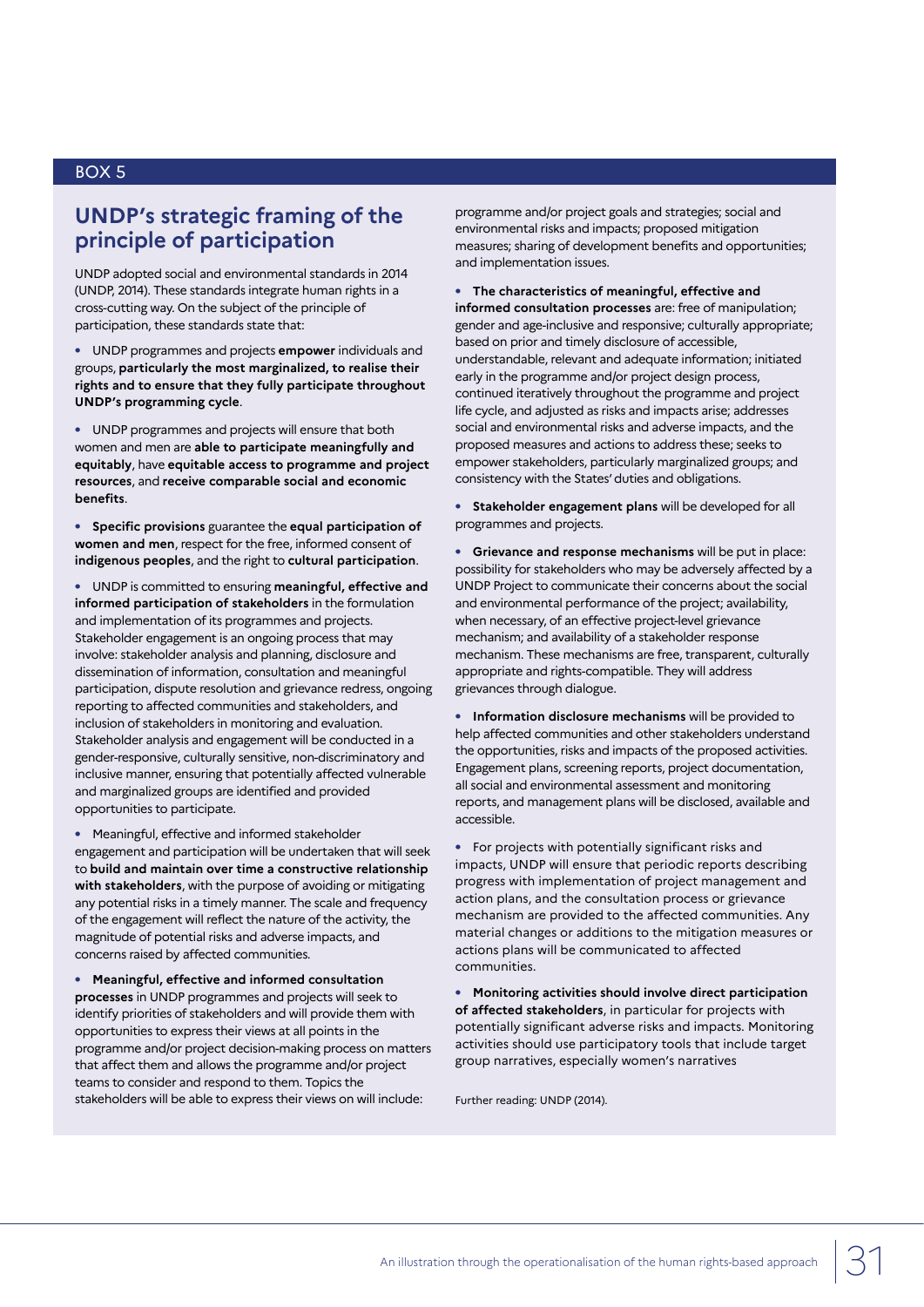## **The swedish development cooperation agency's general strategic framing of the principle of participation**

The Swedish development cooperation agency's HRBA is based on the principle of the equal rights and equal value of all people. It implies that **people are rendered visible and placed at the centre of development cooperation**. The series of general policy frameworks (Government of Sweden, 2003; Government of Sweden, 2013; Government of Sweden, 2016a) state that:

**• The point of departure for Swedish aid is the needs and conditions of individual people living in poverty and under oppression**, not those of states or governments. Swedish aid seeks to contribute towards long-term, concrete results for individual people living in poverty and under oppression.

**• Participation is a cornerstone of democracy and a prerequisite for strengthening the empowerment of the poor** to enable them to improve their lives.

**• Everyone must have the chance to participate, have a voice and be respected** in efforts to eradicate poverty, regardless of their social position, gender, gender identity or expression, age, disability, ethnicity, religion or other belief, or sexual orientation. A starting point is to strengthen participation in democratic political processes.

**•** As the roots of poverty are often based on power imbalances, it is important to **strengthen the participation of poor individuals in political, economic and social affairs** and hence **enable the poor themselves and their legitimate representatives to take an active part in decision-making**. This often involves **shifting the balance of power** between the government and the people and between individuals themselves to eventually bring about a more inclusive and egalitarian society.

**•** The following elements are regarded as **essential to ensure the participation of all: a participatory democratic culture** in which citizens are aware of their rights and are free to exercise them; the **right to free and independent information; decisionmaker openness and transparency; the rule of law and good governance, education and access to information**, and a **division of power and responsibilities among democratic institutions**.

**•** Aid also has an important role to play in **promoting the possibility for individuals to participate in the economy by addressing the obstacles encountered by people living in poverty**: lack of access to good-quality education; lack of access to natural resources and nutritious food; lack of decent work; lack of social protection; work for the most part in the informal economy; lack of inclusion in local, national and international markets; and lack of research to free themselves from aid dependency.

**•** Swedish aid must specifically work to **strengthen women's political participation and influence**, education, women's economic empowerment and working conditions, and to **promote the organisation of young people and their meaningful participation in decision-making**.

**•** Sweden moreover promotes integrated water resources management that contributes to people in poverty and marginalised groups being able to participate and hold the authorities to account in planning, decision-making and implementation.

Further reading: Government of Sweden (2016a, 2013, 2003).

### Mainstreaming participation and the HRBA in sector-based and regional strategies

The experience of the development cooperation agencies studied shows that it is essential to mainstream the principle of participation and the HRBA in sectoral and regional strategies if they are to be effectively integrated in the programmes and projects. This incorporation details the issues specific to the given context or sector. Mainstreaming is especially important for cooperation development agencies adopting a good governance

approach, since the incorporation of the HRBA into sectors other than justice, the rule of law and democracy represents a real challenge for certain donor countries in the face of the weight of technical or financial visions in the formulation of priorities and concerns. The following box outlines the strategic replication of the principle of participation in the Swiss development cooperation agency's water strategy.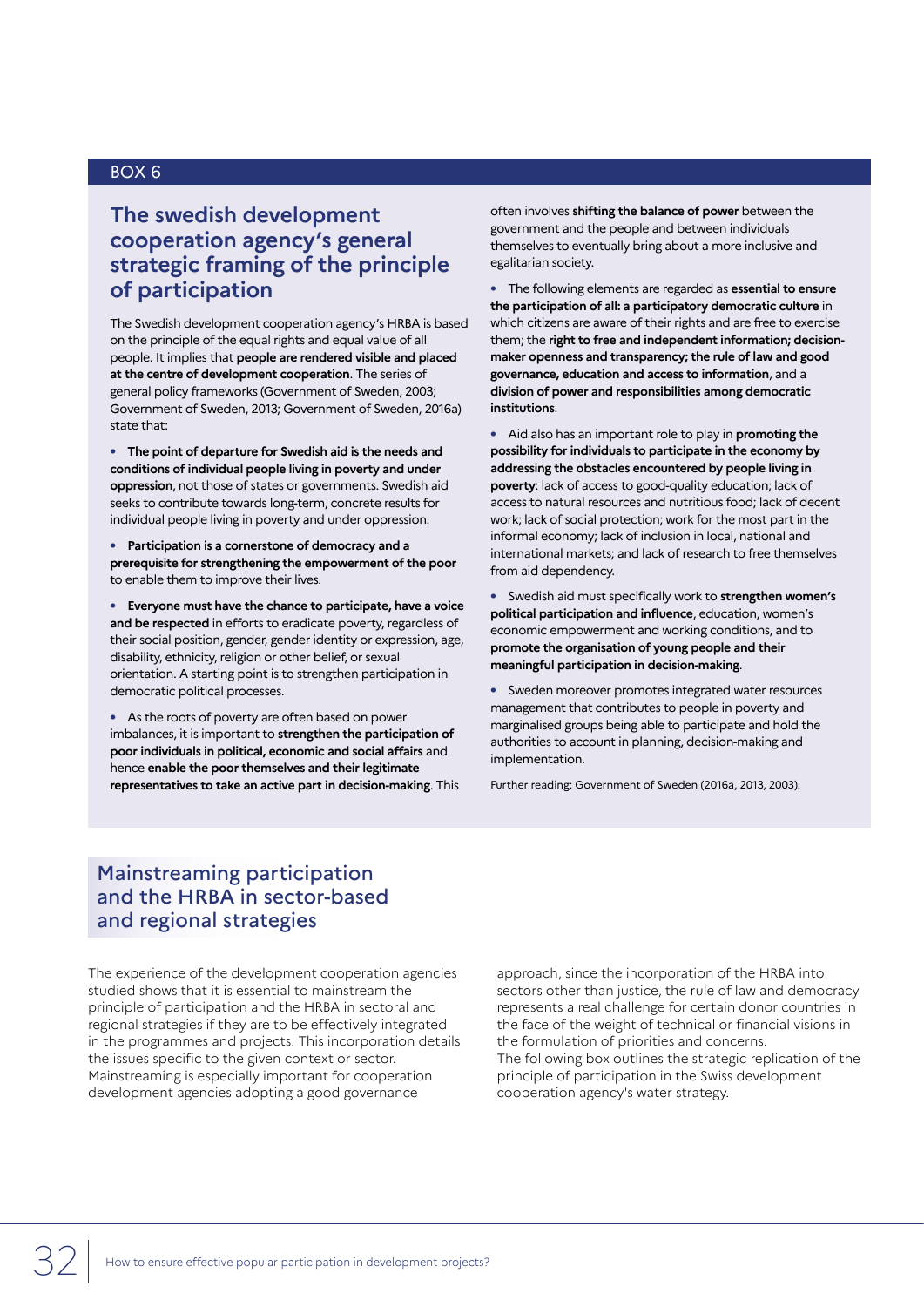## **The swiss development cooperation agency's water strategy**

The Swiss Agency for Development and Cooperation's 2017- 2020 water strategy fully integrates the HRBA. Its main objectives are hence to:

- **•** Support the implementation of the human rights resolutions on water;
- **•** Promote water diplomacy based on the global universal conventions on transboundary waters.

The strategy sets four priorities, including the principle of participation seen at work in:

**•** Support to organisations for advocacy for the recognition of a right to water in international bodies;

**•** Improving governance from local to international level, calling for particular attention to the needs and rights of the most vulnerable who have no or limited access to safe drinking water and sanitation or who risk not having sufficient access to safe drinking water in the future.

Further reading: SDC (2017).

## Building the different strategic levels with the players concerned

The formulation of the different layers of strategic vision for participation and the HRBA has a greater chance of being relevant and effective if the development cooperation agency has associated all the stakeholders, whether internal (all the agencies in charge of funding and project appraisal and monitoring) or external (national project managers, implementing agencies, representatives of vulnerable groups, etc.).

Some development cooperation agencies have set up mechanisms and spaces to ensure that the populations' voices and interests are properly factored into the formulation of the strategic visions in order to incorporate their concerns and priorities into the goals and operating methods.

## A long-term vision

Given that popular participation, especially by the most vulnerable, involves changes to societal models and choices in many settings, intervention strategies need to take a long-term vision. Some development cooperation agencies therefore secure funding for multiannual programming.

#### BOX 8

# **Setting up dialogue forums between the swedish cooperation and civil society**

The Swedish International Development Cooperation Agency holds regular dialogue fora with civil society to improve the relevance of their policies, foster trust, improve accountability, help identify common ground for collaboration and promote opportunities for learning and exchange.

These dialogues are conducted by means of consultations organised as follows:

**•** The objectives of the consultations are defined;

**•** The CSOs are informed far enough upstream of the consultation and its objectives so that they can prepare for it;

- **•** Follow-up is ensured by feedback to the CSOs;
- **•** the impact of the CSOs' contribution is communicated to make the process credible and maintain CSO interest in participating in the consultations.

Further reading: SIDA (2019).

#### BOX 9

# **Example of swiss strategic programming**

The Swiss development cooperation agency establishes its budget programming for four-year periods embedded in ten- to fifteen-year programming periods (OECD, 2019b). Target outcomes and changes, lead hypotheses, risks and implementing partners are detailed in strategy papers. Programme implementation is flexible enough at the country and project levels to adapt to evolving needs and focus on achieving long-term results.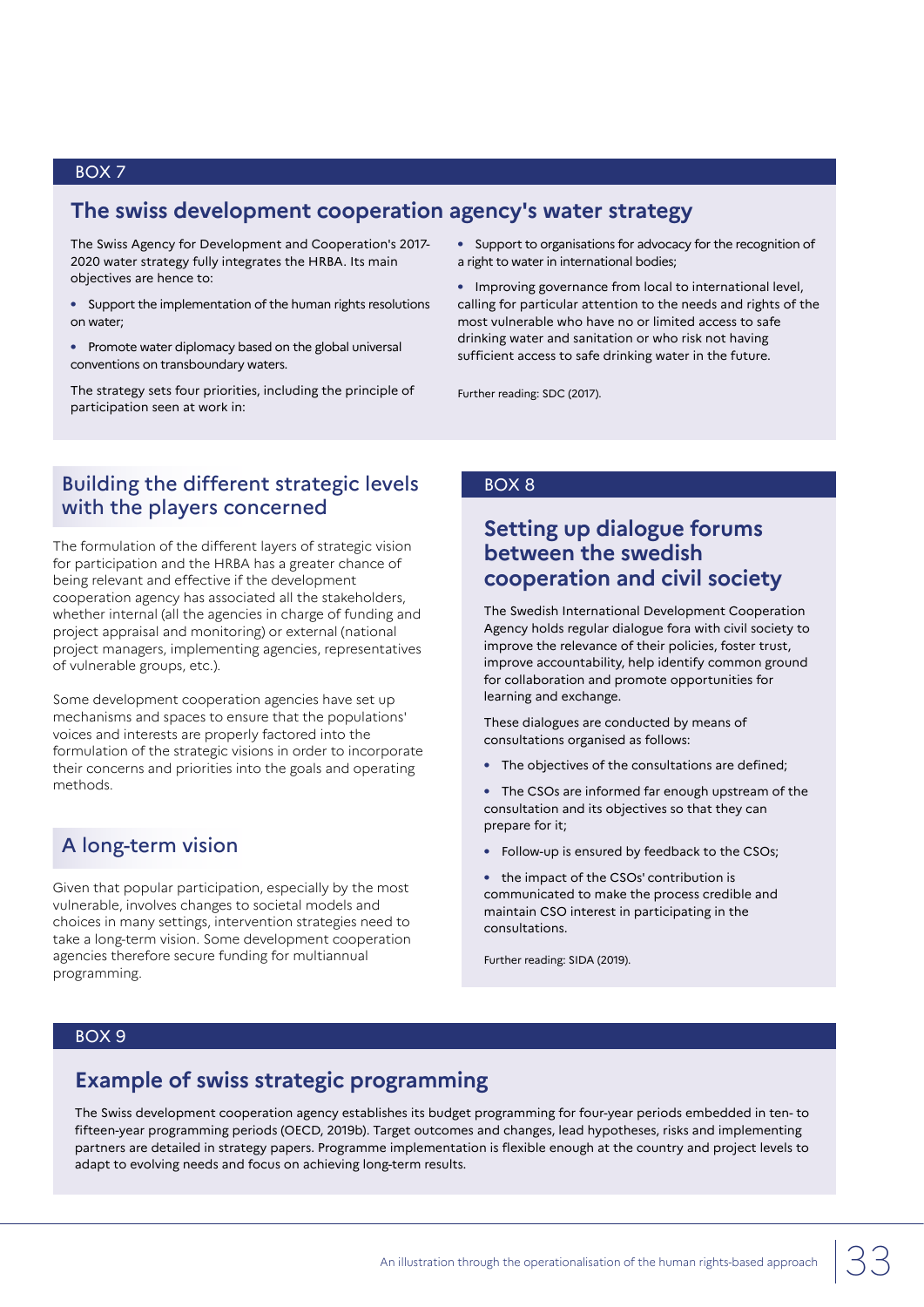## Setting up dedicated funding tools with due diligence

Participation in the HRBA requires the most vulnerable to be direct or indirect targets of the programmes and projects. However, the experience of the development cooperation agencies shows that such participation is complicated to set up in many ways, including due to institutional resistance at different levels and the weakness of associative structures at making their voices heard. Some development cooperation agencies have therefore set up budget oversight and appropriation tools to ensure that vulnerable groups are effectively targeted by the aid. This guarantees a framework at institutional level that fosters work with these groups.

#### BOX 10

# **Dedicated funding streams to support the most vulnerable**

In 2018, the Norwegian development cooperation agency created a budget line item to secure support to vulnerable groups. This line item targets in particular persons who are victims of modern slavery, persons with disabilities and persons at risk of infection by the human immunodeficiency virus (HIV) and AIDS.

## Building strategic partnerships with csos based on funding tools geared to their particularities and constraints

The experience of the development cooperation agencies shows that CSOs are key actors in strengthening popular participation, especially by the most vulnerable. CSOs have developed the expertise and legitimacy to make the most vulnerable voices heard, work on building their capacity to influence strategic decisions, participate in their formulation, etc. For the development cooperation agencies that have adopted an HRBA, the CSOs have made the transition from a service provider role to strategic partners to achieve the goals and purposes of the HRBA (particularly representing the voices and interests of the most vulnerable, empowering them and increasing government accountability).9 In certain contexts where government structures are weak and/or violate human rights, the majority of aid may channel through the CSOs.

#### Partnerships need to:

**•** Be geared to the type of organisation (international, regional, national or local) and the interests that the organisation represents;

**•** Reflect the diversity of the civil society actors: religious organisations, unions, business associations and cooperatives, community-based organisations, farmer associations, local sports groups, NGOs and international non-governmental organisations (INGOs), credit institutions, human rights defence organisations and human rights defenders, the media and networks.

Nevertheless, the development of strategic partnerships with the CSOs calls for a number of precautions, including:

**•** A good understanding of the context and the power relations between players, within the associative fabric in particular, to prevent creating competition;

- **•** Forging a relationship of trust through long-term work;
- **•** Building specific financial tools incorporating adapted procedures and management of the risks associated with the environment in which these organisations work;
- **•** Integrating components to strengthen their structure, organisation and leadership;
- **•** Interfacing the levels to ensure the representation of these actors, particularly in high-level bodies.

The development cooperation agencies set up different funding tools to support these plural actors:

- **•** Programme partnership agreements with INGOs, which often include cascading funding to local CSOs. These funds tend to be concentrated among well-established INGOs capable of absorbing large sums.
- **•** Support funds for local civil society to support capacitybuilding initiatives for vulnerable persons to understand and exercise their rights, support citizen watch initiatives, diversity collaborations with CSOs, build up the local associative fabric, build the capacities of Southern CSOs, etc.;
- **•** CSO financing for programme and project implementation to ensure that vulnerable groups are adequately factored in;
- **•** Core funding not allocated to local CSOs to support their initiatives and to specialised human rights NGOs.

To institutionally embed the changes in their partnership relations, some development cooperation agencies have published guidelines to clarify in-house and externally the bases of their partnership with civil society.

9. For example, 26.6% of Norwegian bilateral official development assistance (ODA) channels through CSOs (OECD, 2019a) and 33.7% of Swiss bilateral ODA is channelled to or through CSOs (OECD, 2019b).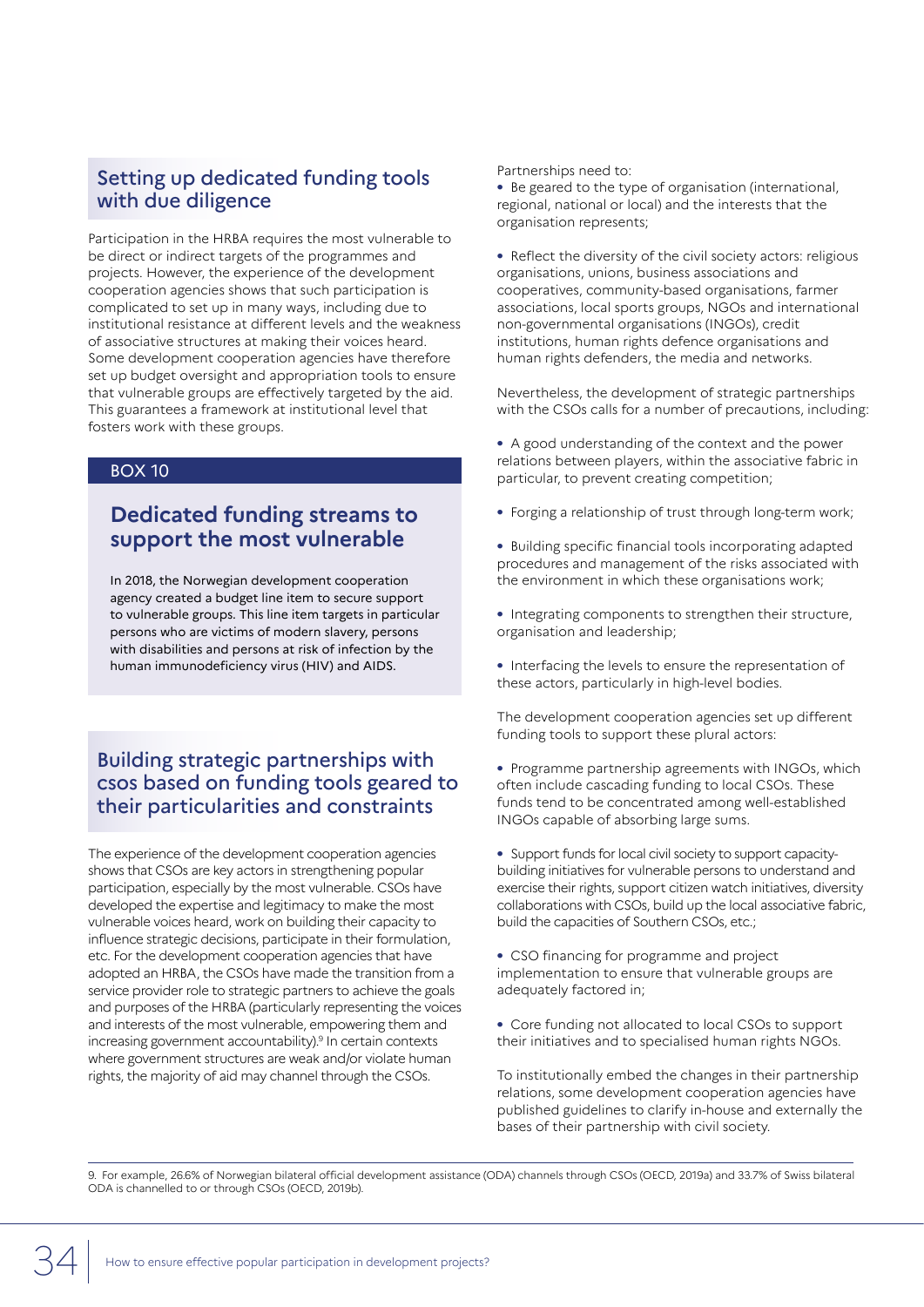## **Gearing intervention mechanisms and principles to the csos**

For SIDA, support to civil society is based on the fact that **a strong, independent civil society is an essential part of a democratic society, and is key to inclusive and sustainable development**. It is always essential to finance CSOs with respect for their initiatives, their independence and their role, and to avoid reducing them to service providers. The purpose of support is to build CSOs' capacities to contribute to sustainable development and poverty reduction, and to promote a CSOenabling environment in developing countries. This is seen at work in support for organisational development, for capacitybuilding activities for rights-holders, for advocacy actions, for assistance to improve populations' living conditions, to scale up collaboration within civil society and between civil society and the other players, etc.

SIDA draws on **a range of intervention mechanisms and principles** to support civil societies:

**•** It **prefers direct grant-making to calls for proposals**, considering that calls for proposals risk supporting only already well-funded professional CSOs; that calls for proposals prompt CSOs to align with donor priorities; and that calls generate competition rather than cooperation. Calls for proposals are only favoured where the services of CSOs are sought to implement donor-defined programmes.

**•** It **disburses a large part of its bilateral aid through the intermediary of INGOs by means of multiannual framework agreements** with 15 Swedish INGOs to enable them to fund their own programme priorities in keeping with general guidelines established by SIDA (more than one framework agreement can be signed with one INGO depending on the strategic priorities concerned). These INGOs then provide support to a wide range

of local and national organisations, small and large, by means of support funds and strategic partnerships.

**• Partners are selected once their suitability for the development cooperation agency's policies and strategies has been appraised**. CSOs must focus their actions on the development of opportunities for people living in poverty and under oppression to improve their living conditions and do so based on the perspectives of people living in poverty and a human rights based approach. SIDA regularly reviews the national context and updates the theory of change to ensure that support to CSOs remains relevant and effective.

**•** In addition, it provides **funds to local CSOs by developing flexible financing**. SIDA has put in place a number of initiatives to manage flexible funding:

- The Doing Development Differently initiative, which uses rapid cycles of planning, action, reflection and revision and manages risks by making 'small bets', where activities with promise are pursued and others are dropped;

– Thinking and Working Politically, which is a network launched by development cooperation agencies, practitioners and researchers in November 2013. This initiative, supported by SIDA, advocates for fundamental changes to the way development assis¬tance is conceived and implemented. The aim is to help better understand that polit¬ical factors are usually much more important in determin¬ing developmental impact than the scale of aid funding or the technical quality of programming. Political engagement is seen as an iterative and adaptive approach that is relevant programmatically, and for broader development policy objectives;

– Core funding to smaller CSOs, traditional forms of civic association and new civic players.

Further reading: Government of Sweden (2016b), SIDA (2019.

#### BOX 12

# **Adopting guidelines to institutionalise partnership relations**

In 2018, NORAD adopted guiding principles for CSOs to "translate into results" its "plans and visions". This guide:

**•** Defines NORAD's role for civil society: civil society plays a key role in monitoring and holding authorities accountable, in challenging power structures, setting the agenda and developing policy, and bringing people together around a common agenda to exert influence for a democratic society.

**•** Defines the objectives of NORAD's support to civil society: democratisation, poverty eradication, human rights and sustainable development.

**•** Defines what civil society represents within NORAD: as an arena where people come together to promote interests and needs on behalf of themselves and others, challenge power-holders, and influence political debates. Civil society includes formally registered organisations, informal grassroots organisations, and social movements.

**•** Identifies seven guiding principles to guide its partnerships with civil society: sustainability, inclusion, partnership, legitimacy, accountability, cost effectiveness and context sensitivity.

**•** Each of these principles is explicitly defined, with examples of action that NORAD may fund. Each principle concludes with NORAD's commitments to implement these principles.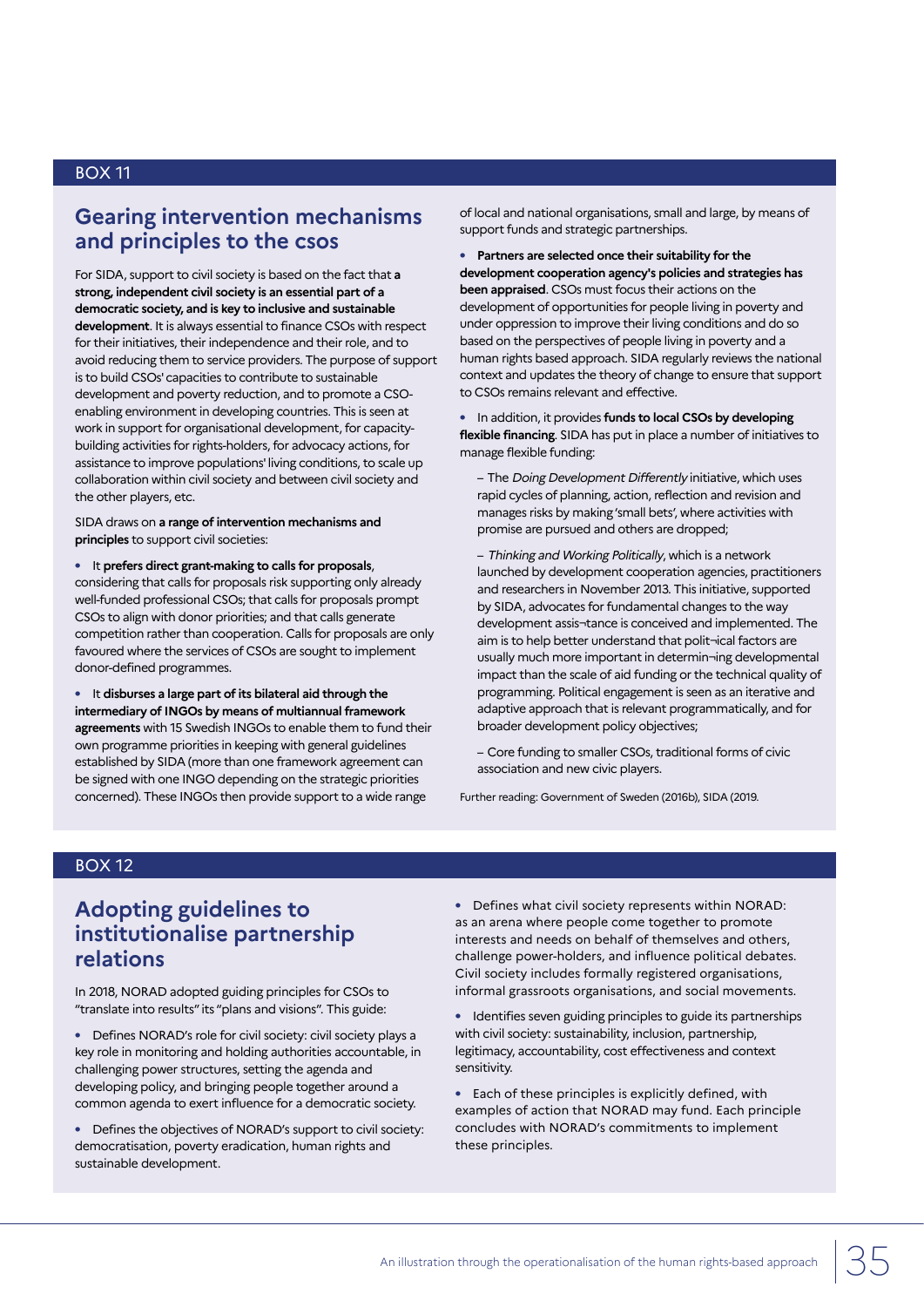**•** Participation is a cross-cutting element of these principles. Many examples of practices concern the HRBA principle of participation (such as open up spaces for voices that are not typically heard; bring the voices of people and their movements to the media and public sphere; advocate for free, prior and informed consent for indigenous populations; work and form alliances with representatives of marginalised and excluded groups on issues and programmes that affect their lives; focus on solving problems and achieving results that are locally relevant, and which have been defined and refined by local communities in an ongoing process; ensure that partners and populations have a place around the table when decisions that concern them are made; collect and share relevant information that supports informed decisionmaking; and base all initiatives on solid contextual analyses, focusing on gender, power structures, inequality, discrimination and lack of inclusion).

**•** Many of NORAD's commitments also concern the principle of participation (such as take a broad and contextual view on legitimacy as an element of civil society partner identification; support a diverse and resilient civil society globally and within countries; challenge operating models that result in resources flowing to a small number of powerful actors; challenge organisations' governance structures and favour actors that promote an equal power balance within their own organisation and partnerships; and publish information regarding decisionmaking linked to grants and civil society initiatives supported by NORAD).

Further reading: NORAD (2018).

#### BOX 13

# **Guiding principles for SIDA's engagement with and support to civil society**

In 2016, the Swedish government adopted a **strategy for support to civil society organisations** for the period 2016- 2022 and, in 2019, SIDA published **guiding principles to assist SIDA staff to engage with and support civil society in more effective ways**. These guidelines address topics such as the overall design of civil society portfolios, selection of partners and funding modalities, methods to follow up support to CSOs and how to engage in donor-CSO dialogues. They intend to facilitate the planning, implementation and follow-up of Swedish development cooperation strategies within a context of shrinking civil society space.

The guidelines are subdivided into five guiding principles:

- **•** SIDA should explore the various roles of civil society within their context;
- **•** SIDA should strive to support civil society in its own right;
- **•** SIDA should provide aid- and development-effective support to civil society partners;

**•** SIDA should support civil society partners' efforts to strengthen their own development effectiveness, including their transparency and accountability;

**•** SIDA should engage in continuous dialogue with civil society.

#### **Each principle contains a part on why the principle is important and a part on how to put the principle into action based on good practices..**

Illustration of the principle that "SIDA should strive to support civil society in its own right":

**•** Why this principle is important: Despite many donors' commitments to a vibrant and robust pluralistic and independent civil society in developing countries, most of them fund CSOs for them to produce donor-defined deliverables. Donors should strive to strike a balance between working towards their own policy goals and respecting the independent role of CSOs. In addition, Support is provided predominantly through donor country CSOs. SIDA wants to support civil society in its own right, that is, support a pluralistic and rights-based civil society as an objective in itself in addition to supporting individual CSOs with respect for their independence and right of initiative. Supporting civil society as an objective in itself is a requirement since a strong, independent civil society is an essential part of a democratic society, and is key to inclusive and sustainable development. Civil society can provide services and give a voice to people who are poor and marginalized. It can balance and monitor the powers of the public and private sectors. Support civil society with respect for its independence is a requirement since support to CSOs as service providers creates a plethora of consultancy-oriented CSOs bidding for projects with agendas set by donors. This can undermine the credibility of CSOs, reduce the scope of their mandates and make it difficult for CSOs to engage in longer-term planning.

**•** How to put this principle into action:

– Apply a strategic, overarching approach towards supporting the civil society sector systemically (for example, in the case of funding for individual organisations delivering sector-specific results, accompany this funding with funding to a programme with the broader objective to foster a pluralistic and human-rights based civil society);

– Support a variety of CSOs working with poverty eradication from a human rights-based approach. The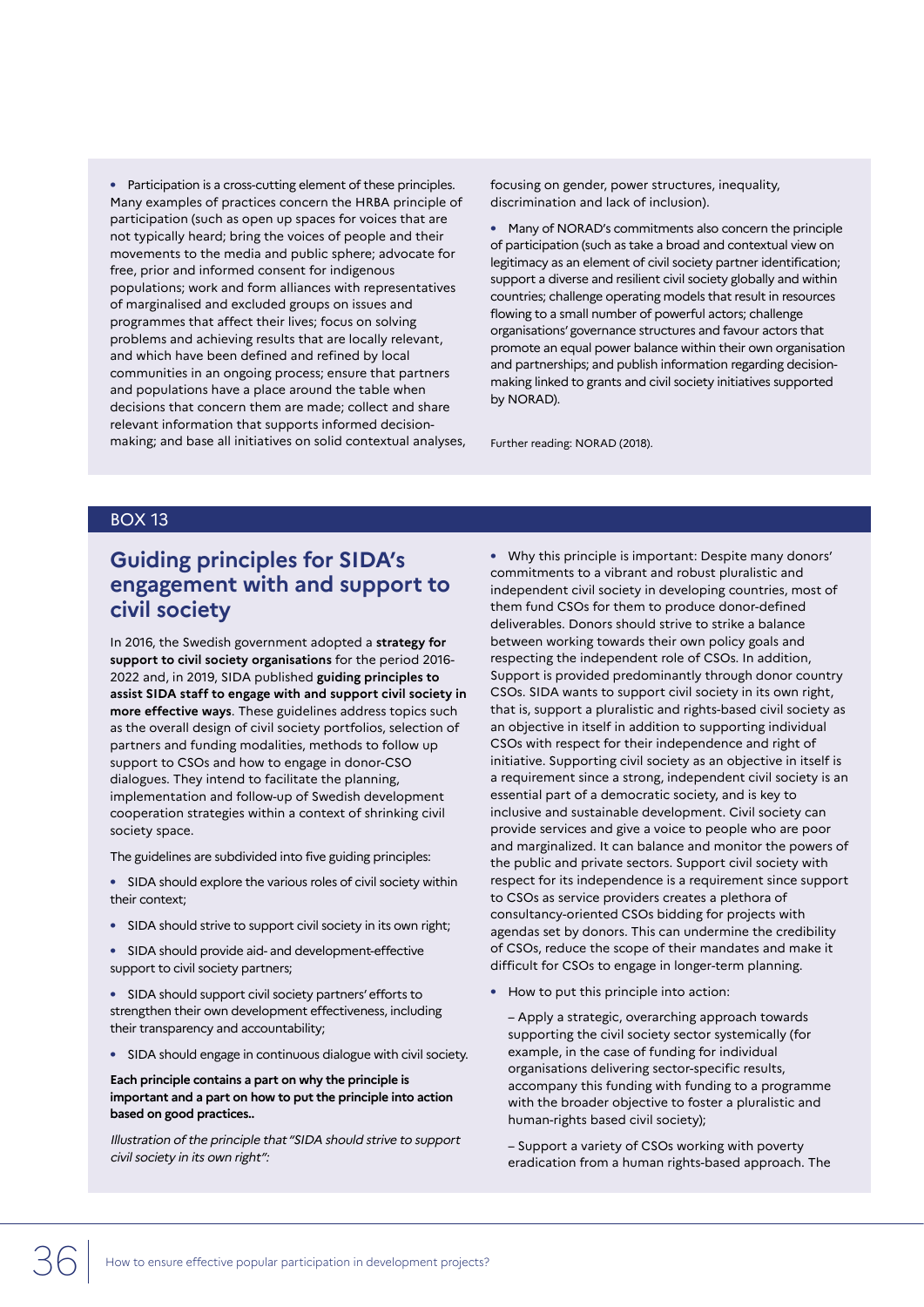objective of promoting a vital and pluralistic society does not justify the funding of any civil society actor for any kind of activity. SIDA prioritises CSOs that focus on opportunities for people living in poverty and under oppression to improve their living conditions and do so based on the perspectives of people living in poverty and a human rights-based approach. SIDA provides support for both the CSO's activities and its organisational development.

– Coordinate with other donors for larger outreach: coordination encompasses support to all legitimate actors. These actors need to be defined on the basis of a power analysis.

Further reading: SIDA (2019).

## Developing strategic partnerships with research players

Research players have a key role to play in testing innovative strategies that link rights with development, integrate rights into the field of social justice, contextualise the citizenship and democratic governance issues, develop participatory human rights-based empowerment strategies, and develop monitoring and evaluation methods geared to monitoring social and political change.

These partnerships serve to inform cooperation actors of strategic and operational issues, and in particular to:

**•** Feed into new strategies and interventions based on experience on the ground;

**•** Explore how to operationalise the participation and empowerment of the poor and the types of participatory processes to be put in place to increase government accountability;

**•** Develop new methodologies to be incorporated into the programmes.

The following boxes outline the partnerships that the UK's Department for International Development (DFID) has forged with research players to inform its strategies and operations with respect to the principles of participation and empowerment.

### BOX 14

## **Innovative partnerships to explore the links between citizenship, participation and accountability**

The participation and empowerment of the poor was one of DFID's major challenges for its operationalisation of the HRBA. The development cooperation agency **set up innovative research activities with a variety of research institutes. It drew on national programmes' experiences on the ground to inform new strategies and interventions** in areas prioritising the participation and empowerment of the poor: voice, participation and accountability; making budgets transparent and participatory; analysis of the relations between rights, poverty, growth and inequality; new participatory tools (participatory rights assessment methodologies), and research on human rights and citizenship to steer the future direction of the strategy and the programme.

**From 2001 to 2005, DFIID sponsored the Institute of Development Studies' Development Research Centre on Citizenship, Participation and Accountability** (£2.5 million). This partnership supported research into building new forms to citizenship to make rights real for vulnerable persons. The research focus was to understand vulnerable persons' perceptions of these issues and analyse suitable mechanisms to make their voices heard. The programmes combined research, capacity building, and the production and dissemination of research. They were conducted with research institutions worldwide working with teams of researchers, NGO networks and independent think tanks.

The programmes focused on:

**•** How vulnerable groups can use government, business and civil society accountability mechanisms to realise their rights;

- **•** Representation in instituted participatory arenas;
- **•** How citizens can influence and monitor knowledge on the science, thereby building their capacities to participate.

**DFID funded the Overseas Development Institute** to conduct a series of studies focusing on participation: To Claim our Rights (Moser and Norton, 2001); What's Behind the Budget? Politics, Rights and Accountability in the Budget Process (Norton and Elson, 2002).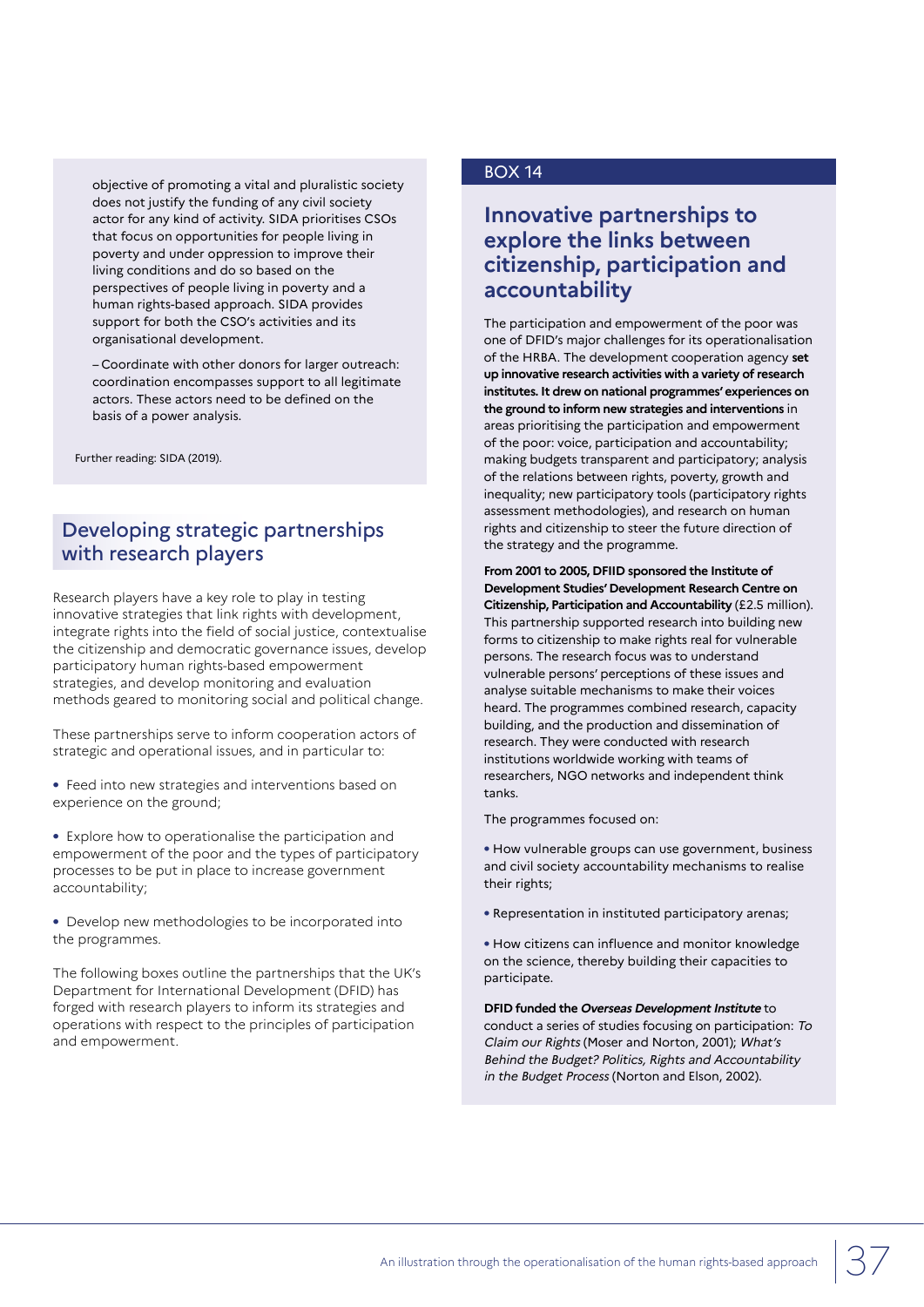## **Innovating with the development of participatory rights assessment methodologies**

The Participatory Rights Assessment Methodologies (PRAMs) project was designed to **respond to the challenge of putting DFID's HRBA into practice**.

The PRAMs project aimed to **create the institutional change necessary to ensure participation, inclusion and the obligation for all human rights for all people**. The project was managed by the Centre for Development Studies at the University of Swansea. Phase I of the project was piloted in four countries (Malawi, Peru, Romania and Zambia). Phase II concentred on Malawi and Peru. The PRAMs project:

## Formalising a holistic framework for participation detailing the ways and means of putting participation into practice at different stages

Experience has shown that the actual ways of putting popular participation into practice at the different stages of the programmes and projects cover a wide range of different practices depending on the development cooperation agency's staff and implementing partners, to the detriment of the inclusion and effective participation of the populations. These differences are not always justified by a different context or intervention sector, but rather by the meaning and practical reach given to the principle of participation.

To remedy this situation and ensure that stakeholders can effectively participate at the different stages of the programme and project management cycle, the UNDP has defined an overarching framework for stakeholder participation in programmes and projects. This framework:

**•** Defines minimal criteria to ensure that populations effectively participate at the different stages of the programmes and projects;

**•** Qualifies "free and informed" participation at each stage.

- **•** Tested and adjusted measures based the strengths and weaknesses of the measures in place;
- **•** Identified key elements to put the HRBA into practice in a participatory manner;

**•** Identified the value that the HRBA adds and the adjustments required to the programmes and projects, particularly from the point of view of the principle of participation;

**•** Developed guidelines and tools to be used across the board.

Further reading: Blackburn J., Brocklesby M A., Crawford S. and Holland J. (2005)..

## 2.2 Some limitations

## A lack of clarity between the HRBA and human rights

The distinction between the HRBA and the integration of human rights via sector-based human rights strategies is often unclear. These two human rights integration methods have different premises and implications. Rights in sector-based human rights strategies are often concentrated on sub-groups of rights-holders (children, women, persons with disabilities, indigenous peoples, etc.). The human rights objectives are defined a priori. The HRBA, however, is based on an analysis of the context to determine the areas in which progress with human rights is needed (Piron and O'Neil, 2005; OECD/WB, 2013; D'Hollander, Marx and Wouters, 2014). It takes a more holistic view of the integration of human rights in development cooperation actions, based on a theory of change guided by rights (D'Hollander, Marx and Wouters, 2014). The focus on particular groups implies the risk of a tendency to see these groups as homogeneous without looking for the vulnerable individuals and communities within these categories. This then entails a risk of underpinning power imbalances within these groups, thereby restricting the participation of the most vulnerable (Crawford and Würth, 2007).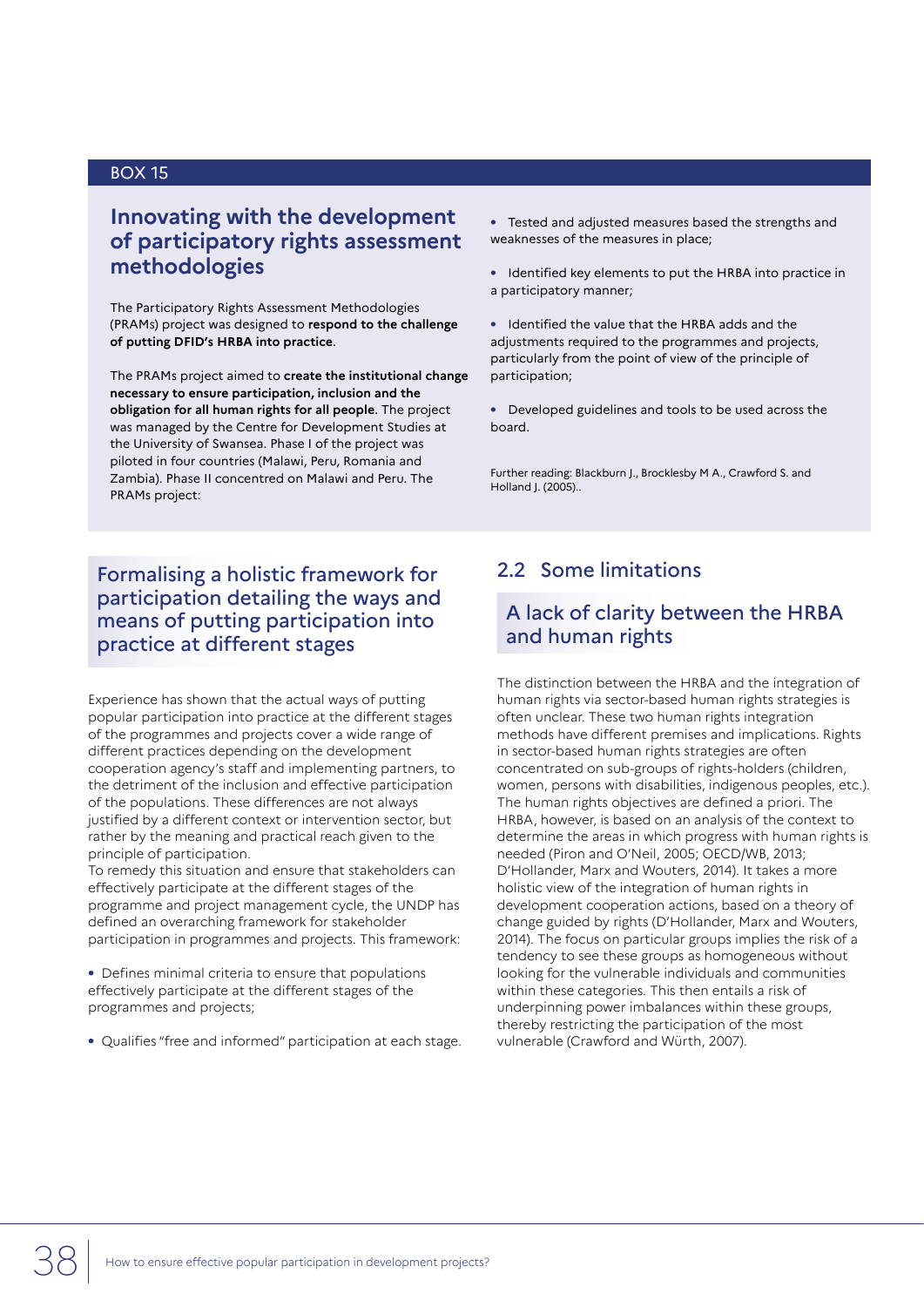## **UNDP's stakeholder engagement plan**

UNDP has formalised a framework to define the objectives and ways and means of operationalising stakeholder participation. It is called the Stakeholder Engagement Plan.

This procedure is detailed in a handbook rounded out by an online toolkit containing stakeholder engagement tools.10

Stakeholders are persons, groups, or institutions with an interest in the project or the ability to influence the project outcomes, either positively or negatively. Stakeholders may be directly or indirectly affected by the project.

#### **The objectives of stakeholder participation are to:**

**•** Identify stakeholders' priorities and provide them with opportunities to express their views at all points in the programme and/or project decision-making process on matters that may affect them;

**•** Provide a feedback and monitoring mechanism to ensure the project is achieving its intended results, and identify potential unintended consequences;

**•** Learn from and incorporate local knowledge to improve project design in order to avoid and mitigate projectrelated risks and impacts;

**•** Allow the project teams to consider and respond to these views.

#### **The topics on which stakeholders can express their views are:**

- **•** Programme and/or project goals and strategies;
- **•** Social and environmental risks and impacts;
- **•** Proposed mitigation measures;
- **•** Sharing of development benefits and opportunities;
- **•** And implementation issues.

#### **The implementation methods are:**

**•** Stakeholder consultation at the design phase (with disclosure of reports, etc.);

**•** Formalisation of a stakeholder analysis and planning plan at the formulation phase;

**•** Disclosure and dissemination of information throughout the project (screening reports, monitoring reports, etc.);

**•** Stakeholder involvement in monitoring and evaluation;

**•** Dispute resolution and grievance redress.

#### **The consultation processes must possess the following characteristics:**

- **•** Free of external manipulation, interference, coercion, and intimidation;
- **•** Gender and age-inclusive and responsive;

**•** Culturally appropriate and tailored to the language preferences and decision-making processes of each identified stakeholder group;

**•** Based on prior and timely disclosure of accessible, understandable, relevant and adequate information;

**•** Address social and environmental risks and adverse impacts, and the proposed measures and actions to address these;

**•** Seek to empower stakeholders, particularly marginalized groups;

**•** Enable the incorporation of all relevant views of affected people and other stakeholders into the decision-making processes.

#### **Consultations must:**

**•** Be initiated early in the design process;

**•** Continued throughout the project life cycle to reflect the nature of the activity, the magnitude of potential risks and adverse impacts, and concerns raised by affected communities.

#### **Some examples of available tools:**

- **•** Mandate to plan and facilitate stakeholder engagement in a development project;
- **•** Consultation process planning model;
- **•** Stakeholder analysis and consultation plan;
- **•** Engagement plan;
- **•** Evaluation chart;
- **•** Grievance mechanisms;
- **•** Report summarising the consultation process.

Further reading: https://info.undp.org/sites/bpps/SES\_Toolkit/default.aspx

10. https://info.undp.org/sites/bpps/SES\_Toolkit/default.aspx.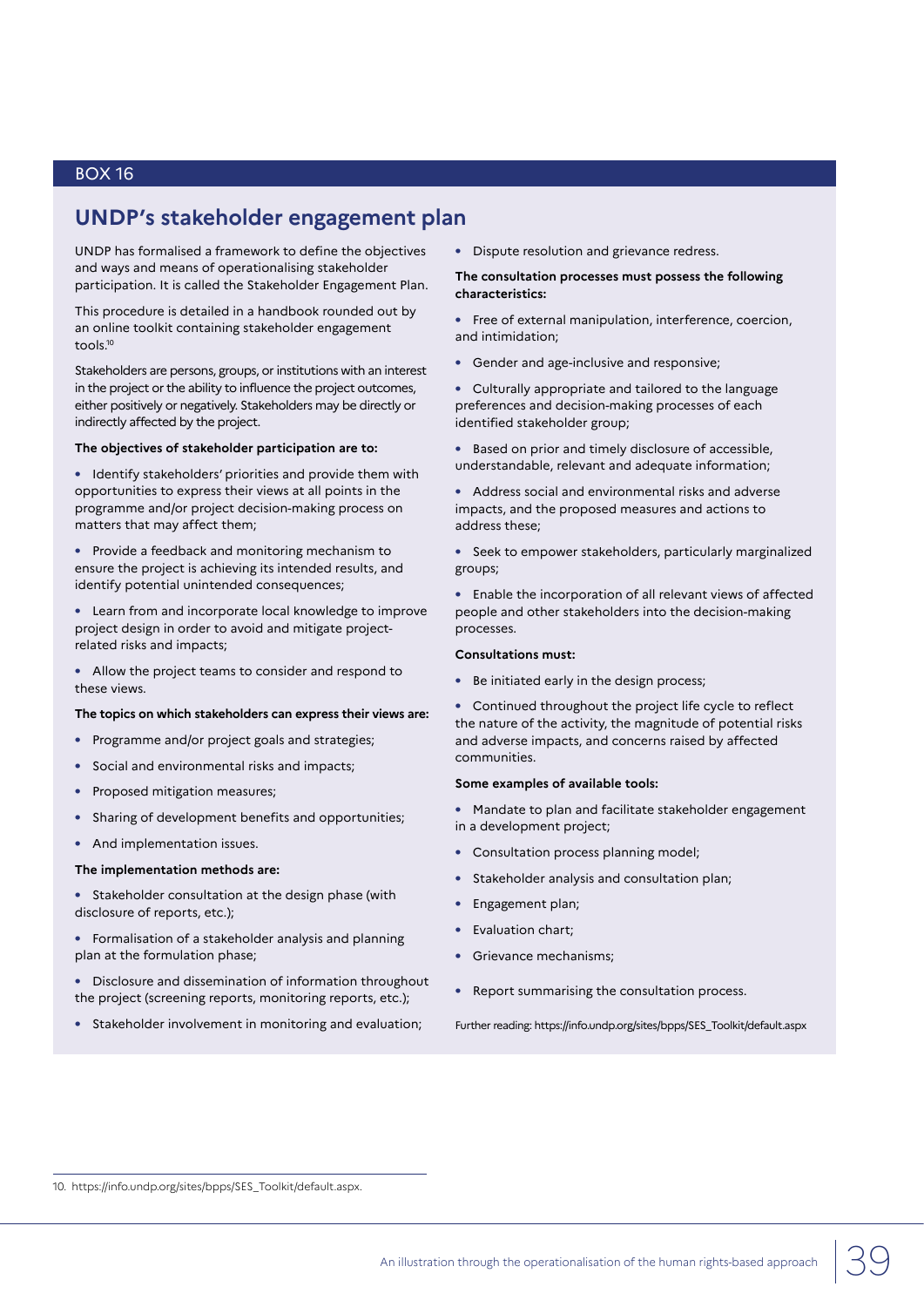## A principle of participation partially linked to human rights standards

Sector-based and country strategies partially take up the HRBA due to either a lack of understanding of its implications, a lack of expertise to be able to operationalise it or reluctance to integrate it. Development cooperation agencies that have conducted evaluations of the integration of the HRBA observe that although their agencies often partially integrate the HRBA, they incorporate the principles of participation and non-discrimination into their work. Nevertheless, without a structural framework, this integration is rarely conducted with reference to international human rights standards. For want of this normative framework, participation is not understood as a change in terms of human rights. This is ultimately tantamount to omitting the very essence of the HRBA: the empowering nature of human rights (Kenny, 2013).

## Incomplete strategic frameworks in terms of the implications of the principle of participaton for the development cooperation agencies

Of all the development cooperation agencies studied, only UNDP has a structural framework applicable to the different stages of the programme and project management cycle that defines the minimal obligations for these programmes and projects to fulfil to be able to consider popular participation as effective. Yet participation in the HRBA applies as much externally in the actions supported and/or taken as in house. It implies a shift in-house processes towards greater accountability and transparency. In practice, this means that the aid bodies need to see to it that all relevant information is provided to the people concerned, in the local languages if necessary; that they do everything in their power to associate under-represented groups with the process; and that they cover all the costs that participation can entail, both for themselves and for the potential participants. Participation has a cost. Besides this cost and the organisational constraints, participation also implies a strict duty for the donor agencies to be transparent, to ensure that all the people concerned are informed (or have the possibility to be informed) of their objectives, evaluations, resources and constraints.

## **3.** Operational methods and tools

## 3.1 Advances and good practices

## Supporting the identification of vulnerable populations in the analysis phase

Participation in the HRBA necessarily needs to target and prioritise vulnerable populations. Some development cooperation agencies have developed standardised systems and tools to guide staff in the identification of these actors and the constraints and obstacles they face. These methods and tools identify the steps of the analysis, the key elements to be further developed, and the appropriate quantitative and qualitative tools, all with the flexibility required for each context/sector.

The purpose here is to produce knowledge to:

- **•** Turn out a shared analysis to define strategies, programmes and projects based on the perspective of the vulnerable persons;
- **•** Support the analysis of the developments and changes to be actioned;
- **•** Facilitate the identification of indicators.

Experience has shown that the following elements need to be taken into account:

- **•** Understand the causes of poverty and the drivers to
- address it from a human rights-based perspective;
- **•** Identify the main risks for these actors;
- **•** Analyse the barriers to participation and their underlying causes;
- **•** Identify the existing forms
- of participation;
- **•** Analyse the rights violated and the actors' capacities to enjoy/claim them;
- **•** Link the different analytical scales to best specify vulnerability.

The two following examples illustrate two methods with marked differences in the way they are implemented.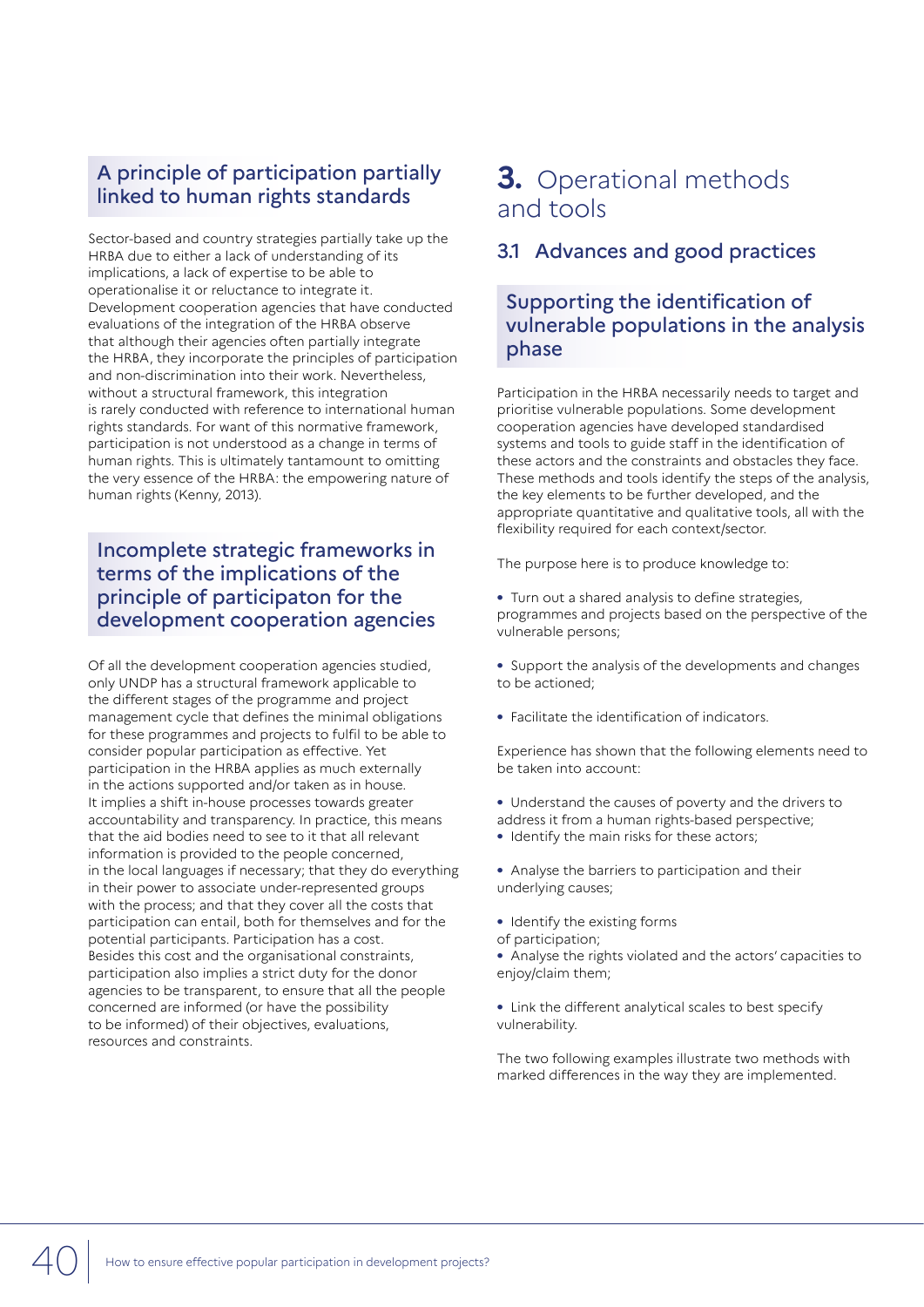## **The swedish development cooperation agency's "poverty toolbox"**

In 2017, SIDA adopted the Poverty Toolbox to **map the causes and dynamics of poverty** at macro, meso and micro level based on a qualitative and quantitative analysis.

The objective of the analysis produced is to:

**• Provide a shared analysis** on which the programmes and projects will be based;

**•** Support the **analysis of the developments and changes** to be actioned;

**•** Contribute to better knowledge about how SIDA's operations affect people living in poverty;

**• Make better strategic and operational decisions** that reflect the perspective of people living in poverty.

#### **Poverty is analysed in terms of four dimensions:**

- **•** Access to resources;
- **•** Opportunities and choice; **•** Power and voice;
- **•** Human security.
- 

#### **The context is analysed across four areas:**

- **•** The economic and social context;
- **•** The political and institutional context;
- **•** The conflict/peaceful context;
- **•** The environmental context.

#### Each context contains:

- **•** A definition of the key notions;
- **•** A definition of the sub-contexts;
- **•** Examples of questions to ask (qualitative analysis);
- **•** Links to databases for quantitative information.

The toolbox is rounded out by model report formats and specific guides (conducting and running workshops, etc.). Further reading: SIDA (2018a).

#### BOX 18

## **UNDP's screening procedure**

Screening is the first stage of UNDP's project cycle. This stage is conducted by a multidisciplinary team to:

- **•** Analyse root causes of poverty and identify vulnerable persons based on the level of respect of their human rights;
- **•** Analyse the rights-holders and duty-bearers;
- **•** Analyse the capacity of duty-bearers (to realise rights) and rights-holders (to assert their rights).

This assessment serves to:

**•** Identify the stakeholders (including the populations) to be targeted and engage them in the design of the programme;

**•** Take into account the different stakeholders' constraints;

**•** Identify the possible courses of action based on the root causes and stakeholder capacities.

Further reading: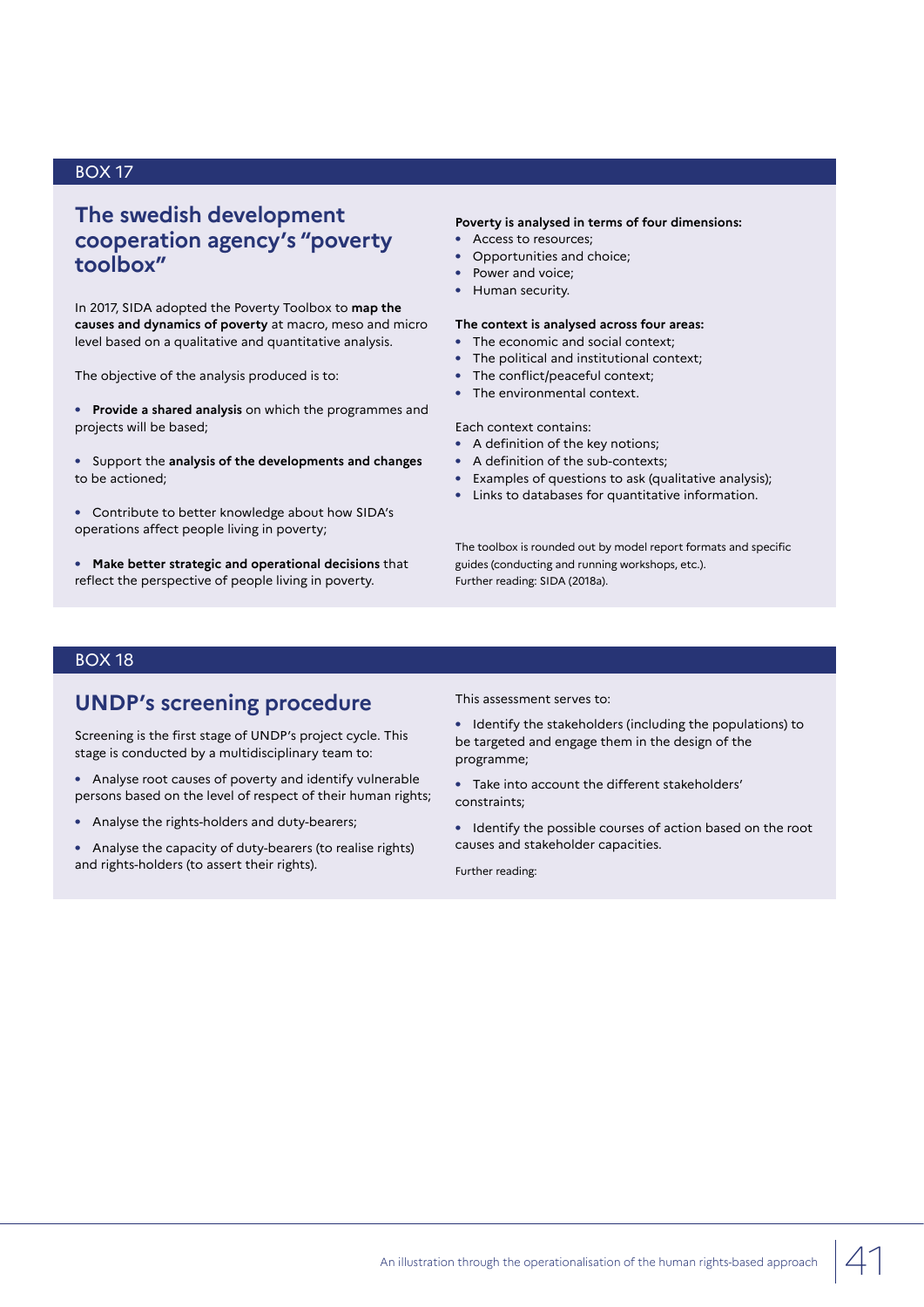## Formalising popular participation right from the design phase

Experience has shown that the initial phase is decisive for the operationalisation of the principle of popular participation. It shapes all the actions and conditions stakeholder ownership of the programmes and projects. In this regard, the development cooperation agencies state that it is essential for their working relations with the populations to be based on trust. Without trust, populations, and especially vulnerable groups, will not speak freely. This would distort the context analysis and consequently the relevant actions to be taken. For the majority of the development cooperation agencies, this trust implies an in-depth understanding of the context and the interplay of stakeholders.<sup>11</sup>

UNDP has taken this work a step further with a specific stakeholder engagement plan. The Stakeholder Engagement Plan has to be developed with the populations. It formalises the programme or project's commitments to ensure active and informed participation by the populations at all the programming stages by identifying and detailing the characteristics of the actors concerned, how to conduct the participatory processes, etc. By requiring the definition of these elements right from the design phase and their inclusion in a detailed plan co-developed with the stakeholders, UNDP sets the relationship with the populations on a partnership footing, effectively elevating them above the standing of mere beneficiary.

## Revising the appraisal procedures to analyse planned participatory approaches for programmes and projects

The majority of the development cooperation agencies have altered their grant management procedures to integrate the HRBA. This element's binding and standardised nature makes it a central component of HRBA operationalisation.

The financial appraisal step is essential in this regard. Some cooperation development agencies' approaches are limited to the introduction of specific questions on the HRBA, including questions on the integration of the principle of participation. Others have made more structural changes on top of the checklists to develop a broader analytical capacity. This analysis can concern both the narrative and financial parts of the programmes and projects.

Questions on the narrative part may cover the following: **•** Analysis of relevance and effectiveness on obstacles to the realisation of the identified rights (including those associated with participation) and the relevance of the related activities;

**•** Analysis of the coherence, relevance and effectiveness of the theory of change on which the action is based, including the hypotheses underlying action and the expected changes in behaviour, attitudes and relations between individuals and communities considering the activities conducted and groups targeted;

#### BOX 19

## **Focus on UNDP's stakeholder engagement plan**

**UNDP's stakeholder engagement forms the subject of a specific plan** that varies depending on the complexity of the project. This plan has to be drawn up on the basis of consultations with the stakeholders. **It must include at least the following elements:**

- **•** The main categories and sub-categories of stakeholders;
- **•** The nature of their interest in the project: potential benefits and impacts, or interests; positive and negative;
- **•** Key characteristics (social situation, cultural factors, location, scale, organisational capacity and degree of influence, and vulnerability or social exclusion);
- **•** How the project intends to engage with each of the different groups and the means to do so (information disclosure types and means, consultation types and means, etc.);
- **•** The means of stakeholder participation in the steering mechanism (determined by the categorisation of the projects based on the social and environmental risks);

**•** The stakeholder response mechanisms.

**Stakeholder engagement is considered as free and informed if the following information has been made available to them** in formats and languages accessible to all:

- **•** Stakeholder engagement plans and summary reports of stakeholder consultations;
- **•** Social and environmental screening reports with project documentation;
- **•** Draft social and environmental assessments, including any draft management plans;
- **•** Final social and environmental assessments and associated management plans;
- **•** Any required social and environmental monitoring reports.

**This engagement plan is updated during the project** based on changes to activities, the assessments produced, the concerns of the stakeholders or project teams, etc.

11. See "Supporting the identification of vulnerable populations in the analysis phase" for examples of tools.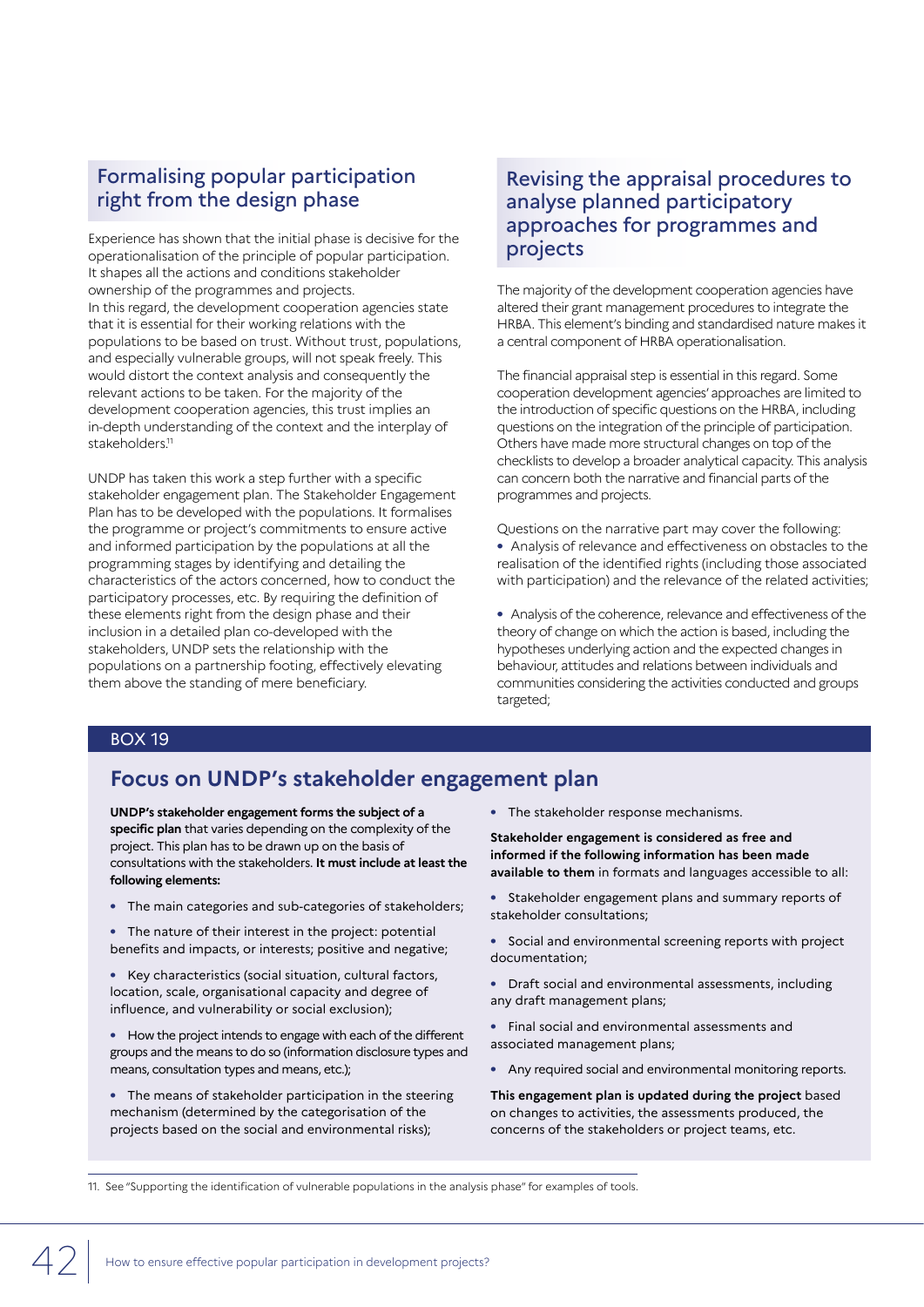- **•** Match of the capacity building processes with the target groups' concerns in terms of empowerment and improving the general environment to enable sustained participation by vulnerable individuals and communities;
- **•** Analysis of the sustainability and level of ownership of the action based on an analysis of the stakeholders, their level of engagement, their roles in the different stages of the project, and their involvement in the design of the action;
- **•** Analysis of the power relations and effective mainstreaming of the vulnerable groups;
- **•** Analysis of the accompanying processes deployed for the vulnerable groups;

**•** Analysis of the inclusion of participatory process monitoring indicators and indicators on the impact of these processes (in terms of either empowerment or accountability).

Questions on the budgetary part are intended to assess whether the resources provided for are sufficient and suitable to enable effective popular participation. This takes the form of questions regarding the:

**•** Analysis of the human resources allocated to build the populations' capacities;

**•** Analysis of the financial resources earmarked for popular engagement (transport, sufficient expenses paid, meetings, etc.);

**•** Analysis of the financial resources earmarked for information accessibility and availability (translations, interpreters, etc.).

Other questions concern partner capacities, financial capacities and capacities in general to conduct a rights-based action, build the capacities of the stakeholders in the action, and align with the development cooperation strategies.

To ensure the sound integration of the HRBA and the principle of participation, this analysis may be conducted at two levels or identify players in the development cooperation agency able to assist with the analysis. At the Finnish development cooperation agency, for example, the review is conducted first by the geographical or sector unit and then by a quality assurance group. The dialogue between these two levels is identified as central to furthering learning and maintaining collective responsibility for the integration of the HRBA in the actions.

## Revising the risk management handbooks to control the adverse impacts of programmes and projects on participation and human rights

Experience has shown that the programmes and projects can have unintentional, indiscriminate adverse impacts on populations' human rights and right to participate. Some development cooperation agencies have therefore defined standards built into their risk management process to:

### BOX 20

## **Combining risk reduction with maximisation of the right to participate**

In 2013, the German cooperation development agency adopted guidelines on incorporating human rights into its actions. These guidelines state that it is mandatory for all bilateral technical and financial cooperation programmes to, at an early stage, analyse:

- **•** The risks and how they can be avoided;
- **•** The programme or project's contribution to the implementation of human rights.

This analysis must be incorporated into the appraisals. The guidelines are organized in three parts:

- **•** Identification of risk areas;
- **•** Identification of general approaches to achieve a positive impact;
- **•** Identification of risks and how to avoid them and ways to maximise rights by intervention sector.

**• Risk areas:** The right to participate is one of the four identified risk areas. The risks identified concern: participation in decision-making processes; the right of persons with disabilities to be involved in the drafting and planning of strategies, action plans and measures that affect them; and the principle of the free, prior and informed consent of indigenous peoples.

**• General approaches to maximise rights:** Six approaches are identified, two of which concern participation: empowerment and education on rights for people in vulnerable situations and those affected by discrimination; participation, in particular of groups affected by discrimination and their organisations (e.g. children and young people, women, persons with disabilities, ethnic minorities, indigenous peoples and sexual minorities), by applying human rights standards.

**• Analysis by intervention sector:** Participation cross-cuts the ten sectors identified. Each sector comprises at least one risk, one risk mitigation measure and one way to strengthen the right to participate.

Further reading: BMZ (2013).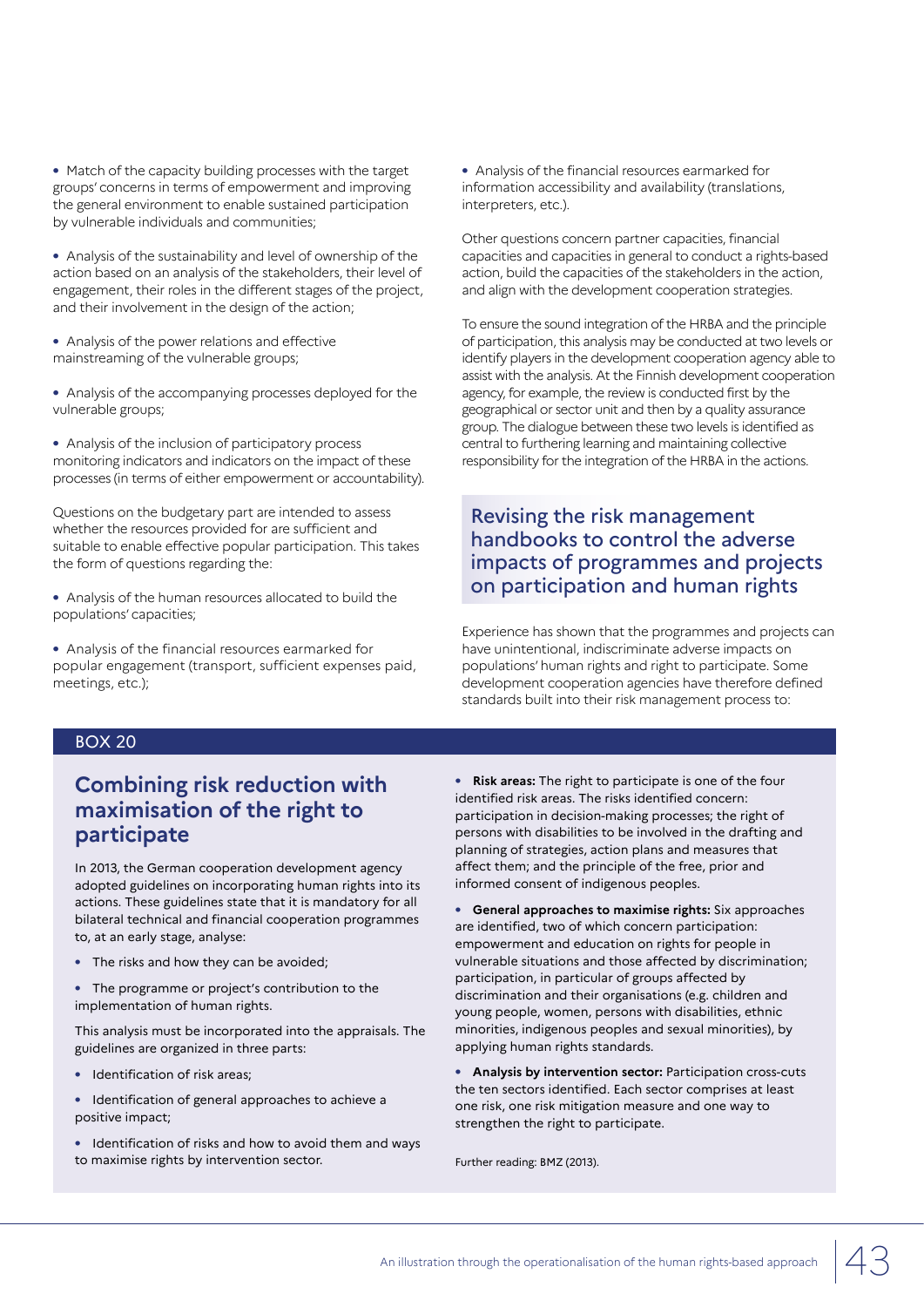- **•** Assess the impact of actions on human rights;
- **•** Define mitigation measures
- **•** Define ways to further the realisation of human rights.

Participation may be one of the central components of this analysis. These standards should be defined on the basis of human rights standards.

## Revising the grant monitoring procedures for greater flexibility and learning-based processes

Experience has shown that the operationalisation of participation in an HRBA calls for:

**•** Risk-taking implying monitoring changes and a capacity to adjust to changing contexts;

#### BOX 21

## **Switching from a results-based approach to a learning-based approach**

SIDA recently transformed its approach to resultsbased management with the aim of achieving longterm, sustainable results. It now uses a **learning-based approach that focuses on adaptive programming** as opposed to quantitative measurement of results

**•** The agency uses **change-based approaches as a programming tool**, within which it contextually operationalises the long-term strategic goals. This approach is particularly relevant in fragile settings, which call for rapid adaptation to shifting risks.

**•** It has **ruled out a standard set of results indicators** for demonstrating the impact of strategies and programmes in favour of greater adaptability to specific challenges and stakeholder volition. Strategy teams and partners are allowed to choose the method they think works best, presenting results either qualitatively or quantitatively. The Swedish cooperation only requires that its staff and partners are able to demonstrate what they want to achieve in relation to strategy objectives, how they intend to achieve this and the progress they are making in delivery.

**•** SIDA is **focusing on learning and adaption**. It is encouraging more adaptive management of programming that uses results information to change programming in real time - on the basis of what is and what is not working.

**•** Greater flexibility by putting in place meaningful, informed participatory processes that bring with them the ability to develop programmes and projects based on the needs and/or concerns expressed by the populations.

The cooperation development agencies give their implementing partners greater flexibility so that they can meet these challenges. Activities, indicators and even expected changes can evolve during implementation, as long as these developments have been documented by a monitoring and evaluation mechanism. Implementing players are encouraged to set up monitoring and evaluation mechanisms to monitor changes to be able to steer and reorient project strategy.

Some development cooperation agencies have developed broader-based skills to build their capacity to monitor changes in order to strengthen their capabilities for dialogue with their implementing partners and iteratively inform their programming and their strategy.

## Supporting the implementation of participatory approaches by identifying participatory methods

Participatory processes cannot be operationalised by standard methodologies. Nevertheless, the development cooperation agency can identify participatory methods associated with specific steps, for example, to guide collaborators and partners. The implementation of these methods will always need to be adapted to the programme or project's contexts and concerns.

#### BOX 22

## **Participatory data collection and analysis methods**

The Office of the High Commissioner for Human Rights (OHCHR) identifies non-exhaustive participatory methods in its guidance note to human rights-based data collection and analysis. These methods steer guidance note users through the approaches to use to ensure effective popular participation.

**• Public meetings**, in locations that are easily accessible for vulnerable groups and with appropriate publicity and engagement to encourage participation;

**• Community visits**, which may incorporate public meetings, meetings with key stakeholders and representatives and discussions with community members;

**• Ongoing engagement and relationship-building with communities** to encourage participation, establish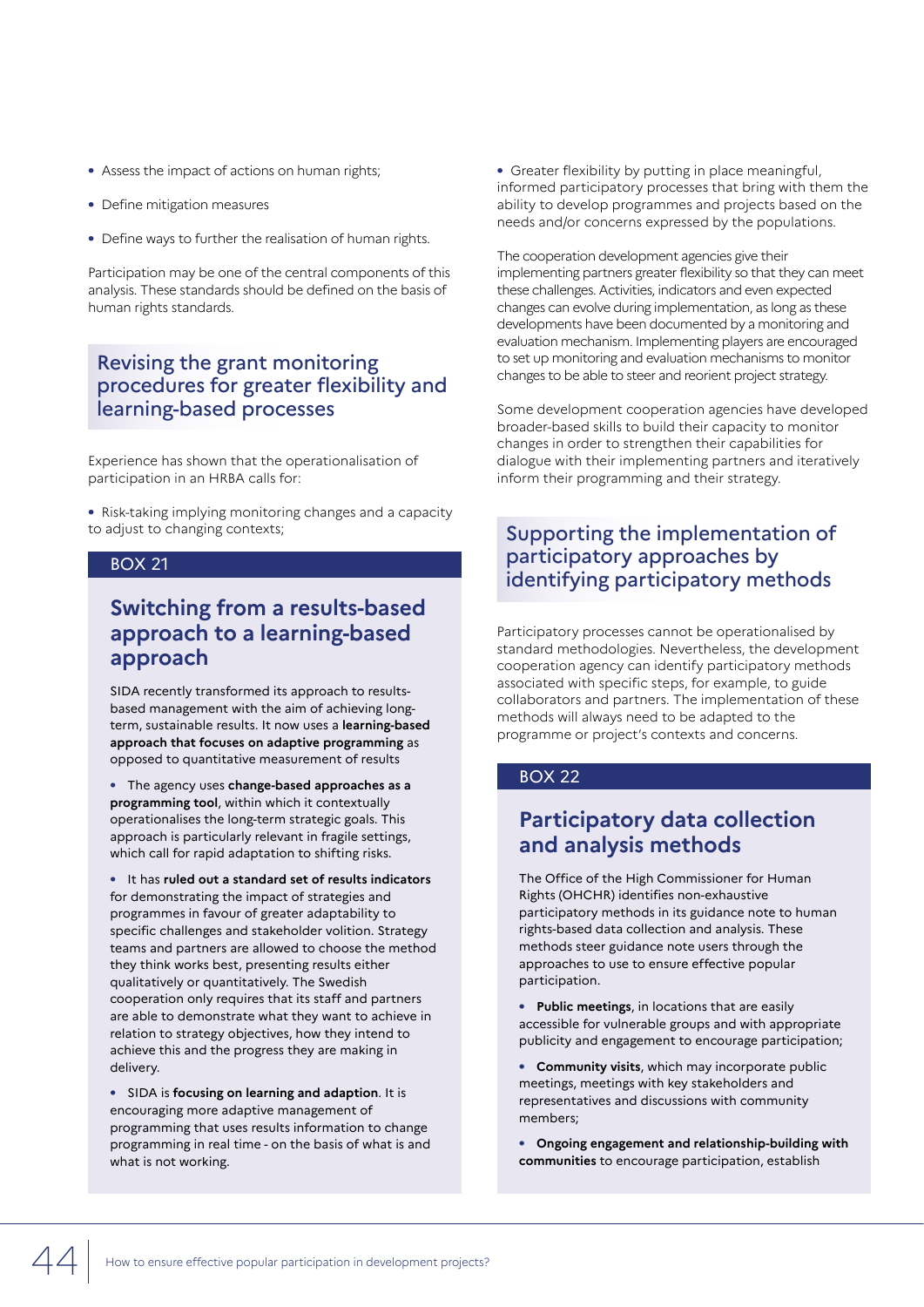dialogues and incorporate perspectives in data collection processes;

**• Including relevant CSOs in thematic or advisory boards or committees** convened by the data collector;

**• Creating advisory groups t**o facilitate regular engagement with vulnerable groups and frequent input on data collection processes;

**• Establishing focal points** within data collection organisations who are responsible for seeking information and perspectives from groups of interest;

**• Formal memoranda of understanding among organisations**, including between national statistical offices and human rights institutions, to facilitate information sharing and collaborative work.

**• Online consultation**s, with appropriate access provisions and publicity to ensure relevant groups are aware of the consultation process.

Further reading: OHCHR (2018).

## Revising evaluation procedures to place participation at the heart of the evaluative approach

Experience has shown that the evaluation stage is essential. It serves to assess the achievement of the human rights outcomes and capitalise on and disseminate learnings. The HRBA, and particularly the principle of participation, make significant changes to the way the evaluation is conducted and the subjects evaluated. The HRBA implies an evaluation as much of the participatory and inclusive nature of the processes conducted during the programmes and projects as of the effects and sustainability of the participatory processes supported.

Some development cooperation agencies have therefore opted for a cross-cutting incorporation of the HRBA into their evaluation guide to specify, at each step of the way, how to integrate the HRBA and ensure the effective operationalisation of the principle of participation.

#### BOX 23

## **Cross-cutting integration of the hrba and participation in the evaluation guides**

The Finnish development cooperation agency has incorporated the HRBA into its procedural manuals to identify the steps, means and the main criteria used to ascertain that integration is effective. The following elements are specific to the principles of participation:

**• The principle of "usefulness"** specifies, among others, that the users of the evaluation results<sup>12</sup> are consulted during programming and planning of evaluations; that stakeholders have an opportunity to participate throughout the evaluation process; and that the programming of the evaluations ensures that the results are available on time for decision-making.

**• The preparatory phase must identify who the stakeholders are**, their role in the intervention, the gains from their involvement in the evaluation, how important it is for them to be part of the evaluation process, at what stage of the evaluation they should be engaged, and in which ways and capacities stakeholders will participate.

**•** It **must also determine the evaluability of the human rights** based on how well human rights are integrated in programme design and implementation. In cases where human rights evaluability is weak, it is

important to describe the reasons for this, to enhance stakeholder participation, to seek partners and supplementary documents providing useful information, to analyse negative effects on particular stakeholders, and to highlight challenges related to human rights.

**• Use of the Development Assistance Committee (DAC) standard evaluation criteria must integrate human rights aspects, including the principle of participation.**

**• Questions and indicators must be formulated to evaluate human rights** at the different project stages and the project's effects. The formulation of these questions encompasses all human rights and does not focus specifically on participation. For example, are the objectives and achievements of the project/programme consistent with the needs, priorities and rights of the stakeholders? To what extent has the programme advanced key factors needed to be in place for the long-term realisation of human rights and gender equality? Is the intervention consistent with relevant international norms and standards?

**• Beneficiaries need to be meaningfully involved in the discussions on the successes, issues and challenges of the programme's implementation.**

**•** Th**e methods of participation need to be tailored to the context and participants**

Further reading:

12. Users of the evaluation results are the stakeholders for whom these results are intended. Depending on the evaluations, evaluators may be the development cooperation agency, the beneficiaries, the project management, etc. The determination of the end users of an evaluation is ultimately associated with the purposes of the evaluation: evaluate progress with an ongoing project, stimulate learning, improve performance during the implementing phase, or support the decision to continue.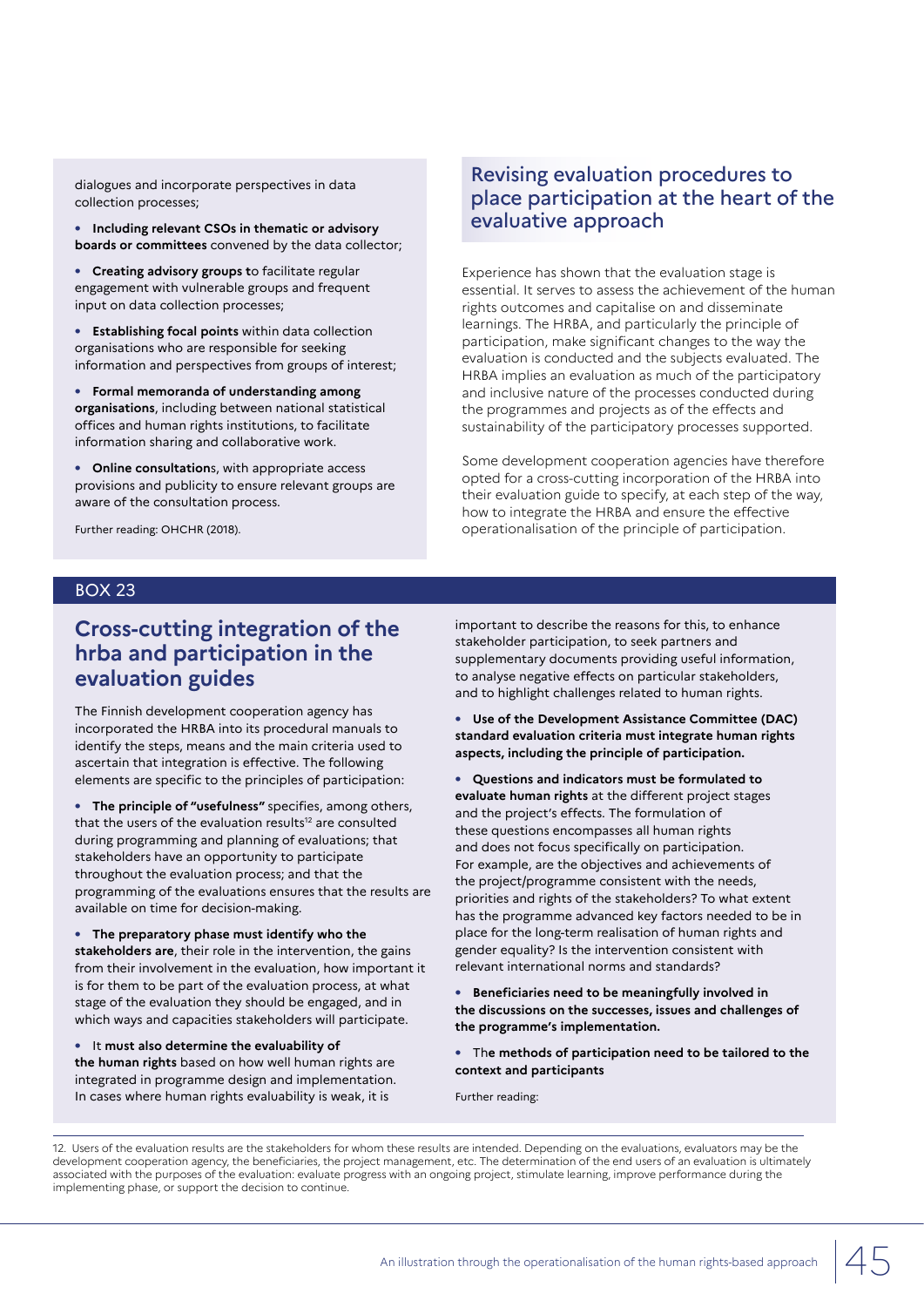To guide the integration of the HRBA in the evaluative **BOX 25** questions, some development cooperation agencies have developed methods and tools for the integration of the HRBA, including the principle of participation, in the DAC criteria.

## BOX 24

## **Integrating the principle of participation in the DAC evaluation criteria**

In its guidance document, the United Nations Evaluation Group (UNEG) suggests integrating participation into the DAC evaluation criteria. It identifies the following main evaluation questions with respect to the different principles:

**• Effectiveness:** To what extent did the action institutionalise the participatory processes? To what extent were the processes that led to the results obtained aligned with the principle of participation?

**• Efficiency:** What results did the participatory and inclusive processes achieve in the short term? Did the allocation of resources take into account the need to prioritize the most marginalised individuals?

**• Sustainability:** How did the action advance an environment conducive to the participation of all (associated, depending on the situations, with institutional change, attitudinal and behavioural change, changes in stakeholder capacities, etc.)?

**• Impact:** What impact has the action had on the enjoyment of the right to participate (this can vary a great deal depending on the actions: empowerment, mechanisms put in place, CSO capacity building, extension of the right to vote, etc.)?

Further reading: UNEG (2011).

Experience has shown that active participation by populations in the programme and project evaluation processes is conditioned by stakeholders' actual possibilities for free, informed participation and by the purposes of the evaluation. Consequently, active participation by populations in the different stages of the evaluation is not always relevant. However, their consultation always is.

## **Population participation conditional on evaluation objectives**

For SIDA, participation is conditioned by the users targeted by the results of the evaluation. Therefore, participation by the populations is not recommended for all the evaluations. **It depends on the intended use of the evaluation:**

**•** If the purpose of the evaluation is to help SIDA and its partners to assess progress with an ongoing project, stimulate learning or improve performance during the implementation phase of a project or programme, then a participatory process is advisable to enhance the utility of the evaluation.

**•** If the purpose of the evaluation is to serve as an input to the decision on whether a project shall receive continued funding or not, the partner should in most cases just be consulted, but not actively involved in shaping the evaluation process;

**•** In most cases, the partner should just be consulted, but not actively involved in shaping the evaluation process.

However, the **participation of intended users is a key element of the evaluative approaches**:

**•** They should normally be involved in defining the purpose, scope and objectives of the evaluation (this calls for adequate planning );

**•** They must be given the opportunity to comment on the findings, conclusions and recommendations (by means of a meeting between evaluators and intended users);

**•** To organise interaction between intended users, it is possible to appoint an evaluation steering group in charge of developing the Terms of Reference and reviewing reports;

**•** Communication and dissemination techniques need to be used depending on the intended users.

In all cases, **the evaluative questions need to be able to evaluate the participatory approaches implemented in the programmes and project**s:

**•** Have target groups participated in project planning, implementation and follow up?

**•** Has anyone been discriminated by the project through its implementation?

**•** Has the project been implemented in a transparent fashion?

**•** Are there accountability mechanisms in the project?

Further reading: SIDA (2018b).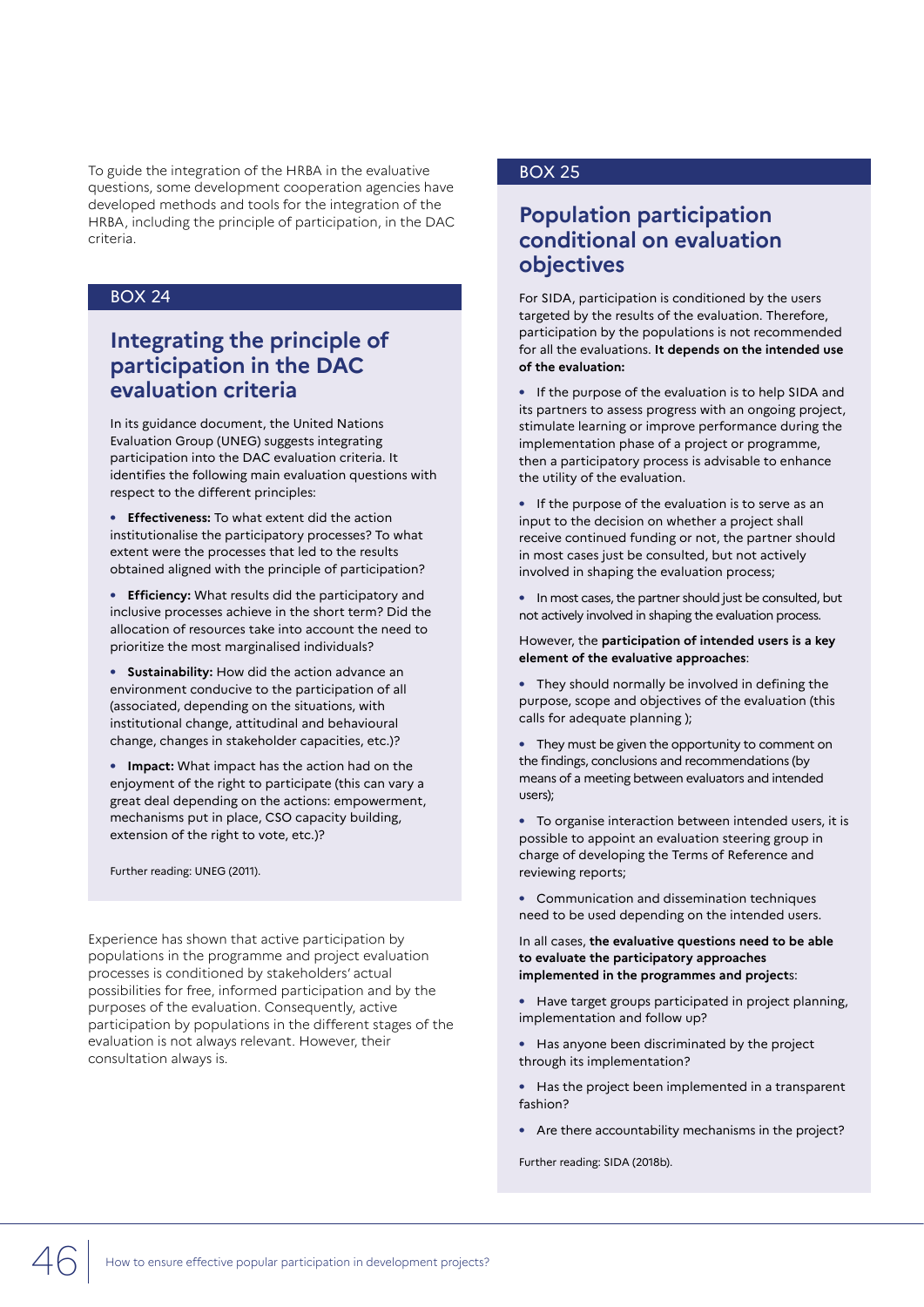## **Popular participation conditional on the extent of hrba integration**

UNEG's guidance document on integrating human rights and gender equality in evaluations (UNEG, 2011) describes the steps and processes to integrate an HRBA in programme and project evaluations.

Participation by the populations is central to the approach. Participation is **conditioned by the participatory processes conducted by the project** (since these processes are bound to respect the principles of the HRBA, i.e. inclusive, nondiscriminatory, etc.). Evaluation questions therefore differ depending on the level of human rights integration.

The handbook consequently defines **three levels of human rights integration, which determine the opportunities and prerequisites for including participatory processes in the evaluation and evaluating the processes implemented:**

**•** A high level of consideration of human rights enables the use of participatory mechanisms to ensure a highly participatory evaluation. The evaluation questions ask whether the aims of the participatory processes have been achieved in view of the objectives pursued by the consideration of human rights standards.

**•** A medium level of consideration of human rights calls for the individuals or groups left out of the initial stage to be identified to include them in the process and for particular attention to be paid to the analysis of the intervention's negative effects on certain groups by involving them in the formulation of the recommendations.

**•** A low level of consideration of human rights requires an exhaustive analysis of the stakeholders to be produced and close attention paid to the analysis of the negative effects by involving the groups concerned in the formulation of the recommendations.

The handbook then presents two tools to formalise participation by the populations:

**•** A list of questions to determine who should participate and in what ways;

**•** A stakeholder analysis matrix detailing how to populate and use it.

Further reading: UNEG (2011).

## Seetting up knowledge management processes to inform the operationalisation of participatory processes and the HRBA

Experience has shown that the implementation of participatory approaches, such as those defined by the HRBA, is often fragmented due essentially to the complexity associated with the absence of concrete guidelines on how to support their implementation. Yet the development of standard participatory methods is out of the question. Standardisation would deprive people of the possibility to take part in the design and development of the projects and strip the methods of their much-needed adaptability to specific contexts and concerns. Nevertheless, knowledge management systems can be put in place to capitalise on and disseminate learnings, draw lessons from the implementation processes, identify whether an approach is reproducible, and map out concrete courses of action to operationalise participation. Moreover, these mechanisms make the experiences and learnings accessible to all the people working in the development cooperation agency. This experience sharing contributes to the development of a common culture around the principle of participation and, more broadly, the HRBA. Knowledge management systems need to be defined based on the development cooperation agency's internal organisation, the ratio of the weight of headquarters/field in decision-making, and the level of decentralisation.

#### BOX 27

## **Institutionalising knowledge management by setting up a dedicated team**

In 2018, the Norwegian development cooperation agency set up a **Knowledge Bank** at NORAD to resolve its lack of a formal knowledge management approach, which had been holding back its learning and strategic steering possibilities.

The Knowledge Bank's mission is to **build the knowledge sharing and transfer capacities and skills of collaborators and partner countries** (partner countries' governmental institutions and civil society actors). It works with Norwegian government bodies with the relevant competencies for the target programmes.

Further reading: https://norad.no/en/front/the-knowledge-bank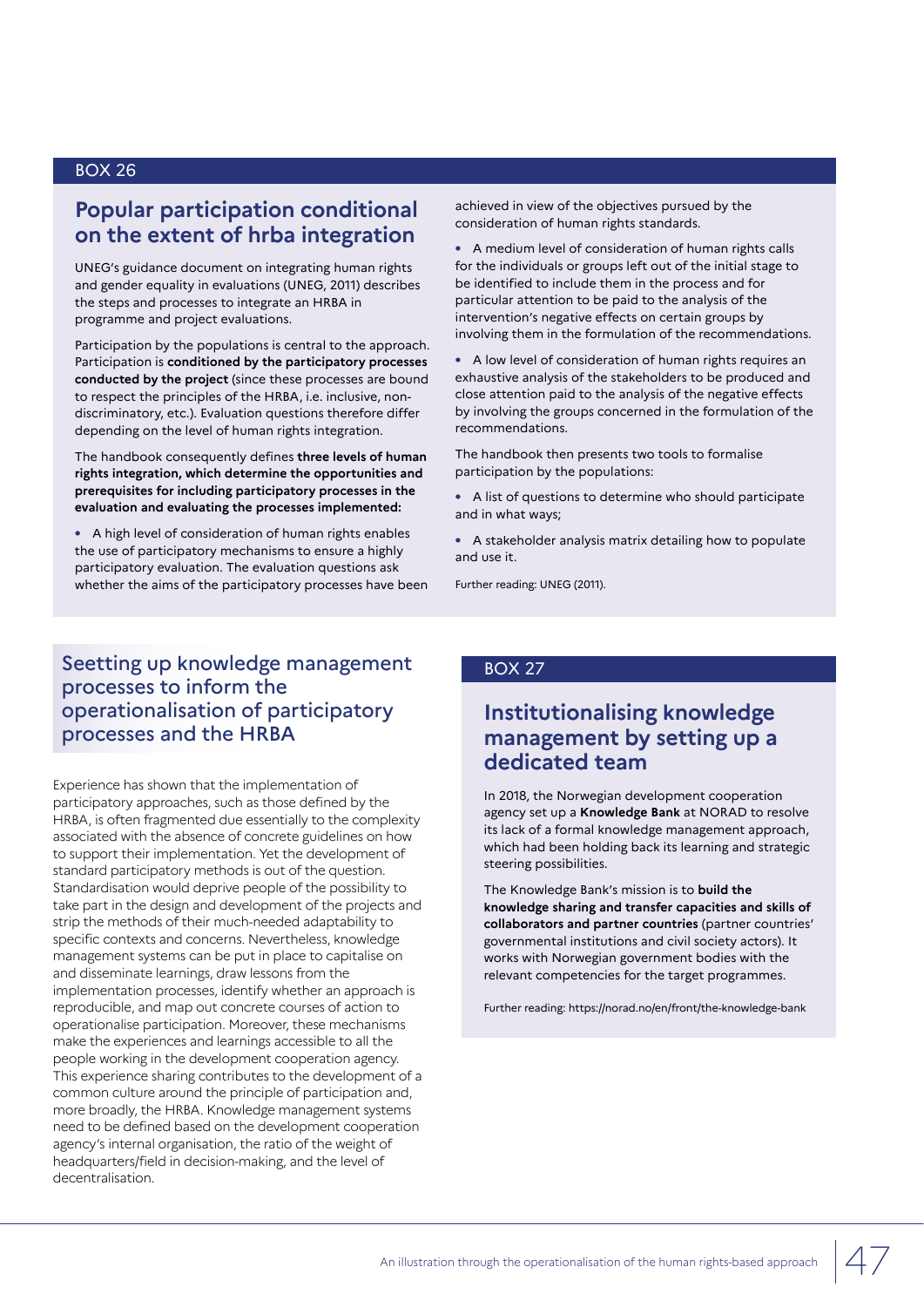## 3.2 Some limitations

## A lack of definition of the principle of participation at the appraisal stage

The assessment of programme/project match to development cooperation strategies at the selection stage is decisive. Whereas the development cooperation agencies' strategy papers make the participation of vulnerable persons a key factor to build citizens' self-reliance and capacities, financial appraisal procedures are often restricted to a short list of questions that do not reflect these strategic objectives.

This creates a risk of restricting integration to a "do no harm" approach, if not failing to analyse the key dimensions of participation.

#### BOX 28

## **Outline of general questions at the initiative analysis/selection stage**

#### **Example of the Danish development cooperation agency**

The Danish development cooperation agency's funding appraisal procedures provide for two questions regarding the principle of participation:

- **•** Identify the obstacles to the participation, inclusion and empowerment of rights-holders;
- **•** List the main elements of support included to promote participation and inclusion.

Source: Ministry of Foreign Affairs of Denmark (2018).

#### **Example of the Finnish development cooperation agency**

The Finnish development cooperation agency's appraisal procedures provide for three questions regarding the principle of participation:

- **•** Do rights-holders participate in the decision-making processes for the intervention?
- **•** Is there a gender balance in decision-making?

**•** Were the marginalised groups consulted during the planning process

Further reading: Ministry for Foreign Affairs of Finland (2018).

The guide produced by the UN Sustainable Development Group (UNSDG) outlines the key questions to be asked to determine whether participation is free and informed.

#### BOX 29

## **Outline of qualifying questions at the initiative analysis/selection stage**

The UN Sustainable Development Group has developed a guide – Leaving No One Behind – for all UN agencies. The guide defines precise questions to effectively guide analysis at the initiative design and/or selection stage.

**•** Is there adequate civil society space in the country? Are the people in the most vulnerable and marginalized situations represented in civil society?

- **•** Are there spaces for public participation in the decision-making process?
- **•** Who is not participating?
- **•** What are some obstacles and incentives for participation? Do groups in marginalized situations have access to information and the capacities to participate meaningfully and make specific proposals?

**•** What measures are in place to ensure safe space for participation and the protection of people and communities who participate and express their views?

- **•** How is it possible to reach those who are not participating? How is it possible to address their constraints to participation?
- **•** What capacities facilitate meaningful participation of the people being left furthest behind? How is it ensured that at least a representative number of people, including from particularly vulnerable groups, are actively and meaningfully involved?
- **•** How is it ensured that people's inputs, including from groups in vulnerable situations, are considered in findings/decision/etc.?
- **•** What measures can actors take to promote inclusive policymaking and programming?
- **•** To what extent are the people and groups most likely to be left behind represented in national planning processes, as well as monitoring and follow-up?
- **•** What are the opportunities in the economic, socio-cultural, civil-political environment for those left behind to be included?
- **•** In humanitarian situations, consider how the crisis has changed the access and participation of groups traditionally known to be in vulnerable situations. Which other groups have been left behind in the crisis context?
- **•** What is required to facilitate participation of persons with disabilities? For example, are meeting/workshop venues accessible (including the bathrooms)? Ask people with disabilities what accommodations they require and their preferred format for information. Is sign language interpretation required? Further reading: UNSDG (2019).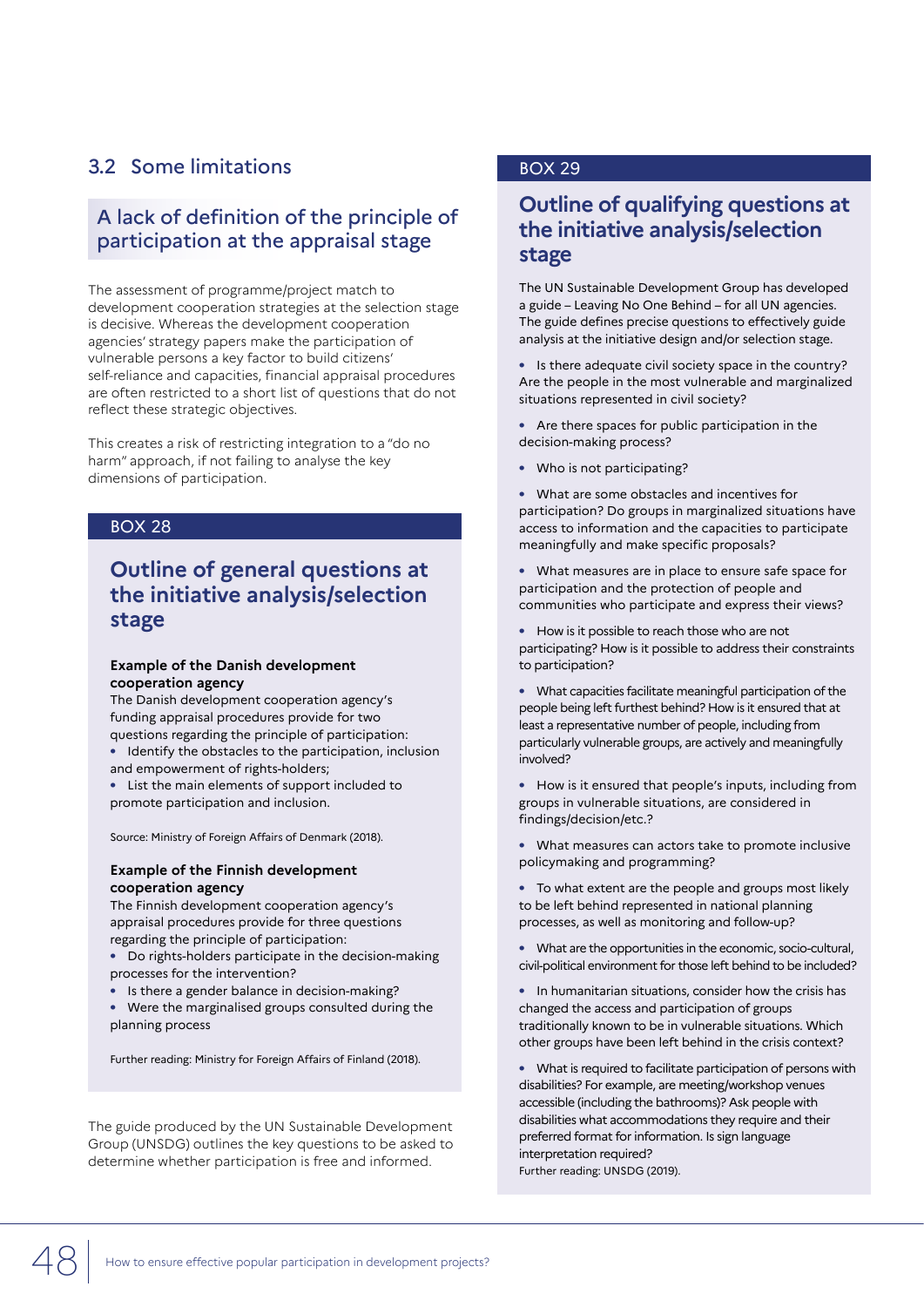## Limited methods to measure the empowering effects of participation

The measurement of the effect or impact of the participatory processes on the capacity of the vulnerable populations and groups to participate in a free, active and meaningful manner in decisions that concern them, is often a blind spot in the development cooperation agencies studied. This is particularly true when it comes to evaluating the empowering effects of participation on vulnerable populations. No shared tools are in place for use by all development cooperation agencies to conduct this evaluation, which is seen as a challenge for most development cooperation agencies. Empowerment is context-specific and cannot be evaluated by standard performance indicators. Nevertheless, monitoring and evaluation systems must be inclusive, involving the individuals in the empowerment processes to guarantee the relevance of the data collected. This gives the development cooperation agencies a dual challenge: to define a monitoring and evaluation system capable of monitoring the empowering dimension and the changes, while finding methods that can aggregate these qualitative data in a suitable manner.

Some agencies, like the Swedish development cooperation agency, have conducted innovative, strategic studies on measuring empowerment.

#### BOX 30

## **Measuring empowerment: quantifying qualitative outcomes from people's own analysis**

In 2010, SIDA conducted a study on measuring empowerment to quantify qualitative outcomes **from people's own analysis**. This study shows how empowerment outcomes and trends can be identified **by quantifying qualitative data** collected by means of participatory monitoring and evaluation. The methods presented are based on the experience of a social movement in Bangladesh. This movement monitors the results of its work based on indicators chosen by its members. This exercise has proved empowering in itself in that the local groups conduct the evaluation and prepare their action based on the results.

Further reading: Jupp, Ibn Ali and Barahona (2010).

## **4.** Methods and managerial tools

## 4.1 Advances and good practices

## Different capacity-building geared to the roles of the targets and the development cooperation agency's internal organisation

Experience has shown that the operationalisation of the principle of participation calls for staff capacity-building in the HRBA, given the particularities of participation in the HRBA and its interconnections with the other HRBA principles. New capacities that need building concern:

- **•** Knowledge and understanding of human rights;
- **•** Capacity to take up these standards to analyse a context in terms of concrete cases;

**•** Capacity to analyse the immediate, underlying and fundamental causes of obstacles to strengthening human rights in order to target vulnerable persons and relevant types of action, but also to minimise the risks of vulnerability (the HRBA necessarily entails conflictual aspects due to its action on balances of power);

**•** Links between the HRBA, its sector and the development cooperation agency's other cross-cutting approaches.

This capacity-building needs to be part of a long-term HRBA integration strategy geared to the targets' particularities (training tailored to targets and short formats based on practices) and to the development cooperation agency's internal organisation in keeping with its levels of decentralisation. The first priority is to train senior civil servants to enable them to make the necessary changes in their departments and units.

## Promoting learning through complementary capacity-building mechanisms to make the HRBA understandable and operational

Capacity-building needs to combine different mechanisms drawing on a range of learning processes: training, training in action, exchange of experiences, practice analysis, coaching, provision of resources, return on experience, capitalisation, etc. This diversity is a way of overcoming the conceptual complexity of the HRBA by rooting capacity-building processes in practice and player experience to make the HRBA and the principle of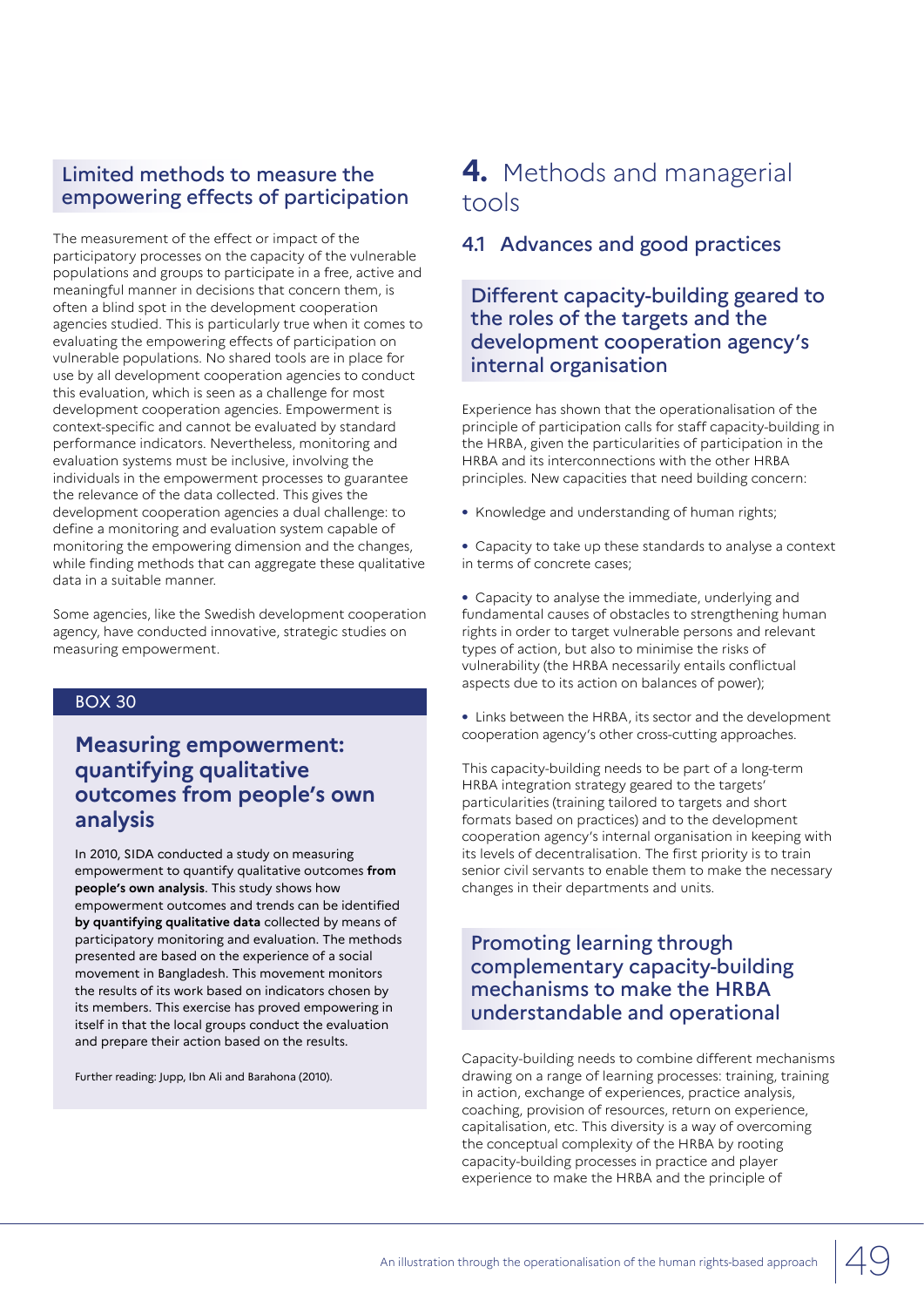participation understandable and operational. Consequently, training, although central, should not be the only capacity-building channel. Exchanges of practices in their various forms are key learning tools, which help forge a common culture around the HRBA and the principle of participation.

The following boxes spotlight initiatives that contributed to capacity-building for staff and/or implementing partners.

#### BOX 31

## **Setting up a cross-cutting programme on the HRBA and developing strategic partnerships for capacity-building**

From 1999 to 2015, UNDP used the implementation of a cross-cutting programme (the HURIST programme) in partnership with OHCHR to integrate the HRBA into its actions. With this programme, **UNDP secured substantial resources** to test guidelines and methods, capitalise on and disseminate good practices, and formalise the systematic integration of the HRBA in its actions.

The purpose of the first phase of funding was to provide UNDP offices with the **funds and skills require**d to:

- **•** Test the integration of the HRBAs into the programming;
- **•** Conduct human rights activities;
- **•** Capitalise on and develop methods and tools.

The second phase of funding was earmarked for the crosscutting integration of the HRBA in all UNDP activities.

Following in the footsteps of UNDP, the German development cooperation agency developed a strategic partnership with the German Institute for Human Rights to scale up the integration of the HRBA. In this framework, it conducted programmes and projects, trained its teams, and capitalised on and disseminated good practices.

#### BOX 32

**Fostering exchanges headquartersfield, headquarters-headquarters and field-field exchanges to base learning on sharing**

#### **Setting up a Swiss-style network of focal points with a platform for exchanges of experience**

The Swiss development cooperation agency has formalised a network of all focal points (FCHRnet) to integrate the HRBA. This network works on the sound integration of conflict- and HRBA-sensitive approaches. It serves as an interface between strategies and programmes and projects to ensure effective HRBA integration. It is also tasked with assisting in-house understanding of the HRBA, for which it conducts HRBA information campaigns and develops partnerships with CSOs and research centres to promote the integration of the HRBA. It works with the other development cooperation agency networks (gender, poverty, etc.) on training and developing skills. The aim

here is to **further the emergence of a community of practices**. This network is made up of members from different departments and regions. It is hosted by the Middle East and North Africa - Development and Fragility, Conflict & Human Rights Division.

Its strength is in its meetings and an Intranet (CHRnet) that it has set up to:

- **•** Facilitate exchanges on challenges encountered;
- **•** Stimulate learning;
- **•** Foster peer exchanges.

#### **Setting up a UNDP-style Intranet**

UNDP had an Intranet in place for many years for head office and country staff to communicate and exchange information on the HRBA, how to integrate it in practices, difficulties encountered, potential solutions, similar pilots set up, etc. This network **fostered horizontal exchanges between regions** in addition to vertical headquarters-field exchanges.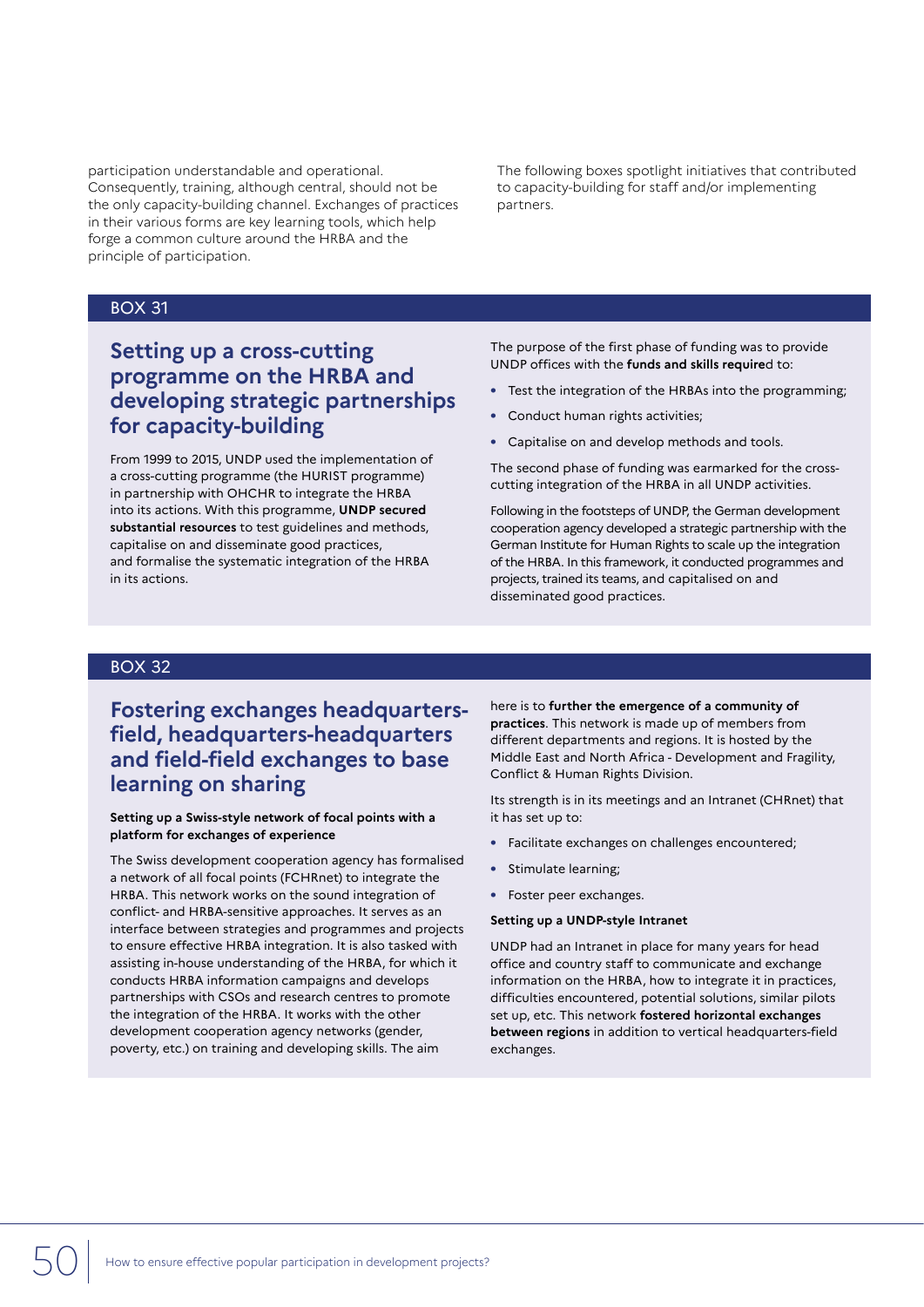## **Innovation in the delivery of training**

To combine training with training in action, some development cooperation agencies provide separate e-learning on basic elements and in-person learning to further develop certain aspects and focus on exchanges of practices and/or case studies. These ways of delivering training based on content combine training with training in action and assign time to exchange experiences on operational aspects. This has proved particularly useful given the little time available to development cooperation agency staff.

Some development cooperation agencies incorporate HRBA training into other training courses (conflict-sensitive approach, project management, context analysis, assessment of beneficiaries, etc.). In addition to time gains, this approach facilitates the links between the HRBA and the development cooperation agency's other sector-based or cross-cutting priorities. Nevertheless, this approach requires basic knowledge of the HRBA or additional capacity-building

mechanisms to study the elements in more depth.

BOX 34

## **Making evaluation a learning tool**

The Swiss development cooperation agency provides in its evaluation procedures conducted by external actors for active peer-to-peer participation by in-house staff. This contributes to learning and the dissemination of knowledge and experience between development cooperation agency partners. The evaluation is hence designed both as a results quality control tool and an in-house capacity-building tool.

### BOX 35

## **Building capacities with exchanges of practices between development cooperation agency staff and implementing partners**

Following the integration of the HRBA, the Finnish development cooperation agency held training courses and sector-based workshops on the HRBA open to civil society and consultants working in development. This move built the capacities of both development cooperation agency staff and implementing partners and enabled exchanges between these stakeholders to build a common culture around the HRBA.

## Integrating the HRBA and participation into job targets and annual assessments

A development cooperation agency's institutional structure can make it hard to operationalise the HRBA. Such is the case when the people with good knowledge of the HRBA are on sector teams while the actual selection and implementation of the bilateral programmes and projects is conducted by regional departments. This institutional structures makes the regional department heads and regional consultants responsible for integrating the HRBA in their departments and keeping cross-cutting issues on the agenda. Consequently, it is important for cross-cutting objectives and the HRBA to be incorporated into their work. DFID has established a promising practice in this respect by including increasing gender equality in its senior civil servants' job targets and annual assessments with corresponding pay incentives.

## Combining collective responsibility for integrating the HRBA with tutoring and mentoring mechanisms

Experience has shown that when an operational department (generally "human rights") is responsible for on-boarding and disseminating the HRBA, its operationalisation is limited. This responsibility should be collective and supported by complementary methods and tools (both managerial by means of skills building and operational by means of concrete or strategic guidelines with the definition of a clear mandate) as well as a clear distribution of roles and responsibilities. For example, the ministry plays a key role in the production and dissemination of appropriate strategic tools, while the agencies allocate the resources needed to operationalise these strategies. The majority of the development cooperation agencies have tutoring or mentoring systems in place with the in-house appointment of players, if not departments, to coach staff in their understanding of the HRBA, appraisal analysis, risk analysis, etc. These actors are essential in the early years of HRBA adoption. The people assigned this brief need to be HRBA experts. Partners with external consultants or structures specialised in the HRBA or human rights are useful resources when expertise is lacking in a development cooperation agency.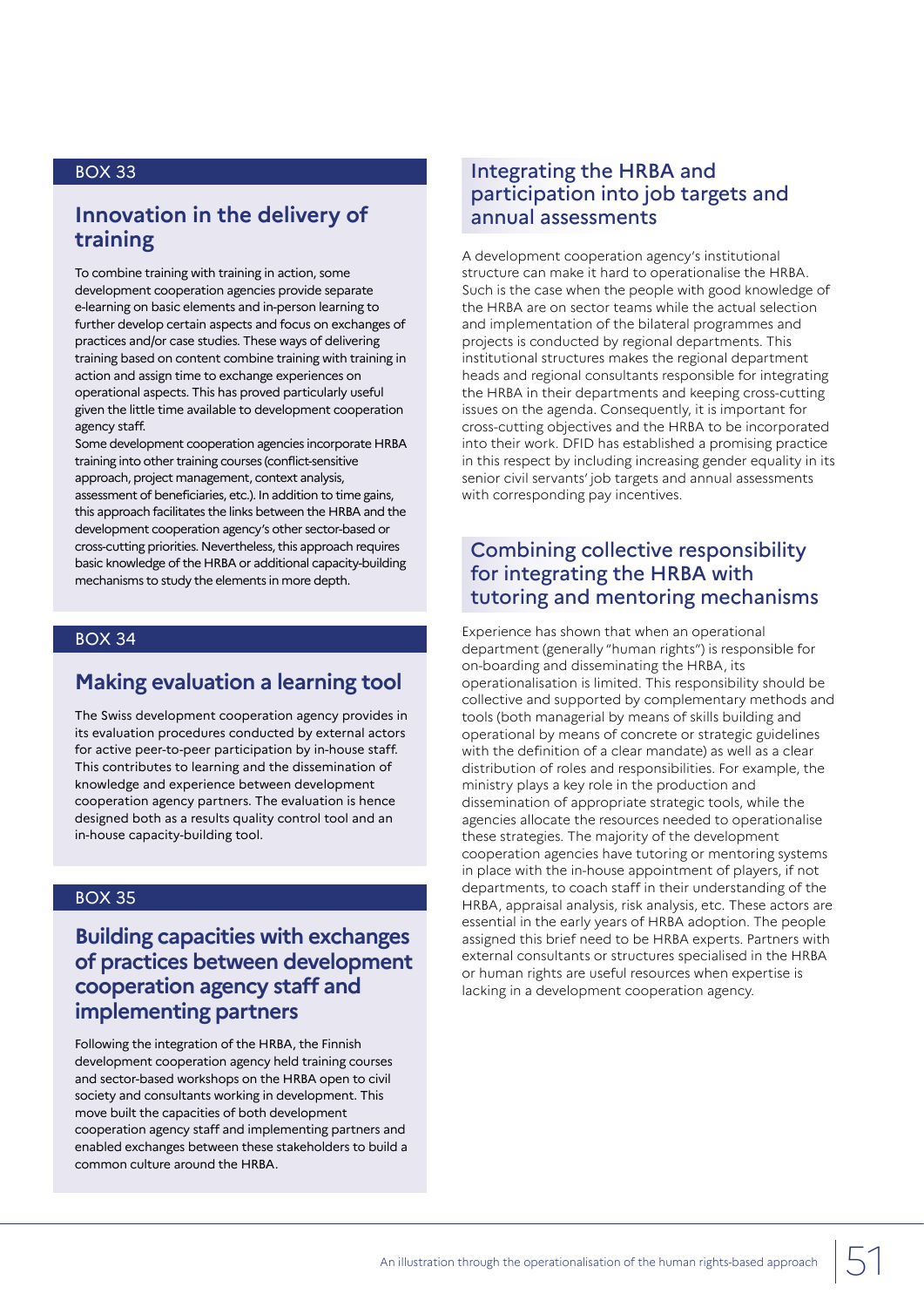## **Putting together a joint mobile team to help staff integrate the HRBA**

The SDC has a highly decentralised operational structure. All the agency offices seek appropriate institutional HRBA support to help them in their activities and give them thematic consistency and a better understanding of the HRBA.

To meet this needs, the development cooperation agency established a mobile team of internal and external consultants to be put together to conduct adhoc support missions on the ground (HRBA analysis, strategic consultancy, programme/project design and development of the monitoring system, training of staff and partners, etc.). Headquarters manage and coordinate the team.

## Developing cross-cutting and specific guides on the hrba to make the HRBA and the principle of participation understandable and concrete

Development cooperation agency staff often find it hard to understand what the HRBA is and its operational implications, resulting in partial or mechanical implementation of the principle of participation. Consequently, adoption of the HRBA fails to produce the expected changes in terms of popular participation. It is therefore vital to help development cooperation agency staff and implementing partners to understand the conceptual and operational dimensions of the HRBA and the changes it implies.

To meet these challenges, most of the development cooperation agencies have developed a reference guide on the HRBA applicable to all the agency's intervention sectors and actors. This handbook stipulates the strategic steering documents and helps understand the necessarily succinct operational guidelines. More specifically, it:

**•** Defines the HRBA, its key concepts, the content of human rights, the principles of the HRBA, including the principle of participation, its links with the other development approaches, how it makes a difference, etc.;

**•** Details the implications of the HRBA in the development cooperation agency's work. This part may be presented in terms of the actions taken (bilateral or multilateral cooperation, policy dialogue, etc.), the types of actors

funded (private sector, international organisation, CSO, etc.) or the priority intervention sectors. It should describe the main changes, where possible by the programme and project management cycle;

**•** Provides concrete tools (human rights impact evaluation, analysis of power relations, identification of duty-bearers, list of key questions at the different stages of the project cycle);

**•** Refers to internal and external conceptual and practical reference resources on the principle of participation. The following examples outline the content of the guides on the HRBA in relation to the principle of participation.

### BOX 37

## **The principle of participation in the finnish development cooperation agency's HRBA guidance note**

This guidance note:

**• Defines the principle of participation**, defined together with the principle of inclusion. Participation can only be meaningful if relevant information is available on time and in an accessible language and format (considering, for example, age, community, gender, disability, religion and culture).

**• Specifies the types of action:** Participation can only be meaningful if freedom of association and expression is guaranteed.

**• Details the impacts in terms of programming**. Programming processes must be participatory and inclusive. They must therefore be conducted through consultations and dialogue with government, donors, civil society and private sector representatives, both in the partner country and in Finland (including diaspora). Representatives of vulnerable and marginalised groups must be stakeholders n these processes. Development interventions need to "include analyses of the main barriers and their underlying causes for equal participation by different groups." Participation is seen both as a means and an end. Local stakeholders therefore need to participate both in the planning and implementation of interventions.

Further reading: Ministry for Foreign Affairs of Finland (2015).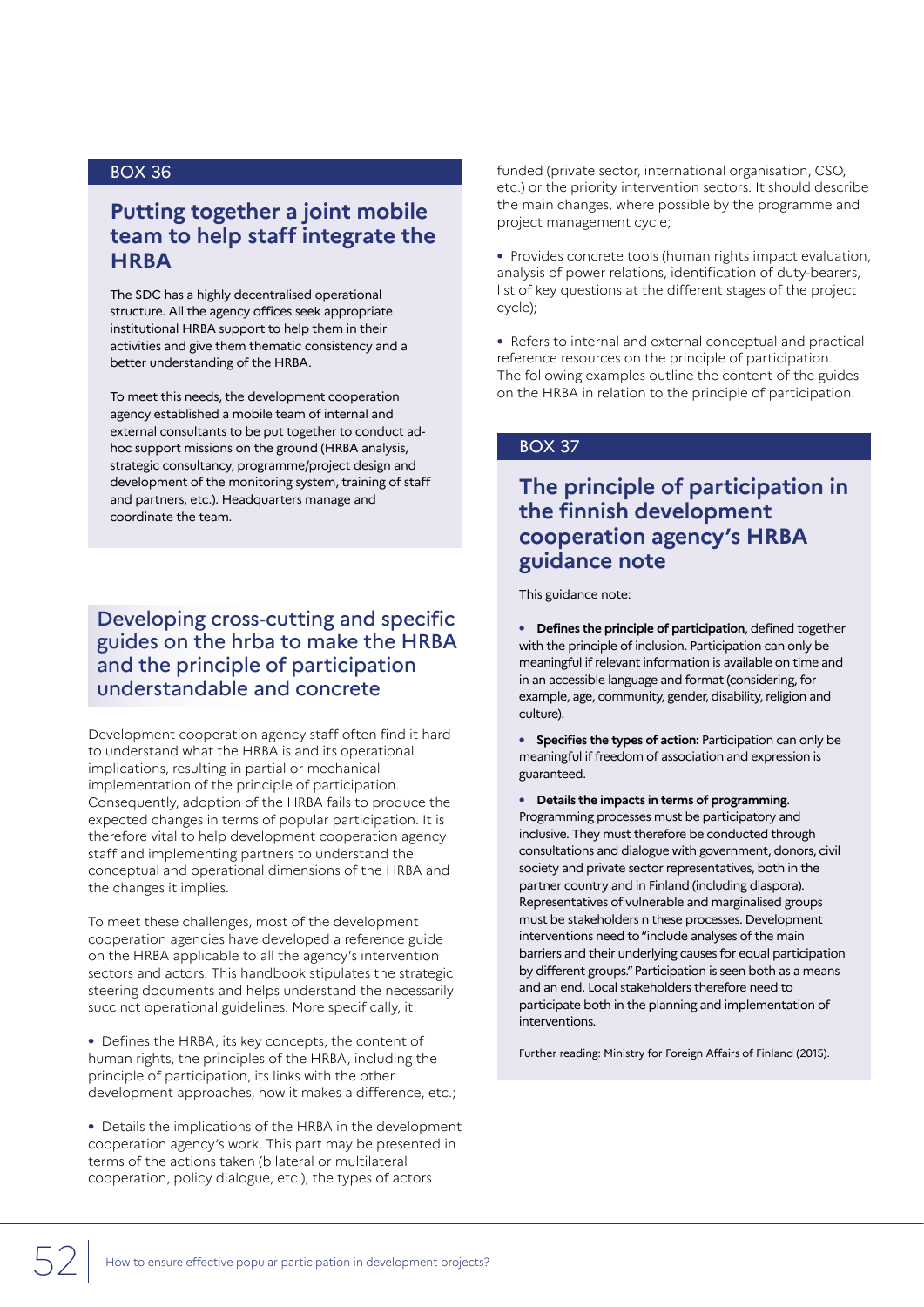## **The principle of participation in the austrian development cooperation agency's HRBA manual**

This manual:

**• Defines the principle of participation,** defined together with the principle of empowerment. The poor are treated as actors of their development. They have the right to be involved in the fight against poverty, voice their needs and take part in implementing measures. Empowerment must ultimately lead to overcoming relations of dependency through the focus on rights inherent to each person and the

accountability of the respective state (donor and partner countries).

**• Specifies the types of action for**: the participation of citizens in organising private and public life; the implementation of other human rights, directly links to participation; freedom of assembly, freedom of association, freedom of expression and the right to information; and the creation of an environment that facilitates the participation of the most vulnerable by supporting their empowerment to escape from the vicious circle of poverty and discrimination, to speak for themselves and articulate their own needs. This calls for access to information, capacity-building with respect to their rights, knowledge of government human rights commitments, and the identification of injustices.

Further reading: ADC (2010).

## BOX 39

## **The principle of participation in the german development cooperation agency's HRBA guidance paper**

This guidance paper:l:

- **• Defines the principle of participation.**
- **• Specifies the types of action to:**

– Create the necessary conditions, environment and space for meaningful and broad stakeholder participation in relevant processes at local, regional and national level. This is a key element of successful development cooperation;

– Supports structures, institutions, policies and legal frameworks that sustainably widen spaces for broad and meaningful participation and democratic engagement;

– Develop the skills of individuals and groups so that they can contribute to development and claim improvements in the fulfilment of their rights;

– Make monitoring and accountability mechanisms more accessible, particularly for disadvantaged individuals and population groups, tailoring them to their needs, and, where applicable, enhancing their direct participation in these processes.

**• Specifies the types of partnerships**: to operationalise the principle of participation, development programmes will have to work with a diverse set of local partner organisations, including advocacy CSOs, community-based organisations, national or local parliaments, trade unions, national human rights institutions, ombudspersons, and the media.

**• Specifies the implications for the programmes and projects**. The HRBA transforms participation from an option into a right, and connects it to accountability and non-discrimination. Participation entails a shift in focus, extending beyond consultation and engagement of stakeholders in the different phase of the programming cycle to take in strengthening and deepening civic and political participation.

Further reading: GIZ (2014).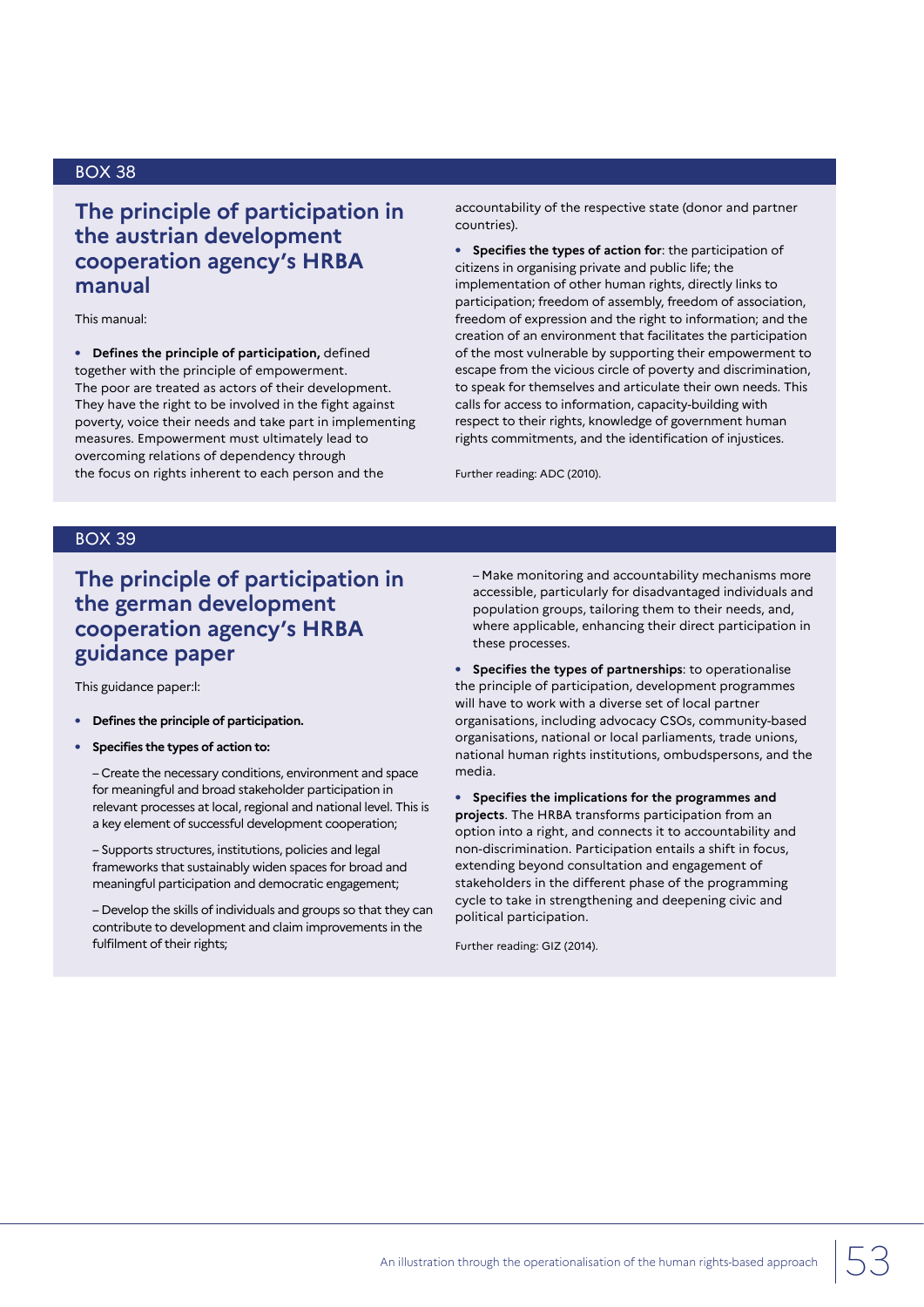## **The principle of participation in the norwegian development cooperation agency's HRBA handbook**

#### This handbook:

**• Details the normative bases of the right to participate**  and its implications for the development cooperation agency.

**• Specifies the types of action** : support democratic institutions as key elements to ensure the participation of all, directly or indirectly; civic education and building awareness to ensure meaningful and informed participation.

**• Specifies the implications for the programmes and projects**. Programmes must be planned and implemented in ways that enable people affected to express and claim their rights. The programmes shall promote participation in decision-making to enhance people's option of expressing

their views. The term «promote» means that the programme is made known to representatives of the people concerned, and that individuals are given the opportunity to influence decisions based on their knowledge about the programme. The degree of popular participation reflects the programme's success in terms of empowerment.

**• Specifies the role of the HRBA in development cooperation y**: The HRBA serves as a tool for assessing to what extent population groups that are directly affected by programmes have the option to articulate their interests and opinions. The extent of involvement of people in national and local decision-making and in the implementation of development programmes is a key component of the assessment.

**• Identifies a key question with respect to the participation to be integrated into programming**: Does the programme encourage or did it encourage participation in decision-making by the groups concerned?

Further reading: NORAD (2001).

In addition to these guides, the operationalisation of the HRBA and the principle of participation is steered by practical and contextualised benchmarks developed for the different intervention sectors. This facilitates the ownership of the strategic sector and regional papers. Some development cooperation agencies have, for example, rounded out their generic HRBA guides with sector-based outline briefs (SIDA, 2015a; BMZ, 2010; SDC, 2008a; SDC, 2008b). The summarised nature of these briefs is a key element for their uptake and use by all. A more in-depth understanding of the sector may subsequently be developed for the actors where needed.<sup>13</sup> It can also be interesting to produce briefs by intervention region, targeting categories of vulnerable stakeholders (persons with disabilities, LGBTI persons, etc.) often overlooked by the programmes and projects. This:

**•** Draws the attention of staff and partners to the importance of including these stakeholders;

**•** Facilitates their inclusion in the programmes and projects;

**•** Facilitates setting up specific actions (SIDA, 2015b; SIDA, 2015c).

The findings of the interviews and a comparative analysis of these briefs reveal that they need to:

**•** Operationally define participation in connection with the sector/region, grounded in human rights standards;

**•** Identify key questions concerning each HRBA principle, which are applicable to all the stages of the programme and project management cycle;

**•** Identify the main implications for the programmes and projects, including the implications of popular participation;

**•** Provide examples.

The following box illustrates how participation is presented in the Swedish development cooperation agency's thematic area briefs:

## Demonstrating the difference made by the HRBA, in particular on participation, by capitalising on and disseminating successful experiences

Integration is facilitated by demonstrating how the HRBA makes a difference, taking examples of successful experiences. Some development cooperation agencies

13. Some examples of guides detailed by intervention sector: GIZ, 2015; UNDP, 2010 and 2012; GIZ, ZFD and DIMR, 2011.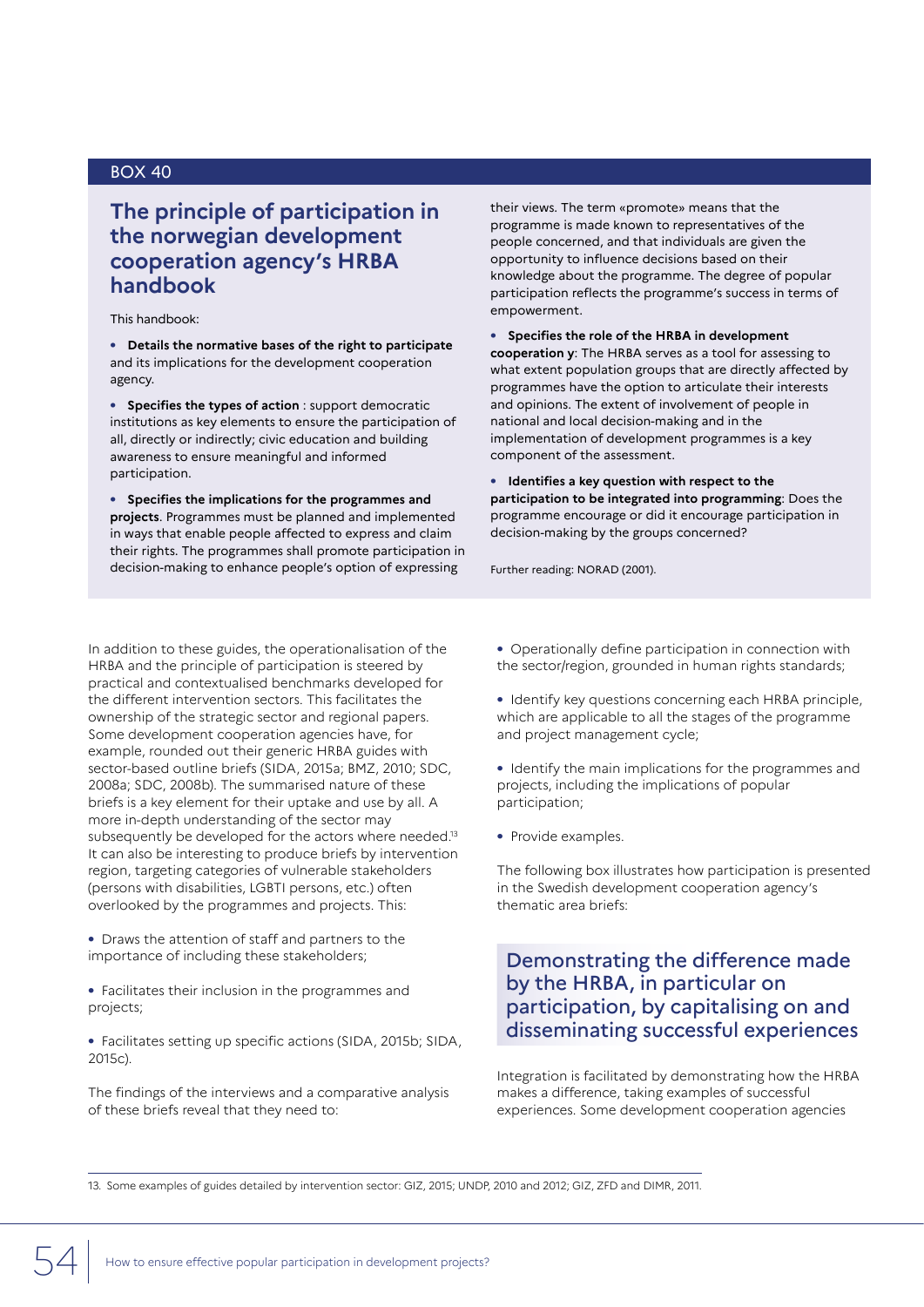## **SIDA's thematic area briefs**

The Swedish development cooperation agency has developed briefs of a dozen pages long each on integrating the HRBA into each of its priority intervention sectors. **Each brief contains information on the content of the rights, the main applicable international treaties; the implications of linking the sector to human rights commitments and obligations; and the key HRBA elements applied to a specific sector.** The principle of participation is qualified and contextualised for each sector.

Illustration of the principle of participation contained in the health brief.

Definition: International treaties state that women, men, girls and boys have a right to participate in decision-making that affects them. This includes the health staff at all levels as well as the users of the health services, who have a right to participate in decisions regarding their treatment. The socially prescribed expectations of women and girls as care givers impact on their possibilities of choices, economic independence, access to education and labour market, and personal health. Different forms of gender discrimination have a great impact on women's health. Everybody has a right to participation, but it is of particular importance that women and vulnerable and marginalised groups have the possibility to give their input on how to challenge discrimination related to e.g. age, gender, HIV and disability

(physical and mental) and have influence over the development of the health sector. Sweden could consider supporting relevant civil society groups to organise and be heard.

Key issues to monitor and analyse in assessing support for health interventions are:

**•** Are civil society organisations that represent marginalised groups (for example people living with HIV, patient organisations and disability organisations) invited as resources in programmes and policy development? Are they taking part in formal spaces of decision-making such as local health committees, consultative development councils and likewise?

**•** Are home-care providers recognised as stakeholders in health programmes and enabled to participate in the decisionmaking and monitoring of domestic and international HIV and AIDS programmes?

**•** Is the design of health education programmes considering the views and experiences of different user groups and local health workers, including traditional healers and religious leaders (who are often key stakeholders that need to be brought on board)?

**•** Do patients participate in designing their treatment plan and do they have access to a patient complaints mechanism?

Further reading: SIDA (2015a).

have produced capitalisation factsheets on programmes and projects conducted, detailing the processes and impacts of HRBA integration in given intervention sectors (SDC, 2018a; SDC, 2018b; SDC, 2018c; GIZ, 2013). These factsheets are vehicles for sharing experiences and disseminating their learnings.

Here again, the development cooperation agencies have noted the importance of short formats to facilitate their

uptake and use. Where applicable, other methods and tools round out HRBA operationalisation (staff capacity-building measures and the establishment of HRBA focal points to assist staff seeking to examine points of operationalisation).

The following box outlines the Promising Practices project capitalisation factsheets produced by GIZ.

### BOX 42

## **The german development cooperation agency's promising practices**

GIZ has published a large number of capitalisation factsheets (4-5 pages) on programmes and projects that have integrated and operationalised an HRBA in a range of areas and contexts. These factsheets focus on the context, the integration of an HRBA, process and achievements, impact, challenges and lessons learned. They give examples of the implementation of the principle of participation, as it is defined by the German development cooperation agency, and the main challenges and lessons learned.

**Example 1: In Kenya, strengthening civil society to further the participation and inclusion of the most vulnerable**

This factsheet presents CSO capacity building (the Health NGO Network and the Gay and Lesbian Coalition) to enhance their capacity to advocate for the rights of marginalised groups to increase their participation in policymaking processes in the context of the sector-wide approach to health.

#### **Example 2: In Guatemala, civil society capacity-building for a more efficient local administration**

This factsheet presents the capacity-building for civil society representatives to participate in the local management of public affairs.

Further reading: GIZ (2013).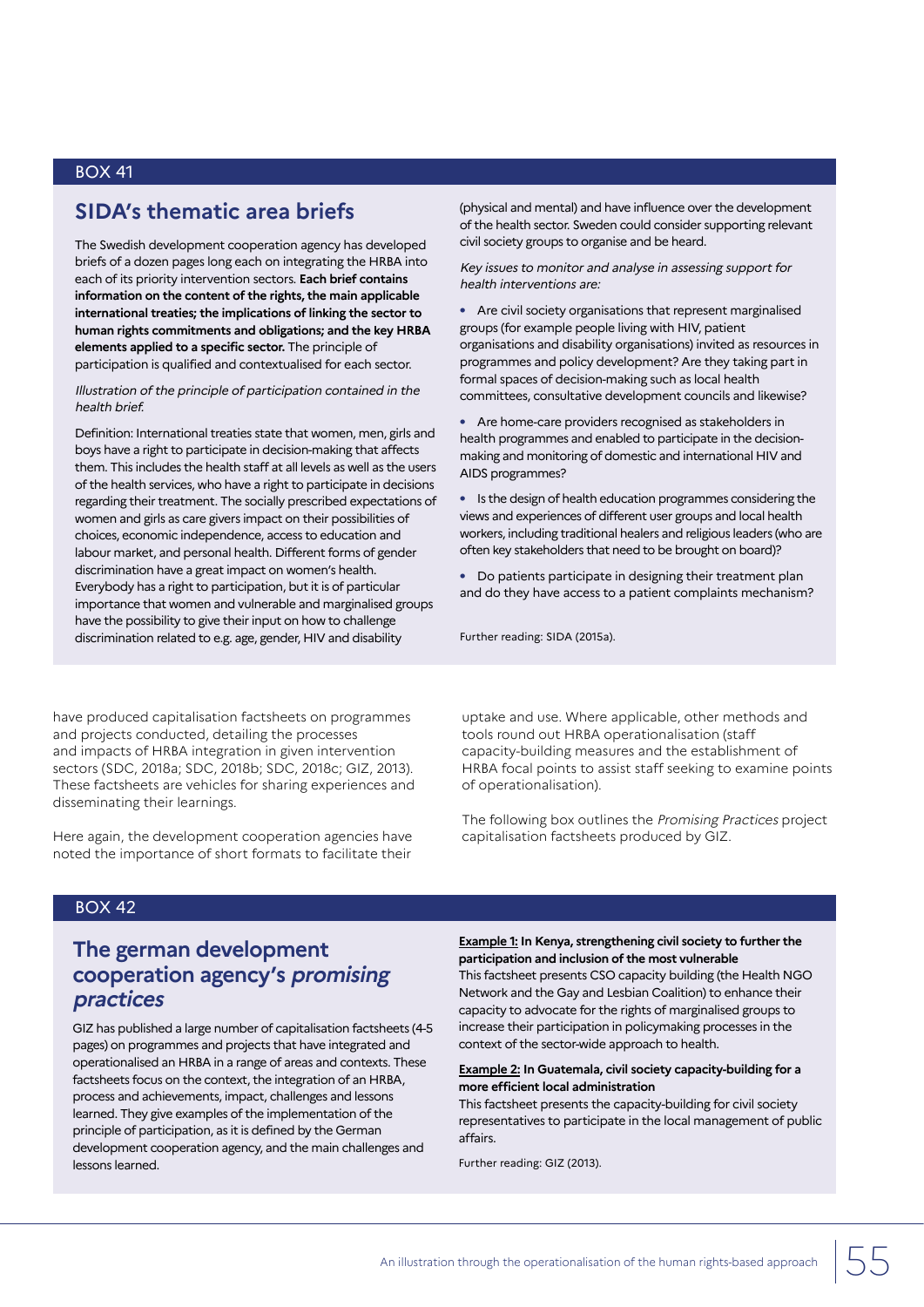## 4.2 Some limitations

## Lack of definition of the skills required to conduct and monitor participatory processes

None of the development cooperation agencies studies has identified key skills to be acquired to implement and monitor the programmes and projects from the point of view of participation and engagement with the most vulnerable. The skills mentioned in the evaluations and/or capitalisations concentrate essentially on the acquisition of human rights-related technical skills. Yet it is vital to develop the interpersonal and positional skills to "embody the HRBA" promoted by the development cooperation policy and the way the right to participate is implemented in the development cooperation agency and in stakeholder dialogue and exchanges.

## Limited impact of focal points

Some of the development cooperation agencies studied have established focal points in their agencies and offices to support HRBA integration by assisting their colleagues and partners at the different programme and project (if not strategy) implementation stages. The establishment of focal points formally appoints resource persons in the development cooperation agency. However, experience has shown that results are limited when these focal points are not part of more structural approaches (such as the establishment of networks, an Intranet, etc.) and do not have the necessary resources (especially in terms of time and skills). There is a risk of the burden of responsibility for HRBA integration falling on the focal point. In addition, in the development cooperation agencies that have established focal points, they are often responsible for a number of cross-cutting strategies (gender and the HRBA, conflict-sensitive approach and the HRBA, etc.) that require distinct skills.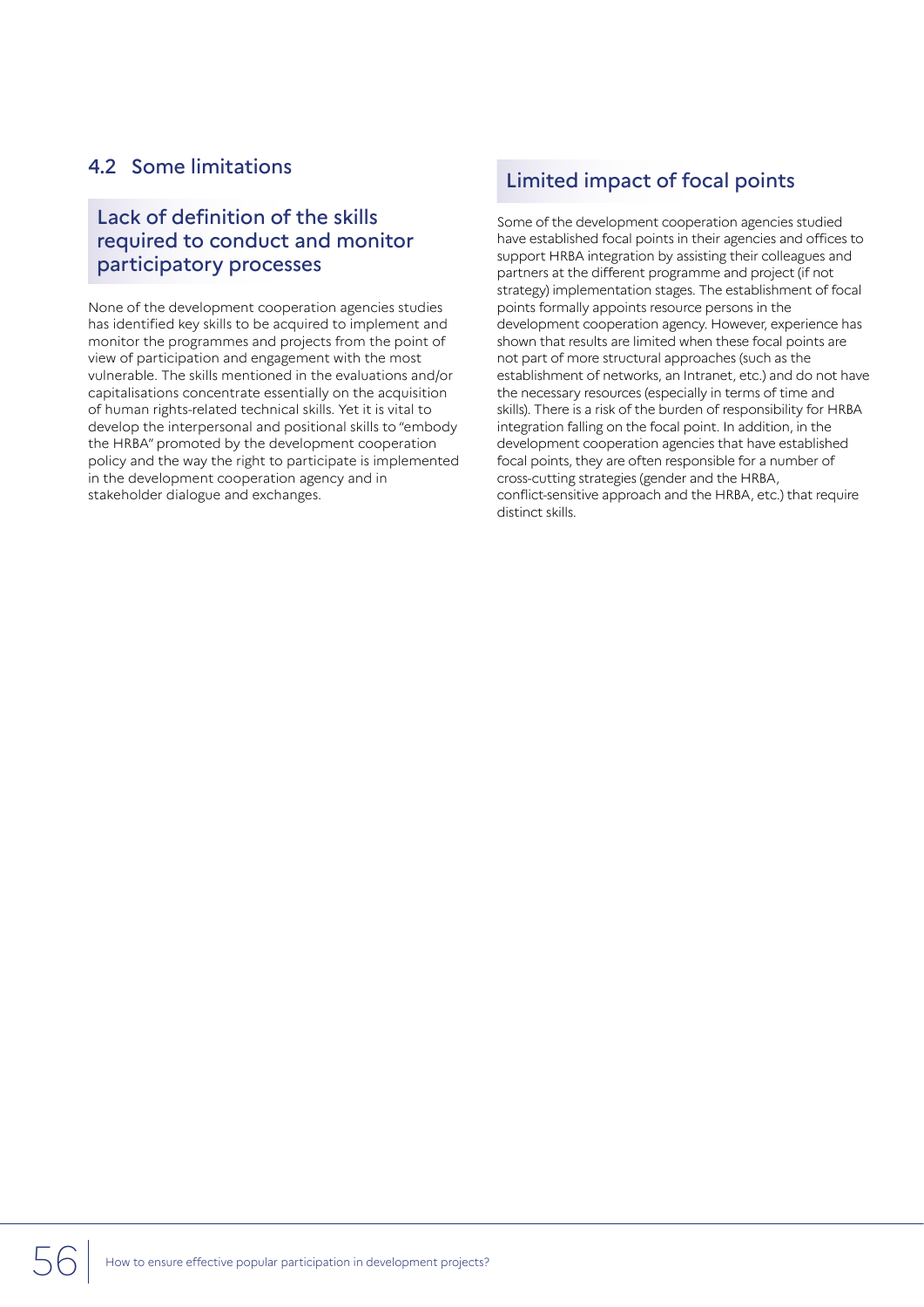## Conclusion

All the development cooperation agencies interviewed reported having problems with the operationalisation of the HRBA and the principle of participation. Participation is more than a methodology intended to improve project performance. Participation is a process designed to cultivate critical consciousness and decision-making as a basis for active citizenship. Building the individual, collective and organisational capacities to make participation by the most vulnerable effective is a long and costly process. In the programmes and projects, it calls for new capacities to be built (capacity for collective organisation, capacity for analysis and knowledge of the legal and institutional mechanisms, capacity to define and conduct advocacy, etc.), which implies taking actions upstream and/or simultaneously in a range of areas (education, economic empowerment, etc.). The programmes and projects tend to put participation into practice with the sole involvement of CSOs, without working on the basic structuring of collective bodies representing the different vulnerable groups or on building their organisational and governance capacities to make them really inclusive and representative. Given that CSOs are no more virtuous than other organisations, they need assistance with their structuring to prevent and address power imbalances due to the capture of interests and advantages by their elites.

When it comes to putting theory into practice, operational methods and tools are not enough to be able to understand and appreciate the structural changes to population participation induced by the HRBA. This is especially true given that operational methods and tools are necessarily concise in view of the many other parameters to be taken into account. Rather than decision-making tools, they are first and foremost oversight tools. Equally essential strategic methods and tools clarify the HRBA implementation approaches. Among the development cooperation agencies studied, a lack of clear guidelines and strategic steering was often mentioned as placing a strong limitation on the integration of the HRBA into programmes and projects. Strategic agendas will differ depending on the approach chosen and will condition the operationalisation of the principle of participation. A normative approach will tend to focus on civil and political rights and guarantees by means of programmes and projects that support the freedom of expression, freedom of the press, access to information and freedom of association. An empowering approach will also focus on civil and political rights and guarantees,

but using different mechanisms such as structuring vulnerable persons into groups. Moreover, it will attach greater importance to economic, social and cultural rights, mainly by supporting economic empowerment and the defence of interests, cultural rights, the right to work, etc.

Another key aspect with respect to the integration of the HRBA as much into an in-house organisation as into the structuring of skills in international organisations is what is known as the managerial dimension. Experience has shown that the HRBA is dependent on a knock-on effect. Policies can be tempered at operational levels due mainly to the complexity of the HRBA and the lack of leadership. In addition, the better staff understand the HRBA and the difference it makes, the more concise the operational methods and tools can be and the more they can accommodate structural change.

#### Operationalisation of the HRBA and the principle of participation and its integration into the organisations therefore calls for the following:

1. Production and dissemination of three categories of methods and tools (strategic, operational and managerial) with different focuses and purposes, but which together contribute to the development of a common culture. This aspect is key since the operationalisation of the HRBA is more about developing professional practices and staff attitudes than standardising shared methods and tools. So the operationalisation of the HRBA and the principle of participation rests primarily on the institution's capacity to create a common culture based on a shared understanding of the principles of intervention and the possible ways of rolling out these principles through building capacities to analyse a situation that incorporates the human rights perspective. This entails:

**•** Strategic methods and tools that give a clear mandate to all development cooperation agency staff and stakeholders by defining the common strategic guidelines (political, budgetary and partnership) for the HRBA and therefore the principles of intervention for participation;

**•** Operational methods and tools that govern the decision-making processes (selection, implementation, and monitoring and evaluation) to support and implement programmes and projects consistent with the policies made;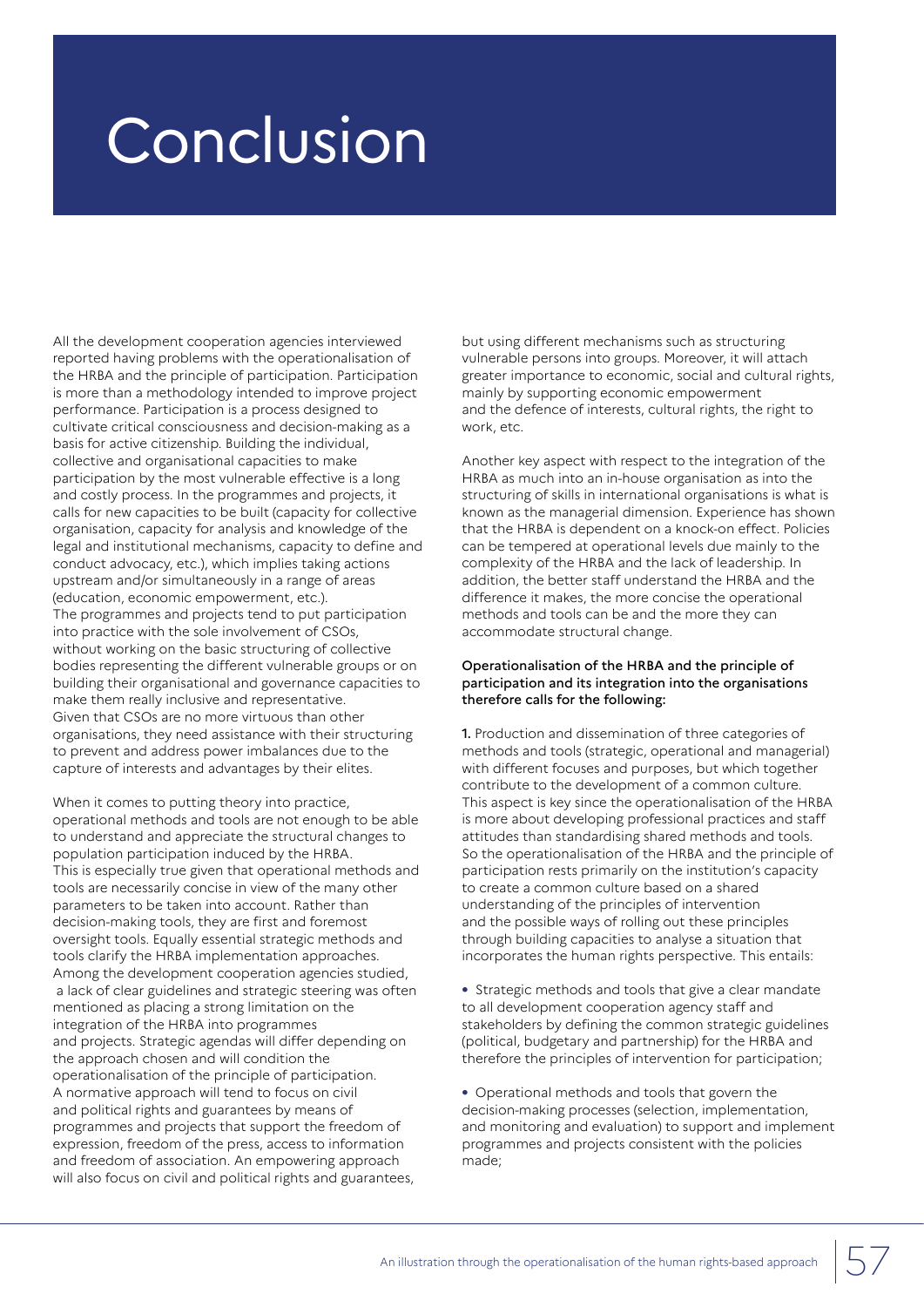**•** Managerial methods and tools that support and build staff capacities to assume their HRBA integration tasks (steering, coordination, implementation, evaluation, etc.) and take on board the strategic and operational guidelines put in place.

2. Gradual integration of the HRBA to ensure that each stage is understood and internalised by the development cooperation agency and its staff, and ultimately effects structural changes underpinned by the HRBA. These changes, like the methods and tools they entail, could therefore be defined on the basis of HRBA integration experience and its main thrusts. Most of the development cooperation agencies concentrate first on "do no harm" approaches before seeking to "maximise rights" in all their programmes and projects.

3. Clarification of the HRBA operationalisation approaches and integration approaches. Experience has shown that combining the three operationalisation approaches (normative, empowerment and pragmatic) and the four HRBA integration approaches (structural, normative, instrumental and programmatic) improves HRBA operationalisation.

In keeping with these three cross-cutting recommendations, French development cooperation would benefit from launching in-depth thinking with its agencies on the advisability of:

**•** Developing strategic steering documents on participation;

**•** Adapting the HRBA and the principle of participation by key agency priority sectors and regions (in strategy papers or outline briefs);

**•** Integrating specific due diligence into agencies' identification, monitoring, evaluation and risk management procedures, combined with operational guides;

**•** Developing methods and tools to facilitate the identification of vulnerable populations in the analysis phase and the identification of the relevant participatory methods to put in place;

**•** Setting up dedicated funding lines for CSOs within long cycles to build sustainable close partnerships with strategic CSOs;

**•** Scaling up the role of evaluation and the learnings and good practice dissemination mechanisms;

**•** Working on agencies' in-house organisation, with thinking on building skills and functions specific to the HRBA and targeting the challenges of participation, and the development of training and support tools and cycles at the different levels of the organisations (exchange-of-practices cycles, theoretical training, tutoring/mentoring system, etc.);

**•** Formalising partnerships with research to: test innovative initiatives and methodologies associating participation, empowerment and accountability; develop evaluation processes focused on measuring the empowerment of vulnerable persons and government accountability; capitalise on and disseminate knowledge and learnings; support staff training; and inform strategic thinking.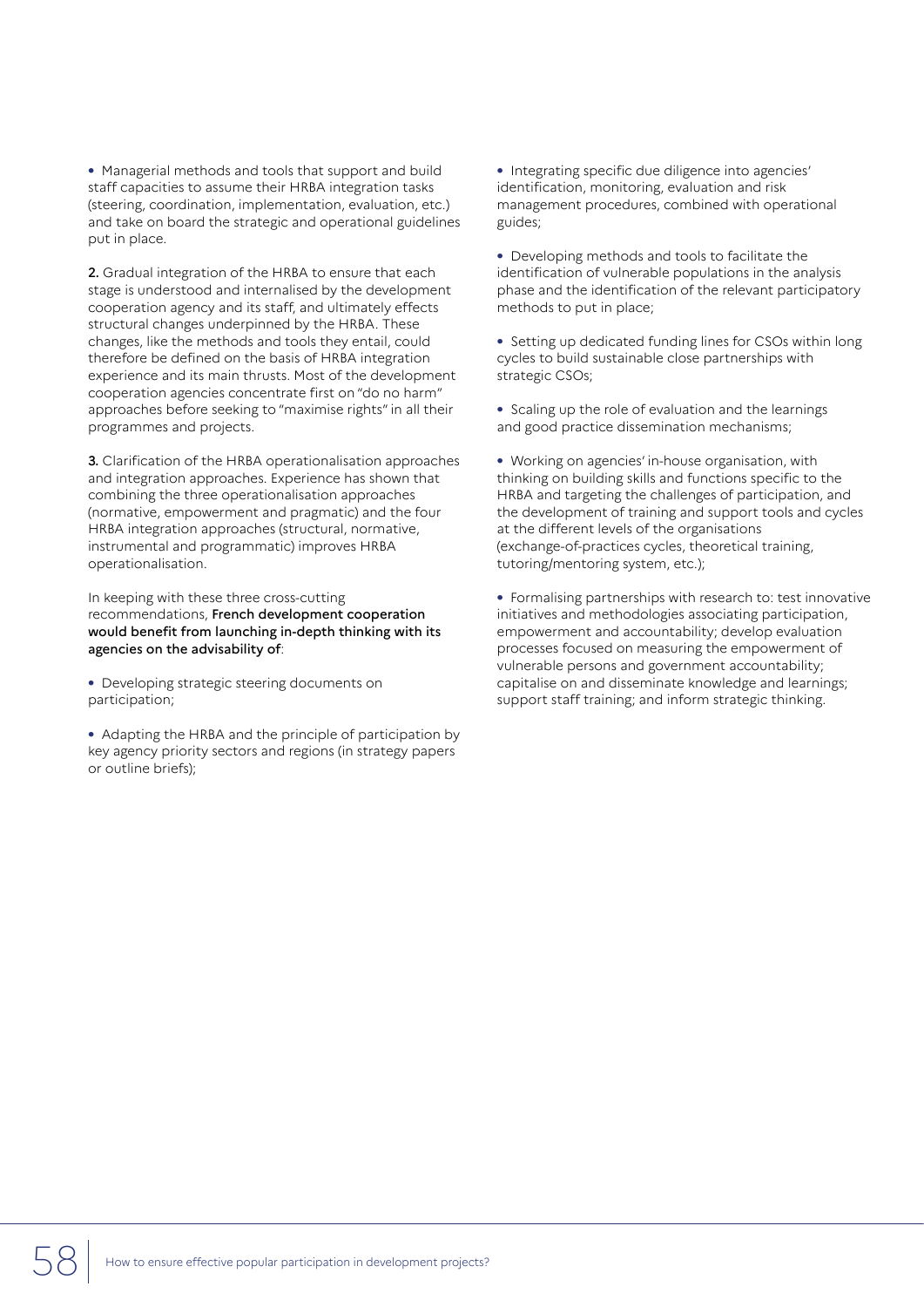## References

**•** ADC (2010). "Human Rights Manual. Guidelines for Implementing a Human Rights Based Approach in ADC". Vienna.

**•** Bacqué, M.-H. and Sintomer, Y. (2011). « Gestion de proximité and démocratie participative ». Les Annales de la recherche urbaine, n° 90. Les seuils du proche, pp. 148-155.

**•** Bacqué, M-H and Biewener, C. (2013). « L'empowerment, un nouveau vocabulaire pour parler de participation ? », Idées économiques and sociales, n° 173, pp. 25-32.

**•** Bellina, S., Magro, H. and de Villemeur, V. (Ed.). (2008). La gouvernance démocratique. Introduction. Un nouveau paradigme pour le développement. Éditions Karthala, Paris.

**•** Blackburn, J., Brocklesby, M. A., Crawford, S. and Holland, J. (2005). "Operationalising the Rights Agenda: DFID's Participatory Rights Assessment Methodologies (PRAMs) Project·. IDS Bulletin-institute of Development Studies, London, pp. 91-99.

**•** BMZ (2010). "Human rights in practice. Fact sheets on a human rights-based approach in development cooperation". Bonn.

**•** BMZ (2013). "Guidelines on Incorporating Human Rights Standards and Principles, Including Gender, in Programme Proposals for Bilateral German Technical and Financial Cooperation". Bonn/Berlin.

**•** Broberg, M. and Sano, H.-O. (2018). "Strengths and weaknesses in a human rights-based approach to international development–an analysis of a rights-based approach to development assistance based on practical experiences", The International Journal of Human Rights, pp. 664-680.

**•** Calvès, A. (2009). « Empowerment: généalogie d'un concept clé du discours contemporain sur le développement », Revue Tiers Monde, 200(4), pp. 735-749.

**•** Cantelli, F. (2013). « Deux conceptions de l'empowermen<sup>t</sup> », Politique and Sociétés, 32(1), pp. 63-87.

**•** Castel, R. (2003). L'insécurité sociale, Qu'est-ce qu'être protégé ?, Éditions du Seuil and la République des idées, Paris.

**•** Chaillou, A. and Mullenheim, A. (2018). « Le pouvoir d'agir à la rescousse. Entretien avec Yann Le Bossé, propos recueillis en décembre 2017 par C.E.R.A.S. », Revue Projet 2018/2, n° 363, pp. 68-73.

**•** Cornwall, A. (2004). "Introduction: New Democratic Spaces? The Politics and Dynamics of Institutionalised Participation". IDS Bulletin 35.2, "New Democratic Spaces?", pp. 1-10.

**•** Cornwall, A. (2006). "Historical perspectives on participation in development", Commonwealth & Comparative Politics, 44:1, pp. 62-83.

**•** Cornwall, A. (2008). "Unpacking 'Participation': models, meanings and practices", Community Development Journal, pp. 269-283.

**•** Cornwall, A. and Nyamu-Musembi, C. (2004). "What is the 'rights-based approach' all about? Perspectives from international development agencies", IDS Working Paper nº 234, Institute for Development Studies, University of Sussex, Brighton, 65 pages.

**•** Crawford, G. and Andreassen, B.A. (2015). "Human rights and development: putting power and politics at the center". Human Rights Quarterly, volume 37 (3), pp. 662-690.

**•** Crawford, S. and Würth, A. (2007), "Training on Human Rights-Based Approaches to Development. Experiences and Materials 2006". In GTZ cross-sectoral project: Realising Human Rights in Development Cooperation. Eschborn (Germany).

**•** D'Hollander, D., Marx, A. and Wouters, J. (2014). Integrating Human Rights into Development Cooperation. A comparative assessment of strategies and practices of donors. Leuven Centre for Global Governance Studies, Paper Nr. 15, 285 pages.

**•** Darley, M. (2006). « Le statut de la victime dans la lutte contre la traite des femmes ». Critique internationale, no 30(1), pp. 103-122.

**•** Darrow, M. and Tomas, A. (2005). "Power, Capture, and Conflict: A Call for Human Rights Accountability in Development Cooperation". Human Rights Quarterly, volume 27, nº 2, pp. 471-538.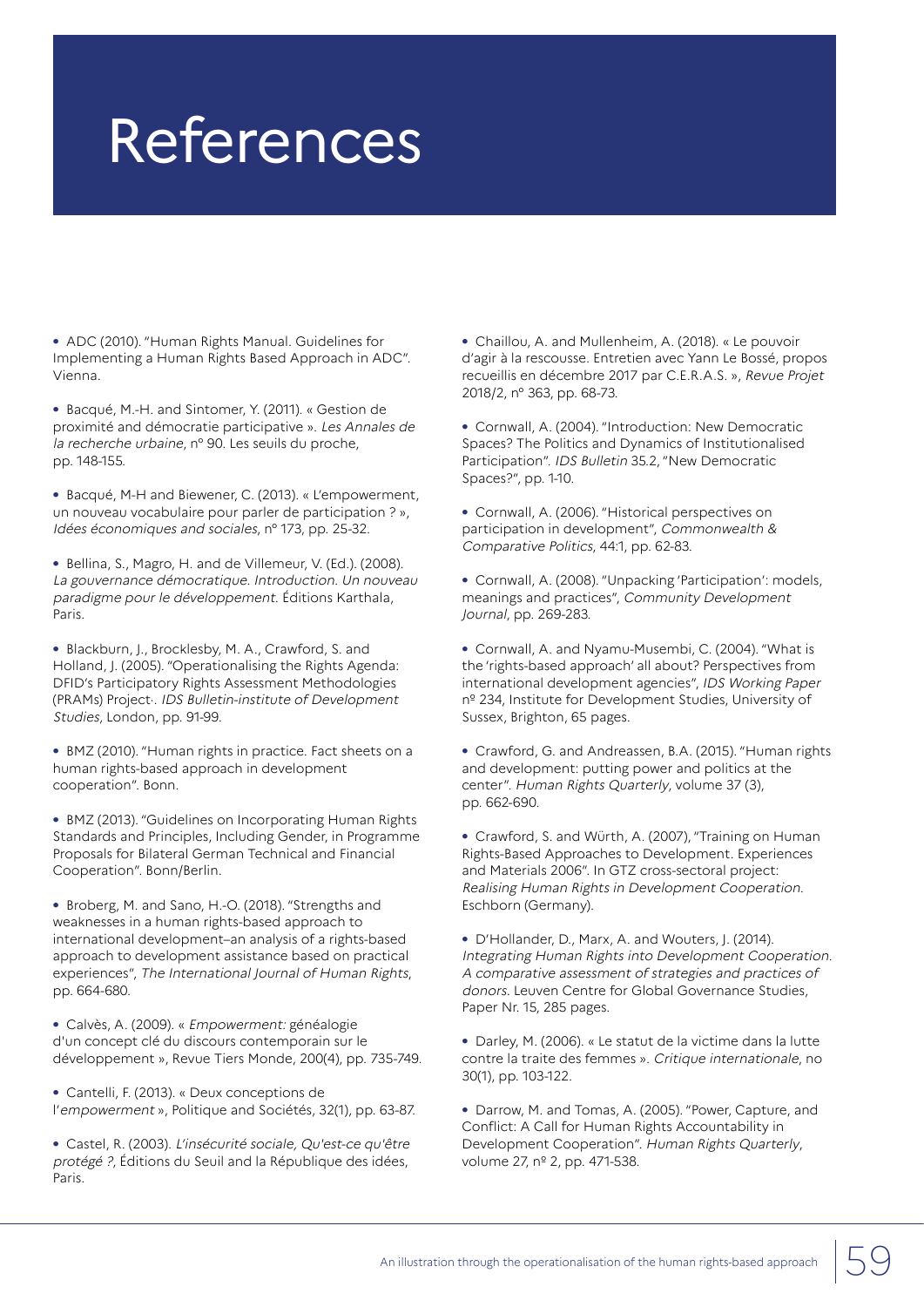**•** Donnelly, J. (1988). "Human Rights at the United Nations 1955-85: The Question of Bias". International Studies Quarterly, 32(3), pp. 275-303.

**•** Duchastel, J. (2005). « Légitimité démocratique : représentation ou participation ? », Éthique publique, vol. 7, n° 1, pp. 70-80.

**•** European Union (2018). "The new European consensus on development. 'Our world, our dignity, our future'". Luxembourg.

**•** Eyben, R. (2003). "The rise of rights: rights-based approaches to international development", IDS Policy Briefing 17, Institute of Development Studies, Brighton.

**•** Ferguson, C. 1999. Global Social Policy Principles: Human Rights and Social Justice. London: Department for International Development.

**•** Fowler, A. (1988). "Non-governmental organisations in Africa: achieving comparative advantage in relief and micro-development". IDS Discussion Paper 249.

**•** Frankovits, A. (2006). The Human Rights based approach and the United Nations system. UNICEF/UNESCO, Social and Human Sciences Sector.

**•** Fraser, J. (2019). "Challenging State-centricity and legalism: promoting the role of social institutions in the domestic implementation of international human rights law", The International Journal of Human Rights, 23:6, pp. 974-992.

**•** Gauri, V. and Gloppen, S. (2012). "Human Rights Based Approaches to Development. Concepts, Evidence, and Policy". Policy Research Working Paper 5938, Development Research Group, World Bank, Washington D.C.

**•** Gaventa, J. and Valderrama, C. (1999). "Participation, Citizenship and Local Governance. Background note prepared for workshop on strengthening participation in local governance". Institute of Development Studies, 21-24 June.

**•** GIZ (2013). "Compilation–Promising Practices on the human rights-based approach in German development cooperation". Eschborn.

**•** GIZ (2014). "The Human Rights-Based Approach in German Development Cooperation". Federal Ministry for Economic Cooperation and Development. German Institute for Human Rights. Bonn.

**•** GIZ (2015). "Incorporating the Human Rights-Based Approach into Resource Governance Projects in the Context of Technical Cooperation". Bonn.

**•** GIZ, CPS and GIHR (2011). "Connecting Human Rights and Conflict Transformation. Guidance for Development Practitioners". Eschborn.

**•** Government of Sweden (2003). "Shared Responsibility: Sweden's Policy for Global Development, Government Bill", 2002/03:122. Stockholm.

**•** Government of Sweden (2013). "Aid policy framework–the direction of Swedish aid". Government Communication 2013/14: 131. Stockholm.

**•** Government of Sweden (2016a). "Policy framework for Swedish development cooperation and humanitarian assistance". Government Communication 2016/17:60. Stockholm.

**•** Government of Sweden (2016b). "Strategy for support via Swedish civil society organisations for the period 2016–2022". Stockholm.

**•** Government of Sweden (2019a). "Guiding Principles for Sida's Engagement with and Support to Civil Society". Stockholm.

**•** Gready, P. (2008). "Rights-based approaches to development: what is the value-added?" in Practice, 18:6, pp. 735-747.

**•** Guillemaut, F. (2006). « Victimes de trafic ou actrices d'un processus migratoire : Saisir la voix des femmes migrantes prostituées par la recherche-action (enquête) ». Terrains & travaux, 10(1), pp. 157-176.

**•** Guillemaut, F. (2007). Stratégies des femmes en migration : pratiques and pensées minoritaires : repenser les marges au centre. PhD dissertation supervised by Welzer-Lang D. Université Toulouse 2.

**•** Hamm, B. (2001). "A Human Rights Approach to Development". Human Rights Quarterly, 23(4), pp. 1005-1031.

**•** Hausermann, J. (1997). Droit and démocratie. Entre faits and normes. Paris, Gallimard.

**•** Hickey, S. and Mitlin, D. (2009). Rights-based approaches to development: exploring the potential and pitfalls. Kumarian Press, Sterling, VA.

**•** Huyghebaert, P., Alpha, A. (2011). Le droit est-il utile au développement ? Gret, collection « Études and travaux », Série en ligne n° 27. 55 pages.

**•** Jonsson, U. (2003), Human Rights Approach to Development Programming. UNICEF, Nairobi.

**•** Jupp, D. and Ibn Ali, S., with C. Barahona (2010). Measuring Empowerment? Ask Them–Quantifying Qualitative Outcomes from People's Own Analysis. SIDA Evaluation Series 2010: 1. SIDA, Stockholm.

**•** Kenny, K. (2013). "SDC capitalisation of experience. Human rights based approaches & results measuring.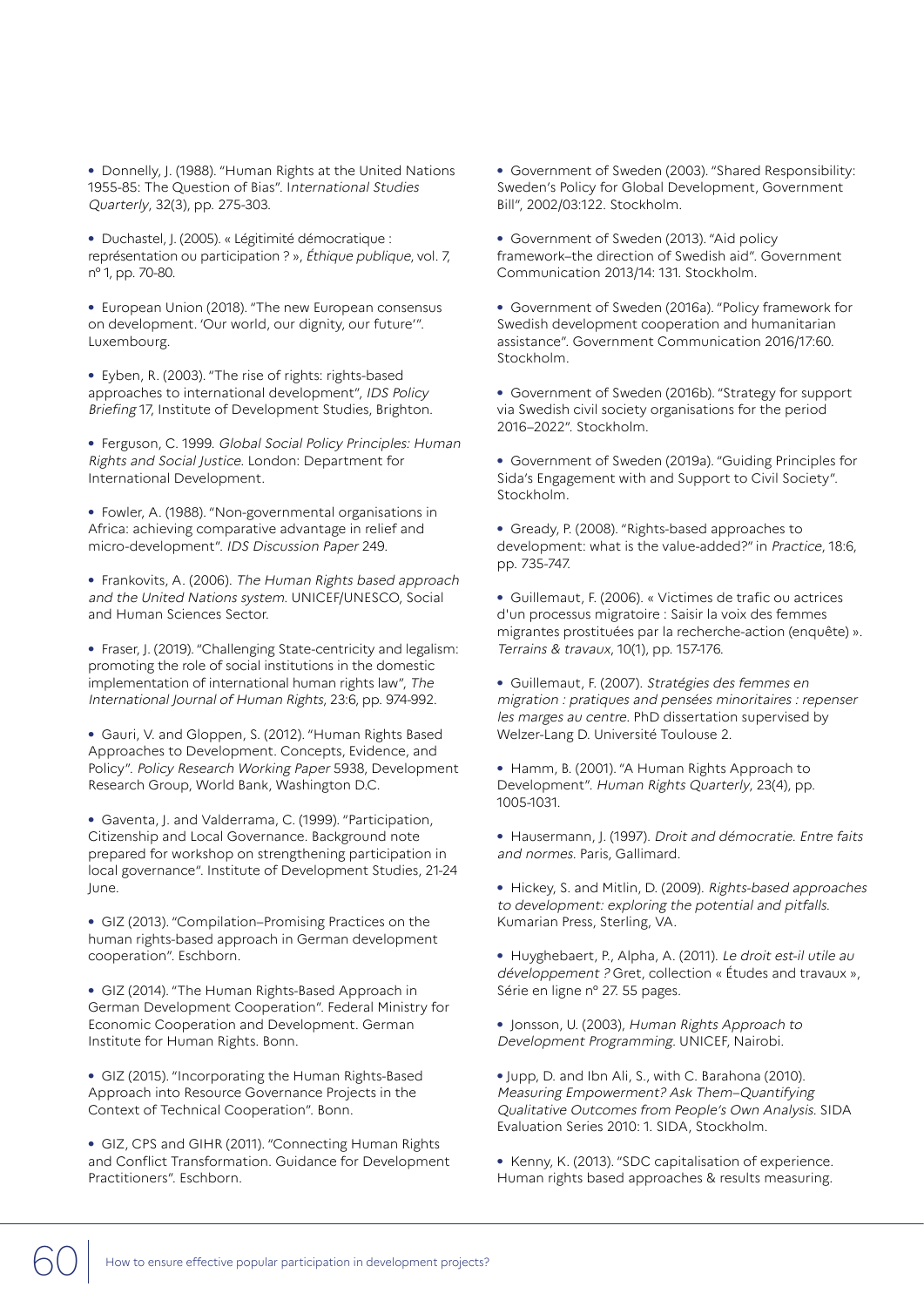PART II of II. Overall report. Independent evaluation commissioned by Swiss Agency for Development and Cooperation".

**•** Mandel, H. (2005). Rights as struggle – towards a more just and humane world in Gready, P. and Ensor, J. (eds.) Reinvinting Development? Translating rights-based approaches from theory into practice. Zed Books, London.

**•** McMurry, N. (2017). Deepening Democracy: Participation under International Law. NUI Galway: Doctoral Thesis.

**•** McMurry, N. (2018). "A Human-rights based Approach to Participation: Outline and Assessment", in Pirc, T. (Ed.), Participation, Culture and Democracy: Interdisciplinary Perspectives on Public Engagement and Social Communication, Cambridge Scholars Publishing.

**•** McMurry, N. (2019). "Applying human rights to enable participation", The International Journal of Human Rights, 23:7, pp. 1049-1073.

**•** MEAE (2010). « La gouvernance démocratique and les droits de l'homme ». Direction générale de la mondialisation, du développement and des partenariats. Paris.

**•** MEAE (2019), Human Rights and Development: A Human Rights-Based Approach to Development Cooperation, Policy Paper, Directorate-General for Global Affairs, Culture, Education and International Development, Paris.

**•** Midgley, J., Hall, A., Hardiman, M. and Narine, D. (1988). "Community Participation, Social Development and the State". Public Administration and Development, Vol. 8, No. 3, pp. 249-372. London.

**•** Miller, H. (2010). "From Rights-Based to Rights-Framed Approaches: A Social Constructionist View of Human Rights Practice", in Sociology and Human Rights: New Engagements. The International Journal of Human Rights. 14:6, pp. 915-931.

**•** Miller, H. and Redhead, R. (2019). "Beyond 'rights-based approaches'? Employing a process and outcomes framework", The International Journal of Human Rights, Vol. 23, No. 5, pp. 699-718.

**•** Ministry for Foreign Affairs of Finland (2015). "Human Rights Based Approach in Finland's Development Cooperation". Guidance Note. Helsinki.

**•** Ministry for Foreign Affairs of Finland (2018). Manual for bilateral programmes. Helsinki.

**•** Ministry of Foreign Affairs of Denmark (2018). "Guidelines for Programmes & Projects ». Version 1.2.

**•** Molyneux, M. and Lazar, S, (2003). Doing the Rights Thing: rights-based development and Latin American NGOs. ITDG Publishing, London.

**•** NORAD (2001). "Handbook in Human Rights Assessment. State Obligations Awareness and Empowerment". Oslo.

**•** NORAD (2013). "A Framework for Analysing Participation in Development". Report 1/2013. Evaluation Department, Oslo.

**•** NORAD (2018), "NORAD'S Support to Civil Society: Guiding Principles". Oslo.

**•** OECD (2019a). OECD Development Co-operation Peer Reviews: Norway 2019. OECD Development Co-operation Peer Reviews, Éditions OECD, Paris.

**•** OECD (2019b), OECD Development Co-operation Peer Reviews: Switzerland 2019, OECD Development Co-operation Peer Reviews, Éditions OECD, Paris.

**•** OECD/WB (2013), Integrating human rights into development. Donor approaches, experiences, and challenges. World Bank, 2nd edition, Washington D.C.

**•** OECD/WB (2016). Integrating human rights into development. Donor approaches, experiences, and challenges. World Bank, 3rd edition, Washington D.C.

**•** OHCHR (2004). Human Rights and Poverty Reduction: A Conceptual Framework. New York and Geneva.

**•** OHCHR (2006). Frequently Asked Questions on a Human Rights-Based Approach to Development Cooperation. New York and Geneva.

**•** OHCHR (2018). A Human Rights-Based Approach to Data. Leaving No One Behind in the 2030 Agenda for Sustainable Development. Geneva.

**•** Olivier, L. (2014). « Construction, déconstruction and réinvention de l'État providence », Civitas Europa, 33(2), pp. 11-32.

**•** Piron, L.-H. (2003). "Learning from the UK Department of International Development's Rights-Based Approach to Development Assistance". German Development Institute, Bonn. 34 pages.

**•** Piron, L.-H. (2005). "Rights-based Approaches and Bilateral Aid Agencies: More Than a Metaphor?", IDS Bulletin 36(1), pp. 19-30.

**•** Piron, L.-H. and O'Neil, T. (2005). Integrating Human Rights into Development. A synthesis of donor approaches and experiences. Overseas Development Institute, Brighton. 51 pages.

**•** Pitseys, J. (2010). « Le concept de gouvernance ». Revue interdisciplinaire d'études juridiques, volume 65(2), pp. 207-228.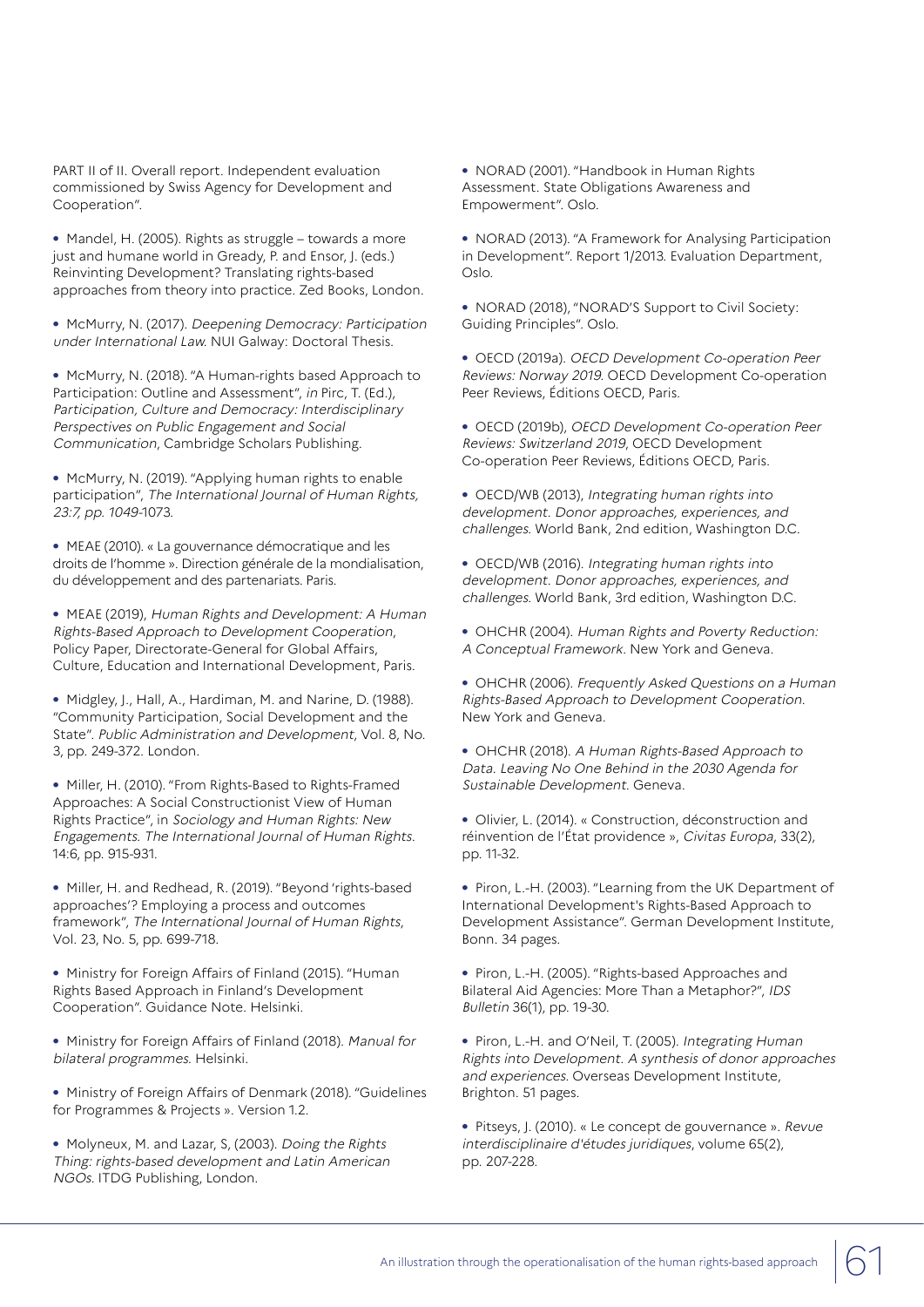**•** Rosenvallon, P. (1981). La crise de l'État-providence. Éditions du Seuil, Paris. 183 pages.

**•** Sano, H.-O. (2000). "Development and Human Rights: The Necessary, but Partial Integration of Human Rights and Development", Human Rights Quarterly 22, pp. 734-752.

**•** SDC (2006). "SDC's human rights policy: towards a life in dignity. Realising rights for poor people". Berne.

**•** SDC (2008a). "A human rights-based approach to water and sanitation: Briefing Paper". Designed and carried out by Catherine Favre and François Münger. Berne.

**•** SDC (2008b). "Implementation of governance as a transversal theme with a human rights based approach". SDC Governance Division. Berne.

**•** SDC (2017), "Global Programme Water. Strategic Framework 2017–2020". Berne.

**•** SDC (2018a). "Enhancing social engagement and accountability through culture and arts. Occupied Palestinian territory. Factsheet". Bern.

**•** SDC (2018b). "Safeguarding children's rights in East Jerusalem Occupied Palestinian territory. Factsheet". Bern.

**•** SDC (2018c). "Reforming civil society organisations in Moldova"

**•** SDC (2019). SDC Guidance on Human Rights in Development and Cooperation. Bern.

**•** Sepúlveda Carmona, M. and Donald, K. (2014), "Access to justice for persons living in poverty: a human rights approach". Ministry for Foreign Affairs of Finland.

**•** SIDA (2001), "A democracy and Human rights based approach to development cooperation". Department for democracy and social development, Stockholm.

**•** SIDA (2015a). "Human Rights Based Approach at Sida Compilation of Thematic Area Briefs". Stockholm.

**•** SIDA (2015b). "Human Rights Based Approach at Sida Compilation of Briefs on Persons with Disabilities". Stockholm.

**•** SIDA (2015c). "Human Rights Based Approach at Sida Compilation of Briefs on Lesbian, Gay, Bisexual, Transgender and Intersex (LGBTI) Persons". Stockholm.

**•** SIDA (2018a). "Poverty Toolbox". Stockholm.

**•** SIDA (2018b). "Sida's Evaluation Handbook. Guidelines and Manual for Conducting Evaluations at SIDA". Stockholm.

**•** SIDA (2019). "Guiding Principles for Sida's Engagement with and Support to Civil Society". Stockholm.

**•** Toupin, L. (2006). « Analyser autrement la "prostitution" and la "traite des femmes" », Recherches féministes, vol. 19, n° 1, pp. 153-176.

**•** UN (1994). Resolution 48/121 adopted by the UN General Assembly, World Conference on Human Rights, A/RES/48/121 (14 February 1994).

**•** UN (2003). "The Human Rights-based Approach to Development Cooperation, Towards a Common Understanding Among the United Nations Agencies". Stamford: Second Inter-agency Workshop, 2003.

**•** UNDP (1998). "Integrating human rights with sustainable human development. A UNDP policy document". New York and Washington D.C.

**•** UNDP (2010). "Marginalised Minorities in Development Programming. A UNDP Resource Guide and Toolkit", New York.

**•** UNDP (2012). "Towards a Human Rights-Based Approach to Food Security: A Self-Assessment Tool to Achieve Balanced Plant Regimes. Facilitating Farmers' Participation to Ensure Sustainable Access to Food." New York.

**•** UNDP (2014). "Social and Environmental Standards". New York.

**•** UNEG (2011). "Integrating Human Rights and Gender Equality in Evaluation. Towards UNEG Guidance", UNEG/G(2011)2, Guidance Document, New York.

**•** UNICEF (1998). "Guidelines for Human Rights-Based Programming Approach, Executive Directive CF/ EXD/1998-04 of 21 April 1998. A human rights approach to UNICEF programming for children and women: what it is, and some changes it will bring". New York.

**•** UNSDG (2019). Leaving no one behind, A UNSDG operational guide for UN Country Teams. New York.

**•** Uvin, P. (2004), Human Rights and Development, Kumarian Press, Bloomfield (CT, États-Unis).

**•** Uvin, P. (2007). "From the Right to Development to the Rights-Based Approach: How 'Human Rights' Entered Development", Development in Practice, vol. 17, nos 4/5, pp. 597-606.

**•** Vandenhole, W. and Gready, P. (2014). "Failures and Successes of Human Rights-Based Approaches to Development: Towards a Change Perspective", Nordic Journal of Human Rights, 32:4, pp. 291-311.

**•** VeneKlasen, L., Miller, V., Clark, C. and Reilly, M. (2004). "Rights-based approaches and beyond linking rights and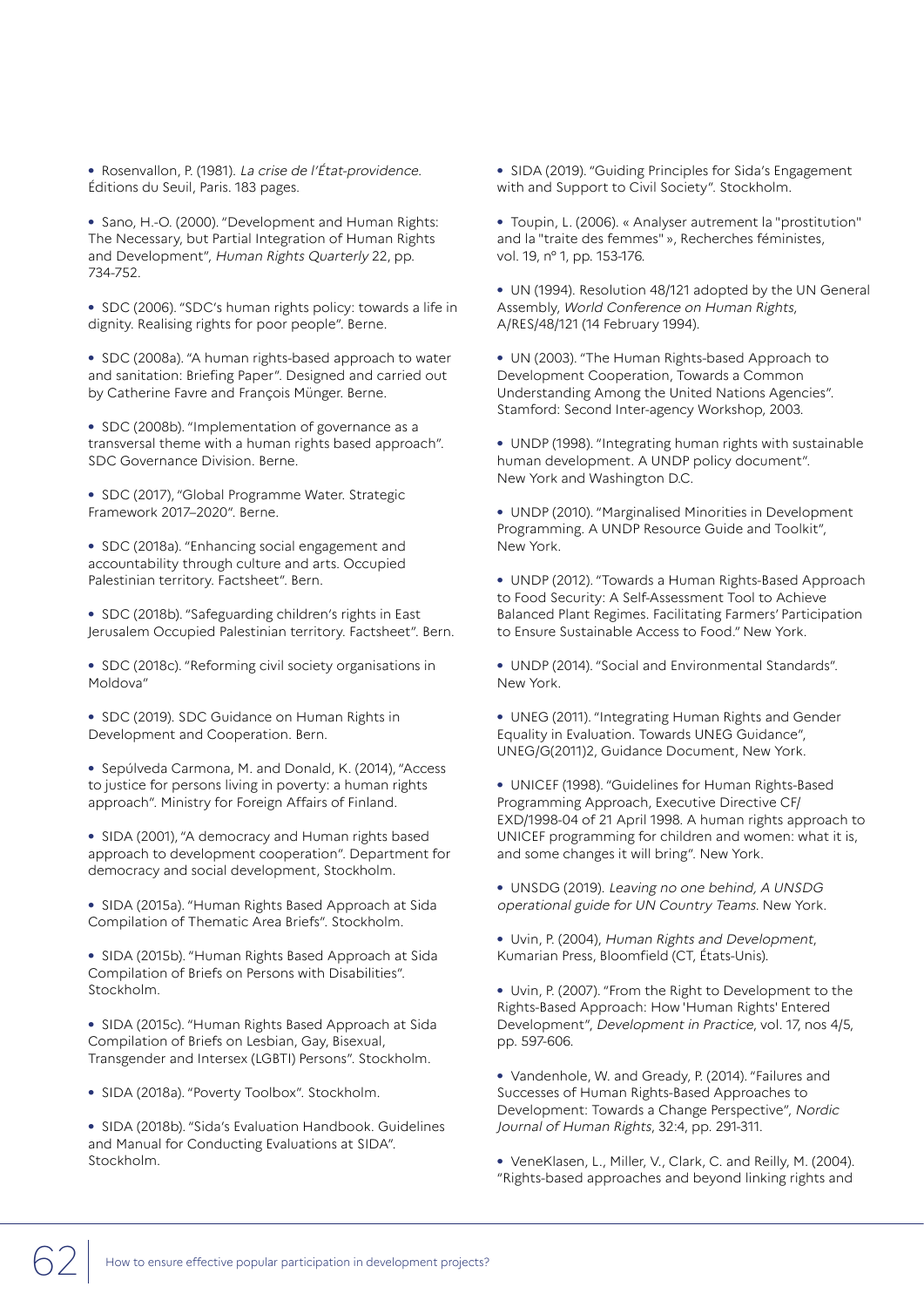participation: challenges of current thinking and action". Just Associates, Washington, D.C.

**•** Waldron, J. (1998). "Participation: The Right of Rights", Proceedings of the Aristotelian Society, New Series, vol. 98, pp. 307-337.

**•** World Bank (2017). Environmental and Social Framework (ESF). Washington D.C.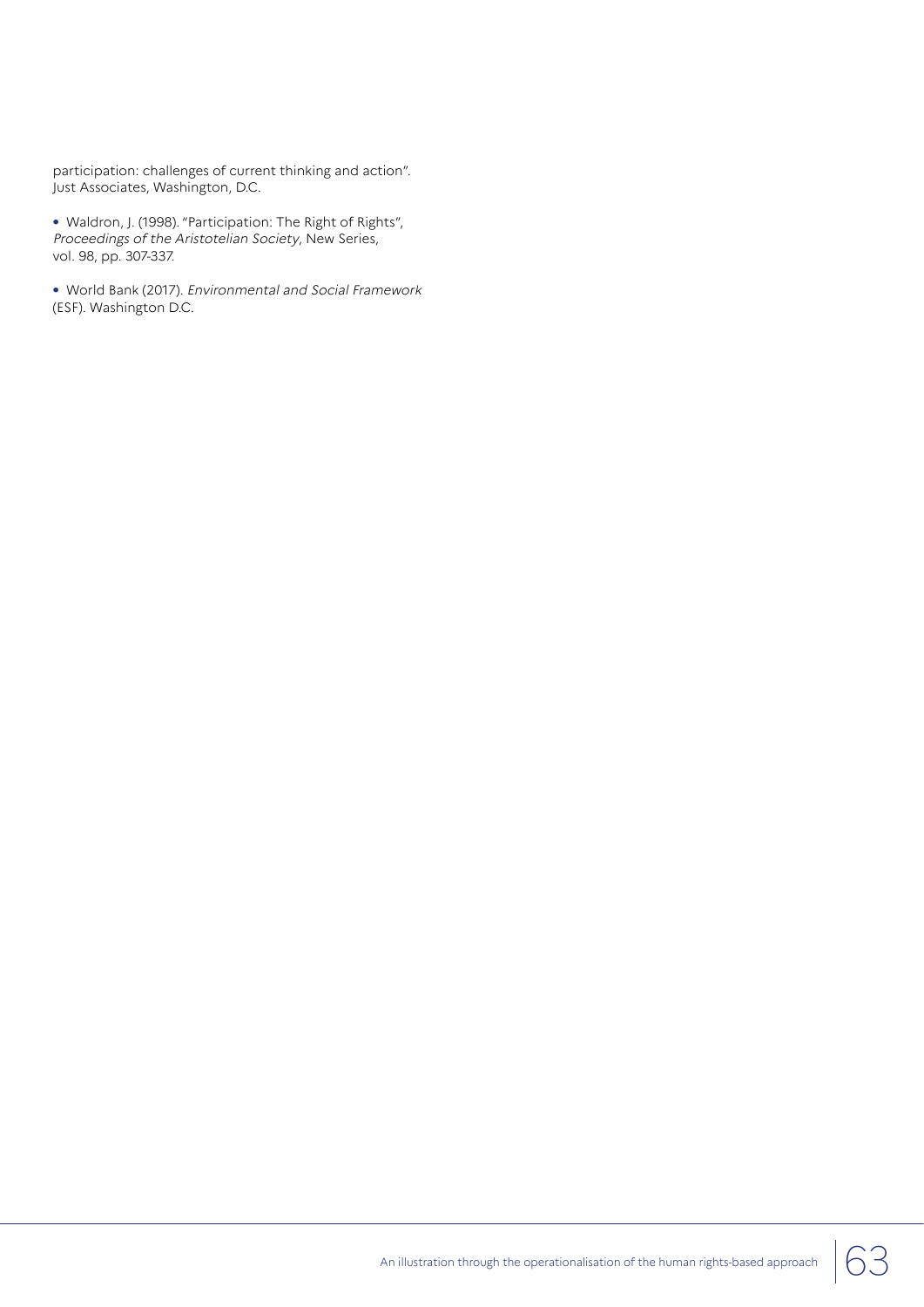# Appendice List of people interviewed

**•** Bertz Franziska, Planning Officer Human Rights, Division Governance and Conflict, GIZ

**•** Filmer-Wilsmon Emilie, Human Rights Adviser, UNFPA

**•** Göbel-Bösch Inanna, Policy Advisor, Fragility, Conflict and Human Rights Network , SDC

**•** Igland Skarpeteig Margot, Assistant Director, Department for Economic Development, Gender and Governance, Section for Human Rights, Governance and Fragility, NORAD

**•** Markkinen Tiina, Senior Adviser, Human Rights and the Rule of Law Department for Development Policy, Ministry for Foreign Affairs of Finland

**•** Rattray Sarah, Global Policy specialist for human rights, UNDP

**•** Roch Martin, Programme Officer Conflict & Human Rights, SDC

**•** Weibahr Birgitta, Lead Policy Specialist Human Rights and Democracy, Policy Support Unit, International Organisations and Policy Support, SIDA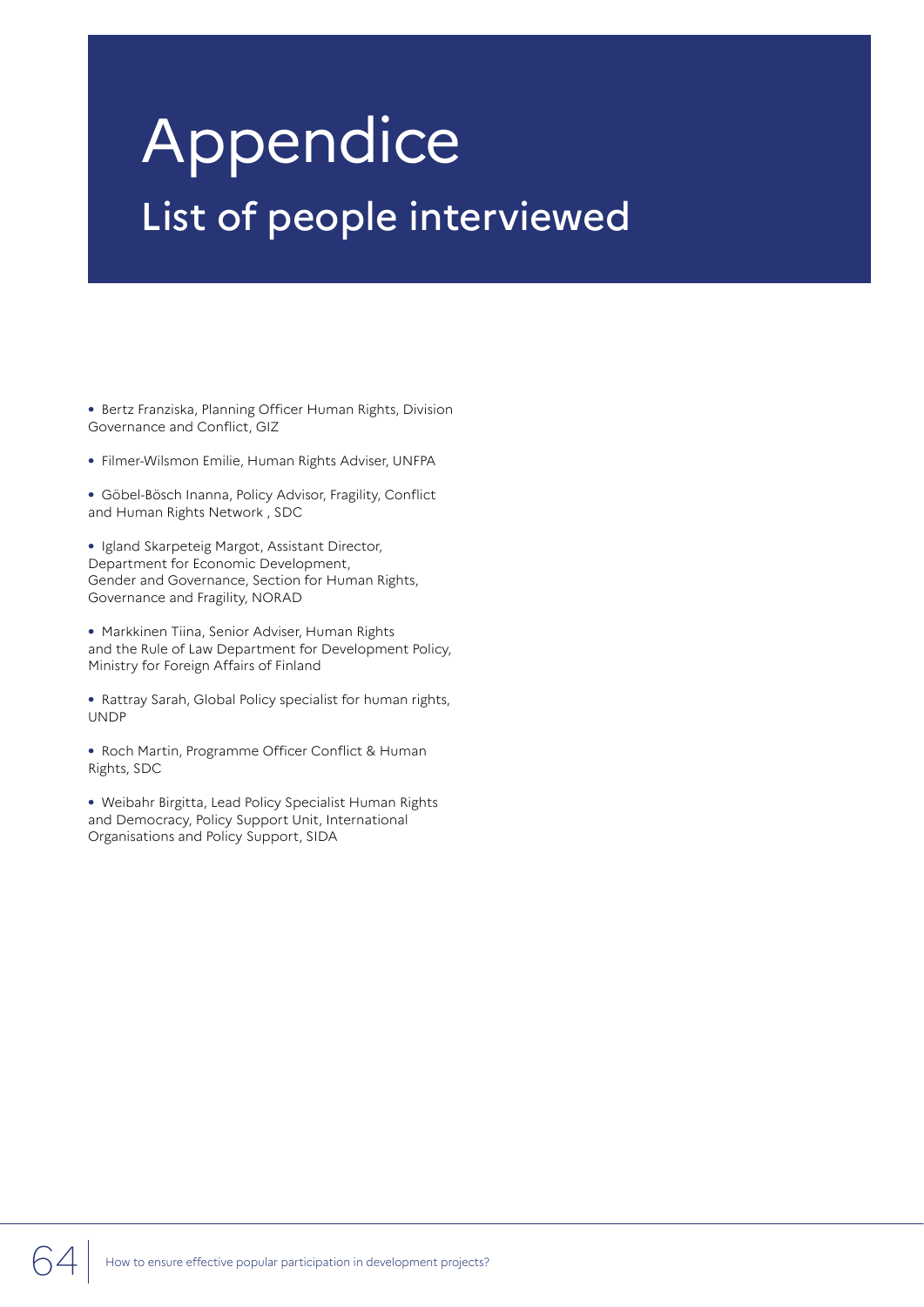# **Appendice** List of analyzed documents

## Documents produced by bilateral and multilateral cooperation agencies

## Germany

#### **Policies and strategies**

**•** BMZ (2011). "Human Rights in German Development Policy", BMZ Strategy Paper No. 4. Bonn/Berlin.

BMZ (2009). "Health and Human Rights", Special 163". Bonn.

#### **Guides and manuals**

**•** BMZ (2013). "Guidelines on Incorporating Human Rights Standards and Principles, Including Gender, in Programme Proposals for Bilateral German Technical and Financial Cooperation". Bonn/Berlin

**•** GIZ (2015). "Incorporating the Human Rights-Based Approach into Resource Governance Projects in the Context of Technical Cooperation". Bonn.

**•** GIZ, ZFD et DIMR (2011). "Connecting Human Rights and Conflict Transformation. Guidance for Development Practitioners". Eschborn.

#### **Methods and complementary tools**

**•** BMZ (2010). "Human rights in practice. Fact sheets on a human rights-based approach in development cooperation". Bonn.

**•** GIZ et DMIR (2016). "The ABC of Human Rights for Development Cooperation. Bonn.

**•** GIZ/DIMR (2012). "Frequently Asked Questions on the Human Rights-based Approach in Development Cooperation". Bonn/Berlin.

**•** GIZ (2014). "The Human Rights-Based Approach in German Development Cooperation". Federal Ministry for

Economic Cooperation and Development. German Institute for Human Rights.

**•** Crawford S. et Würth A. (2007). "Training on Human Rights-Based Approaches to Development. Experiences and Materials 2006". GTZ cross-sectoral project: "Realising Human Rights in Development Cooperation". Eschborn.

#### **Evaluation and capitalization**

**•** GIZ (2013). "Compilation - Promising Practices on the human rights-based approach in German development cooperation". Eschborn

## Austria

#### **Policies and strategies**

- **•** ADC (2006). "Human rights. Policy document". Vienne.
- **•** ADC (2013). "Focus: Human rights in Austrian Development Cooperation". Vienne.

#### **Guides and manuals**

**•** ADC (2010), "Human Rights Manual. Guidelines for Implementing a Human Rights Based Approach in ADC". Vienne.

## The World Bank

#### **Policies and strategies**

- **•** World Bank (2017). Environmental and Social Framework (ESF). Washington DC.
- **•** World Bank (1998). « Development and Human Rights: The Role of the World Bank ». Washington DC.

#### **Guides and manuals**

- **•** World Bank (2013). "Human Rights Impact Assessments.
- A Review of the Literature, Differences with other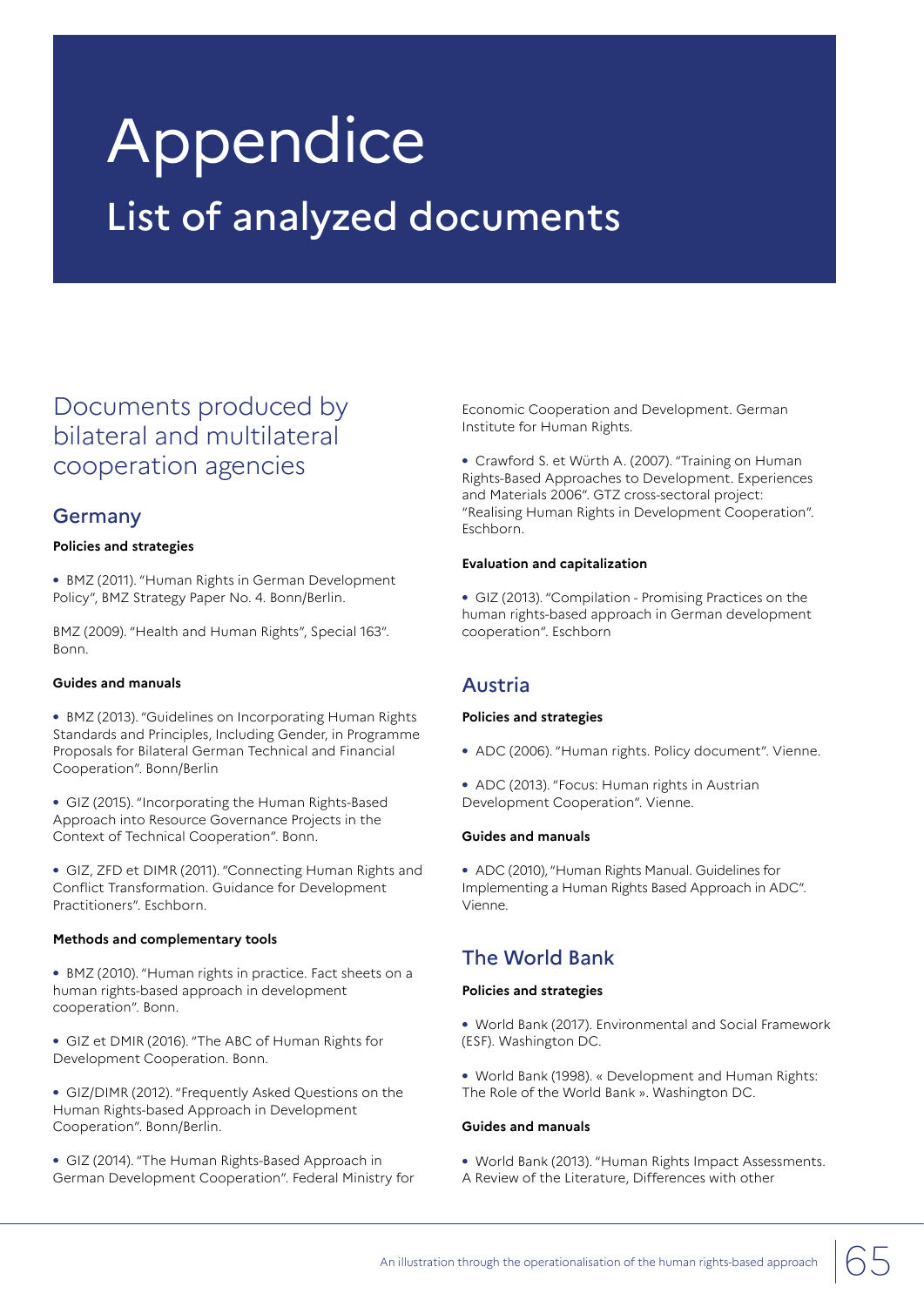forms of Assessments and Relevance for Development". Nordic Trust Fund commissioned by World Bank Group.

#### **Evaluation and capitalization**

**•** World Bank (2015). "The World Bank Legal Review Volume 6. Improving Delivery in Development: The Role of Voice, Social Contract, and Accountability". Washington DC.

**•** World Bank (2010). "Knowledge and Learning for Human Rights and Development. Progress Report. September 2009 – October 2010". Nordic Trust Fund commissioned by World Bank Group.

#### **Studies**

**•** Brahmbhatt and Canuto O. (2011). "Human Rights and Development Practice". Economic Premise, Num-ber 50. The World Bank.

**•** Deepa Narayan, Raj Patel, Kai Schafft, Anne Rademacher, Sarah Koch-Schulte (2000). "La parole est aux pauvres. Ecoutons-les". The World Bank. Editions ESKA. Paris.

**•** Deepa Narayan, Robert Chambers, Meera K. Shah, Patti Petesch (2000). "Voices of the poor. Crying Out for Change". The World Bank. Oxford University Press.

**•** Deepa Narayan, Patti Petesch (2002). "Voices of the poor. From Many Lands". The World Bank. Oxford University Press.

**•** Esbern Friis-Hansen, Helene Maria Kyed (2009). "Participation, Decentralization and Human Rights. A Review of Approaches for Strengthening Voice and Accountability in Local Governance". The World Bank.

**•** Gauri V. et Gloppen S. (2012). "Human Rights Based Approaches to Development. Concepts, Evidence, and Policy". Policy Research Working Paper 5938, Development Research Group, The World Bank

## Denmark

#### **Policies and strategies**

**•** Ministry of Foreign Affairs of Denmark (2017). "The World 2030 – Denmark's strategy for development cooperation and humanitarian action ». Copenhagen

**•** Ministry of Foreign Affairs of Denmark (2012). "The Right to a Better Life. Strategy for Denmark's Development Cooperation. Copenhagen"

#### **Guides and manuals**

**•** DANIDA (2013). "A Human Rights Based Approach to Denmark's Development Cooperation. Guidance for policy dialogue and programming". Copenhagen

**•** Ministry of Foreign Affairs of Denmark (2018). "Guidelines for Programmes & Projects. Version 1.2."

#### **Evaluation and capitalization**

**•** Nordic Consulting Group (2018). "Evaluation of Danish Support to Promotion and Protection of Human Rights. Portfolio analysis". Copenhagen.

**•** Piron L-H. and Sano H-O (2006). "Lessons Learned on the Danish Human Rights-Based Approach. Evaluation Study". Evaluation commissioned by Ministry of Foreign Affairs of Denmark. Copenhagen

## Finland

#### **Guides and manuals**

**•** Ministry for Foreign Affairs of Finland (2018). "Manual for bilateral programmes".

**•** Ministry for Foreign Affairs of Finland (2013). "Implementing the human rights-based approach in Finland's development policy. Guidelines".

#### **Methods and complementary tools**

**•** Ministry for Foreign Affairs of Finland (2015). "Human Rights Based Approach in Finland's Development Cooperation. Guidance Note".

#### **Evaluation and capitalization**

**•** Adrien M-H, Seppo M. and Poutiainen P. (2018), « Review of human rights-based approach in Finland's development policy related to forthcoming evaluation". Independent evaluation commissioned by the Ministry for Foreign Affairs of Finland.

**•** Hisayo Katsui H., Ranta E., Yeshanew S.,. Musila G., Maija Mustaniemi-Laakso M. et Sarelin A. (2014), « Reducing Inequalities. A Human Rights-based Approach in Finland's Development Cooperation with Special Focus on Gender and Disability. A Case Study on Ethiopia and Kenya", Institute for Human Rights Åbo Akademi University, Turku/ Åbo.

**•** Ministry for Foreign Affairs of Finland (2014). "Access to justice for persons living in poverty: a human rights approach". Magdalena Sepúlveda Carmona and Kate Donald

## UNFPA

#### **Policies and strategies**

**•** UNFPA (2004). "Policy Note on Implementing a Human Rights-Based Approach to Programming in UNFPA". New York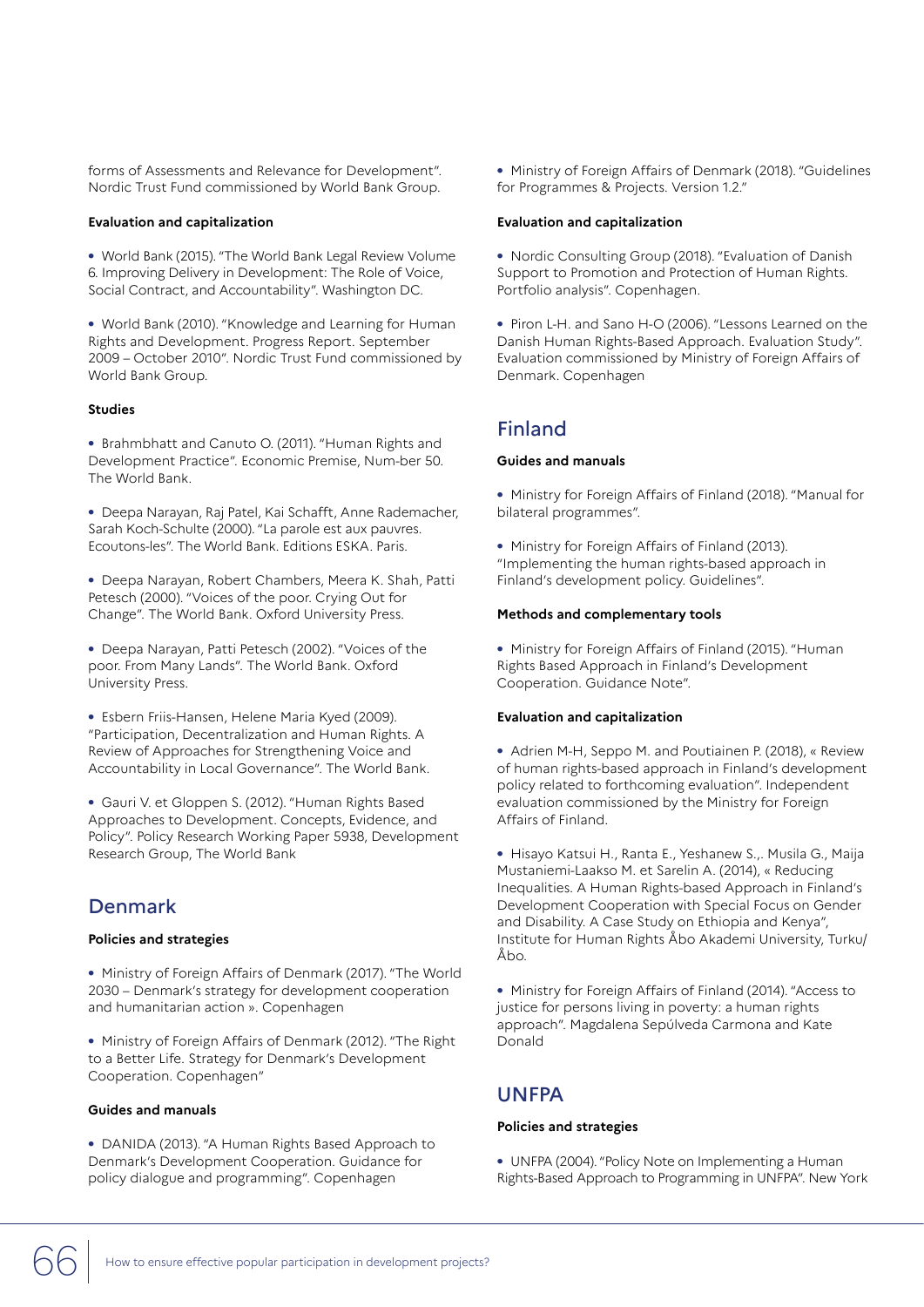#### **Guides and manuals**

**•** UNFPA and the Harvard School of Public Health (2010). UNFPA: A Human Rights Based Approach to Development Programming; Practical Implementation Manual and Training Materials. 2010

**•** UNFPA (2010). Integrating Gender, Human Rights and Culture in UNFPA Programmes. Policy Guidance Note.

#### **Methods and complementary tools**

**•** UNFPA (2006a). "Human rights based programming: what is it?". New York

**•** UNFPA (2006b). "Human rights-based programming: how to do it ?". New York

#### **Norway**

#### **Policies and strategies**

**•** NORAD (2018). NORAD'S Support to Civil Society: Guiding Principles.

**•** Norwegian Ministry of Foreign Affairs (2018). "Norway's Humanitarian Strategy An effective and integrated approach".

**•** Norwegian Ministry of Foreign Affairs (2015). "Opportunities for All: Human Rights in Norway's Foreign Policy and Development Cooperation", White paper No 10 (2014–2015). Oslo

#### **Guides and manuals**

**•** NORAD (2017). Guide to Norwegian Aid Management, Evaluation department.

**•** NORAD (2001). "Handbook in Human Rights Assessment. State Obligations Awareness & Empowerment". Oslo

#### **Evaluation and capitalization**

**•** NORAD (2014). "Results Report. Human rights and democracy". 12/2014. 116p.

**•** NORAD (2013). "A Framework for Analysing Participation in Development", Report 1/2013, Evaluation Department. Olso

**•** NORAD (2011). "Evaluation of Norwegian Development Cooperation to Promote Human Right", Report 7/2011, Evaluation Department. Olso

**•** Norwegian Ministry of Foreign Affairs (2010). "The Role of Human Rights in Norwegian Foreign and Development Policy".

**•** United Nations (2017). Report of the Independent Expert on human rights and international solidarity on her mission to Norway. Report of the Human Rights Council. A/HRC/35/35/Add.1. New York

## United Kingdom

#### **Policies and strategies**

- **•** DFID (2015). "UK Aid : tackling global challenges in the national interest". London.
- **•** DFID (2009). "Eliminating World Poverty: Building our Common Future". London.
- **•** Secretary of State for International Development (2006). "Eliminating World Poverty: Making Governance Work for the poor". White Paper on International Development.
- **•** DFID (2005). "Partnerships for poverty reduction: rethinking conditionality. A UK policy paper". Foreign and Commonwealth Office. London.
- **•** DFID (2001). Making Government Work for Poor People: Building State Capability. London.
- **•** DFID (2000). "Realising Human Rights for Poor People. Strategies for achieving the international development targets". London.
- **•** DFID (2000), "Eliminating World Poverty: Making Globalisation Work for the Poor". White Paper on International Development, London.

**•** DFID (1997), "Eliminating World Poverty: A Challenge for the 21st Century". White Paper on International Development. Department for International Development, London.

#### **Guide and manual**

**•** DFID (2005). A Practical Guide to Assessing and Monitoring Human Rights in Country Programmes. How to note. A DFID practice paper.

#### **Methods and complementary tools**

**•** DFID (2003). Rights-based Approaches. Policy planning and implementation. ODI

#### **Evaluation and capitalization**

**•** Blackburn J., Brocklesby M A., Crawford S. et Holland J. (2005). "Operationalising the Rights Agenda: DFID's Participatory Rights Assessment Methodologies (PRAMs) Project", IDS Bulletin-institute of Development Studies, London, pp. 91-99

**•** Braunholtz-Speight T., Foresti M., Proudlock K. and Sharma B. (2008). DFID Human Rights Practice Review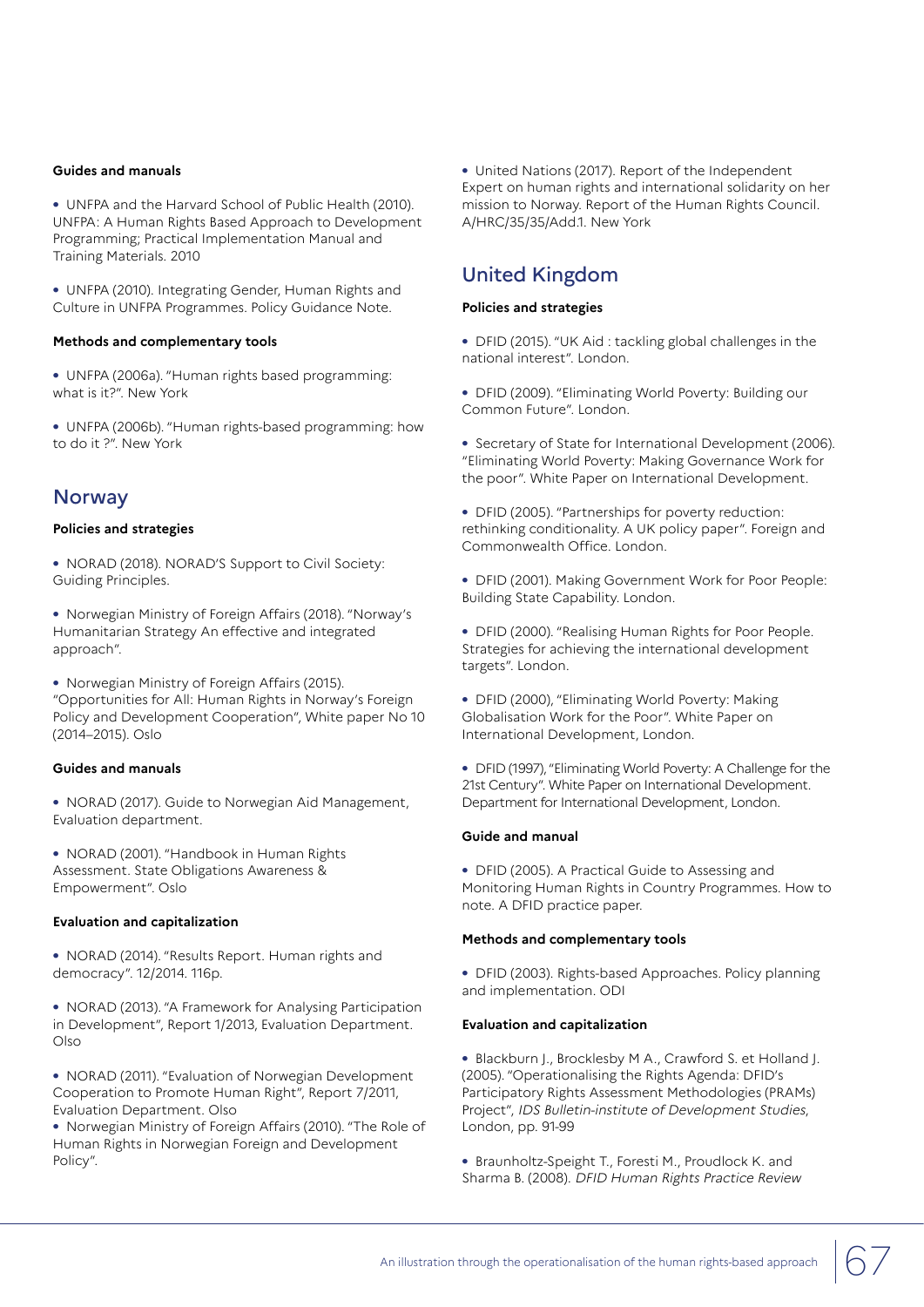Synthesis Report, independent evaluation commissioned by DFID, Overseas Development Institute. London.

**•** DFID (2011). "Multilateral Aid Review: Ensuring maximum value for money for UK aid through multilateral organisations". London.

**•** DFID (2005). "Alliances against Poverty. DFID's Experience in Peru 2000 – 2005". London et Glasgow

**•** O'Neil T., Foresti M., Braunholtz T. and Bhavna Sharma (2007). DFID's Human Rights Policy Scoping Study. ODI. London.

**•** Piron L-H. and Watkins F. (2004). DFID Human Rights Review. A review of how DFID has integrated human rights into its work, ODI, London.

**•** Piron L-H. (2003). Learning from the UK Department of International Development's Rights-Based Approach to Development Assistance. German Development Institute. Bonn.

## Sweden

#### **Policies and strategies**

**•** Government of Sweden (2019). "Guidelines for strategies in Swedish Development Cooperation and Hu-manitarian Assistance". Annex to Government Decision 21 December 2017 (UD2017/21053/IU). Stock-holm.

**•** Government of Sweden (2018). "Strategy for Sweden's development cooperation in the areas of human rights, democracy and the rule of law 2018-2022". Stockholm.

**•** Government of Sweden (2016), "Human rights, democracy and the principles of the rule of law in Swe-dish foreign policy". Government Communication 2016/17:62. Stockholm.

**•** Government of Sweden (2016). "Policy framework for Swedish development cooperation and humanitarian assistance". Government Communication 2016/17:60. Stockholm.

**•** Government of Sweden (2016). "Strategy for support via Swedish civil society organisations for the period 2016–2022". Stockholm.

**•** Government of Sweden (2013). "Aid policy framework– the direction of Swedish aid". Government Communication 2013/14 : 131. Stockholm.

**•** Government of Sweden (2003). "Shared Responsibility: Sweden's Policy for Global Development, Government Bill". 2002/03:122. Stockholm.

#### **Guides and manuals**

**•** SIDA (2019). "Guiding Principles for Sida's Engagement with and Support to Civil Society", Stockholm.

**•** SIDA (2018). "Sida's Evaluation Handbook. Guidelines and Manual for Conducting Evaluations at SIDA", Stockholm.

#### **Methods and complementary tools**

**•** ASDI (2018). "Poverty Toolbox". Stockholm.

**•** ASDI (2017). "Dimensions of Poverty Sida's Conceptual Framework". Stockholm.

- **•** ASDI (2015). "Human Rights Based Approach at Sida Compilation of Thematic Area Briefs". Stockholm.
- **•** ASDI (2015). "Human Rights Based Approach at Sida Compilation of Briefs on Persons with Disabilities". Stockholm.

**•** ASDI (2015). "Human Rights Based Approach at Sida Compilation of Briefs on Lesbian, Gay, Bisexual, Transgender and Intersex (LGBTI) Persons". Stockholm.

**•** ASDI (2001). "A democracy and Human rights based approach to development cooperation". Department for democracy and social development. Stockholm.

#### **Evaluation and capitalization**

**•** Cornwall A. (2009). "Changing Ideals in a Donor Organisation: 'Participation' in Sida". IDS Working paper, Volume 2009, Number 317, 31 pages.

**•** United Nations (2019). "Report of the Independent Expert on human rights and international solidarity". Report of the Human Rights Council. A/HRC/41/44/ Add.104/2019. New York

**•** SIDA (2012). "Results for Justice and Development. Report on SIDA's results on democracy, human rights and human rights based approach". Stockholm.

**•** Pennarz J., Tidemand P., Dyer K., Meier U., Wangwe S. (2010). "Joint Country Evaluation of the Strategy for Swedish Development Cooperation with Tanzania 2006–2010. Final Report", Hove

**•** SADEV (2008). "Integrating the Rights Perspective in Programming: Lessons learnt from Swedish-Kenyan development cooperation". Prepared by Sara Brun, et. al.. SADEV Report 2008:2. Karlstad.

## Switzerland

#### **Policies and strategies**

**•** SDC (2019). « Directives de la DDC sur les droits de l'homme dans le développement et la coopération ». Berne.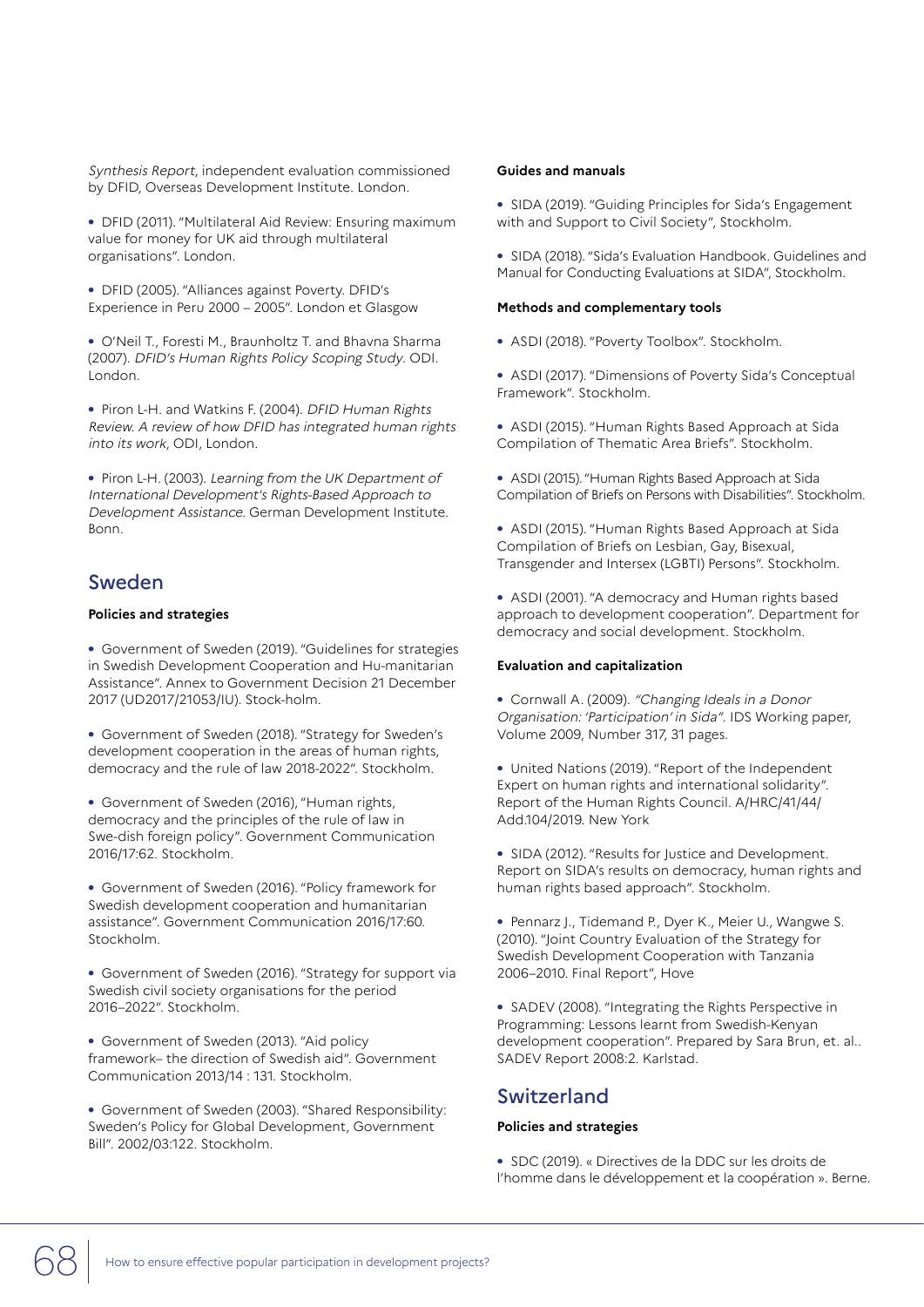**•** SDC (2019). « Lignes directrices de la Suisse sur les défenseuses et défenseurs des droits de l'homme » Berne.

**•** SDC (2018). "Thematic unit conflict & human rights (CHR-TU). Strategic framework 2018-2021 & annual planning 2018".

**•** SDC (2017). "Global Programme Water. Strategic Framework 2017 – 2020", Bern.

**•** SDC (2016). « Stratégie droits de l'homme du DFAE 2016–2019 ». Berne.

**•** SDC (2015). « Stratégie de la DDC en matière de consolidation de la paix et de renforcement de l'État pour son engagement dans les situations de conflit et de fragilité ». Berne.

**•** SDC (2006). "SDC's human rights policy: towards a life in dignity. Realising rights for poor people". Bern.

#### **Guides and manuals**

**•** SDC (2017). "Engaging with the Justice Sector - SDC Guidance Note".

**•** SDC (2006). "Conflict Sensitive Programme Management CSPM. Integrating conflict sensitivity and prevention of violence into SDC programmes".

#### **Methods and complementary tools**

**•** SDC (2018). "Enhancing social engagement and accountability through culture and arts. Occupied Palestinian territory. Factsheet".

**•** SDC (2018). "Safeguarding children's rights in East Jerusalem Occupied Palestinian territory. Factsheet".

**•** SDC (2018). "Les organisations de la société civile se réforment en Moldavie ». Moldova.

**•** SDC (2012), « Pour la paix, les droits de l'homme et la sécurité. De l'engagement de la Suisse dans le monde ». Berne.

**•** SDC (2008). "A human rights-based approach to water and sanitation: Briefing Paper". Prepared by Catherine Favre and François Münger. Bern.

**•** SDC (2008). "Implementation of governance as a transversal theme with a human rights based approach". SDC Governance Division. Bern.

**•** SDC (2008). "ABC of Human Rights". Bern.

#### **Evaluation and capitalization**

**•** Kenny K. (2013). "SDC capitalisation of experience. Human rights based approaches & results measuring.

PART II of II. Overall report". Independent evaluation commissioned by Swiss Agency for Development and Cooperation.

**•** Kenny K. (2013). "SDC capitalisation of experience. Human rights based approaches & results measuring. PART II of II. The core of the capex: five case studies". Independent evaluation commissioned by Swiss Agency for Development and Cooperation

**•** SDC (2014). « Approche basée sur les droits humains (ABDH). Note d'orientation politique basée sur la capitalisation des expériences : ABDH et mesure des résultats »., Réseau Conflit et Droits Humain, Berne.

**•** SDC (2007). "Human Rights and development learning from experiences". Results of the capitalization conference Thun. Switzerland 11–13 September 2006. Zurich.

### UNDP

#### **Policies and strategies**

**•** UNDP (2014a). Social and Environmental Standards. New York.

**•** UNDP (2013). UNDP Strategy on Civil Society and Civic Engagement. New York.

#### **Guides and manuals**

**•** UNDP (2015). "Human Rights and the Millennium Development Goals. Making the Link". Oslo Go-vernance Centre. Oslo.

**•** UNDP (2010). "Marginalised Minorities in Development Programming. A UNDP Resource Guide and Toolkit". New York.

**•** UNDP (2011). « Practioner's Guide: Capacity Development for Environmental Sustainability ». New York.

**•** UNDP (2006). "Indicators for Human Rights Based Approaches to Development in UNDP Programming: A Users' Guide". New York.

**•** UNDP (2006). "Applying a human rights-based approach to development cooperation and programming". A UNDP Capacity Development Resource, New York.

#### **Methods and complementary tools**

- **•** UNDP (2017). "Guidance Note: UNDP Social and Environmental Standards (SES). Stakeholder Engagement".
- **•** UNDP (2014). « Social and Environmental Screening Procedure ». New York.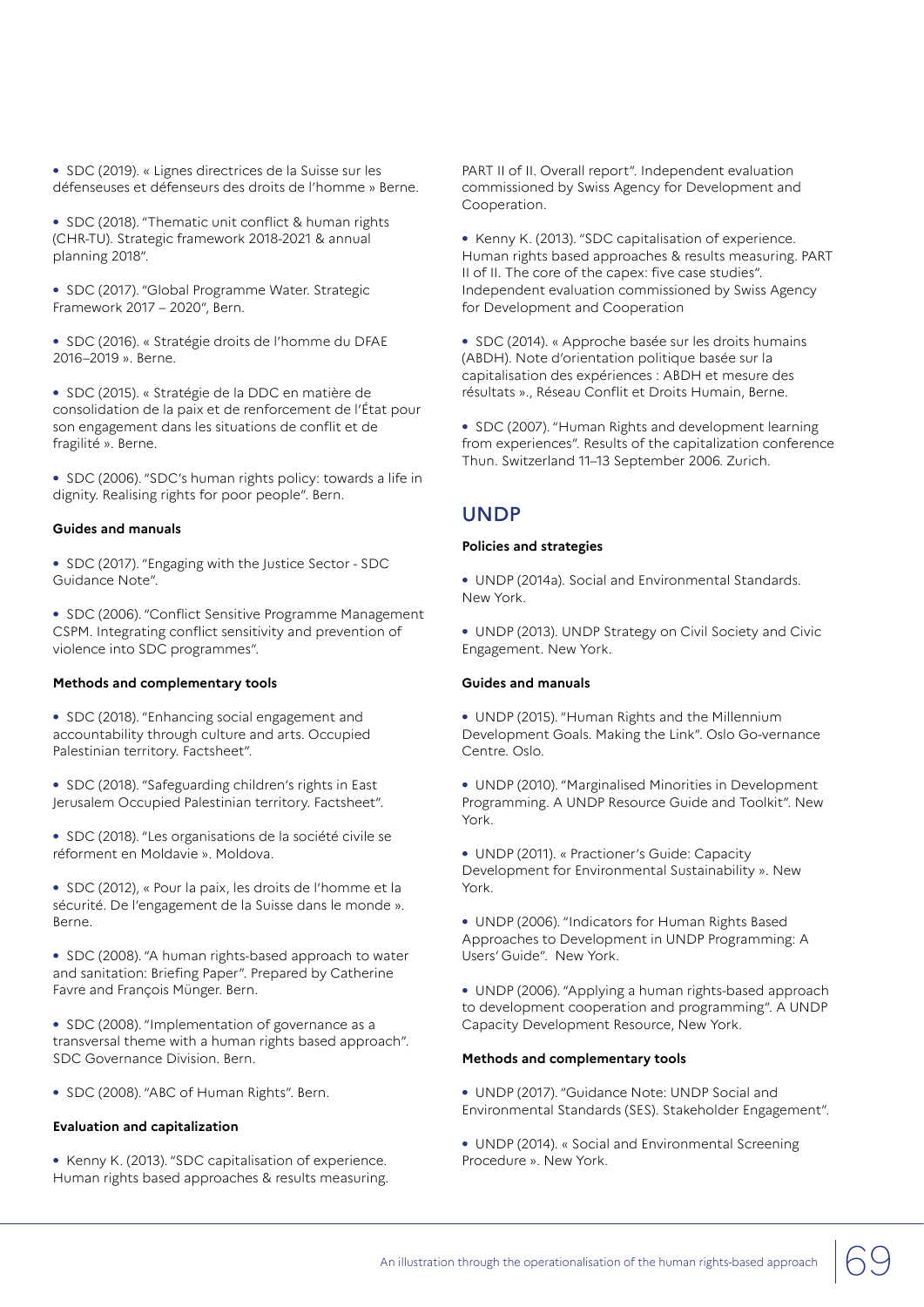**•** UNDP (2014). « Stakeholder Response Mechanism: Overview and Guidance ». New York.

**•** UNDP (2012). « Towards a Human Rights-Based Approach to Food Security: A Self-Assessment Tool to Achieve Balanced Plant Regimes. Facilitating Farmer's Participation to Ensure Sustainable Access to Food ». New York

**•** UNDP (2005). "Human Rights in UNDP, Practice note".

#### **Evaluation and capitalization**

**•** UNDP (2015). "Evaluation of the UNDP global human rights strengthening programme 2008 -2015".

**•** UNDP (2012). « Mainstreaming Human Rights in Development Policies and Programming: UNDP Experiences ». New York

**•** UNDP (2009). "Primer on Rights-Based Local Development Planning. Based on Experiences of the UNDP Rights-Based Municipal Development Programme in Bosnia and Herzegovina".

**•** UNDP (2007), « Operationalizing Human Rights-Based Approaches to Poverty Reduction. Interim Pilot Project Report ».

**•** UNDP (2005). "Global Human Rights Strengthening Programme 2007-2011. Final project document".

**•** UNDP (2003). "Human Rights-Based Reviews of UNDP Programmes, Working Guidelines".

**•** UNDP. "A Human Rights-based Approach to Development Programming in UNDP – Adding the Missing Link". prepared by Patrick van Weerelt

## European Union

#### **Policies and strategies**

**•** EU (2017). «The new European Consensus on Development. Our World, Our Dignity, Our Future ». Luxembourg

**•** EU (2015). « EU Action Plan on Human Rights and Democracy ». The European Council. Bruxelles.

**•** EU (2014). « Council conclusions on a rights-based approach to development cooperation, encompassing all human rights ». Foreign Affairs Council (Development). Brussels.

**•** EU (2012). « EU Strategic Framework and Action Plan on Human Rights and Democracy », 11855/12. The European Council. Brussels.

**•** EU (2006). "Thematic Programme for the promotion of democracy and human rights worldwide under the future Financial Perspectives (2007-2013)". Communication from the commission to the council and the European parliament. Com (2006) 23. Brussels.

**•** EU (2001). "The European Union's role in promoting human rights and democratisation in third countries". Communication from the commission to the council and the European parliament (2001) 252 final. Brussels.

#### **Guides and manuals**

**•** EU (2014). « Tool-Box a Rights-Based Approach, Encompassing All Human Rights for EU Development Cooperation». European Commission. Brussels

## UNESCO

**•** UNESCO (2008). "Undertaking a Human Rights-Based Approach: Lessons for Policy, Planning and Programming – Documenting Lessons Learned for the Human Rights-Based Approach to Programming: An Asia-Pacific Perspective – Implications for Policy, Planning and Programming". Bangkok.

**•** UNESCO (2008). "Undertaking a human rights-based approach: a guide for basic programming; documenting lessons learned for human rights-based programming: an Asia-Pacific perspective, implications for policy, planning and programming". Bangkok.

**•** Frankovits A. (2006). "L'approche fondée sur les droits de l'Homme et le système des Nations Unies, Etude documentaire », UNESCO, Secteur des sciences sociales et humaines.

## **UNICEF**

#### **Guides and manuals**

**•** Guijt, I. (2014). « Approches participatives, Note méthodologique n° 5 ». Centre de recherche Innocenti, Florence.

**•** UNICEF (2008). « A Human Rights-Based Approach to Education for All ».

**•** Jonsson U. (2003). "Human Rights Approach to Development Programming", UNICEF, Nairobi

#### **Evaluation and capitalization**

**•** UNICEF (2012). "Global Evaluation of the Application of a Human Rights Based Approach in UNICEF Programming. Final Report Vol I". New York

**•** UNICEF (2012). "Global Evaluation of the Application of a Human Rights Based Approach in UNICEF Programming. Final Report Vol II". New York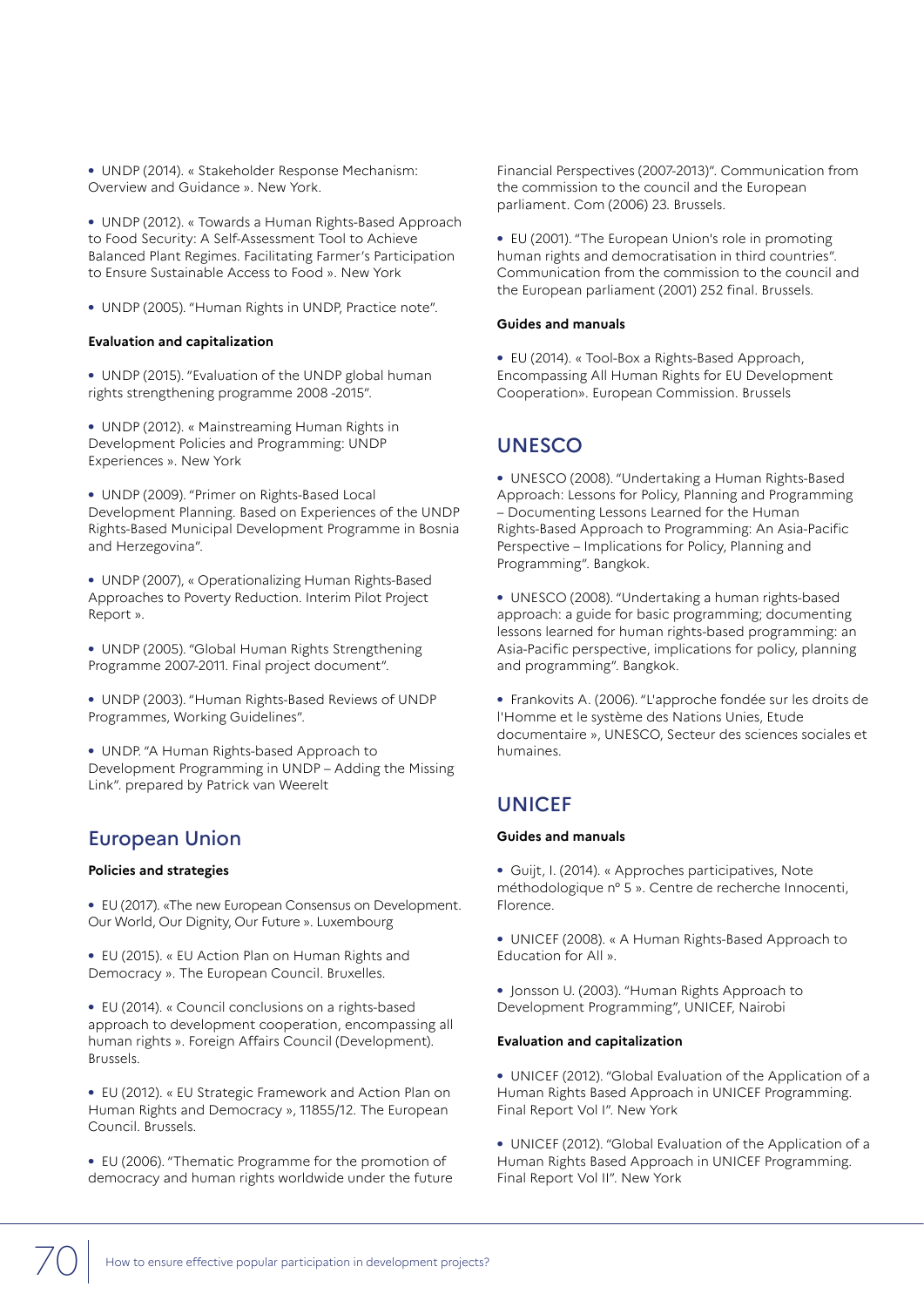## Literature review

## Human Rights-Based Approach

**•** Broberg, M. and Sano H.-O. (2018). "Strengths and weaknesses in a human rights-based approach to international development – an analysis of a rights-based approach to development assistance based on practical experiences", The International Journal of Human Rights, pp. 664-680

**•** Cornwall A. and Nyamu-Musembi C. (2009). "Why Rights, Why Now? Reflections on the Rise of Rights in International Development Discourse", IDS Bulletin 36.1 Developing rights, p. 11–14

**•** Cornwall A. and Nyamu-Musembi C. (2004). What is the "rights-based approach" all about? Perspectives from international development agencies. IDS Working Paper no. 234, Institute for Development Studies, University of Sussex, Brighton, 65 pages.

**•** Crawford, G. and Andreassen, B.A. (2015). "Human rights and development: putting power and politics at the center", Human Rights Quarterly, volume 37 (3), pp. 662-690.

**•** Darrow and Thomas (2005). "Power, Capture, and Conflict: A Call for Human Rights Accountability in Development Cooperation", Human Rights Quarterly, Volume 27, Number 2, pp. 471-538.

**•** Eyben, R. (2003). "The rise of rights: rights-based approaches to international development", IDS Policy Briefing 17, Institute of Development Studies, Brighton.

**•** Fraser, J. (2019). "Challenging State-centricity and legalism: promoting the role of social institutions in the domestic implementation of international human rights law", The International Journal of Human Rights, 23:6, pp. 974-992.

**•** D'Hollander D., Marx A. and Jan Wouters J. (2014). Integrating Human Rights into Development Cooperation. A comparative assessment of strategies and practices of donors. Leuven Centre for Global Governance Studies. Paper Nr. 15,. 285 pages.

**•** Huyghebaert P., Alpha A. (2011). Le droit est-il utile au développement ?, Collection Études et travaux - Série en ligne n° 27, Gret, 55 pages.

**•** Jeff H. and Tom R. (2019). "Beyond 'the right to have rights': creating spaces of political resistance protected by human rights", The International Journal of Human Rights, 23:5, pp. 740-757

**•** Molyneux, M. and Lazar S, (2003). Doing the Rights Thing: rights-based development and Latin American NGOs. ITDG Publishing, London.

**•** Miller H. and Redheadb R. (2019). "Beyond 'rights-based approaches'? Employing a process and outcomes framework". The International Journal of Human Right, Vol. 23, N°5, pp. 699–718.

**•** Miller H. (2010). "From "Rights-Based" to "Rights-Framed" Approaches: A Social Constructionist View of Human Rights Practice', in Sociology and Human Rights: New Engagements". The International Journal of Human Rights, 14:6, pp. 915-931.

**•** Nelson, P. and Dorsey, E. (2017). "Who practices rights-based development? A progress report on work at the nexus of human rights and development", Word Development, Vol. 104, pp. 97-107.

**•** OECD/WB (2013), Integrating human rights into development. Donor approaches, experiences, and challenges. World Bank, 2nd edition, Washington D.C.

**•** OECD/WB (2016). Integrating human rights into development. Donor approaches, experiences, and challenges. World Bank, 3rd edition, Washington D.C.

**•** Piron, L.-H. (2005). "Rights-based Approaches and Bilateral Aid Agencies: More Than a Metaphor?", IDS Bulletin 36(1), pp. 19-30.

**•** Piron, L.-H. and O'Neil T. (2005). Integrating Human Rights into Development. A synthesis of donor approaches and experiences, Overseas Development Institute, Brighton, 51 pages.

**•** Sano, H.-O. (2000). "Development and Human Rights: The Necessary, but Partial Integration of Human Rights and Development", Human Rights Quarterly, 22, pp. 734-752.

**•** Seela, U. and Berkhout, R. (2011). "Limitations of a 'Purist' Approach to Human Rights", Alliance, vol. 16, Number 4.

**•** Tsikata, D. (2004). "The Rights based Approach to Development: Potential for Change or More of the Same?". IDS Bulletin, 35(4), pp. 130-133.

**•** Uvin, P. (2004), Human Rights and Development, Kumarian Press. Bloomfield (CT, Etats Unis).

**•** Uvin, P., (2007). "From the Right to Development to the Rights-Based Approach: How 'Human Rights' Entered Development", Development in Practice, vol. 17, n° 4/5, pp. 597-606.

**•** Vandenhole W. and Gready P. (2014). "Failures and Successes of Human Rights-Based Approaches to Development: Towards a Change Perspective", Nordic Journal of Human Rights, 32:4, pp. 291-311.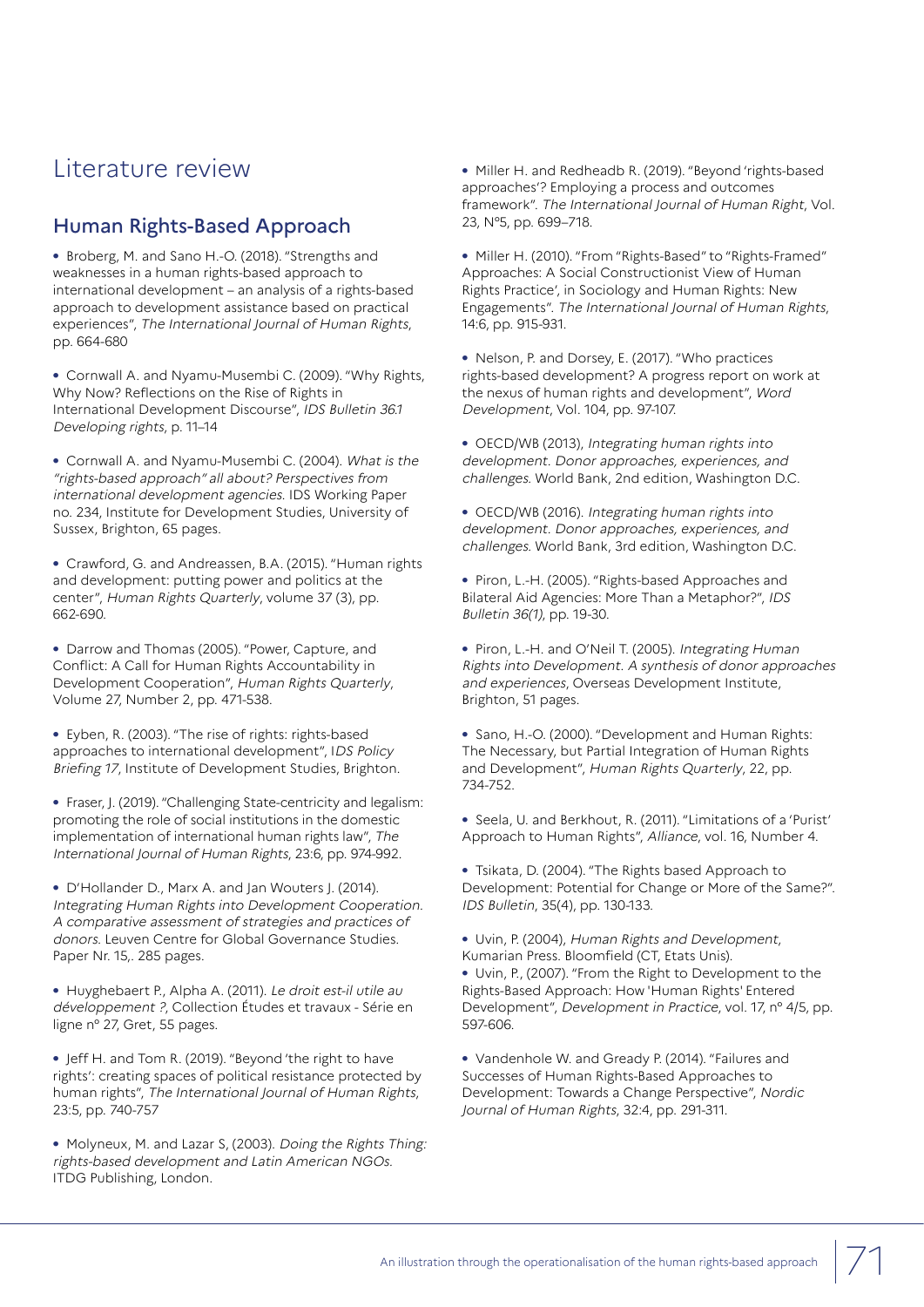## Empowerment

**•** Bacqué M-H et Biewener C. (2013). « L'empowerment, un nouveau vocabulaire pour parler de participation ? », Idées économiques et sociales, n° 173, pp. 25-32.

**•** Calvès, A. (2009). « « Empowerment » : généalogie d'un concept clé du discours contemporain sur le développement », Revue Tiers Monde, 200(4), pp. 735-749

**•** Cantelli F. (2013). « Deux conceptions de l'empowerment », Politique et Sociétés, 32(1), pp. 63–87

**•** Chaillou A., et Mullenheim A. (2018). « Le pouvoir d'agir à la rescousse. Entretien avec Yann Le Bossé, propos recueillis en décembre 2017 par. C.E.R.A.S. », Revue Projet, n° 363, pp. 68-73

## **Governance**

**•** Bellina S., Magro H. et de Villemeur V (sous la direction de) (2008). La gouvernance démocratique. Introduction. Un nouveau paradigme pour le développement. Editions Karthala, Paris.

**•** Duchastel J. (2005). « Légitimité démocratique : représentation ou participation ? » Éthique publique, vol. 7, n° 1, pp. 70-80.

**•** Olivier, L. (2014). « Construction, déconstruction et réinvention de l'État providence », Civitas Europa, 33(2), pp. 11-32.

**•** Rosanvallon P. (2011). « Écrire une histoire générale de la démocratie », Participations, 1(1), pp. 335-347.

**•** Pitseys, J. (2010). « Le concept de gouvernance », Revue interdisciplinaire d'études juridiques, vol 65(2), pp. 207-228.

**•** Sauvêtre, P. (2013). « La problématisation de la participation à travers l'histoire de la gouvernementalité », Participations, 6(2), pp. 35-63.

## Participation and rights

**•** Nyamu-Musembi C. and Musyoki S. (2004). Kenyan civil society perspectives on rights, rights-based approaches to development, and participation. Institute Of Development Studies. London

**•** Pettit J. and Musyoki S. (2004). "Rights, advocacy and participation – what's working?", participatory learning and action, n°50.

**•** VeneKlasen L., Miller V., Clark C. and Reilly M. (2004). "Rights-based approaches and beyond linking rights and participation: challenges of current thinking and action". Just Associates. Washington, D.C.

**•** Waldron J. (1998). "Participation: The Right of Rights", Proceedings of the Aristotelian Society, New Series, vol 98, pp. 307-337.

## Participation and public policies

**•** Arnstein, Sherry R. (1969). "A Ladder Of Citizen Participation", Journal of the American Planning Association, 35: 4, pp. 216-224.

**•** Bacqué, M., Bodinier, E. & Fayet, V. (2018). « Qui a peur de la participation ? », Revue Projet, 363(2), pp. 44-51.

**•** Bacqué M-H. et Sintomer Y. (2011). « Gestion de proximité et démocratie participative », Les annales de la recherche urbaine, n°90, pp. 148-155.

**•** Balazard H. (2018). « Des préoccupations quotidiennes à l'intérêt générale », Revue Projet, n° 363, pp. 6-14.

**•** Bherer L. (2011). « Les relations ambiguës entre participation et politiques publiques », Participations, n° 1, pp. 105-133.

**•** Blondiaux L. (2004). « L'idée de démocratie participative: enjeux, impenses et questions récurrentes », in Marie Hélène Bacqué et Yves Sintomer (dirs.), Démocratie participative et gestion de proximité, Paris, La découverte.

**•** Blondiaux, L. et Sintomer, Y. (2002). « L'impératif délibératif », Politix, vol. 15, n°57, pp. 17-35

**•** Bresson M. (2014). « La participation : un concept constamment réinventé. Analyse sociologique des enjeux de son usage et de ses variations », Socio-logos, n°9, pp.1-16.

**•** Connor Desmond M. (1988). « A New Ladder of Citizen Participation », National Civic Review, vol. 77 N°3, pp. 249-257.

**•** Cornwall A, (2004). "Introduction: New Democratic Spaces? The Politics and Dynamics of Institutionalised Participation", IDS Bulletin, 35.2 "New Democratic Spaces?", pp. 1-10.

**•** Mazeaud, A., Sa Vilas Boas, M. & Berthomé, G. (2012). « Penser les effets de la participation sur l'action publique à partir de ses impensés », Participations, 2(1), pp. 5-29.

## Participation and development projects

**•** Carrel M. (2007). Pauvreté, citoyenneté et participation. Quatre positions dans le débat sur les moda-lités d'organisation de la « participation des habitants » dans les quartiers d'habitat social. Coopérer aujourd'hui n°54. Les documents de travail de la Direction scientifique. GRET. 20 pages.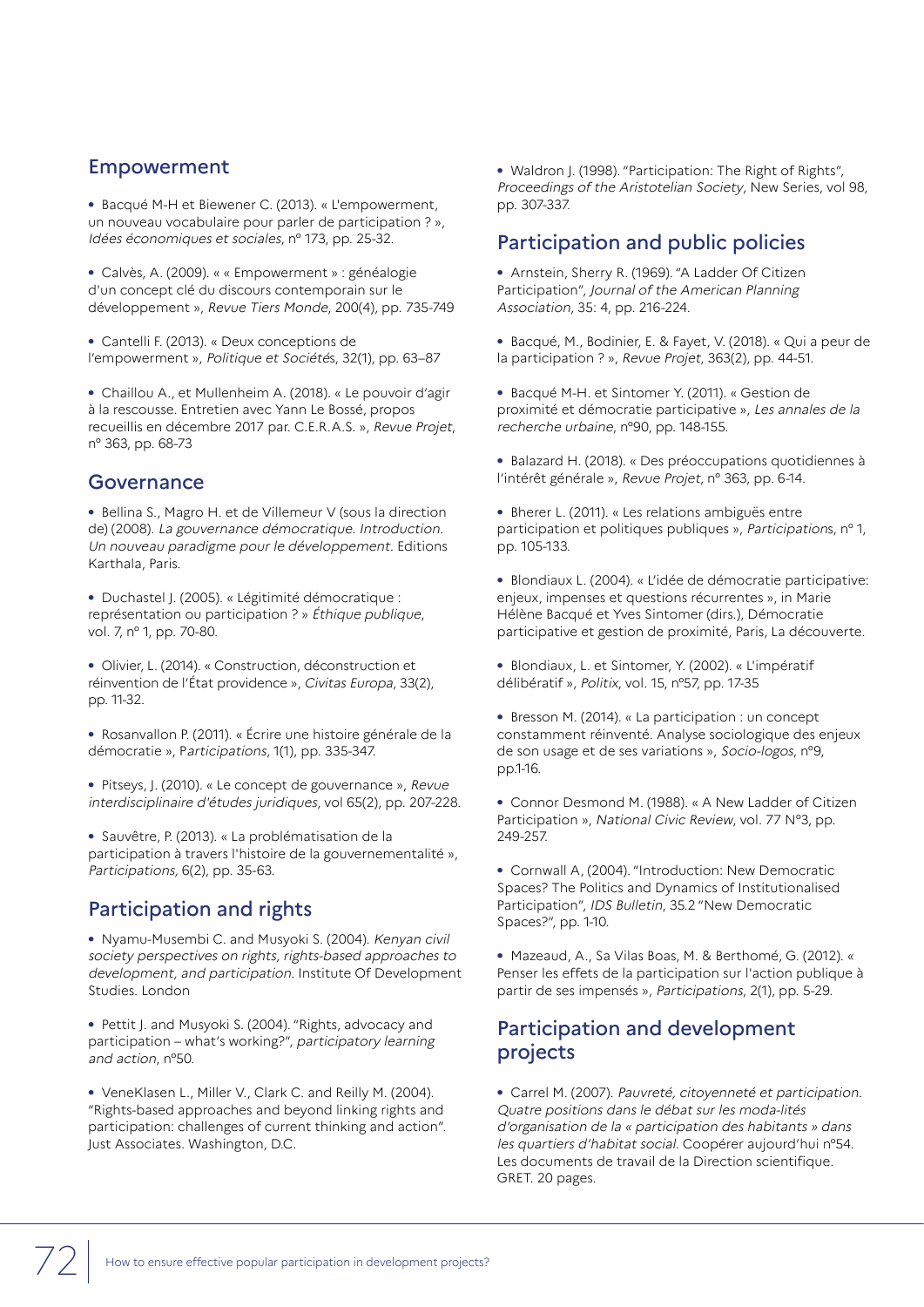**•** Chauveau J-P., Lavigne Delville P. et AL. (1998). « Communiquer dans l'affrontement. La "participation cachée" dans les projets participatifs ciblés sur les groupes ruraux défavorisés », Deler J.P. (dir), Fauré Y.A. (dir.), Piveteau A. (dir), JP Roca (dir.). ONG et développement : société, économie, politique. Editions Karthala, Paris, pp. 193-213.

**•** Cornwall, A. (2008). « Unpacking 'Participation': models, meanings and practices", Community Development Journal, pp. 269-283.

**•** Cornwall A. (2006). "Historical perspectives on participation in development", Commonwealth & Comparative Politics, 44:1, pp. 62-83.

**•** Guèye B. « Où va la participation? Expériences de l'Afrique de l'Ouest francophone ». IIED.

**•** Conversy J. et Patat C. (2017). La « participation citoyenne » : enseignements et recommandations opérationnelles pour l'AFD ». Etude commanditée par l'AFD.

**•** IRAM (2003). De la participation à l'empowerment : entre la mise en condition et l'illusion de la prise du pouvoir ?. Journées d'étude d'IRAM 5 et 6 septembre 2003. Dossier préparatoire. 244 pages.

**•** Lavigne Delville P. (2000). Des groupes cibles aux groupes stratégiques : participation et exclusion, Les notes méthodologiques n°2, Direction Scientifique GRET, 7 pages.

**•** Lebovics M. (2007). « Analyse des apports et des contraintes du développement participatif », Afrique contemporaine, n° 223-224, pp. 403-432.

**•** Le failler A. (2018). Analyse croisée de 3 projets d'appui à la participation citoyenne au Sénégal. Qui (fait) participe(r), pourquoi et par quels leviers d'action ?. Gret, 59 pages.

**•** Neu D., Lavigne Delville Ph. (2001). « Quelle participation des bénéficiaires dans les évaluations de projet ? », Les Echos du Cota, n° 93, pp. 11-14.

**•** Vincent P (2012). Etude sur la fourniture des services communaux PADDL, GIZ Cameroun. Volet 6 Engagement citoyen dans l'accomplissement des devoirs communaux. Note de conceptualisation et problématique. 11/2012.

## Others

**•** Chrichton, J., Haider, H., Chowns, E. & Browne, E. (2015). Human rights: Topic guide., GSDRC, University of Birmingham, Birmingham.

**•** Kirkemann Boesen J. and Martin T. (2007), "Applying a rights-based approach. An inspirational guide for civil society", The Danish institute for human rights. Copenhagen

**•** France, LOI n° 2014-773 du 7 juillet 2014 d'orientation et de programmation relative à la politique de développement et de solidarité internationale, JORF n°0156 du 8 juillet 2014 page 11242, texte n° 4

**•** OHCHR (2018). A Human Rights-Based Approach to Data. Leaving No One Behind in the 2030 Agenda for Sustainable Development. Geneva.

**•** OHCHR (2006). Frequently Asked Questions on a Human Rights-Based Approach to Development Cooperation. New York and Geneva.

**•** OHCHR (2004). Human Rights and Poverty Reduction: A Conceptual Framework. New York and Geneva.

**•** MEAE et MEF (2018). « Rapport sur la modernisation de la politique partenariale de développement et de solidarité internationale. Un monde commun, un avenir pour chacun ». H. Berville. Paris

**•** MEAE (2019), Human Rights and Development: A Human Rights-Based Approach to Development Cooperation, Policy Paper, Directorate-General for Global Affairs, Culture, Education and International Development, Paris.

**•** MEAE (2019). « Document de politique transversal, projet de loi de finances pour 2020, Politique française en faveur du développement ». Paris

**•** MEAE (2010). « La gouvernance démocratique et les droits de l'Homme », Direction générale de la mondialisation, du développement et des partenariats, Paris

**•** OECD (2019). OECD Development Co-operation Peer Reviews: Sweden 2019. OECD Development Co-operation Peer Reviews. Éditions OCDE. Paris

**•** OECD (2019). OECD Development Co-operation Peer Reviews: Norway 2019. OECD Development Co-operation Peer Reviews. Éditions OCDE. Paris

**•** OECD (2019). OECD Development Co-operation Peer Reviews: Switzerland 2019. OECD Development Co-operation Peer Reviews. Éditions OCDE. Paris

**•** OECD (2018). OECD Development Co-operation Peer Reviews: France 2018. Editions OCDE. Paris **•** United Nations (2003). « The Human Rights-based Approach to Development Cooperation, Towards a Common Understanding Among the United Nations Agencies". Second Inter-agency Workshop, Stamford.

**•** UNDSG (2019). "Leaving no one behind, A UNSDG operational guide for UN Country Teams". New York.

**•** UNEG (2011). "Integrating Human Rights and Gender Equality in Evaluation. Towards UNEG Guidance". UNEG/G(2011)2. Guidance Document. New York.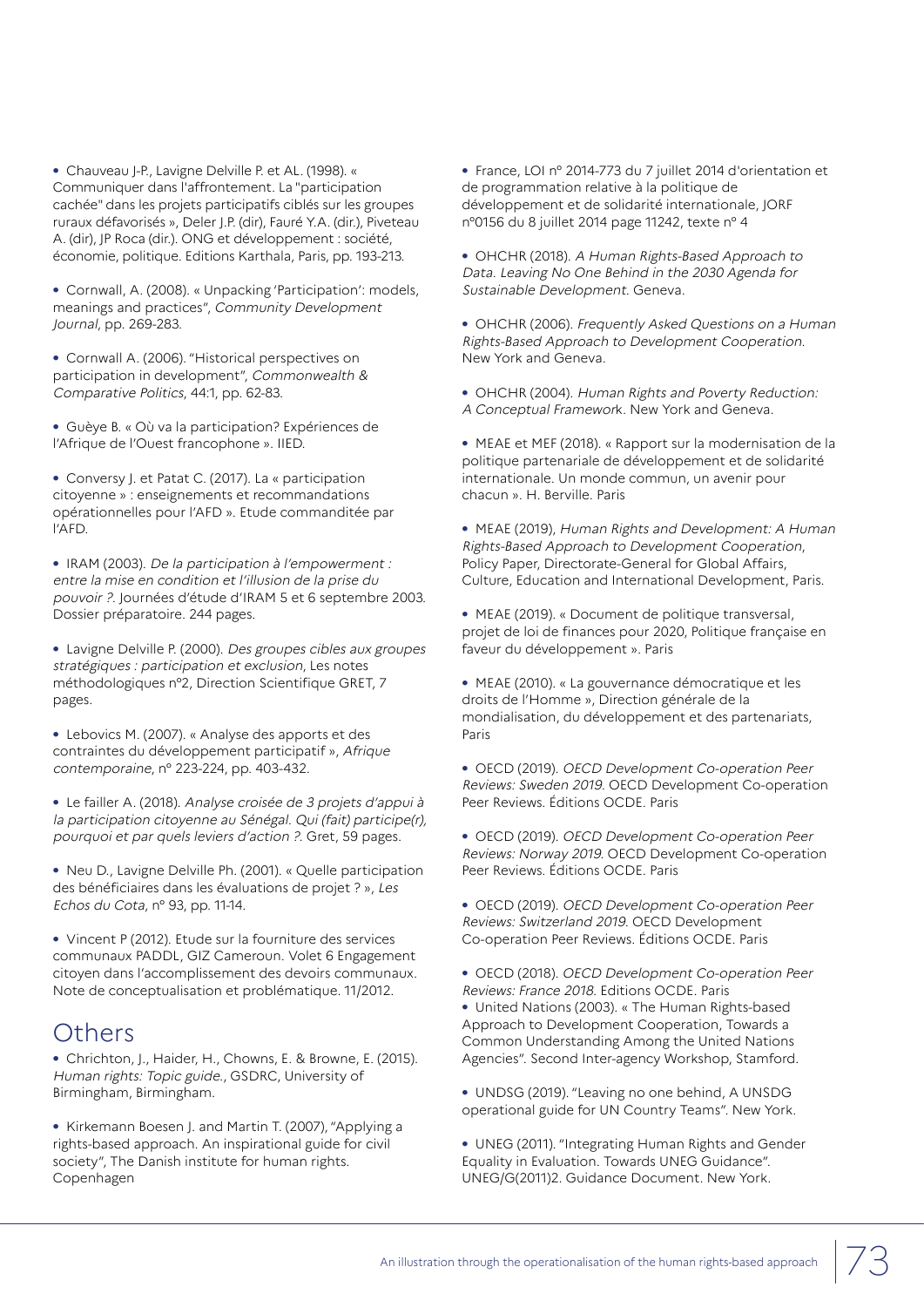## Acronyms and abbreviations

| AFD           | Agence Française de Développement                                                                     |
|---------------|-------------------------------------------------------------------------------------------------------|
| BMZ           | Federal Ministry of Economic Cooperation<br>and Development                                           |
| <b>CEDAW</b>  | Convention on the Elimination of All<br>Forms of Discrimination against Women                         |
| <b>CICID</b>  | Interministerial Committee for<br>International Cooperation and<br>Development                        |
| <b>CIEDEL</b> | Centre International d'Études pour le<br>Développement Local                                          |
| CSO           | Civil society organisation                                                                            |
| DAC           | Development Assistance Committee<br>(OECD)                                                            |
| <b>DFID</b>   | UK Department for International<br>Development                                                        |
| <b>ESCR</b>   | Economic, Social and Cultural Rights                                                                  |
| GIZ           | Deutsche Gesellschaft für Internationale<br>Zusammenarbeit (German development<br>cooperation agency) |
| <b>GRET</b>   | Group For Research and Technology<br>Exchanges                                                        |
| HIV           | Human immunodeficiency virus                                                                          |
| <b>HRBA</b>   | Human rights-based approach                                                                           |
| <b>ICCPR</b>  | International Covenant on Civil and<br>Political Rights                                               |
| <b>ICESCR</b> | International Covenant on Economic,<br>Social and Cultural Rights                                     |
| INGO          | International non-governmental<br>organisation                                                        |
| LGBTI         | Lesbian, gay, bisexual, transgender and<br>intersex                                                   |
| <b>MEAE</b>   | French Ministry for Europe and Foreign<br>Affairs                                                     |

| <b>NGO</b>    | Non-governmental organisation                                   |
|---------------|-----------------------------------------------------------------|
| <b>NORAD</b>  | Norwegian Agency for Development<br>Cooperation                 |
| <b>ODA</b>    | Official development assistance                                 |
| <b>OECD</b>   | Organisation for Economic Co-operation<br>and Development       |
| <b>OHCHR</b>  | Office of the High Commissioner for<br>Human Rights             |
| <b>PRAM</b>   | DFID's Participatory Rights Assessment<br>Methodologies project |
| <b>SDC</b>    | Swiss Agency for Development and<br>Cooperation                 |
| <b>SIDA</b>   | Swedish International Development<br>Cooperation Agency         |
| UN            | <b>United Nations</b>                                           |
| <b>UNDP</b>   | United Nations Development Programme                            |
| <b>UNEG</b>   | United Nations Evaluation Group                                 |
| <b>UNFPA</b>  | United Nations Population Fund                                  |
| <b>UNICEF</b> | United Nations Children's Fund                                  |
| <b>UNSDG</b>  | United Nations Sustainable Development<br>Group                 |